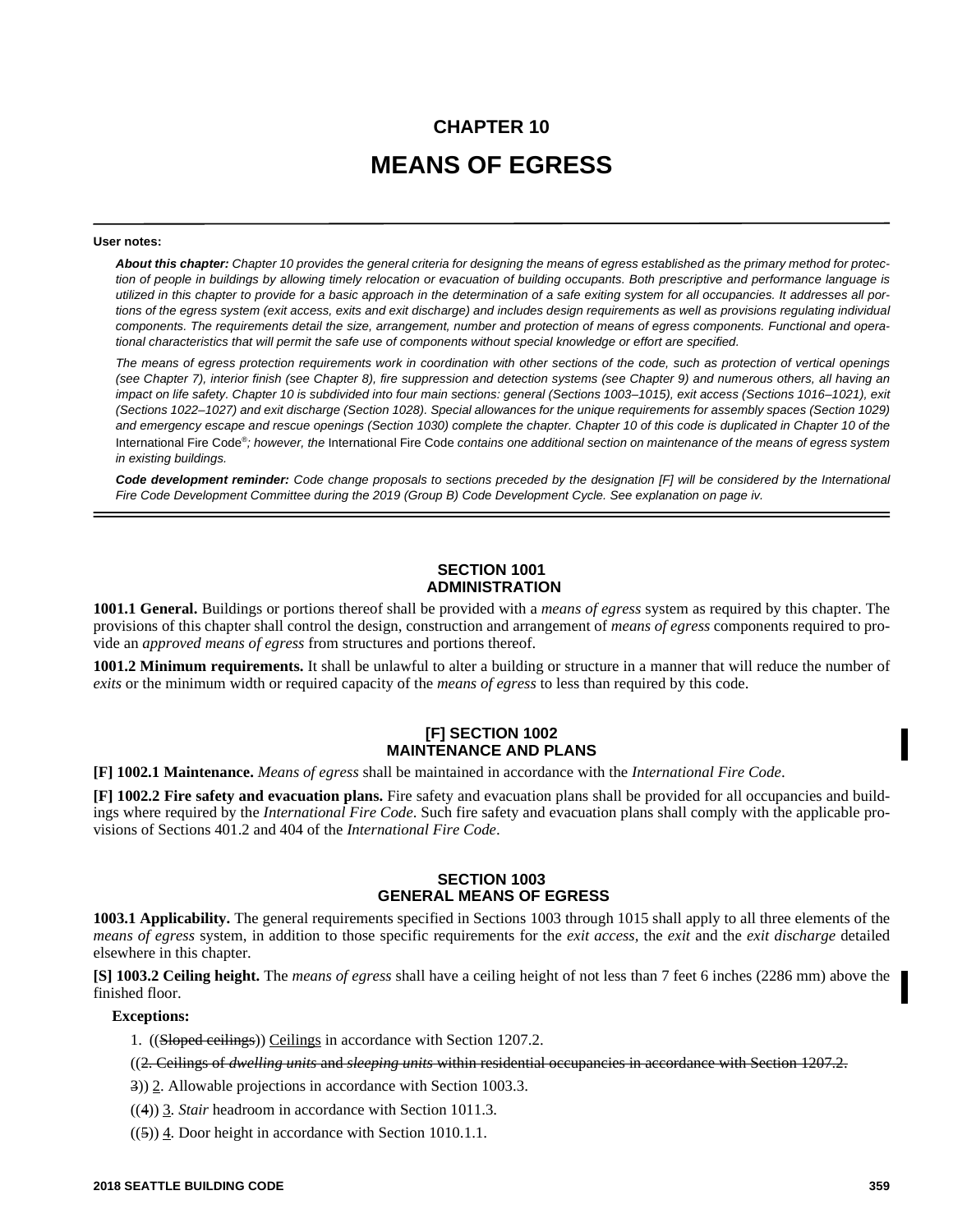- ((6)) 5. *Ramp* headroom in accordance with Section 1012.5.2.
- $((7))$  6. The clear height of floor levels in vehicular and pedestrian traffic areas of public and private parking garages in accordance with Section 406.2.2.
- ((8)) 7. Areas above and below *mezzanine* floors in accordance with Section 505.2.

**1003.3 Protruding objects.** Protruding objects on *circulation paths* shall comply with the requirements of Sections 1003.3.1 through 1003.3.4.

**1003.3.1 Headroom.** Protruding objects are permitted to extend below the minimum ceiling height required by Section 1003.2 where a minimum headroom of 80 inches (2032 mm) is provided over any circulation paths, including walks, *corridors*, *aisles* and passageways. Not more than 50 percent of the ceiling area of a *means of egress* shall be reduced in height by protruding objects.

**Exception:** Door closers and stops shall not reduce headroom to less than 78 inches (1981 mm).

A barrier shall be provided where the vertical clearance above a circulation path is less than 80 inches (2032 mm) high above the finished floor. The leading edge of such a barrier shall be located 27 inches (686 mm) maximum above the finished floor.

**1003.3.2 Post-mounted objects.** A free-standing object mounted on a post or pylon shall not overhang that post or pylon more than 4 inches (102 mm) where the lowest point of the leading edge is more than 27 inches (686 mm) and less than 80 inches (2032 mm) above the finished floor. Where a sign or other obstruction is mounted between posts or pylons and the clear distance between the posts or pylons is greater than 12 inches (305 mm), the lowest edge of such sign or obstruction shall be 27 inches (686 mm) maximum or 80 inches (2032 mm) minimum above the finished floor or ground.

**Exception:** These requirements shall not apply to sloping portions of *handrails* between the top and bottom riser of *stairs* and above the *ramp* run.

**1003.3.3 Horizontal projections.** Objects with leading edges more than 27 inches (685 mm) and not more than 80 inches (2030 mm) above the finished floor shall not project horizontally more than 4 inches (102 mm) into the *circulation path*.

**Exception:** *Handrails* are permitted to protrude 4-1/2 inches (114 mm) from the wall or *guard*.

**1003.3.4 Clear width.** Protruding objects shall not reduce the minimum clear width of *accessible routes*.

**1003.4 Slip-resistant surface.** Circulation paths of the *means of egress* shall have a slip-resistant surface and be securely attached.

**[S] 1003.5 Elevation change.** Where changes in elevation of less than 12 inches (305 mm) exist in the *means of egress*, sloped surfaces shall be used. Where the slope is greater than one unit vertical in 20 units horizontal (5-percent slope), *ramps* complying with Section 1012 shall be used. Where the difference in elevation is 6 inches (152 mm) or less, the *ramp* shall be equipped with either *handrails* or floor finish materials that contrast with adjacent floor finish materials.

#### **Exceptions:**

- 1. A single step with a maximum riser height of 7 inches (178 mm) is permitted for buildings with occupancies in Groups F, H, R-2, R-3, S and U at exterior doors not required to be *accessible* by Chapter 11.
- 2. A *stair* with a single riser or with two risers and a tread is permitted at locations not required to be *accessible* by Chapter 11 and not within a stairway with two or more flights of stairs, where the risers and treads comply with Section 1011.5, the minimum depth of the tread is 13 inches (330 mm) and not less than one *handrail* complying with Section 1014 is provided within 30 inches (762 mm) of the centerline of the normal path of egress travel on the *stair*.
- 3. A step is permitted in *aisles* serving seating that has a difference in elevation less than 12 inches (305 mm) at locations not required to be *accessible* by Chapter 11, provided that the risers and treads comply with Section 1029.14 and the *aisle* is provided with a *handrail* complying with Section 1029.16.

Throughout a story in a Group I-2 occupancy, any change in elevation in portions of the *means of egress* that serve nonambulatory persons shall be by means of a *ramp* or sloped walkway.

**1003.6 Means of egress continuity.** The path of egress travel along a *means of egress* shall not be interrupted by a building element other than a *means of egress* component as specified in this chapter. Obstructions shall not be placed in the minimum width or required capacity of a *means of egress* component except projections permitted by this chapter. The minimum width or required capacity of a *means of egress* system shall not be diminished along the path of egress travel.

**1003.7 Elevators, escalators and moving walks.** Elevators, escalators and moving walks shall not be used as a component of a required *means of egress* from any other part of the building.

**Exception:** Elevators used as an accessible *means of egress* in accordance with Section 1009.4.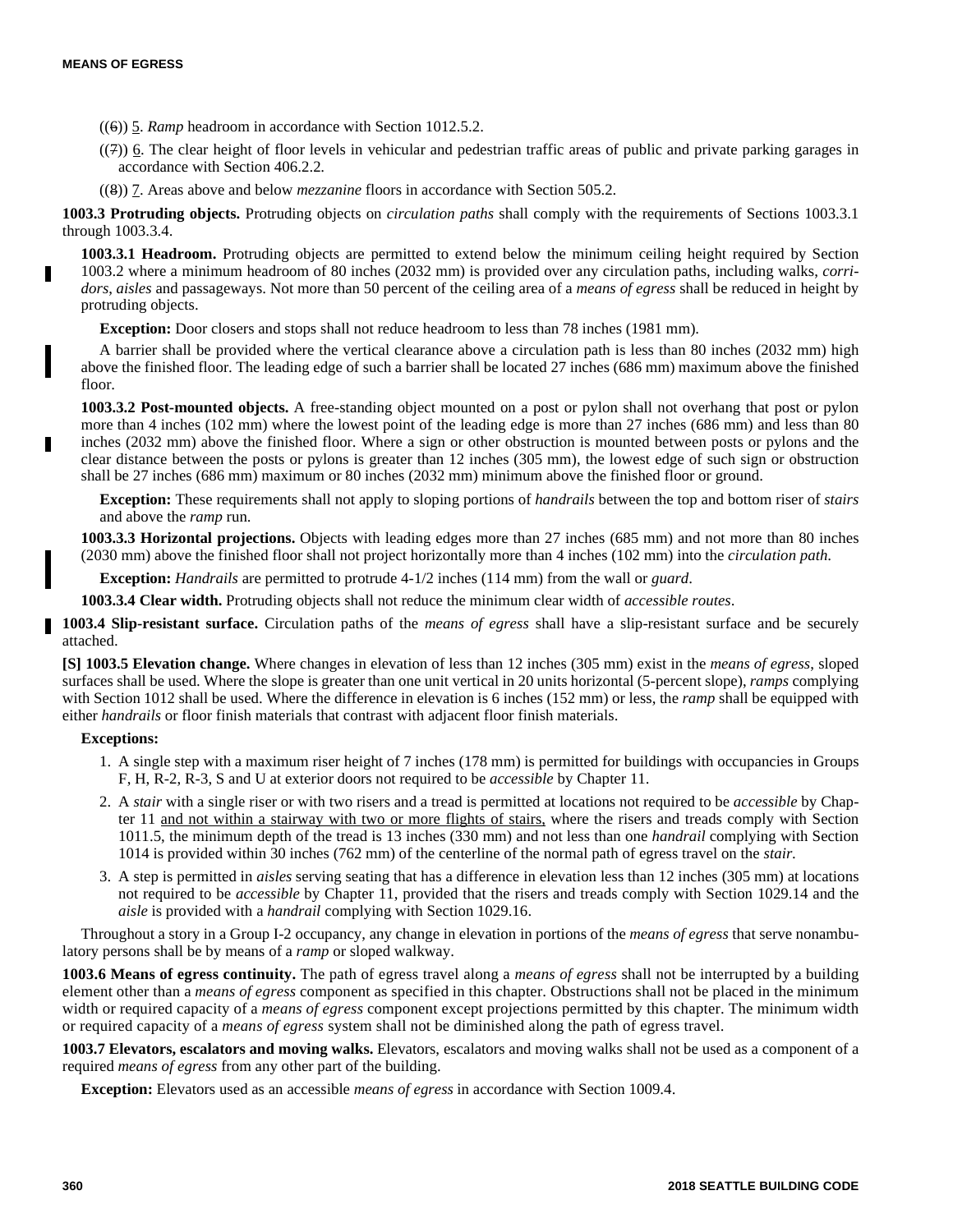# **SECTION 1004 OCCUPANT LOAD**

**1004.1 Design occupant load.** In determining *means of egress* requirements, the number of occupants for whom *means of egress* facilities are provided shall be determined in accordance with this section.

**Interpretation I1004.1:** The occupant load factor for occupied roofs is 15 net unless the *construction documents* indicate use other than unconcentrated assembly.

**1004.2 Cumulative occupant loads.** Where the path of egress travel includes intervening rooms, areas or spaces, cumulative *occupant loads* shall be determined in accordance with this section.

**1004.2.1 Intervening spaces or accessory areas.** Where occupants egress from one or more rooms, areas or spaces through others, the design *occupant load* shall be the combined *occupant load* of interconnected accessory or intervening spaces. Design of egress path capacity shall be based on the cumulative portion of *occupant loads* of all rooms, areas or spaces to that point along the path of egress travel.

**1004.2.2 Adjacent levels for mezzanines.** That portion of the *occupant load* of a *mezzanine* with required egress through a room, area or space on an adjacent level shall be added to the *occupant load* of that room, area or space.

**1004.2.3 Adjacent stories.** Other than for the egress components designed for convergence in accordance with Section 1005.6, the *occupant load* from separate stories shall not be added.

**1004.3 Multiple function occupant load.** Where an area under consideration contains multiple functions having different occupant load factors, the design *occupant load* for such area shall be based on the floor area of each function calculated independently.

**1004.4 Multiple occupancies.** Where a building contains two or more occupancies, the *means of egress* requirements shall apply to each portion of the building based on the occupancy of that space. Where two or more occupancies utilize portions of the same *means of egress* system, those egress components shall meet the more stringent requirements of all occupancies that are served.

**1004.5 Areas without fixed seating.** The number of occupants shall be computed at the rate of one occupant per unit of area as prescribed in Table 1004.5. For areas without *fixed seating*, the occupant load shall be not less than that number determined by dividing the floor area under consideration by the *occupant load* factor assigned to the function of the space as set forth in Table 1004.5. Where an intended function is not listed in Table 1004.5, the *building official* shall establish a function based on a listed function that most nearly resembles the intended function.

**Exception:** Where *approved* by the *building official*, the actual number of occupants for whom each occupied space, floor or building is designed, although less than those determined by calculation, shall be permitted to be used in the determination of the design *occupant load*.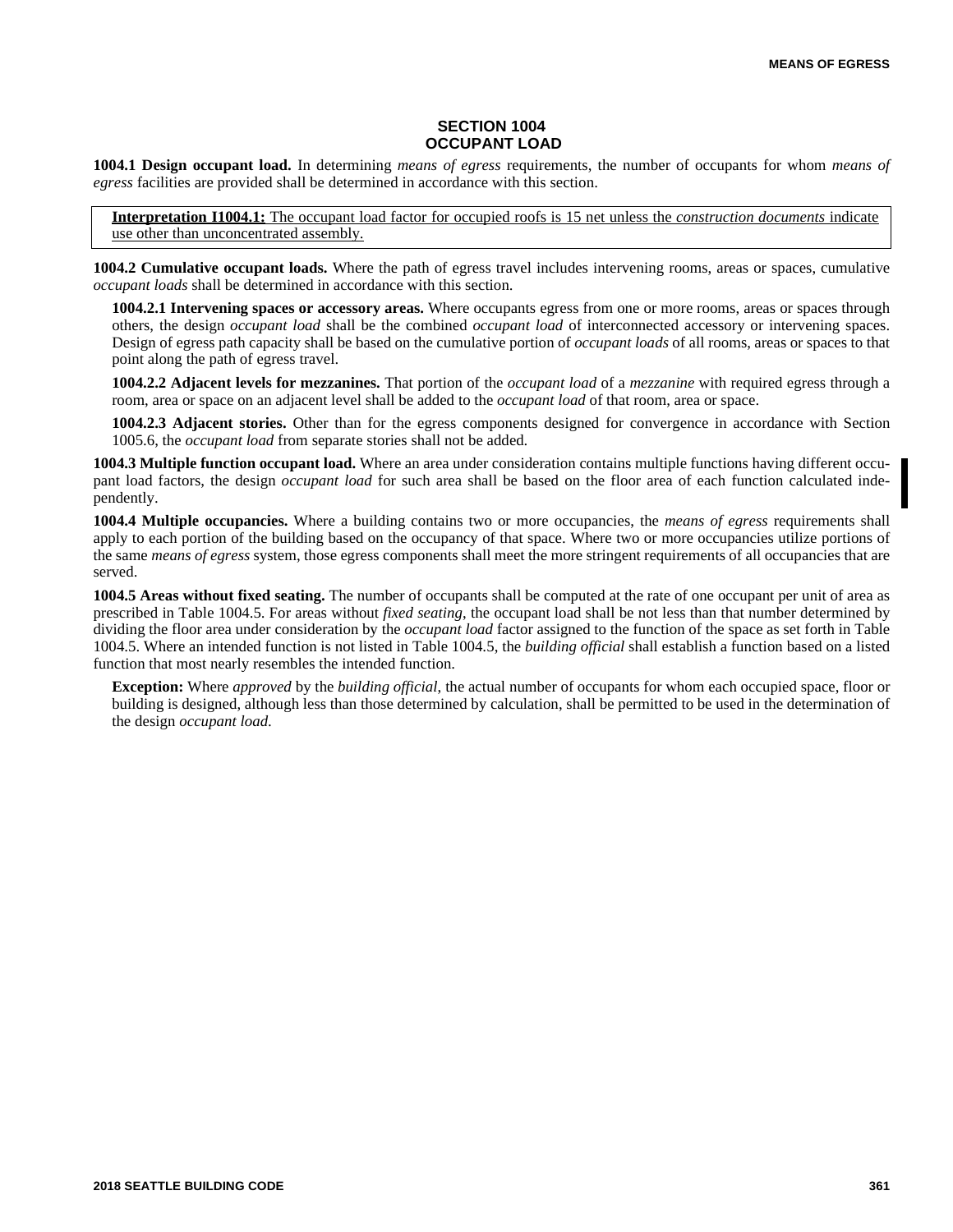| <b>FUNCTION OF SPACE</b>                                            | <b>OCCUPANT LOAD FACTOR®</b> |
|---------------------------------------------------------------------|------------------------------|
| Accessory storage areas, mechanical equipment room <sup>b</sup>     | 300 gross                    |
| <b>Agricultural building</b>                                        | 300 gross                    |
| Aircraft hangars                                                    | $\overline{500}$ gross       |
| Airport terminal                                                    |                              |
| Baggage claim                                                       | 20 gross                     |
| Baggage handling                                                    | 300 gross                    |
| Concourse                                                           | 100 gross                    |
| Waiting areas                                                       | 15 gross                     |
| Assembly                                                            |                              |
| Gaming floors (keno, slots, etc.)                                   | 11 gross                     |
| Exhibit gallery and museum                                          | 30 net                       |
| Assembly with fixed seats                                           | See Section 1004.6           |
| Assembly without fixed seats                                        | 7 net                        |
| Concentrated (chairs only-not fixed)                                |                              |
| Standing space                                                      | 5 net                        |
| Unconcentrated (tables and chairs)                                  | $15$ net                     |
| Bowling centers, allow 5 persons for each lane including 15 feet of | 7 net                        |
| runway, and for additional areas                                    |                              |
| Business areas                                                      | 150 gross                    |
| Concentrated business use areas                                     | See Section 1004.8           |
| Commercial laboratories                                             | $100$ gross                  |
| Courtrooms-other than fixed seating areas                           | 40 net                       |
| Day care                                                            | $\overline{35}$ net          |
| Dormitories                                                         | 50 gross                     |
| Educational                                                         |                              |
| Classroom area                                                      | 20 net                       |
| Shops, laboratories and other vocational room areas                 | $50$ net                     |
| Exercise rooms                                                      | 50 gross                     |
| Group H-5 fabrication and manufacturing areas                       | 200 gross                    |
| Industrial areas                                                    | 100 gross                    |
| Institutional areas                                                 |                              |
| Inpatient treatment areas                                           | 240 gross                    |
| Outpatient areas                                                    | 100 gross                    |
| Sleeping areas                                                      | 120 gross                    |
| Kitchens, commercial                                                | 200 gross                    |
| Library                                                             |                              |
| Reading rooms                                                       | $50$ net                     |
| Stack area                                                          | 100 gross                    |
| Locker rooms                                                        | 50 gross                     |
|                                                                     | See Section 402.8.2          |
| Mall buildings-covered and open<br>Mercantile                       |                              |
|                                                                     | 60 gross                     |
| [W] Group M Art gallery                                             | $30$ gross<br>300 gross      |
| Storage, stock, shipping areas                                      |                              |
| Parking garages                                                     | 200 gross                    |
| Residential                                                         | 200 gross                    |
| Skating rinks, swimming pools                                       |                              |
| Rink and pool                                                       | 50 gross                     |
| Decks                                                               | 15 gross                     |
| Stages and platforms                                                | 15 net                       |
| Warehouses                                                          | 500 gross                    |

**[W][S] TABLE 1004.5 MAXIMUM FLOOR AREA ALLOWANCES PER OCCUPANT**

For SI: 1 foot = 304.8 mm, 1 square foot =  $0.0929$  m<sup>2</sup>.

a. Floor area in square feet per occupant.

b. For electrical equipment areas, see also Sections 110.26 and 110.32 through 110.34 of the Seattle Electrical Code.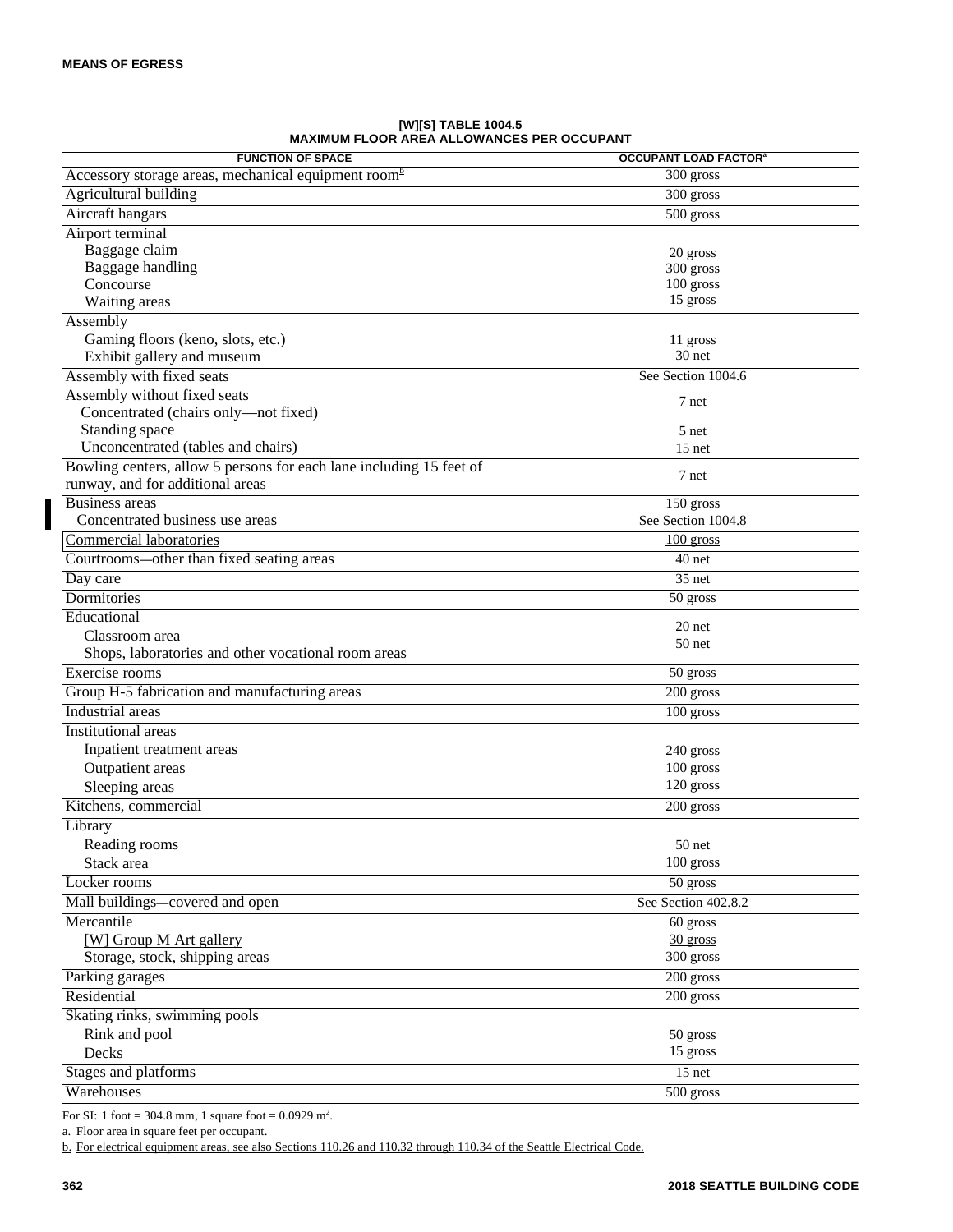**1004.5.1 Increased occupant load.** The *occupant load* permitted in any building, or portion thereof, is permitted to be increased from that number established for the occupancies in Table 1004.5, provided that all other requirements of the code are met based on such modified number and the *occupant load* does not exceed one occupant per 7 square feet (0.65 m<sup>2</sup>) of occupiable floor space. Where required by the *building official*, an *approved aisle*, seating or fixed equipment diagram substantiating any increase in *occupant load* shall be submitted. Where required by the *building official*, such diagram shall be posted.

**1004.6 Fixed seating.** For areas having *fixed seats* and *aisles*, the *occupant load* shall be determined by the number of *fixed seats* installed therein. The *occupant load* for areas in which *fixed seating* is not installed, such as waiting spaces, shall be determined in accordance with Section 1004.5 and added to the number of *fixed seats*.

The *occupant load* of *wheelchair spaces* and the associated companion seat shall be based on one occupant for each *wheelchair space* and one occupant for the associated companion seat provided in accordance with Section 1108.2.3.

For areas having *fixed seating* without dividing arms, the *occupant load* shall be not less than the number of seats based on one person for each 18 inches (457 mm) of seating length.

The *occupant load* of seating booths shall be based on one person for each 24 inches (610 mm) of booth seat length measured at the backrest of the seating booth.

**1004.7 Outdoor areas.** *Yards*, patios, occupied roofs, *courts* and similar outdoor areas accessible to and usable by the building occupants shall be provided with *means of egress* as required by this chapter. The *occupant load* of such outdoor areas shall be assigned by the *building official* in accordance with the anticipated use. Where outdoor areas are to be used by persons in addition to the occupants of the building, and the path of egress travel from the outdoor areas passes through the building, *means of egress* requirements for the building shall be based on the sum of the *occupant loads* of the building plus the outdoor areas.

#### **Exceptions:**

- 1. Outdoor areas used exclusively for service of the building need only have one *means of egress*.
- 2. Both outdoor areas associated with Group R-3 and individual dwelling units of Group R-2.

**1004.8 Concentrated business use areas.** The occupant load factor for concentrated business use shall be applied to telephone call centers, trading floors, electronic data processing centers and similar business use areas with a higher density of occupants than would normally be expected in a typical business occupancy environment. Where approved by the *building official*, the occupant load for concentrated business use areas shall be the actual *occupant load*, but not less than one occupant per 50 square feet  $(4.65 \text{ m}^2)$  of gross occupiable floor space.

**1004.9 Posting of occupant load.** Every room or space that is an assembly occupancy shall have the *occupant load* of the room or space posted in a conspicuous place, near the main *exit* or *exit access doorway* from the room or space, for the intended configurations. Posted signs shall be of an approved legible permanent design and shall be maintained by the owner or the owner's authorized agent.

# **SECTION 1005 MEANS OF EGRESS SIZING**

**1005.1 General.** All portions of the *means of egress* system shall be sized in accordance with this section.

**Exception:** *Aisles* and *aisle accessways* in rooms or spaces used for assembly purposes complying with Section 1029.

**[S] 1005.2 Minimum width based on component.** The minimum width, in inches (mm), of any *means of egress* components shall be not less than that specified for such component, elsewhere in this code. The width at any point in the path of egress travel shall not be less than the width required for doors in Section 1010.

# **Exceptions:**

- 1. *Aisles* and *aisle accessways* complying with Section 1018.
- 2. Corridors complying with Section 1020.2.
- 3. Stage stairways and catwalks complying with Section 410.6.

**1005.3 Required capacity based on occupant load.** The required capacity, in inches (mm), of the *means of egress* for any room, area, space or story shall be not less than that determined in accordance with Sections 1005.3.1 and 1005.3.2:

**1005.3.1 Stairways.** The capacity, in inches, of *means of egress stairways* shall be calculated by multiplying the *occupant load* served by such *stairways* by a means of egress capacity factor of 0.3 inch (7.6 mm) per occupant. Where *stairways* serve more than one story, only the occupant load of each story considered individually shall be used in calculating the required capacity of the *stairways* serving that story.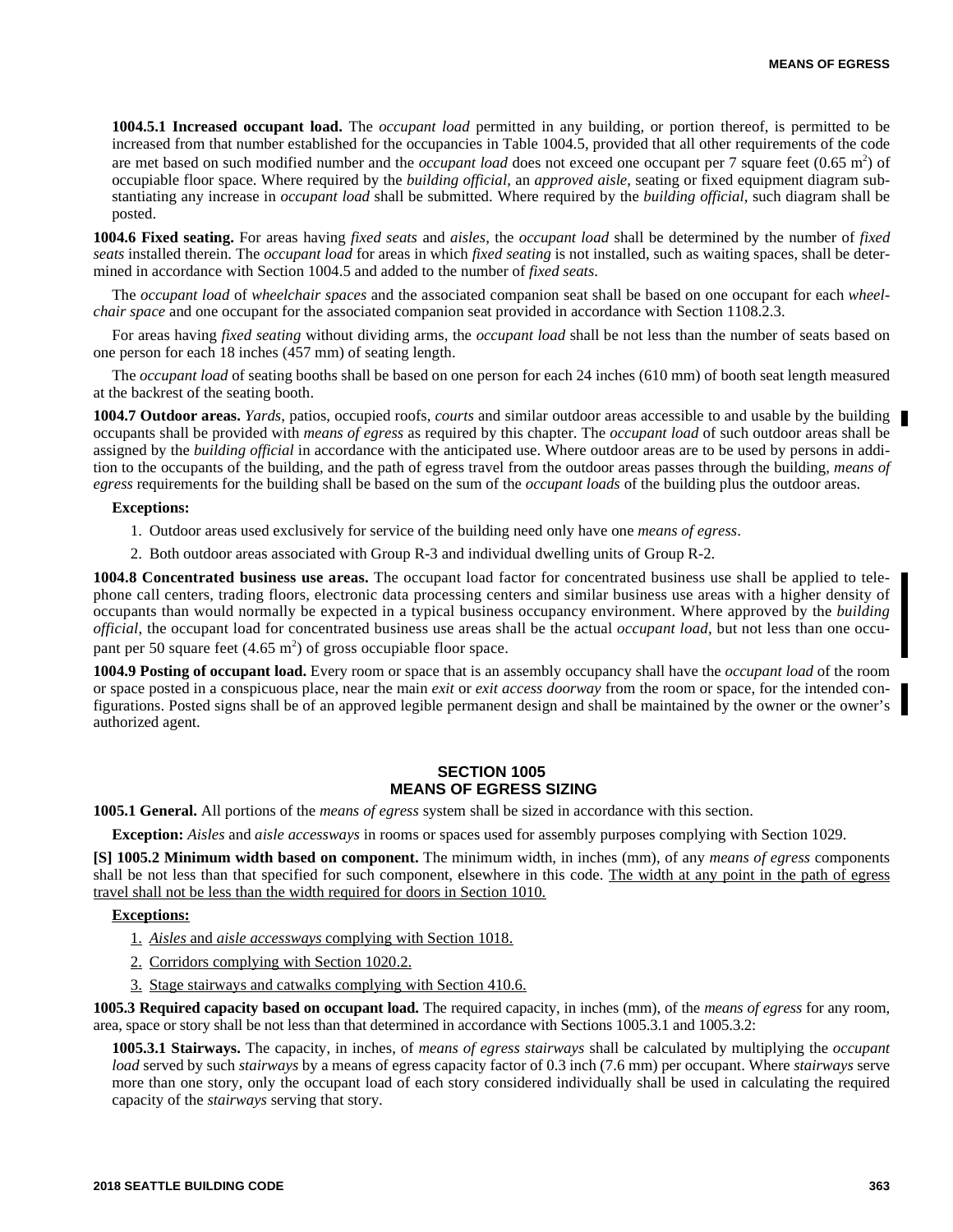# **Exceptions:**

- 1. For other than Group H and I-2 occupancies, the capacity, in inches, of *means of egress stairways* shall be calculated by multiplying the *occupant load* served by such *stairways* by a means of egress capacity factor of 0.2 inch (5.1 mm) per occupant in buildings equipped throughout with an automatic sprinkler system installed in accordance with Section 903.3.1.1 or 903.3.1.2 and an *emergency voice/alarm communication* system in accordance with Section 907.5.2.2.
- 2. Facilities with *smoke-protected assembly seating* shall be permitted to use the capacity factors in Table 1029.6.2 indicated for stepped aisles for *exit access* or *exit stairways* where the entire path for *means of egress* from the seating to the *exit discharge* is provided with a smoke control system complying with Section 909.
- 3. Facilities with *open-air assembly seating* shall be permitted to the capacity factors in Section 1029.6.3 indicated for stepped aisles for *exit access* or *exit stairways* where the entire path for *means of egress* from the seating to the *exit discharge* is open to the outdoors.

**1005.3.2 Other egress components.** The capacity, in inches, of *means of egress* components other than *stairways* shall be calculated by multiplying the *occupant load* served by such component by a means of egress capacity factor of 0.2 inch (5.1 mm) per occupant.

## **Exceptions:**

- 1. For other than Group H and I-2 occupancies, the capacity, in inches, of *means of egress* components other than *stairways* shall be calculated by multiplying the *occupant load* served by such component by a means of egress capacity factor of 0.15 inch (3.8 mm) per occupant in buildings equipped throughout with an automatic sprinkler system installed in accordance with Section 903.3.1.1 or 903.3.1.2 and an *emergency voice/alarm communication* system in accordance with Section 907.5.2.2.
- 2. Facilities with *smoke-protected assembly seating* shall be permitted to use the capacity factors in Table 1029.6.2 indicated for level or ramped *aisles* for *means of egress* components other than *stairways* where the entire path for *means of egress* from the seating to the *exit discharge* is provided with a smoke control system complying with Section 909.
- 3. Facilities with *open-air assembly seating* shall be permitted to the capacity factors in Section 1029.6.3 indicated for level or ramped *aisles* for *means of egress* components other than *stairways* where the entire path for *means of egress* from the seating to the *exit discharge* is open to the outdoors.

**1005.4 Continuity.** The minimum width or required capacity of the *means of egress* required from any story of a building shall not be reduced along the path of egress travel until arrival at the public way.

**1005.5 Distribution of minimum width and required capacity.** Where more than one *exit*, or access to more than one *exit*, is required, the *means of egress* shall be configured such that the loss of any one *exit*, or access to one *exit*, shall not reduce the available capacity or width to less than 50 percent of the required capacity or width.

**[S] 1005.6 Egress convergence.** Where the *means of egress* from stories above and below converge at an intermediate level, the capacity of the *means of egress* from the point of convergence shall be not less than the largest minimum width or the sum of the required capacities for the *stairways* or *ramps* serving the two adjacent stories, whichever is larger.

**Exception:** The capacity necessary for parking uses need not be considered.

**1005.7 Encroachment.** Encroachments into the required *means of egress* width shall be in accordance with the provisions of this section.

**1005.7.1 Doors.** Doors, when fully opened, shall not reduce the required width by more than 7 inches (178 mm). Doors in any position shall not reduce the required width by more than one-half.

## **Exceptions:**

- 1. Surface-mounted latch release hardware shall be exempt from inclusion in the 7-inch maximum (178 mm) encroachment where both of the following conditions exist:
	- 1.1. The hardware is mounted to the side of the door facing away from the adjacent wall where the door is in the open position.
	- 1.2. The hardware is mounted not less than 34 inches (865 mm) nor more than 48 inches (1219 mm) above the finished floor.
- 2. The restrictions on door swing shall not apply to doors within individual *dwelling units* and *sleeping units* of Group R-2 occupancies and *dwelling units* of Group R-3 occupancies.

**1005.7.2 Other projections.** *Handrail* projections shall be in accordance with the provisions of Section 1014.8. Other nonstructural projections such as trim and similar decorative features shall be permitted to project into the required width not more than 1-1/2 inches (38 mm) on each side.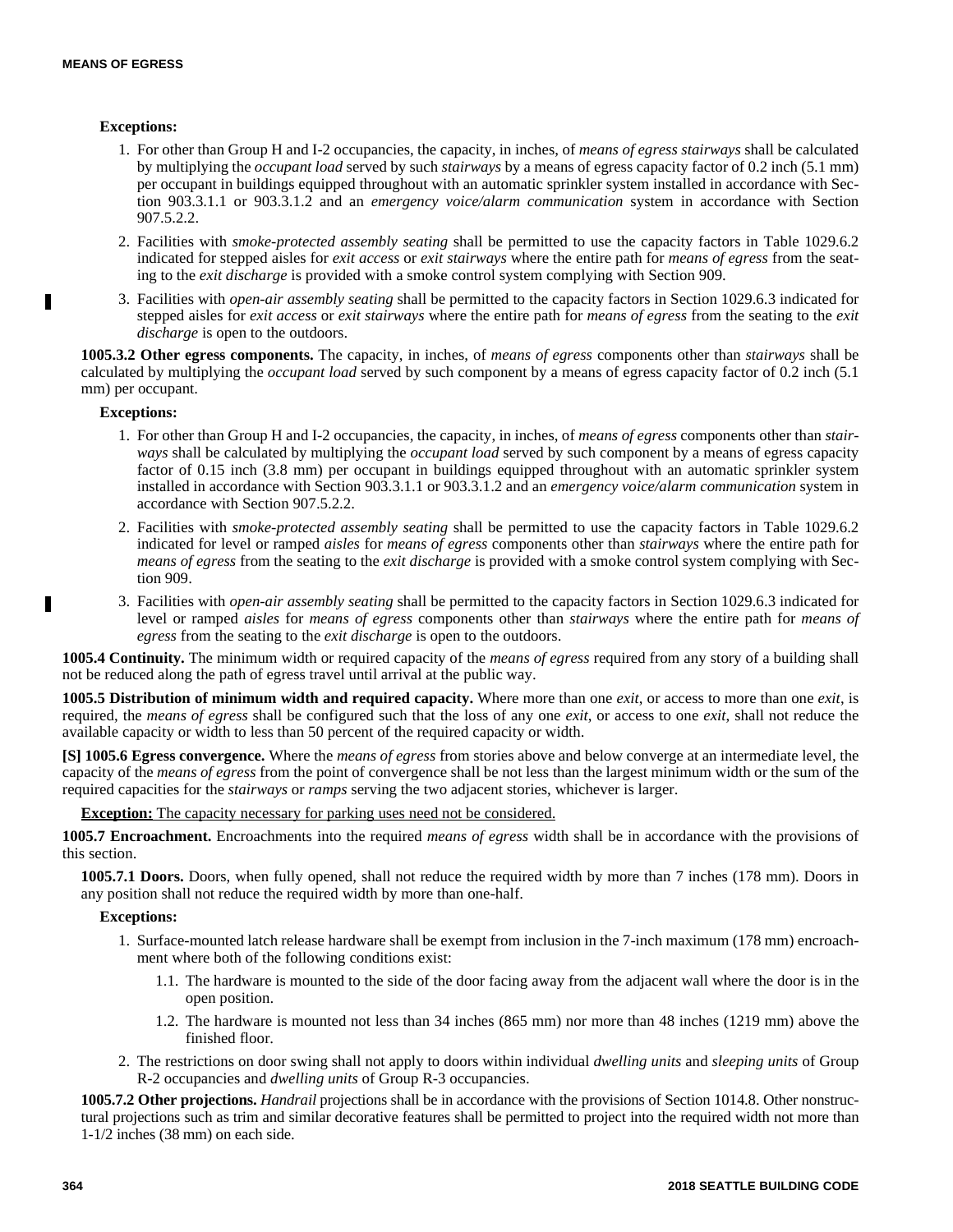**Exception:** Projections are permitted in corridors within Group I-2 Condition 1 in accordance with Section 407.4.3. **1005.7.3 Protruding objects.** Protruding objects shall comply with the applicable requirements of Section 1003.3.

# **SECTION 1006 NUMBER OF EXITS AND EXIT ACCESS DOORWAYS**

**1006.1 General.** The number of *exits* or *exit access doorways* required within the *means of egress* system shall comply with the provisions of Section 1006.2 for spaces, including *mezzanines*, and Section 1006.3 for *stories* or occupied roofs.

**[W] 1006.2 Egress from spaces.** Rooms, areas or spaces, including *mezzanines*, within a *story* or *basement* shall be provided with the number of *exits* or access to *exits* in accordance with this section.

**1006.2.1 Egress based on occupant load and common path of egress travel distance.** Two *exits* or *exit access doorways* from any space shall be provided where the design *occupant load* or the *common path of egress travel* distance exceeds the values listed in Table 1006.2.1. The cumulative *occupant load* from adjacent rooms, areas or spaces shall be determined in accordance with Section 1004.2.

## **Exceptions:**

- 1. The number of *exits* from foyers, lobbies, vestibules or similar spaces need not be based on cumulative *occupant loads* for areas discharging through such spaces, but the capacity of the *exits* from such spaces shall be based on applicable cumulative *occupant loads*.
- 2. *Care suites* in Group I-2 occupancies complying with Section 407.4.
- 3. Unoccupied mechanical rooms and penthouses are not required to comply with the common path of egress travel distance measurement.

|                                |                                                 | MAXIMUM COMMON PATH OF EGRESS TRAVEL DISTANCE (feet) |                                           |                          |  |
|--------------------------------|-------------------------------------------------|------------------------------------------------------|-------------------------------------------|--------------------------|--|
| <b>OCCUPANCY</b>               | <b>MAXIMUM OCCUPANT</b><br><b>LOAD OF SPACE</b> |                                                      | <b>Without Sprinkler System</b><br>(feet) | With Sprinkler System    |  |
|                                |                                                 | <b>Occupant Load</b>                                 |                                           | (feet)                   |  |
|                                |                                                 | $OL \leq 30$                                         | OL > 30                                   |                          |  |
| $A^c$ , E, $M^{\underline{h}}$ | 49                                              | 75                                                   | 75                                        | 75 <sup>a</sup>          |  |
| $\overline{B}$                 | 49                                              | 100                                                  | 75                                        | $100^a$                  |  |
| $\overline{F}$                 | 49                                              | 75                                                   | 75                                        | $100^a$                  |  |
| H-1, H-2, H-3                  | 3                                               | NP                                                   | NP                                        | $25^{\rm b}$             |  |
| $H-4, H-5$                     | 10                                              | NP                                                   | NP                                        | $75^{\rm b}$             |  |
| $I-1$ , $I-2^d$ , $I-4$        | 10                                              | NP                                                   | NP                                        | $75^{\circ}$             |  |
| $I-3$                          | 10                                              | NP                                                   | NP                                        | $100^a$                  |  |
| $R-1$                          | 10                                              | NP                                                   | NP                                        | $75^{\circ}$             |  |
| $R-2$                          | 20                                              | NP                                                   | NP                                        | $125^{\circ}$            |  |
| $R-3^e$                        | 20                                              | NP                                                   | NP                                        | $125^{a, g}$             |  |
| $((R\text{-}4)$ <sup>e</sup>   | 20                                              | NP                                                   | NP                                        | $\frac{125^{a}}{25^{a}}$ |  |
| S <sup>f</sup>                 | 29                                              | 100                                                  | 75                                        | $100^{\rm a}$            |  |
| $\overline{U}$                 | 49                                              | 100                                                  | 75                                        | $75^{\mathrm{a}}$        |  |

## **[W] TABLE 1006.2.1 SPACES WITH ONE EXIT OR EXIT ACCESS DOORWAY**

For SI: 1 foot = 304.8 mm.

 $NP = Not Permitted$ 

a. Buildings equipped throughout with an automatic sprinkler system in accordance with Section 903.3.1.1 or 903.3.1.2. See Section 903 for occupancies where automatic sprinkler systems are permitted in accordance with Section 903.3.1.2.

b. Group H occupancies equipped throughout with an automatic sprinkler system in accordance with Section 903.2.5.

c. For a room or space used for assembly purposes having fixed seating, see Section 1029.8.

d. For the travel distance limitations in Group I-2, see Section 407.4.

e. The common path of egress travel distance shall only apply in a Group R-3 occupancy located in a mixed occupancy building.

f. The length of common path of egress travel distance in a Group S-2 open parking garage shall be not more than 100 feet.

g. For the travel distance limitations in Groups R-3 ((and R-4)) equipped throughout with an automatic sprinkler system in accordance with Section 903.3.1.3, see Section 1006.2.2.6.

h. Day care facilities, rooms or spaces where care is provided for more than 10 children that are 2-1/2 years of age or less, shall have access to not less than two exits or exit access doorways.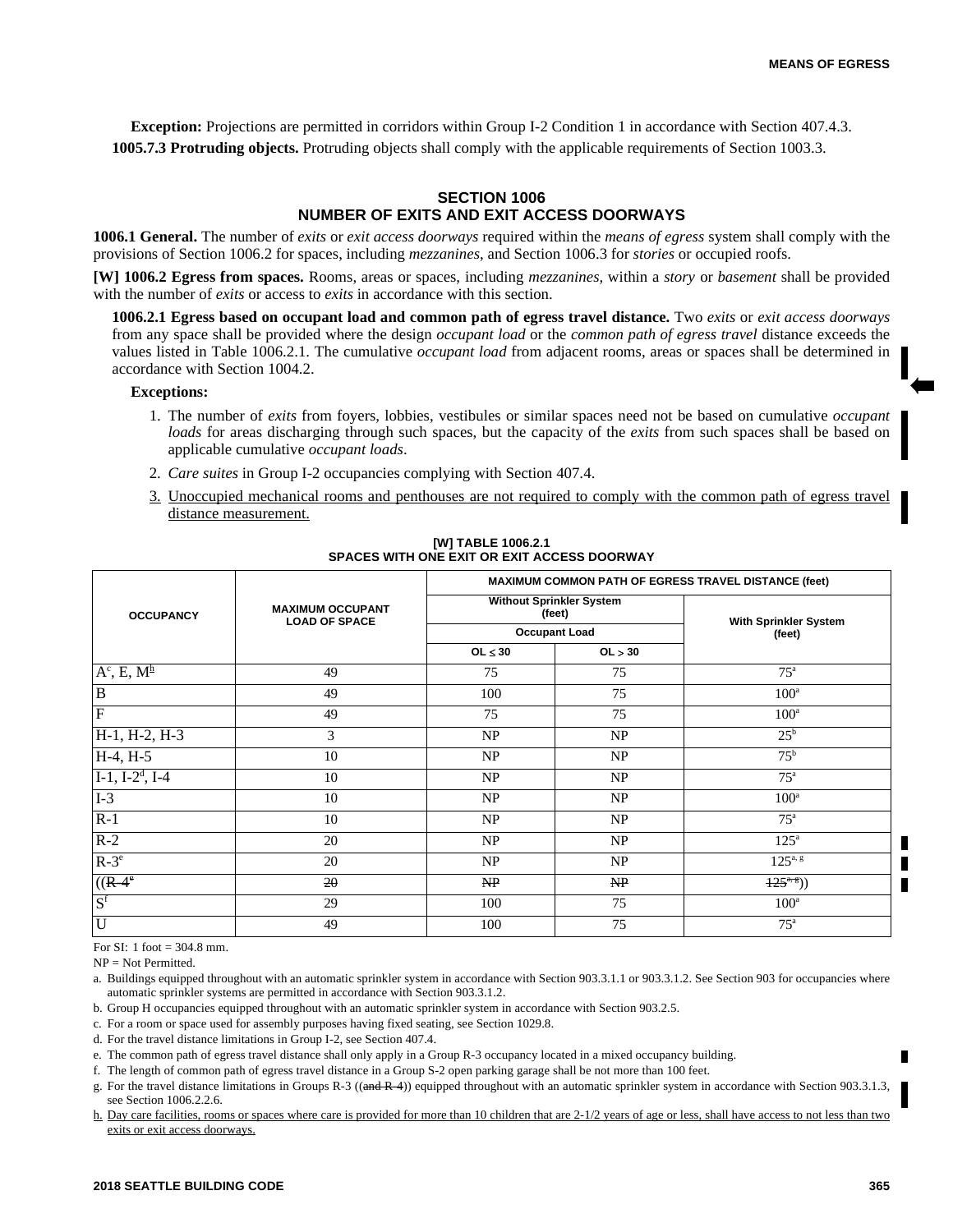п

**1006.2.1.1 Three or more exits or exit access doorways.** Three *exits* or *exit access doorways* shall be provided from any space with an occupant load of 501 to 1,000. Four *exits* or *exit access doorways* shall be provided from any space with an occupant load greater than 1,000.

**1006.2.2 Egress based on use.** The numbers of *exits* or access to *exits* shall be provided in the uses described in Sections 1006.2.2.1 through 1006.2.2.6.

**1006.2.2.1 Boiler, incinerator and furnace rooms.** Two *exit access doorways* are required in boiler, incinerator and furnace rooms where the area is over 500 square feet  $(46 \text{ m}^2)$  and any fuel-fired equipment exceeds 400,000 British thermal units (Btu) (422 000 KJ) input capacity. Where two *exit access doorways* are required, one is permitted to be a fixed ladder or an *alternating tread device*. *Exit access doorways* shall be separated by a horizontal distance equal to one-half the length of the maximum overall diagonal dimension of the room.

1006.2.2.2 Refrigeration machinery rooms. Machinery rooms larger than  $1,000$  square feet  $(93 \text{ m}^2)$  shall have not less than two *exits* or *exit access doorways*. Where two *exit access doorways* are required, one such doorway is permitted to be served by a fixed ladder or an *alternating tread device*. *Exit access doorways* shall be separated by a horizontal distance equal to one-half the maximum horizontal dimension of the room.

All portions of machinery rooms shall be within 150 feet (45 720 mm) of an *exit* or *exit access doorway*. An increase in *exit access* travel distance is permitted in accordance with Section 1017.1.

*Exit* and *exit access doorways* shall swing in the direction of egress travel, regardless of the *occupant load* served. *Exit* and *exit access doorways* shall be tight fitting and self-closing.

**1006.2.2.3 Refrigerated rooms or spaces.** Rooms or spaces having a floor area larger than  $1,000$  square feet  $(93 \text{ m}^2)$ , containing a refrigerant evaporator and maintained at a temperature below  $68^{\circ}F(20^{\circ}C)$ , shall have access to not less than two *exits* or *exit access doorways*.

*Exit access* travel distance shall be determined as specified in Section 1017.1, but all portions of a refrigerated room or space shall be within 150 feet (45 720 mm) of an *exit* or *exit access doorway* where such rooms are not protected by an approved *automatic sprinkler system*. Egress is allowed through adjoining refrigerated rooms or spaces.

**Exception:** Where using refrigerants in quantities limited to the amounts based on the volume set forth in the *International Mechanical Code*.

**[W] 1006.2.2.4 Reserved. ((Group I-4 means of egress.** Group I-4 facilities, rooms or spaces where care is provided for more than 10 children that are 2-1/2 years of age or less, shall have access to not less than two *exits* or *exit access doorways*.))

**1006.2.2.5 Vehicular ramps.** Vehicular ramps shall not be considered as an *exit access ramp* unless pedestrian facilities are provided.

**((1006.2.2.6 Groups R-3 and R-4.** Where Group R-3 occupancies are permitted by Section 903.2.8 to be protected by an *automatic sprinkler system* installed in accordance with Section 903.3.1.3, the *exit access* travel distance for Group R-3 shall be not more than 125 feet (38 100 mm). Where Group R-4 occupancies are permitted by Section 903.2.8 to be protected by an *automatic sprinkler system* installed in accordance with Section 903.3.1.3, the *exit access* travel distance for Group R-4 shall be not more than 75 feet (22 860 mm).))

**1006.2.2.6 Electrical equipment rooms.** Rooms containing electrical equipment shall be provided with a second exit or exit access doorways as required by NFPA 70 Article 110 where all of the following apply:

- 1. The electrical equipment is rated at 1,200 amperes or more.
- 2. The electrical equipment is over 6 feet (1829 mm) wide.
- 3. The electrical equipment contains overcurrent devices, switching devices or control devices.

**[S] 1006.3 Egress from stories or occupied roofs.** The *means of egress* system serving any *story* or occupied roof shall be provided with the number of separate and distinct *exits* or access to *exits* based on the aggregate *occupant load* served in accordance with this section. Horizontal exits shall not count toward the required number of exits from the *story* or roof. Where *stairways* serve more than one *story*, only the occupant load of each *story* considered individually shall be used in calculating the required number of *exits* or access to *exits* serving that *story*.

**Note:** In high-rise buildings required to have an additional exit stairway by Section 403.5.2, all exit stairways must be accessible to all tenants on a floor without having to pass through another tenant space.

**1006.3.1 Adjacent story.** The path of egress travel to an *exit* shall not pass through more than one adjacent *story.*

**Exception:** The path of egress travel to an *exit* shall be permitted to pass through more than one adjacent *story* in any of the following: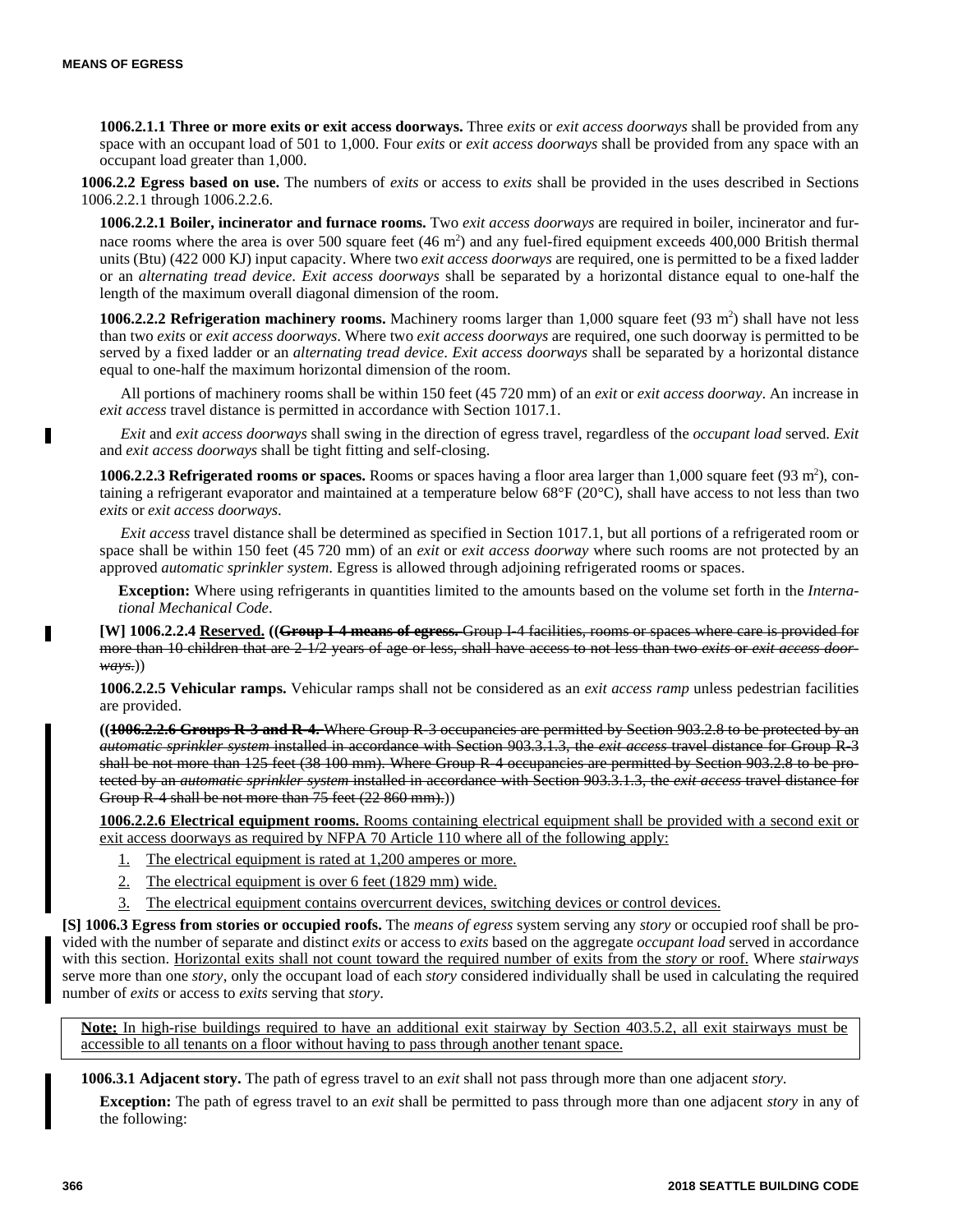- 1. In Group R-1, R-2 or R-3 occupancies, exit access stairways and ramps connecting four stories or less serving and contained within an individual dwelling unit, sleeping unit or live/work unit.
- 2. Exit access stairways serving and contained within a Group R-3 congregate residence or a Group R-4 facility.
- 3. Exit access stairways and ramps in open parking garages that serve only the parking garage.
- 4. Exit access stairways and ramps serving open-air assembly seating complying with the exit access travel distance requirements of Section 1029.7.
- 5. Exit access stairways and ramps between the balcony, gallery or press box and the main assembly floor in occupancies such as theaters, places of religious worship, auditoriums and sports facilities.

**1006.3.2 Egress based on occupant load.** Each *story* and occupied roof shall have the minimum number of separate and distinct *exits*, or access to *exits*, as specified in Table 1006.3.2. A single *exit* or access to a single *exit* shall be permitted in accordance with Section 1006.3.3. The required number of *exits*, or *exit access stairways* or *ramps* providing access to *exits*, from any *story* or occupied roof shall be maintained until arrival at the *exit discharge* or a *public way*.

| MINIMUM NUMBER OF EXITS OR ACCESS TO EXITS PER STORY                                    |  |  |  |
|-----------------------------------------------------------------------------------------|--|--|--|
| MINIMUM NUMBER OF EXITS OR ACCESS TO EXITS FROM STORY<br><b>OCCUPANT LOAD PER STORY</b> |  |  |  |
| $-500$                                                                                  |  |  |  |
| 501-1.000                                                                               |  |  |  |
| More than 1,000                                                                         |  |  |  |

**TABLE 1006.3.2**

**[W][S] 1006.3.3 Single exits.** A single *exit* or access to a single *exit* shall be permitted from any *story* or occupied roof where one of the following conditions exists:

- 1. The *occupant load*, number of *dwelling units* and ((common path of egress)) exit access travel distance within the portion of the building served by the single exit do not exceed the values in Table 1006.3.3(1) or 1006.3.3(2).
- 2. Rooms, areas and spaces complying with Section 1006.2.1 with *exits* that discharge directly to the exterior at the *level of exit discharge,* are permitted to have one *exit* or access to a single *exit.*
- 3. Parking garages where vehicles are mechanically parked shall be permitted to have one *exit* or access to a single *exit.*
- 4. Group R-3 ((and R-4)) occupancies shall be permitted to have one *exit* or access to a single *exit.*
- 5. Individual single-story or multistory *dwelling units* shall be permitted to have a single exit or access to a single *exit* from the *dwelling unit* provided that both of the following criteria are met:
	- 5.1. The *dwelling unit* complies with Section 1006.2.1 as a space with one *means of egress.*
	- 5.2. Either the *exit* from the *dwelling unit* discharges directly to the exterior at the *level of exit discharge*, or the *exit access* outside the dwelling unit's entrance door provides access to not less than two approved independent *exits*.
- 6. Occupied roofs with an occupant load of ten or less are permitted to have a single exit or access to a single exit.
- 7. Not more than 5 *stories* of Group R-2 occupancy are permitted to be served by a single exit under the following conditions:
	- 7.1. The building has not more than six *stories above grade plane.*
	- 7.2. The building does not contain a *boarding house.*
	- 7.3. There shall be no more than four *dwelling units* on any floor.
	- 7.4. The building shall be of not less than one hour fire-resistive construction and shall also be equipped throughout with an *automatic sprinkler system* in accordance with Section 903.3.1.1. Residential-type sprinklers shall be used in all habitable spaces in each *dwelling unit.*
	- 7.5. There shall be no more than two single exit stairway conditions on the same property.
	- 7.6. An exterior stairway or interior exit stairway shall be provided. The interior exit stairway, including any related *exit passageway,* shall be pressurized in accordance with Section 909.20. Doors in the stairway shall swing into the interior exit stairway regardless of the occupant load served, provided that doors from the interior exit stairway to the building exterior are permitted to swing in the direction of exit travel.
	- 7.7. A *corridor* shall separate each *dwelling unit* entry/exit door from the door to an interior exit stairway, including any related *exit passageway,* on each floor. *Dwelling unit* doors shall not open directly into an interior exit stairway. *Dwelling unit* doors are permitted to open directly into an exterior stairway.
	- 7.8. There shall be no more than 20 feet (6096 mm) of travel to the exit stairway from the entry/exit door of any dwelling unit.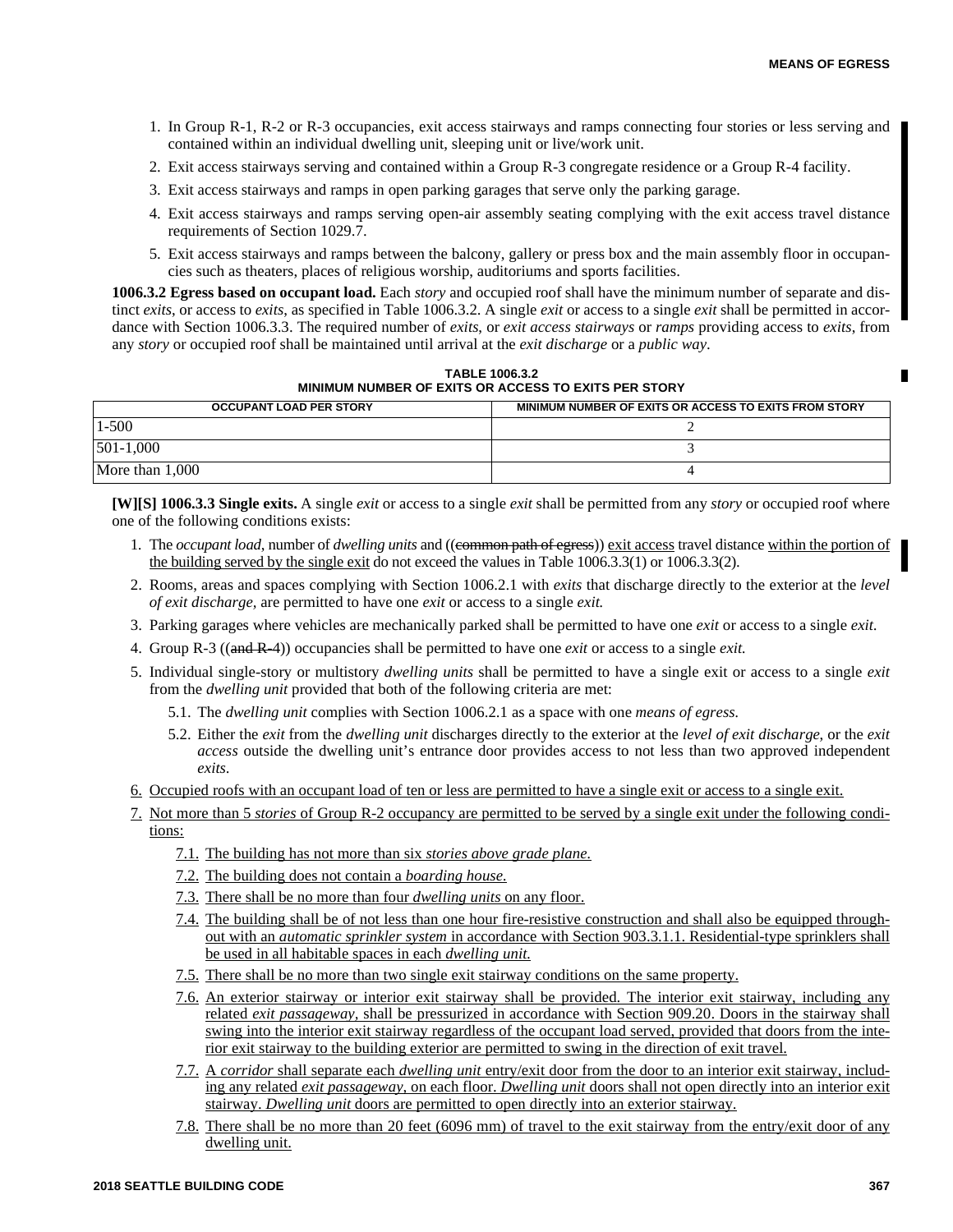- 7.9. Travel distance measured in accordance with Section 1017 shall not exceed 125 feet.
- 7.10. The exit shall not terminate in an egress *court* where the *court* depth exceeds the *court* width unless it is possible to exit in either direction to the public way.
- 7.11. Elevators shall be pressurized in accordance with Section 909.21 or shall open into elevator lobbies that comply with Section 713.14. Where *approved* by the *building official,* natural ventilation is permitted to be substituted for pressurization where the ventilation would prevent the accumulation of smoke or toxic gases.
- 7.12. Other occupancies are permitted in the same building provided they comply with all the requirements of this code. Other occupancies shall not communicate with the Group R occupancy portion of the building or with the single-exit stairway.

**Exception:** Parking garages and occupied roofs accessory to the Group R occupancy are permitted to communicate with the exit stairway.

- 7.13. The exit serving the Group R occupancy shall not discharge through any other occupancy, including an accessory parking garage.
- 7.14. There shall be no openings within 10 feet (3048 mm) of unprotected openings into the stairway other than required exit doors having a one-hour fire-resistance rating.

**[W] TABLE 1006.3.3(1) STORIES WITH ONE EXIT OR ACCESS TO ONE EXIT FOR R-2 OCCUPANCIES**

| <b>STORY</b>                                                | <b>OCCUPANCY</b> | <b>MAXIMUM NUMBER OF</b><br><b>DWELLING UNITS</b> | MAXIMUM (( <del>COMMON PATH OF EGRESS</del> ))<br><b>EXIT ACCESS TRAVEL DISTANCE</b> |
|-------------------------------------------------------------|------------------|---------------------------------------------------|--------------------------------------------------------------------------------------|
| Basement, first, second or third story<br>above grade plane | $R-2^{a, b}$     | 4 dwelling units                                  | 125 feet                                                                             |
| Fourth story above grade plane and higher                   | NP               | NA                                                | NA                                                                                   |

For SI: 1 foot  $=$  3048 mm.

NP = Not Permitted.

NA = Not Applicable.

a. Buildings classified as Group R-2 equipped throughout with an automatic sprinkler system in accordance with Section 903.3.1.1 or 903.3.1.2 and provided with emergency escape and rescue openings in accordance with Section 1030.

b. This table is used for R-2 occupancies consisting of dwelling units. For R-2 occupancies consisting of sleeping units, use Table 1006.3.3(2).

#### **[W] TABLE 1006.3.3(2) STORIES WITH ONE EXIT OR ACCESS TO ONE EXIT FOR OTHER OCCUPANCIES**

| <b>STORY</b>                             | <b>OCCUPANCY</b>                      | <b>MAXIMUM OCCUPANT</b><br><b>LOAD PER STORY</b> | <b>MAXIMUM ((<del>COMMON PATH OF EGRESS</del>))</b><br><b>EXIT ACCESS TRAVEL DISTANCE (feet)</b> |
|------------------------------------------|---------------------------------------|--------------------------------------------------|--------------------------------------------------------------------------------------------------|
|                                          | $A, B^b, E F^b, M, U$                 | 49                                               | 75                                                                                               |
| First story above or below grade plane   | $H-2, H-3$                            |                                                  | 25                                                                                               |
|                                          | H-4, H-5, I, R-1, R-2 <sup>a, c</sup> | 10                                               | 75                                                                                               |
|                                          | $\mathbb{C}^{b, d}$                   | 29                                               | 75                                                                                               |
| Second story above grade plane           | B, F, M, S <sup>d</sup>               | 29                                               | 75                                                                                               |
| Third story above grade plane and higher | NP                                    | NA                                               | NA                                                                                               |

For SI: 1 foot = 304.8 mm.

 $NP = Not Permitted.$ 

NA = Not Applicable.

a. Buildings classified as Group R-2 equipped throughout with an automatic sprinkler system in accordance with Section 903.3.1.1 or 903.3.1.2 and provided with emergency escape and rescue openings in accordance with Section 1030.

b. Group B, F and S occupancies in buildings equipped throughout with an automatic sprinkler system in accordance with Section 903.3.1.1 shall have a maximum exit access travel distance of 100 feet.

c. This table is used for R-2 occupancies consisting of sleeping units. For R-2 occupancies consisting of dwelling units, use Table 1006.3.3(1).

d. The length of exit access travel distance in a Group S-2 open parking garage shall be not more than 100 feet.

**1006.3.3.1 Mixed occupancies.** Where one *exit*, or *exit access stairway* or *ramp* providing access to *exits* at other *stories*, is permitted to serve individual *stories*, mixed occupancies shall be permitted to be served by single *exits* provided each individual occupancy complies with the applicable requirements of Table 1006.3.3(1) or 1006.3.3(2) for that occupancy. Where applicable, cumulative *occupant loads* from adjacent occupancies shall be considered to be in accordance with the provisions of Section 1004.1. In each *story* of a mixed occupancy building, the maximum number of occupants served by a single *exit* shall be such that the sum of the ratios of the calculated number of occupants of the space divided by the allowable number of occupants indicated in Table 1006.3.3(2) for each occupancy does not exceed one. Where *dwelling units* are located on a story with other occupancies, the actual number of *dwelling units* divided by four plus the ratio from the other occupancy does not exceed one.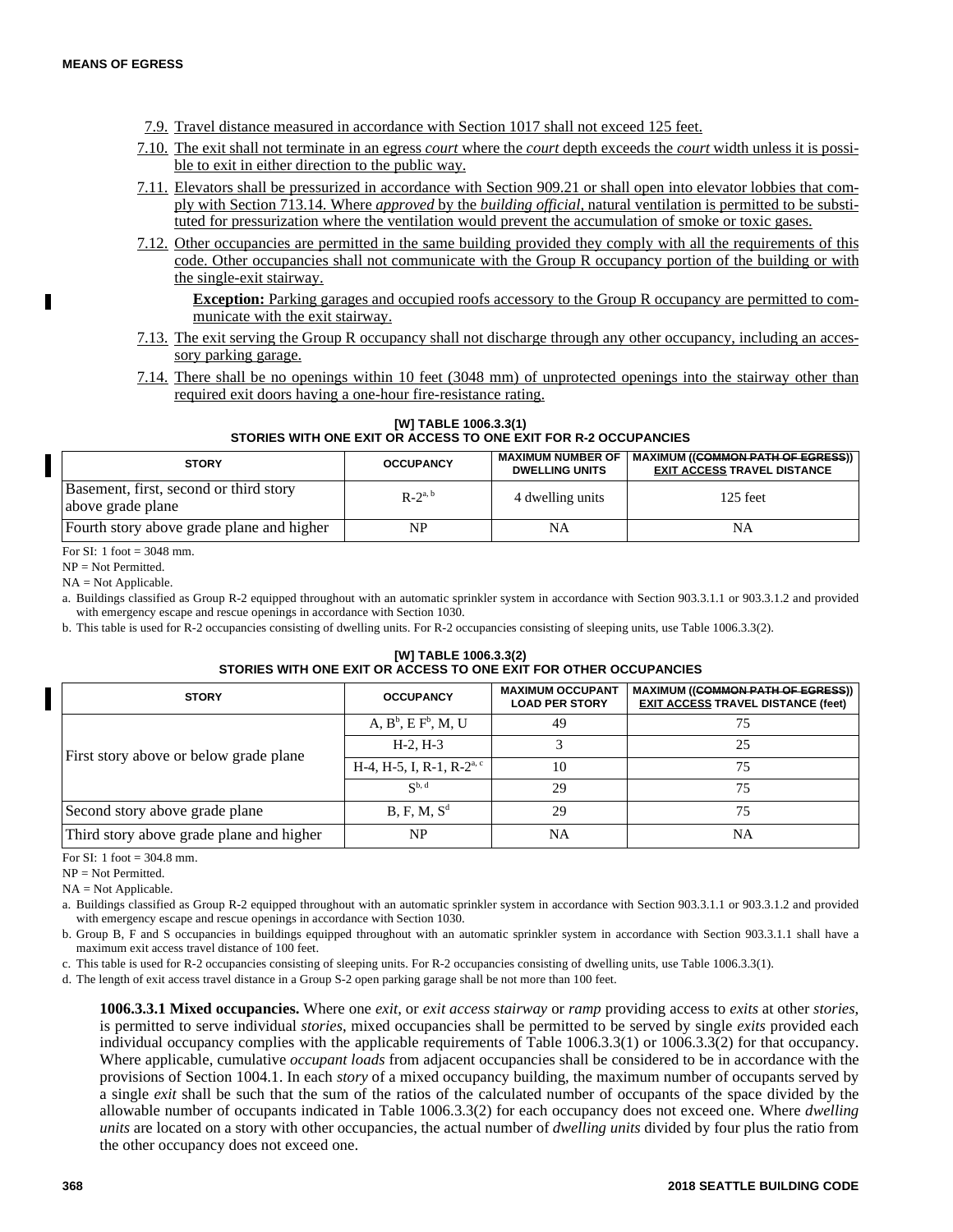# **SECTION 1007 EXIT AND EXIT ACCESS DOORWAY CONFIGURATION**

**[S] 1007.1 General.** *Exits*, *exit access doorways*, and *exit access stairways* and *ramps* serving spaces, including individual building *stories*, shall be separated in accordance with the provisions of this section. Interlocking or scissor stairs and stairways that share a wall with other exit stairways shall be counted as one exit or exit access.

**1007.1.1 Two exits or exit access doorways.** Where two *exits*, *exit access doorways*, *exit access stairways* or *ramps*, or any combination thereof, are required from any portion of the *exit access*, they shall be placed a distance apart equal to not less than one-half of the length of the maximum overall diagonal dimension of the building or area to be served measured in a straight line between them. ((Interlocking or *scissor stairways* shall be counted as one *exit stairway*.))

#### **Exceptions:**

1. Where interior *exit stairways* or *ramps* are interconnected by a 1-hour fire-resistance-rated corridor conforming to the requirements of Section 1020, the required exit separation shall be measured along the shortest direct line of travel within the corridor.

**Interpretation I1007.1:** Exception 1 applies only where *corridors* have a one-hour fire-resistance-rating even where Section 1020 would allow non-rated *corridors*.

- 2. Where a building is equipped throughout with an *automatic sprinkler system* in accordance with Section 903.3.1.1 or 903.3.1.2, the separation distance shall be not less than one-third of the length of the maximum overall diagonal dimension of the area served.
- 3. Where it is not practical to separate exits by one-half the diagonal dimension, exits from retail and office tenant spaces in Group B and M occupancies and within *dwelling units* shall be as far apart as reasonably practicable as determined by the *building official*.

**Note:** Interior exit stairways in high-rise buildings shall also meet the requirements of Section 403.5.1.

**1007.1.1.1 Measurement point.** The separation distance required in Section 1007.1.1 shall be measured in accordance with the following:

- 1. The separation distance to *exit* or *exit access doorways* shall be measured to any point along the width of the doorway.
- 2. The separation distance to *exit access stairways* shall be measured to any point along the width of the closest riser.
- 3. The separation distance to *exit access ramps* shall be measured to any point along the width of the start of the ramp run.

#### **Interpretation I1007.1.1.1:** In items 1-3, separation distance is permitted to be measured to the farthest point.

**1007.1.2 Three or more exits or exit access doorways.** Where access to three or more *exits* is required, not less than two *exit* or *exit access doorways* shall be arranged in accordance with the provisions of Section 1007.1.1. Additional required *exit* or *exit access doorways* shall be arranged a reasonable distance apart so that if one becomes blocked, the others will be available.

**1007.1.3 Remoteness of exit access stairways or ramps.** Where two *exit access stairways* or *ramps* provide the required *means of egress* to *exits* at another *story*, the required separation distance shall be maintained for all portions of such *exit access stairways* or *ramps*.

**1007.1.3.1 Three or more exit access stairways or ramps.** Where more than two *exit access stairways* or *ramps* provide the required *means of egress*, not less than two shall be arranged in accordance with Section 1007.1.3.

# **SECTION 1008 MEANS OF EGRESS ILLUMINATION**

**[S] 1008.1 Means of egress illumination.** Illumination shall be provided at every point in the *means of egress* in accordance with Section 1008.2. Under emergency power, means of egress illumination shall comply with Section 1008.3.

**1008.2 Illumination required.** The *means of egress* serving a room or space shall be illuminated at all times that the room or space is occupied.

#### **Exceptions:**

1. Occupancies in Group U.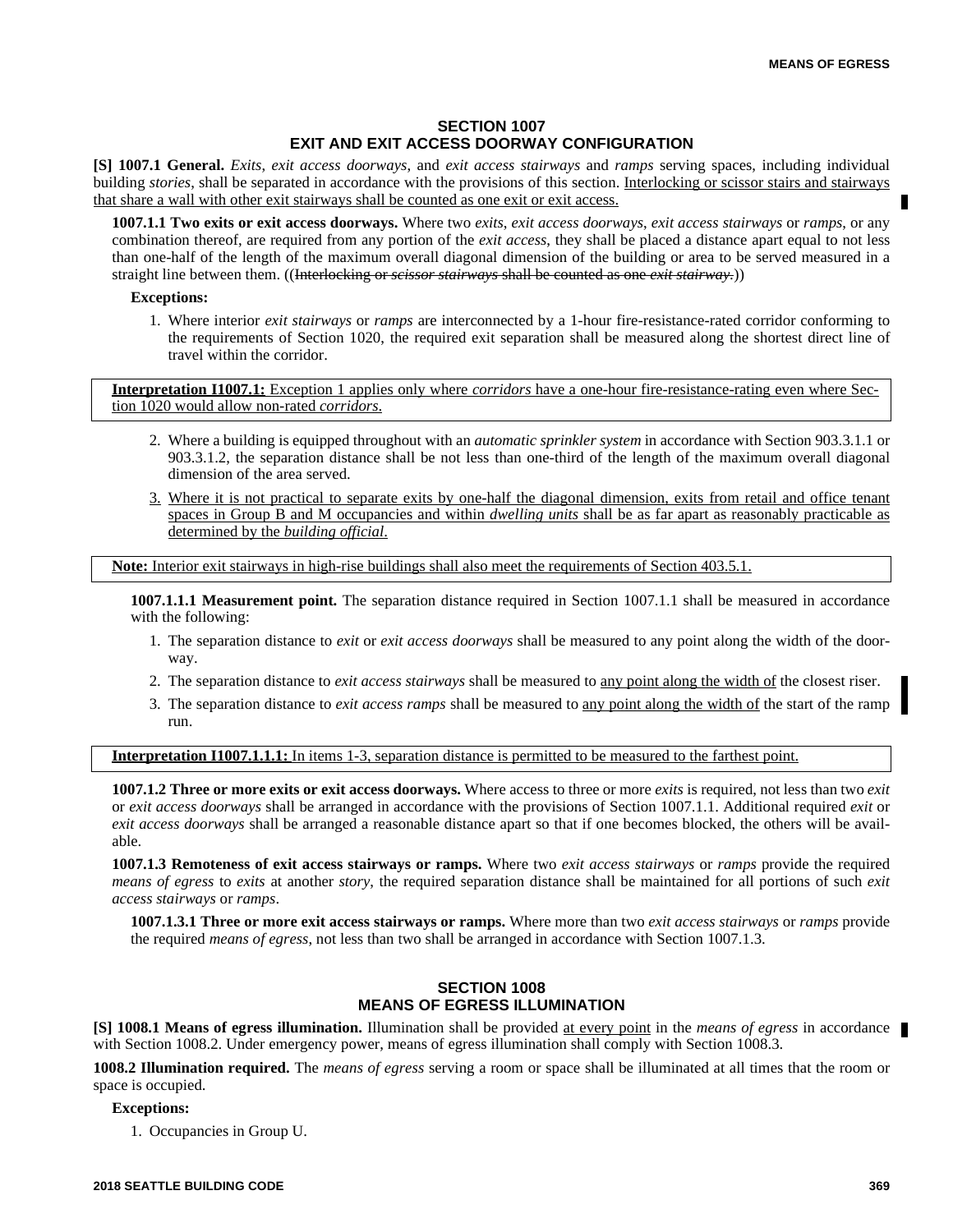- 2. *Aisle accessways* in Group A.
- 3. *Dwelling units* and *sleeping units* in Groups R-1, R-2 and R-3.
- 4. *Sleeping units* of Group I occupancies.

**1008.2.1 Illumination level under normal power.** The *means of egress* illumination level shall be not less than 1 footcandle (11 lux) at the walking surface. Luminaires shall be installed whenever exit signs are required by Section 1013.

**Exception:** For auditoriums, theaters, concert or opera halls and similar assembly occupancies, the illumination at the walking surface is permitted to be reduced during performances by one of the following methods provided that the required illumination is automatically restored upon activation of a premises' fire alarm system:

- 1. Externally illuminated walking surfaces shall be permitted to be illuminated to not less than 0.2 footcandle (2.15 lux).
- 2. Steps, landings and the sides of ramps shall be permitted to be marked with self-luminous materials in accordance with Sections 1025.2.1, 1025.2.2 and 1025.2.4 by systems *listed* in accordance with UL 1994.

**1008.2.2 Group I-2.** In Group I-2 occupancies where two or more exits are required, on the exterior landings required by Section 1010.1.6, means of egress illumination levels for the exit discharge shall be provided such that failure of a single lamp in a luminaire shall not reduce the illumination level on that landing to less than 1 footcandle (11 lux).

**Code Alternate CA1008.2:** Compliance with the following paragraphs will be deemed to satisfy the requirement for means of egress illumination at every point in the means of egress. Means of egress illumination systems that comply with this Code Alternate shall also comply with Section 1008.3.

- 1. **Location and fixture placement.** Means of egress illumination shall be located in stairways, *corridor*s*,* halls, passenger elevator cars, lobbies, rooms with an occupant load of 100 or more, and other areas required to provide safe egress from the premises and immediately outside of the building exit when required by the *building official.* Fixtures shall be installed to not less than the following schedule:
	- 1.1 Interior and exterior stairways and landings and outside building exit At least one per landing
	- 1.2 Corridors and halls and designated means of egress paths in parking garages At least one for each 40 lineal feet
	- 1.3 Lobbies, vestibules, foyers, elevator cars and other similar areas as required At least one for each 250 square feet
- - 1.4 Warehouses See Item 2 below.

These fixtures are permitted to be included in the watts per square foot calculation for means of egress illumination.

2. **Amount of Illumination.** Where means of egress illumination is required, illumination shall be provided at the rate of 0.1 watts of fluorescent or 0.05 watts of LED illumination per square foot of area. Installations using incandescent lamps shall have a minimum wattage of at least 3 times the fluorescent requirements. Use of other light sources is subject to the approval of the *building official.*

# **Exceptions:**

- 1. In warehouses, the allowable minimum illumination is permitted to be 0.1 watt per square foot (0.03 watts for fluorescent or 0.02 watts for LED) provided fixtures are placed either:
	- 1.1 Where means of egress pathways are not designated, fixtures shall be placed to cover an area not larger than 1,600 square feet, or
	- 1.2 Where means of egress pathways are designated, fixtures shall be placed at least one for every 40 lineal feet.
- 2. In theaters, auditoriums or other places of assembly where motion pictures or other projections are made by means of directed light, the minimum allowable illumination is permitted to be reduced to 0.05 watts per square foot of floor area (0.02 watts for fluorescent or 0.01 watts for LED). The higher level of required illumination shall be automatically restored upon activation of a premises fire alarm system where such system is provided.
- 3. In Groups B, F-1, M and S-1 occupancies, when *approved* by the *building official,* the minimum allowable illumination in the exit access is permitted to be reduced to 0.05 watts per square foot (0.02 watts for fluorescent or 0.01 watts for LED) of floor area.
- 4. In Group B occupancies and open parking garages, when *approved* by the *building official,* the illumination is permitted to be eliminated when within 50 feet of a window wall or open side and where light is not totally obscured.

Means of egress illumination fixtures shall be spaced and designed to give adequate distribution of light for safe egress and so that the failure of any individual lighting element, such as the burning out of a light bulb, will not leave any space in total darkness. Illumination from battery-operated fixtures shall provide the same level of illumination required for hardwired fixtures.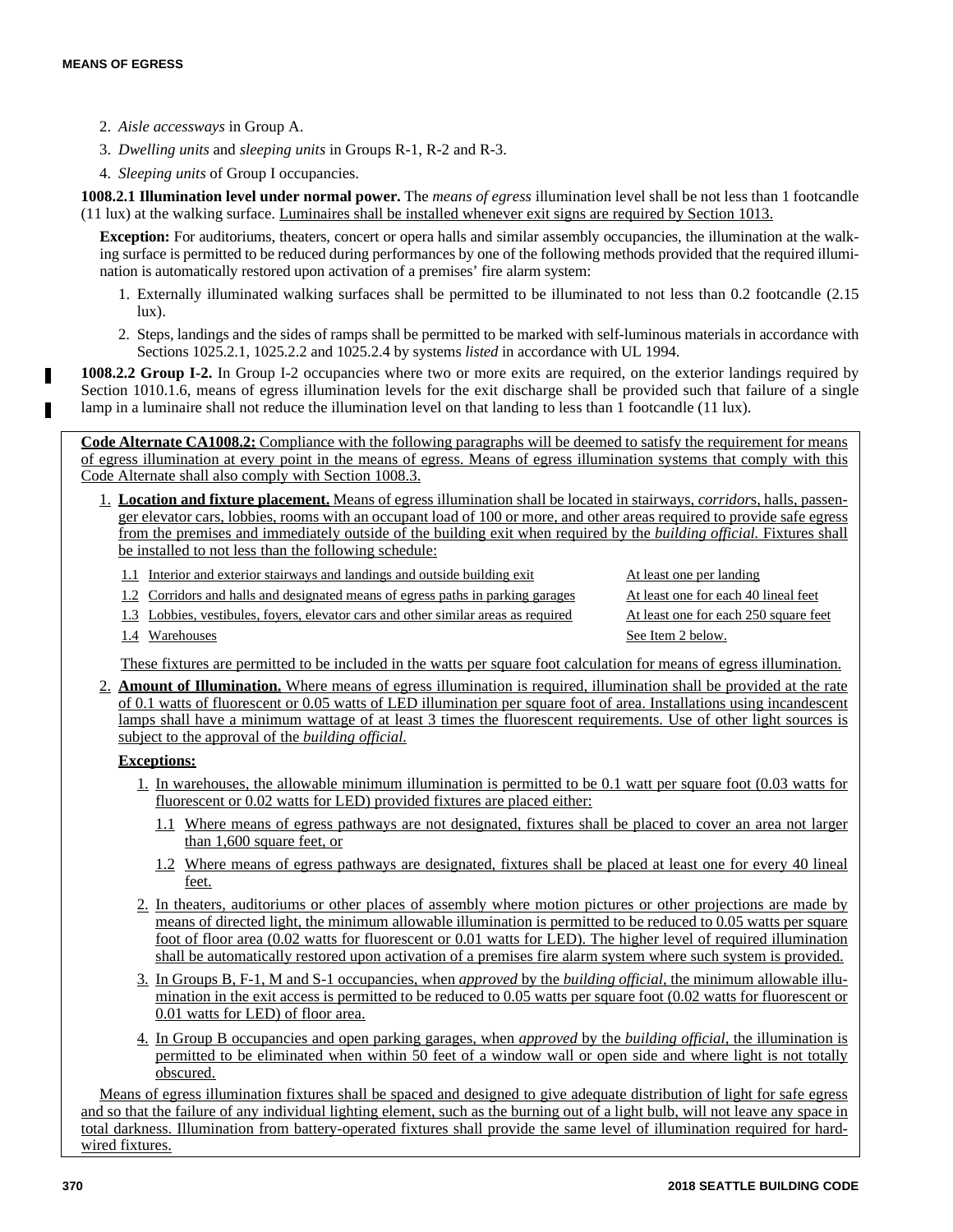**[W] ((1008.2.3 Exit discharge.** Illumination shall be provided along the path of travel for the *exit discharge* from each *exit* to the *public way*.

**Exception:** Illumination shall not be required where the path of the *exit discharge* meets both of the following requirements:

- 1. The path of exit discharge is illuminated from the exit to a safe dispersal area complying with Section 1028.5.
- 2. A dispersal area shall be illuminated to a level not less than 1 footcandle (11 lux) at the walking surface.))

**[S] 1008.3 ((Emergency power)) Power supply for illumination.** The power supply for means of egress illumination shall normally be provided by the premises' electrical supply.

**1008.3.1 General.** In the event of power supply failure in rooms and spaces that require two or more means of egress, an emergency ((electrical)) power system shall automatically illuminate all of the following areas:

- 1. *Aisles.*
- 2. *Corridors.*
- 3. *Exit access stairways* and *ramps.*

**1008.3.2 Buildings.** In the event of power supply failure in buildings that require two or more *means of egress*, an emergency electrical system shall automatically illuminate all of the following areas:

- 1. *Interior exit access stairways* and *ramps*.
- 2. *Interior* and *exterior exit stairways* and *ramps*.
- 3. *Exit passageways.*
- 4. Vestibules and areas on the level of discharge used for *exit discharge* in accordance with Section 1028.1.
- 5. Exterior landings as required by Section 1010.1.6 for *exit doorways* that lead directly to the e*xit discharge*.

**1008.3.3 Rooms and spaces.** In the event of power supply failure, an emergency electrical system shall automatically illuminate all of the following areas:

- 1. Electrical equipment rooms.
- 2. Fire command centers.
- 3. Fire pump rooms.
- 4. Generator rooms.
- 5. Public restrooms with an area greater than 300 square feet  $(27.87 \text{ m}^2)$ .

**1008.3.4 Duration.** The emergency power system shall provide power for a duration of not less than 90 minutes and shall consist of storage batteries, unit equipment or an on-site generator. The installation of the emergency power system shall be in accordance with Section 2702.

**1008.3.5 Illumination level under emergency power.** Emergency lighting facilities shall be arranged to provide initial illumination that is not less than an average of 1 footcandle (11 lux) and a minimum at any point of 0.1 footcandle (1 lux) measured along the path of egress at floor level. Illumination levels shall be permitted to decline to 0.6 footcandle (6 lux) average and a minimum at any point of 0.06 footcandle (0.6 lux) at the end of the emergency lighting time duration. A maximum-tominimum illumination uniformity ratio of 40 to 1 shall not be exceeded. In Group I-2 occupancies, failure of a single lamp in a luminaire shall not reduce the illumination level to less than 0.2 footcandle (2.2 lux).

# **SECTION 1009 ACCESSIBLE MEANS OF EGRESS**

**[W] 1009.1 Accessible means of egress required.** *Accessible means of egress* shall comply with this section. *Accessible* spaces shall be provided with not less than one *accessible means of egress*. Where more than one *means of egress* is required by Section 1006.2 or 1006.3 from any *accessible* space, each *accessible* portion of the space shall be served by not less than two *accessible means of egress*.

#### **Exceptions:**

1. Accessible means of egress are not required to be provided in existing buildings.

- ((1)) 2. One *accessible means of egress* is required from an *accessible mezzanine* level in accordance with Section 1009.3, 1009.4 or 1009.5.
- ((2)) 3. In assembly areas with ramped *aisles* or stepped *aisles,* one *accessible means of egress* is permitted where the *common path of egress travel* is *accessible* and meets the requirements in Section 1029.8.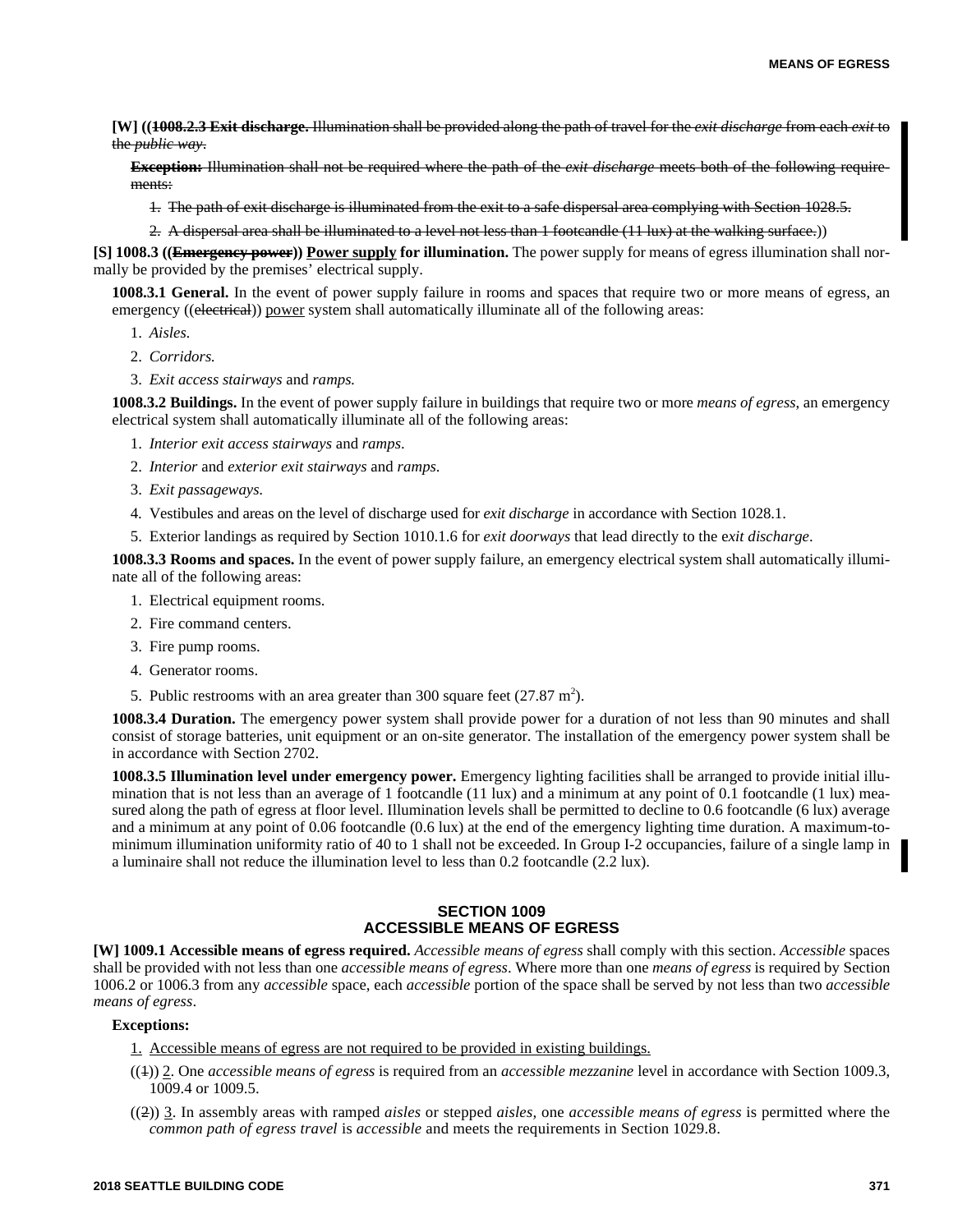4. In parking garages, accessible *means of egress* are not required to serve parking areas that do not contain accessible parking spaces.

**1009.2 Continuity and components.** Each required *accessible means of egress* shall be continuous to a *public way* and shall consist of one or more of the following components:

- 1. *Accessible routes* complying with Section 1104.
- 2. *Interior exit stairways* complying with Sections 1009.3 and 1023.
- 3. *Exit access stairways* complying with Sections 1009.3 and 1019.3 or 1019.4.
- 4. *Exterior exit stairways* complying with Sections 1009.3 and 1027 and serving levels other than the *level of exit discharge*.
- 5. Elevators complying with Section 1009.4.

**Interpretation I1009.2a:** An *exit passageway* is not required on the level of exit discharge to connect the elevator with the exterior exit door.

- 6. Platform lifts complying with Section 1009.5.
- 7. *Horizontal exits* complying with Section 1026.
- 8. *Ramps* complying with Section 1012.
- 9. *Areas of refuge* complying with Section 1009.6.
- 10. Exterior areas for assisted rescue complying with Section 1009.7 serving exits at the *level of exit discharge.*

**[W] 1009.2.1 Elevators required.** In buildings where a required *accessible* floor or accessible occupied roof is four or more *stories* above or below a *level of exit discharge,* not less than one required *accessible means of egress* shall be an elevator complying with Section 1009.4.

**Interpretation I1009.2b:** The level of exit discharge is not counted when determining whether an accessible floor is four *stories* above or below a level of exit discharge. See Figure 1009.2.b.

# **Exceptions:**

г

- 1. In buildings equipped throughout with an *automatic sprinkler system* installed in accordance with Section 903.3.1.1 or 903.3.1.2, the elevator shall not be required on floors provided with a *horizontal exit* and located at or above the *levels of exit discharge.*
- 2. In buildings equipped throughout with an *automatic sprinkler system* installed in accordance with Section 903.3.1.1 or 903.3.1.2, the elevator shall not be required on floors provided with a *ramp* conforming to the provisions of Section 1012.

**Interpretation I1009.2c:** In exception 2, the ramp shall be part of an accessible *means of egress*.



**FIGURE 1009.2.b**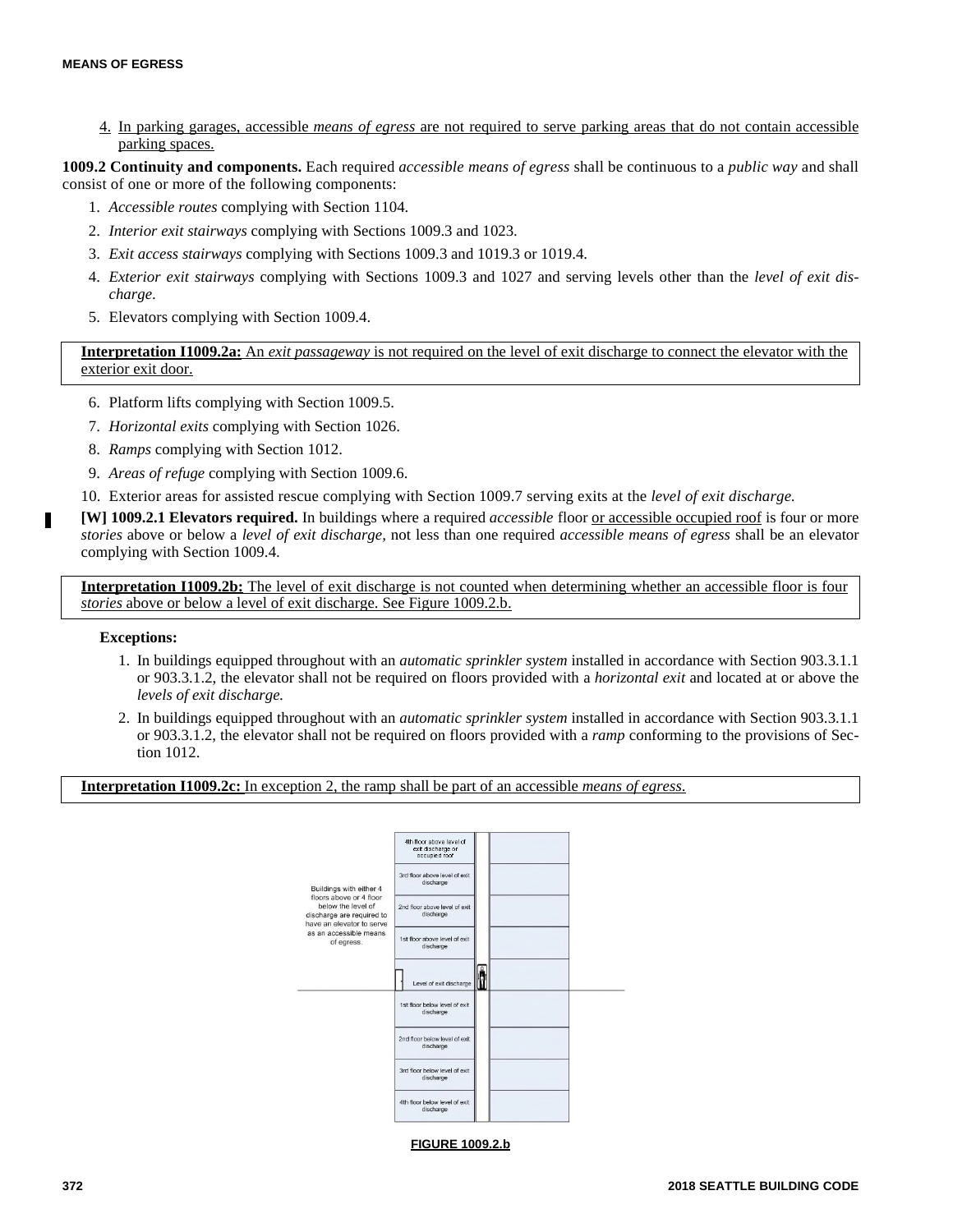**1009.3 Stairways.** In order to be considered part of an *accessible means of egress*, a *stairway* between *stories* shall comply with Sections 1009.3.1 through 1009.3.3.

**1009.3.1 Exit access stairways.** *Exit access stairways* that connect levels in the same *story* are not permitted as part of an *accessible means of egress.*

**Exception:** *Exit access stairways* providing *means of egress* from *mezzanines* are permitted as part of an *accessible means of egress*.

**1009.3.2 Stairway width.** *Stairways* shall have a clear width of 48 inches (1219 mm) minimum between *handrails*.

#### **Exceptions:**

- 1. The clear width of 48 inches (1219 mm) between *handrails* is not required in buildings equipped throughout with an *automatic sprinkler* system installed in accordance with Section 903.3.1.1 or 903.3.1.2.
- 2. The clear width of 48 inches (1219 mm) between *handrails* is not required for *stairways* accessed from a refuge area in conjunction with a *horizontal exit.*

**1009.3.3 Area of refuge.** *Stairways* shall either incorporate an *area of refuge* within an enlarged floor-level landing or shall be accessed from an *area of refuge* complying with Section 1009.6.

#### **Exceptions:**

- 1. *Areas of refuge* are not required at *exit access stairways* where two-way communication is provided at the elevator landing in accordance with Section 1009.8.
- 2. *Areas of refuge* are not required at *stairways* in buildings equipped throughout with an *automatic sprinkler system* installed in accordance with Section 903.3.1.1 or 903.3.1.2.
- 3. *Areas of refuge* are not required at *stairways* serving *open parking garages*.
- 4. *Areas of refuge* are not required for *smoke-protected* or *open-air assembly seating* areas complying with Sections 1029.6.2 and 1029.6.3.
- 5. *Areas of refuge* are not required at *stairways* in Group R-2 occupancies.
- 6. *Areas of refuge* are not required for *stairways* accessed from a refuge area in conjunction with a *horizontal exit*.

**[S] 1009.4 Elevators.** In order to be considered part of an *accessible means of egress*, an elevator shall comply with Sections 1009.4.1 and 1009.4.2.

**1009.4.1 Standby power.** The elevator shall meet the emergency operation and signaling device requirements of Section 2.27 of ASME A17.1/CSA B44. ((Standby)) An emergency or *legally required standby power system* shall be provided in accordance with Chapter 27 and ((Section 3003)) the Seattle Electrical Code for the operation of the elevator, the shunt trip and lighting for elevator cars, control rooms, machine rooms, and machinery spaces.

**1009.4.2 Area of refuge.** The elevator shall be accessed from an *area of refuge* complying with Section 1009.6.

#### **Exceptions:**

- 1. *Areas of refuge* are not required at the elevator in *open parking garages*.
- 2. *Areas of refuge* are not required in buildings and facilities equipped throughout with an *automatic sprinkler system* installed in accordance with Section 903.3.1.1 or 903.3.1.2.
- 3. *Areas of refuge* are not required at elevators not required to be located in a shaft in accordance with Section 712.
- 4. *Areas of refuge* are not required at elevators serving *smoke-protected* or *open-air assembly seating* areas complying with Sections 1029.6.2 and 1029.6.3.
- 5. *Areas of refuge* are not required for elevators accessed from a refuge area in conjunction with a *horizontal exit*.

**[S] 1009.5 Platform lifts.** Platform lifts shall be permitted to serve as part of an *accessible means of egress* where allowed as part of a required *accessible route* in Section 1109.8 except for Item 10. ((Standby)) A *legally required standby power system* for the platform lift shall be provided in accordance with Chapter 27.

**1009.6 Areas of refuge.** Every required *area of refuge* shall be accessible from the space it serves by an *accessible means of egress*.

**1009.6.1 Travel distance.** The maximum travel distance from any *accessible* space to an *area of refuge* shall not exceed the *exit access* travel distance permitted for the occupancy in accordance with Section 1017.1.

**1009.6.2 Stairway or elevator access.** Every required *area of refuge* shall have direct access to a *stairway* complying with Sections 1009.3 and 1023 or an elevator complying with Section 1009.4.

**1009.6.3 Size.** Each *area of refuge* shall be sized to accommodate one *wheelchair space* of 30 inches by 48 inches (762 mm by 1219 mm) for each 200 occupants or portion thereof, based on the *occupant load* of the *area of refuge* and areas served by the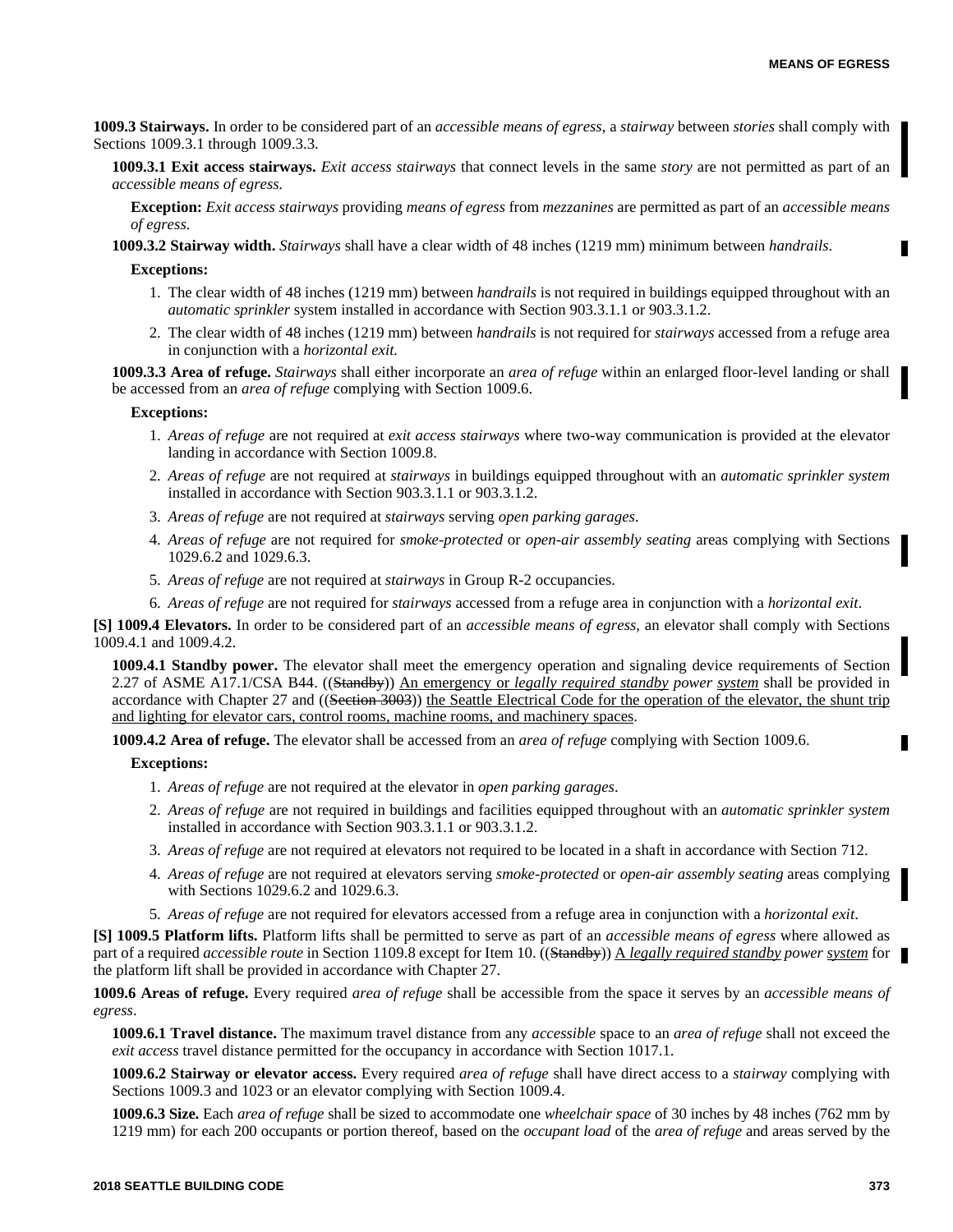*area of refuge*. Such *wheelchair spaces* shall not reduce the *means of egress* minimum width or required capacity. Access to any of the required *wheelchair spaces* in an *area of refuge* shall not be obstructed by more than one adjoining *wheelchair space*.

**1009.6.4 Separation.** Each *area of refuge* shall be separated from the remainder of the story by a *smoke barrier* complying with Section 709 or a *horizontal* exit complying with Section 1026. Each *area of refuge* shall be designed to minimize the intrusion of smoke.

# **Exceptions:**

1. *Areas of refuge* located within an enclosure for *interior exit stairways* complying with Section 1023.

2. *Areas of refuge* in outdoor facilities where *exit access* is essentially open to the outside.

**1009.6.5 Two-way communication.** *Areas of refuge* shall be provided with a two-way communication system complying with Sections 1009.8.1 and 1009.8.2.

**1009.7 Exterior areas for assisted rescue.** Exterior areas for assisted rescue shall be accessed by an *accessible route* from the area served.

Where the *exit discharge* does not include an *accessible route* from an *exit* located on the *level of exit discharge* to a *public way*, an exterior area of assisted rescue shall be provided on the exterior landing in accordance with Sections 1009.7.1 through 1009.7.4.

**1009.7.1 Size.** Each exterior area for assisted rescue shall be sized to accommodate *wheelchair spaces* in accordance with Section 1009.6.3.

**1009.7.2 Separation.** Exterior walls separating the exterior area of assisted rescue from the interior of the building shall have a minimum *fire-resistance rating* of 1 hour, rated for exposure to fire from the inside. The fire-resistance-rated exterior wall construction shall extend horizontally not less than 10 feet (3048 mm) beyond the landing on either side of the landing or equivalent fire-resistance-rated construction is permitted to extend out perpendicular to the exterior wall not less than 4 feet (1220 mm) on the side of the landing. The *fire-resistance-rated* construction shall extend vertically from the ground to a point not less than 10 feet (3048 mm) above the floor level of the area for assisted rescue or to the roof line, whichever is lower. Openings within such *fire-resistance-rated* exterior walls shall be protected in accordance with Section 716.

**Exception:** The *fire-resistance rating* and opening protectives are not required in the exterior wall where the building is equipped throughout with an *automatic sprinkler system* installed in accordance with Section 903.3.1.1 or 903.3.1.2.

**1009.7.3 Openness.** The exterior area for assisted rescue shall be open to the outside air. The sides other than the separation walls shall be not less than 50 percent open, and the open area shall be distributed so as to minimize the accumulation of smoke or toxic gases.

**1009.7.4 Stairways.** *Stairways* that are part of the *means of egress* for the exterior area for assisted rescue shall provide a minimum clear width of 48 inches (1220 mm) between *handrails*.

**Exception:** The minimum clear width of 48 inches (1220 mm) between *handrails* is not required at *stairways* serving buildings equipped throughout with an *automatic sprinkler system* installed in accordance with Section 903.3.1.1 or 903.3.1.2.

**[W] 1009.8 Two-way communication.** A two-way communication system complying with Sections 1009.8.1 and 1009.8.2 shall be provided at the landing serving each elevator or bank of elevators on each accessible floor that is one or more stories above or below the *level of exit discharge*.

## **Exceptions:**

- 1. Two-way communication systems are not required at the landing serving each elevator or bank of elevators where the two-way communication system is provided within *areas of refuge* in accordance with Section 1009.6.5.
- 2. Two-way communication systems are not required on floors provided with *ramps* conforming to the provisions of Section 1012.
- 3. Two-way communication systems are not required at the landings serving only service elevators that are not designated as part of the *accessible means of egress* or serve as part of the required *accessible route* into a facility.
- 4. Two-way communication systems are not required at the landings serving only freight elevators.
- 5. Two-way communication systems are not required at the landing serving a private residence elevator.
- 6. Two-way communication systems are not required in Group I-2 or I-3 facilities.

**[S] 1009.8.1 System requirements.** Two-way communication systems shall provide communication between each required location and the *fire command center* or a central control point location *approved* by the fire department. Where the central control point is not a *constantly attended location*, a two-way communication system shall have a timed automatic telephone dial-out capability to a monitoring location.  $((\Theta F + 1.1))$  The two-way communication system shall include both audible and visible signals. The two-way communication system shall have a battery backup or an *approved* alternate source of power that is capable of 90 minutes' use upon failure of the normal power source.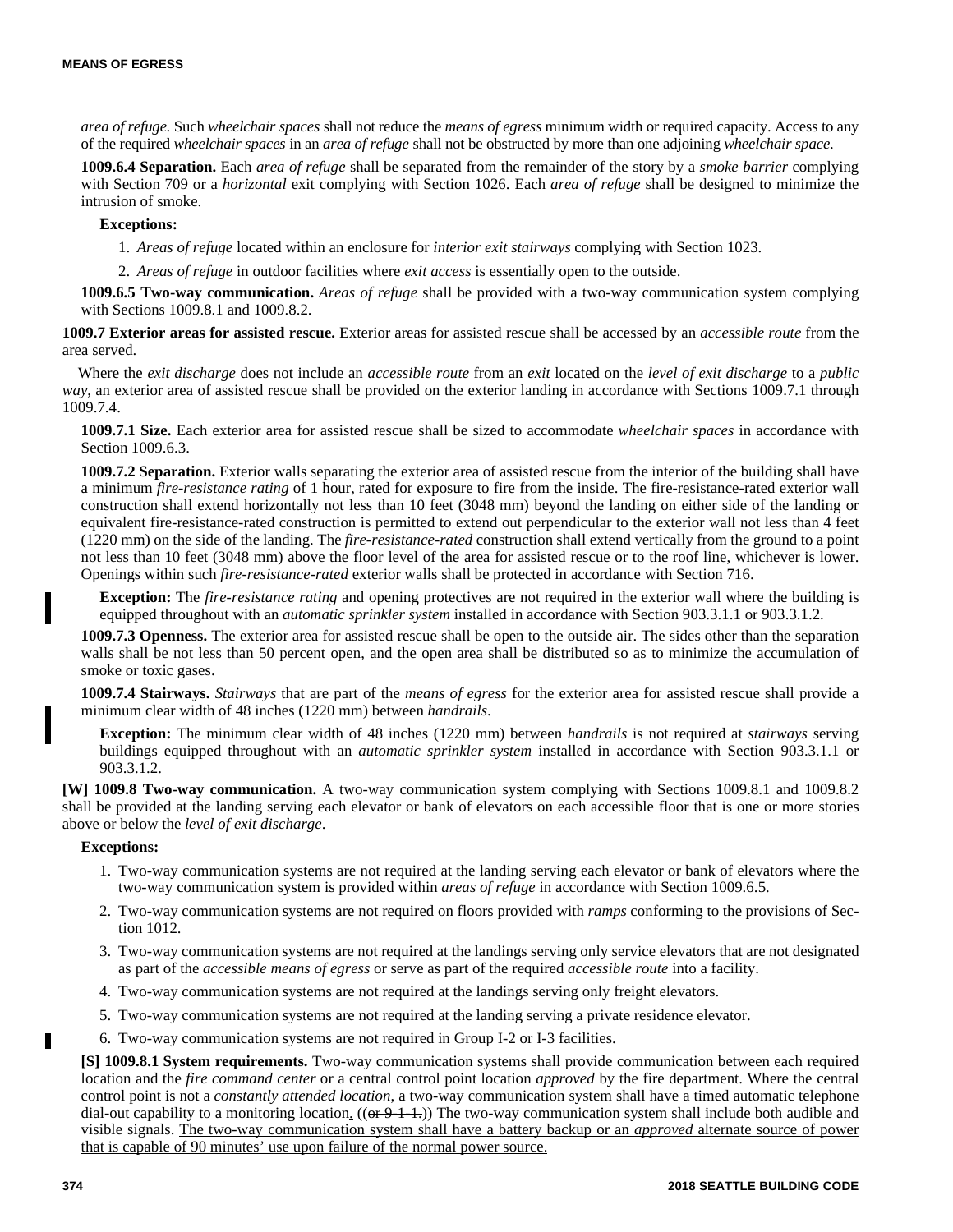**1009.8.2 Directions.** Directions for the use of the two-way communication system, instructions for summoning assistance via the two-way communication system and written identification of the location shall be posted adjacent to the two-way communication system. Signage shall comply with the ICC A117.1 requirements for visual characters.

**1009.9 Signage.** Signage indicating special accessibility provisions shall be provided as shown:

- 1. Each door providing access to an *area of refuge* from an adjacent floor area shall be identified by a sign stating: AREA OF REFUGE.
- 2. Each door providing access to an exterior area for assisted rescue shall be identified by a sign stating: EXTERIOR AREA FOR ASSISTED RESCUE.

Signage shall comply with the *ICC A117.1* requirements for visual characters and include the International Symbol of Accessibility. Where exit sign illumination is required by Section 1013.3, the signs shall be illuminated. Additionally, visual characters, raised character and braille signage complying with ICC A117.1 shall be located at each door to an *area of refuge* and exterior area for assisted rescue in accordance with Section 1013.4.

**1009.10 Directional signage.** Directional signage indicating the location of all other *means of egress* and which of those are *accessible means of egress* shall be provided at the following:

- 1. At *exits* serving a required *accessible* space but not providing an approved *accessible means of egress*.
- 2. At elevator landings.
- 3. Within *areas of refuge*.

**1009.11 Instructions.** In *areas of refuge* and exterior areas for assisted rescue, instructions on the use of the area under emergency conditions shall be posted. Signage shall comply with the ICC A117.1 requirements for visual characters. The instructions shall include all of the following:

- 1. Persons able to use the *exit stairway* do so as soon as possible, unless they are assisting others.
- 2. Information on planned availability of assistance in the use of *stairs* or supervised operation of elevators and how to summon such assistance.
- 3. Directions for use of the two-way communication system where provided.

# **SECTION 1010 DOORS, GATES AND TURNSTILES**

**[S] 1010.1 Doors.** *Means of egress* doors shall meet the requirements of this section. Doors serving a *means of egress* system shall meet the requirements of this section and Section 1022.2. Doors provided for egress purposes in numbers greater than required by this code shall meet the requirements of this section. See Section 3201 for doors swinging over public property.

*Means of egress* doors shall be readily distinguishable from the adjacent construction and finishes such that the doors are easily recognizable as doors. Mirrors or similar reflecting materials shall not be used on *means of egress* doors. *Means of egress* doors shall not be concealed by curtains, drapes, decorations or similar materials.

**1010.1.1 Size of doors.** The required capacity of each door opening shall be sufficient for the *occupant load* thereof and shall provide a minimum clear opening width of 32 inches (813 mm). The clear opening width of doorways with swinging doors shall be measured between the face of the door and the stop, with the door open 90 degrees (1.57 rad). Where this section requires a minimum clear opening width of 32 inches (813 mm) and a door opening includes two door leaves without a mullion, one leaf shall provide a minimum clear opening width of 32 inches (813 mm). In Group I-2, doors serving as *means of egress* doors where used for the movement of beds shall provide a minimum clear opening width of 41-1/2 inches (1054 mm). The maximum width of a swinging door leaf shall be 48 inches (1219 mm) nominal. The minimum clear opening height of doors shall be not less than 80 inches (2032 mm).

#### **Exceptions:**

- 1. In Group R-2 and R-3 *dwelling* and *sleeping units* that are not required to be an Accessible unit, Type A unit or Type B unit, the minimum and maximum width shall not apply to door openings that are not part of the required *means of egress.*
- 2. In Group I-3, door openings to resident *sleeping units* that are not required to be an Accessible unit shall have a minimum clear opening width of 28 inches (711 mm).
- 3. Door openings to storage closets less than 10 square feet  $(0.93 \text{ m}^2)$  in area shall not be limited by the minimum clear opening width.
- 4. The width of door leaves in revolving doors that comply with Section 1010.1.4.1 shall not be limited.
- 5. The maximum width of door leaves in *power-operated doors* that comply with Section 1010.1.4.2 shall not be limited.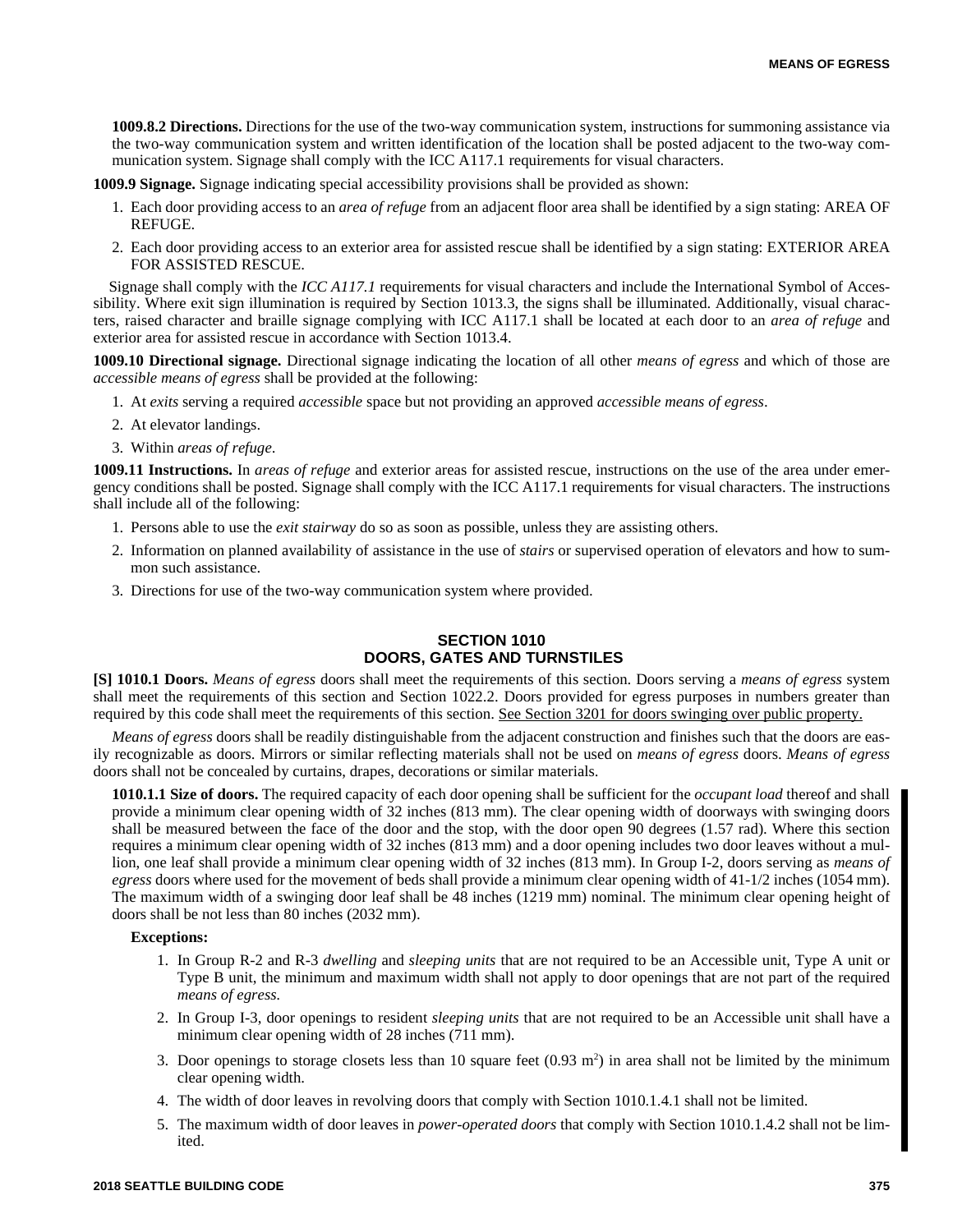- 6. Door openings within a *dwelling unit* or *sleeping unit* shall have a minimum clear opening height of 78 inches (1981 mm).
- 7. In *dwelling* and *sleeping units* that are not required to be Accessible, Type A or Type B units, exterior door openings other than the required *exit* door shall have a minimum clear opening height of 76 inches (1930 mm).
- 8. In Groups I-1, R-2, R-3 and R-4, in *dwelling* and *sleeping units* that are not required to be Accessible, Type A or Type B units, the minimum clear opening widths shall not apply to interior egress doors.
- 9. Door openings required to be *accessible* within Type B units intended for user passage shall have a minimum clear opening width of 31.75 inches (806 mm).
- 10. Doors to walk-in freezers and coolers less than 1,000 square feet  $(93 \text{ m}^2)$  in area shall have a maximum width of 60 inches (1524 mm) nominal.
- 11. The minimum clear opening width shall not apply to doors for nonaccessible shower or sauna compartments.
- 12. The minimum clear opening width shall not apply to the doors for nonaccessible toilet stalls.

**1010.1.1.1 Projections into clear width.** There shall not be projections into the required clear opening width lower than 34 inches (864 mm) above the floor or ground. Projections into the clear opening width between 34 inches (864 mm) and 80 inches (2032 mm) above the floor or ground shall not exceed 4 inches (102 mm).

**Exception:** Door closers and door stops shall be permitted to be 78 inches (1980 mm) minimum above the floor.

**1010.1.2 Door swing.** Egress doors shall be of the pivoted or side-hinged swinging type.

# **Exceptions:**

- 1. Private garages, office areas, factory and storage areas with an *occupant load* of 10 or less.
- 2. Group I-3 occupancies used as a place of detention.
- 3. Critical or intensive care patient rooms within suites of health care facilities.
- 4. Doors within or serving a single *dwelling unit* in Groups R-2 and R-3.
- 5. In other than Group H occupancies, revolving doors complying with Section 1010.1.4.1.
- 6. In other than Group H occupancies, special purpose horizontal sliding, accordion or folding door assemblies complying with Section 1010.1.4.3.
- 7. Power-operated doors in accordance with Section 1010.1.4.2.
- 8. Doors serving a bathroom within an individual *sleeping unit* in Group R-1.
- 9. In other than Group H occupancies, manually operated horizontal sliding doors are permitted in a *means of egress* from spaces with an *occupant load* of 10 or less.

**1010.1.2.1 Direction of swing.** Pivot or side-hinged swinging doors shall swing in the direction of egress travel where serving a room or area containing an occupant load of 50 or more persons or a Group H occupancy.

**1010.1.3 Door opening force.** The force for pushing or pulling open interior swinging egress doors, other than fire doors, shall not exceed 5 pounds (22 N). These forces do not apply to the force required to retract latch bolts or disengage other devices that hold the door in a closed position. For other swinging doors, as well as sliding and folding doors, the door latch shall release when subjected to a 15-pound (67 N) force. The door shall be set in motion when subjected to a 30-pound (133 N) force. The door shall swing to a full-open position when subjected to a 15-pound (67 N) force.

**1010.1.3.1 Location of applied forces.** Forces shall be applied to the latch side of the door.

**1010.1.4 Special doors.** Special doors and security grilles shall comply with the requirements of Sections 1010.1.4.1 through 1010.1.4.5.

**1010.1.4.1 Revolving doors.** Revolving doors shall comply with the following:

- 1. Revolving doors shall comply with BHMA A156.27 and shall be installed in accordance with the manufacturer's instructions.
- 2. Each revolving door shall be capable of *breakout* in accordance with BHMA A156.27 and shall provide an aggregate width of not less than 36 inches (914 mm).
- 3. A revolving door shall not be located within 10 feet (3048 mm) of the foot or top of *stairways* or escalators. A dispersal area shall be provided between the *stairways* or escalators and the revolving doors.
- 4. The revolutions per minute (rpm) for a revolving door shall not exceed the maximum rpm as specified in BHMA A156.27. Manual revolving doors shall comply with Table 1010.1.4.1(1). Automatic or power-operated revolving doors shall comply with Table 1010.1.4.1(2).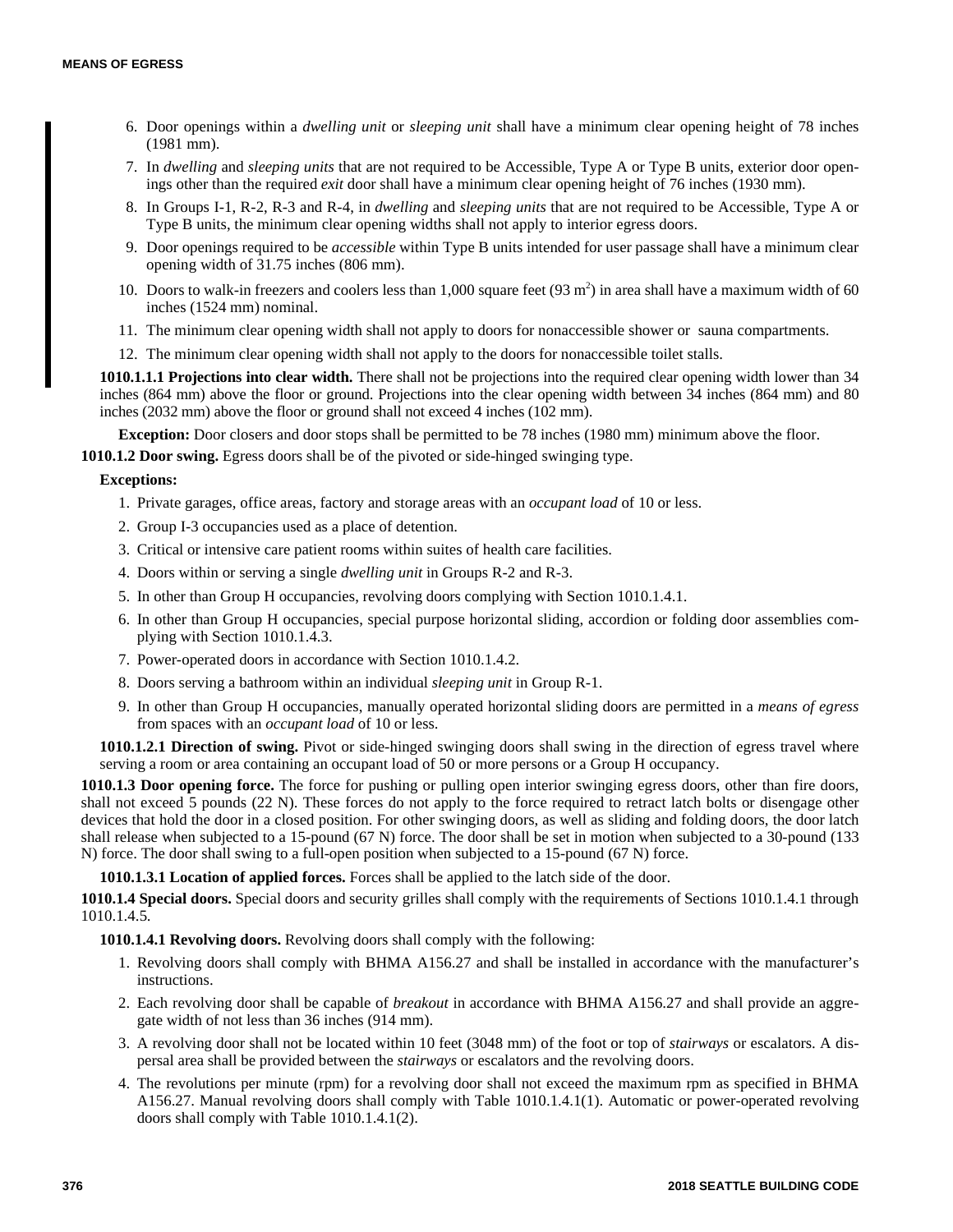- 5. An emergency stop switch shall be provided near each entry point of power or automatic operated revolving doors within 48 inches (1220 mm) of the door and between 24 inches (610 mm) and 48 inches (1220 mm) above the floor. The activation area of the emergency stop switch button shall be not less than 1 inch (25 mm) in diameter and shall be red.
- 6. Each revolving door shall have a side-hinged swinging door that complies with Section 1010.1 in the same wall and within 10 feet (3048 mm) of the revolving door.
- 7. Revolving doors shall not be part of an *accessible route* required by Section 1009 and Chapter 11.

**TABLE 1010.1.4.1(1) MAXIMUM DOOR SPEED MANUAL REVOLVING DOORS**

| REVOLVING DOOR MAXIMUM NOMINAL DIAMETER (FT-IN) | <b>MAXIMUM ALLOWABLE REVOLVING DOOR SPEED (RPM)</b> |
|-------------------------------------------------|-----------------------------------------------------|
| 6-C                                             |                                                     |
| /-l                                             |                                                     |
| $8 - 0$                                         | LV.                                                 |
| J-1                                             |                                                     |
| $10-0$                                          |                                                     |

For SI: 1 inch = 25.4 mm, 1 foot = 304.8 mm.

**TABLE 1010.1.4.1(2) MAXIMUM DOOR SPEED AUTOMATIC OR POWER-OPERATED REVOLVING DOORS**

| MAXIMUM ALLOWABLE REVOLVING DOOR SPEED (RPM) |
|----------------------------------------------|
| 7.2                                          |
| 6.4                                          |
| 5.7                                          |
| 5.2                                          |
| 4.8                                          |
| 4.6                                          |
| 4.1                                          |
| 3.6                                          |
| 3.4                                          |
| 3.2                                          |
| 2.9                                          |
| 2.4                                          |
|                                              |

For SI: 1 inch = 25.4 mm, 1 foot = 304.8 mm.

**1010.1.4.1.1 Egress component.** A revolving door used as a component of a *means of egress* shall comply with Section 1010.1.4.1 and the following three conditions:

- 1. Revolving doors shall not be given credit for more than 50 percent of the minimum width or required capacity.
- 2. Each revolving door shall be credited with a capacity based on not more than a 50-person *occupant load*.
- 3. Each revolving door shall provide for egress in accordance with BHMA A156.27 with a *breakout* force of not more than 130 pounds (578 N).

**1010.1.4.1.2 Other than egress component.** A revolving door used as other than a component of a *means of egress* shall comply with Section 1010.1.4.1. The *breakout* force of a revolving door not used as a component of a *means of egress* shall not be more than 180 pounds (801 N).

**Exception:** A *breakout* force in excess of 180 pounds (801 N) is permitted if the breakout force is reduced to not more than 130 pounds (578 N) when not less than one of the following conditions is satisfied:

- 1. There is a power failure or power is removed to the device holding the door wings in position.
- 2. There is an actuation of the *automatic sprinkler system* where such system is provided.
- 3. There is an actuation of a smoke detection system that is installed in accordance with Section 907 to provide coverage in areas within the building that are within 75 feet (22 860 mm) of the revolving doors.
- 4. There is an actuation of a manual control switch, in an approved location and clearly identified, that reduces the *breakout* force to not more than 130 pounds (578 N).

**1010.1.4.2 Power-operated doors.** Where *means of egress* doors are operated or assisted by power, the design shall be such that in the event of power failure, the door is capable of being opened manually to permit *means of egress* travel or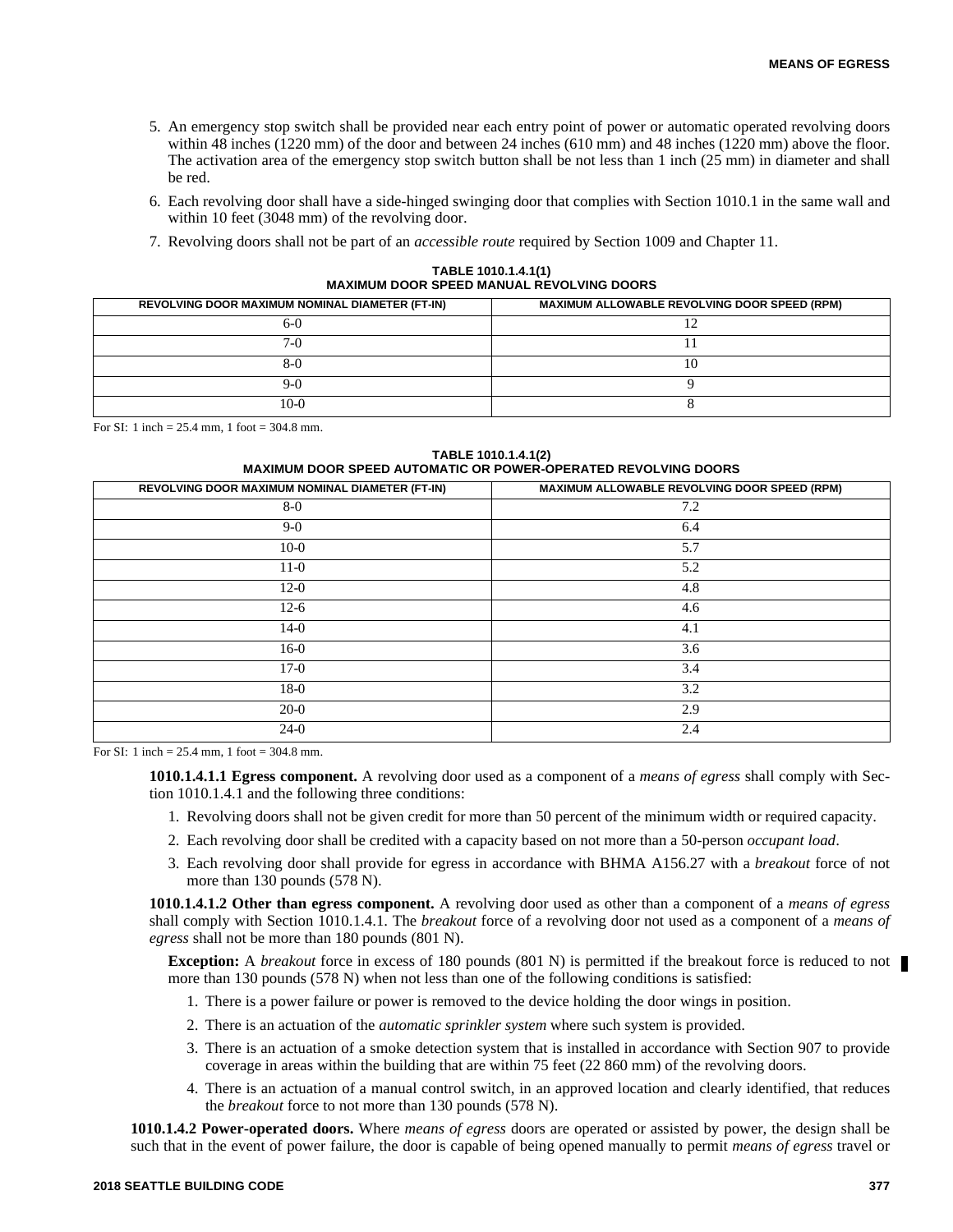closed where necessary to safeguard *means of egress*. The forces required to open these doors manually shall not exceed those specified in Section 1010.1.3, except that the force to set the door in motion shall not exceed 50 pounds (220 N). The door shall be capable of opening from any position to the full width of the opening in which such door is installed when a force is applied to the door on the side from which egress is made. Power-operated swinging doors, power-operated sliding doors and power-operated folding doors shall comply with BHMA A156.10. Power-assisted swinging doors and lowenergy power-operated swinging doors shall comply with BHMA A156.19. Low-energy *power-operated* sliding *doors* and low-energy *power-operated* folding *doors* shall comply with BHMA A156.38.

# **Exceptions:**

- 1. Occupancies in Group I-3.
- 2. Special purpose horizontal sliding, accordion or folding doors complying with Section 1010.1.4.3.
- 3. For a biparting door in the emergency breakout mode, a door leaf located within a multiple-leaf opening shall be exempt from the minimum 32-inch (813 mm) single-leaf requirement of Section 1010.1.1, provided that a minimum 32-inch (813 mm) clear opening is provided when the two biparting leaves meeting in the center are broken out.

**1010.1.4.3 Special purpose horizontal sliding, accordion or folding doors.** In other than Group H occupancies, special purpose horizontal sliding, accordion or folding door assemblies permitted to be a component of a *means of egress* in accordance with Exception 6 to Section 1010.1.2 shall comply with all of the following criteria:

- 1. The doors shall be power operated and shall be capable of being operated manually in the event of power failure.
- 2. The doors shall be openable by a simple method from both sides without special knowledge or effort.
- 3. The force required to operate the door shall not exceed 30 pounds (133 N) to set the door in motion and 15 pounds (67 N) to close the door or open it to the minimum required width.
- 4. The door shall be openable with a force not to exceed 15 pounds (67 N) when a force of 250 pounds (1100 N) is applied perpendicular to the door adjacent to the operating device.
- 5. The door assembly shall comply with the applicable *fire protection rating* and, where rated, shall be self-closing or automatic closing by smoke detection in accordance with Section 716.2.6.6, shall be installed in accordance with NFPA 80 and shall comply with Section 716.
- 6. The door assembly shall have an integrated standby power supply.
- 7. The door assembly power supply shall be electrically supervised.
- 8. The door shall open to the minimum required width within 10 seconds after activation of the operating device.

**1010.1.4.4 Locking arrangements in educational occupancies.** In Group E and Group B educational occupancies, egress doors from classrooms, offices and other occupied rooms shall be permitted to be provided with locking arrangements designed to keep intruders from entering the room where all of the following conditions are met:

- 1. The door shall be capable of being unlocked from outside the room with a key or other approved means.
- 2. The door shall be openable from within the room in accordance with Section 1010.1.9.
- 3. Modifications shall not be made to listed *panic hardware*, fire door hardware or door closers.

**1010.1.4.4.1 Remote operation of locks.** Remote operation of locks complying with Section 1010.1.4.4 shall be permitted.

**1010.1.4.5 Security grilles.** In Groups B, F, M and S, horizontal sliding or vertical security grilles are permitted at the main *exit* and shall be openable from the inside without the use of a key or special knowledge or effort during periods that the space is occupied. The grilles shall remain secured in the full-open position during the period of occupancy by the general public. Where two or more *means of egress* are required, not more than one-half of the *exits* or *exit access doorways* shall be equipped with horizontal sliding or vertical security grilles.

**[S] 1010.1.5 Floor elevation.** There shall be a floor or landing on each side of a door. Such floor or landing shall be at the same elevation on each side of the door. Landings shall be level except for exterior landings, which are permitted to have a slope not to exceed 0.25 unit vertical in 12 units horizontal (2-percent slope).

# **Exceptions:**

1. Doors serving individual *dwelling units* in Groups R-2 and R-3 where the following apply:

- 1.1. A door is permitted to open at the top step of ((an interior)) a *flight* of *stairs,* provided that the door does not swing over the top step.
- 1.2. Screen doors and storm doors are permitted to swing over *stairs* or landings.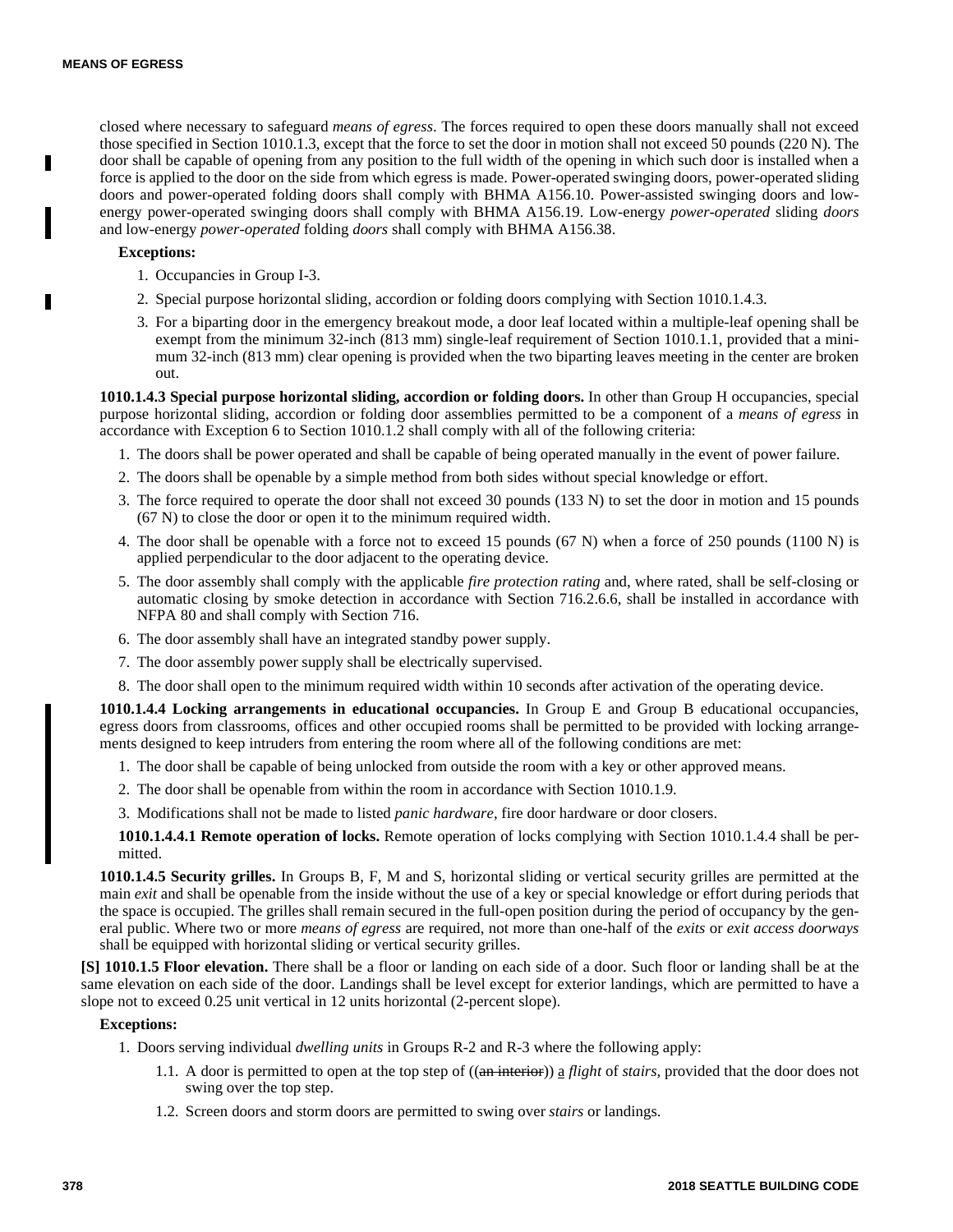- 2. Exterior doors as provided for in Section 1003.5, Exception 1, and Section 1022.2, which are not on an *accessible route*.
- 3. In Group R-3 occupancies not required to be *Accessible units*, *Type A units* or *Type B units*, the landing at an exterior doorway shall be not more than 7-3/4 inches (197 mm) below the top of the threshold, provided the door, other than an exterior storm or screen door, does not swing over the landing.
- 4. Variations in elevation due to differences in finish materials, but not more than 1/2 inch (12.7 mm).
- 5. Exterior decks, patios or balconies that are part of *Type B dwelling units*, have impervious surfaces and that are not more than 4 inches (102 mm) below the finished floor level of the adjacent interior space of the dwelling unit.
- 6. Doors serving equipment spaces not required to be *accessible* in accordance with Section 1103.2.9 and serving an occupant load of five or less shall be permitted to have a landing on one side to be not more than 7 inches (178 mm) above or below the landing on the egress side of the door.

**[S] 1010.1.6 Landings at doors.** Landings shall have a width not less than the width of the *stairway* or the door, whichever is greater. Doors in the fully open position shall not reduce a required dimension by more than 7 inches (178 mm). Where a landing serves an *occupant load* of 50 or more, doors in any position shall not reduce the landing to less than one-half its required width. When doors open over landings, doors in any position shall not reduce the landing length to less than 12 inches (305 mm). Landings shall have a length measured in the direction of travel of not less than 44 inches (1118 mm).

**Exception:** Landing length in the direction of travel in Groups R-3 and U and within individual units of Group R-2 need not exceed 36 inches (914 mm).

**Interpretation I1010.1.6**: Landing length, width and slope shall be measured as specified in Section 1011.6 and 1011.7.1. See Figures 1010.1.6(1), 1010.1.6(2) and 1010.1.6(3) for illustrations of the requirements of this section.

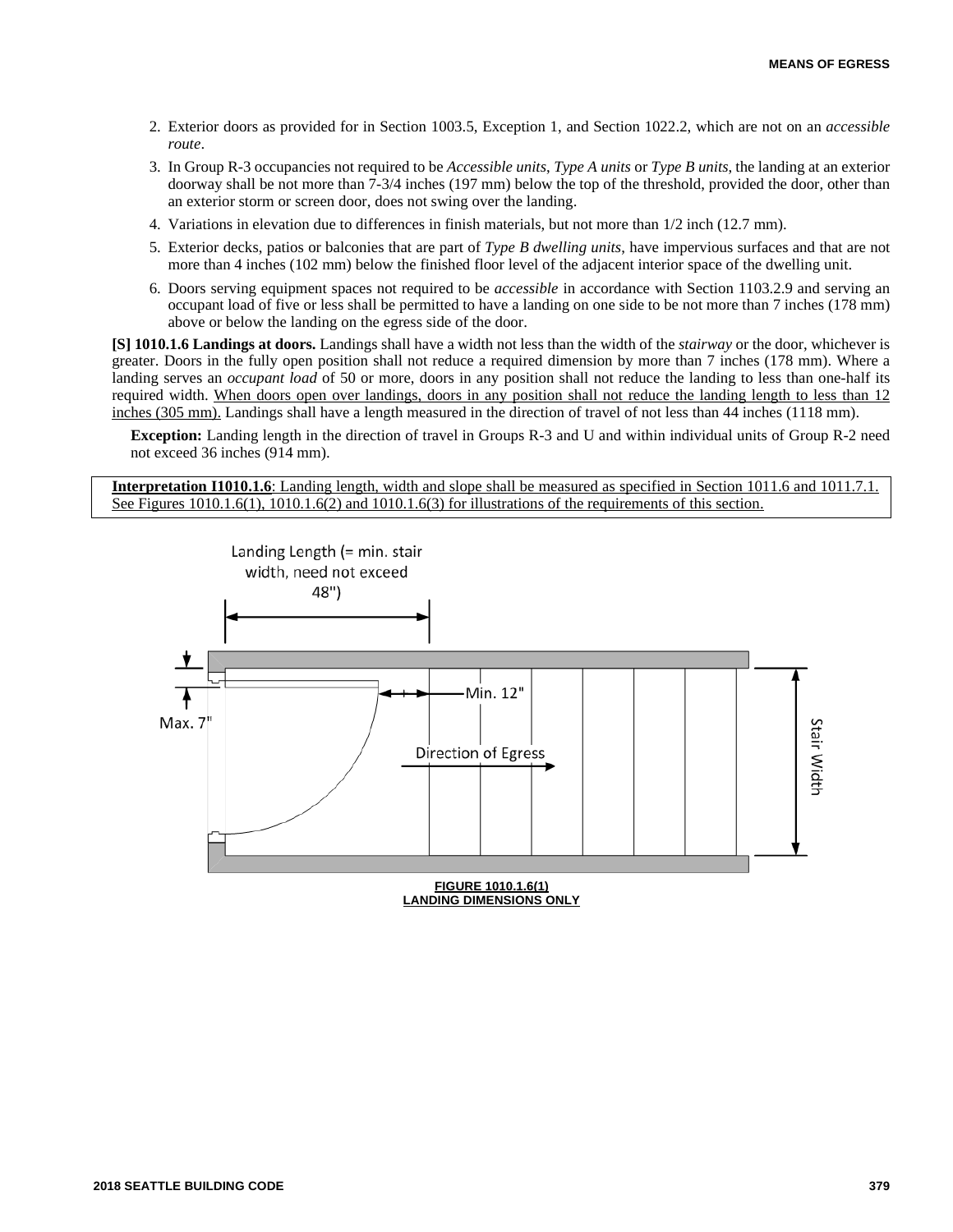

#### **FIGURE 1010.1.6(3) LANDING DIMENSIONS ONLY**

**1010.1.7 Thresholds.** Thresholds at doorways shall not exceed 3/4 inch (19.1 mm) in height above the finished floor or landing for sliding doors serving *dwelling units* or 1/2 inch (12.7 mm) above the finished floor or landing for other doors. Raised thresholds and floor level changes greater than 1/4 inch (6.4 mm) at doorways shall be beveled with a slope not greater than one unit vertical in two units horizontal (50-percent slope).

## **Exceptions:**

- 1. In occupancy Group R-2 or R-3, threshold heights for sliding and side-hinged exterior doors shall be permitted to be up to 7-3/4 inches (197 mm) in height if all of the following apply:
	- 1.1. The door is not part of the required *means of egress*.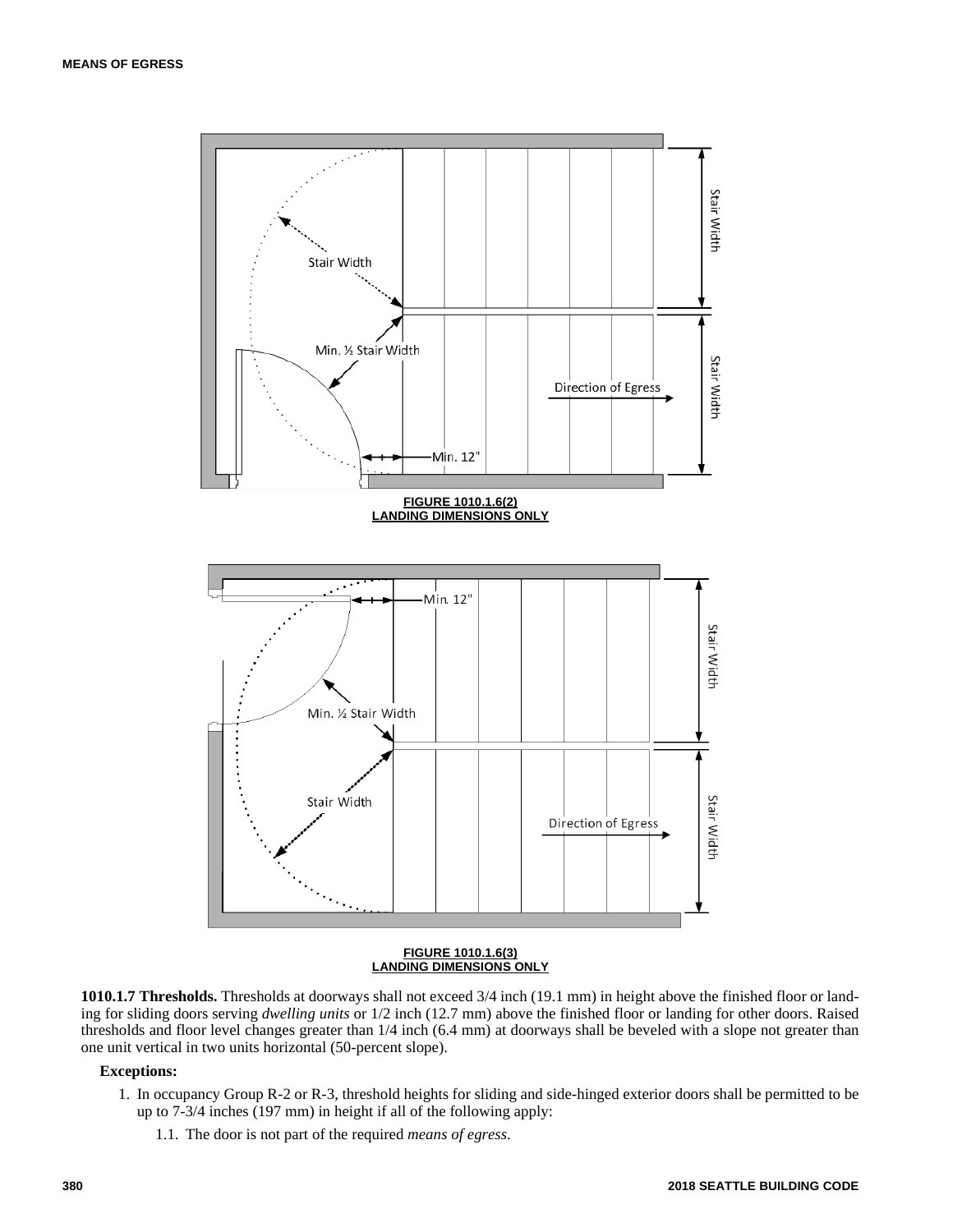- 1.2. The door is not part of an *accessible route* as required by Chapter 11.
- 1.3. The door is not part of an *Accessible unit*, *Type A unit* or *Type B unit*.
- 2. In *Type B units*, where Exception 5 to Section 1010.1.5 permits a 4-inch (102 mm) elevation change at the door, the threshold height on the exterior side of the door shall not exceed 4-3/4 inches (120 mm) in height above the exterior deck, patio or balcony for sliding doors or 4-1/2 inches (114 mm) above the exterior deck, patio or balcony for other doors.

**1010.1.8 Door arrangement.** Space between two doors in a series shall be 48 inches (1219 mm) minimum plus the width of a door swinging into the space. Doors in a series shall swing either in the same direction or away from the space between the doors.

**Exceptions:**

- 1. The minimum distance between horizontal sliding power-operated doors in a series shall be 48 inches (1219 mm).
- 2. Storm and screen doors serving individual *dwelling units* in Groups R-2 and R-3 need not be spaced 48 inches (1219 mm) from the other door.
- 3. Doors within individual *dwelling units* in Groups R-2 and R-3 other than within *Type A dwelling units*.

**1010.1.9 Door operations.** Except as specifically permitted by this section, egress doors shall be readily openable from the egress side without the use of a key or special knowledge or effort.

**Note:** Stairway doors shall also comply with Section 1010.1.9.11.

**1010.1.9.1 Hardware.** Door handles, pulls, latches, locks and other operating devices on doors required to be *accessible* by Chapter 11 shall not require tight grasping, tight pinching or twisting of the wrist to operate.

**1010.1.9.2 Hardware height.** Door handles, pulls, latches, locks and other operating devices shall be installed 34 inches (864 mm) minimum and 48 inches (1219 mm) maximum above the finished floor. Locks used only for security purposes and not used for normal operation are permitted at any height.

**Exception:** Access doors or gates in barrier walls and fences protecting pools, spas and hot tubs shall be permitted to have operable parts of the latch release on self-latching devices at 54 inches (1370 mm) maximum above the finished floor or ground, provided that the self-latching devices are not also self-locking devices operated by means of a key, electronic opener or integral combination lock.

**1010.1.9.3 Monitored or recorded egress.** Where electrical systems that monitor or record egress activity are incorporated, the locking system shall comply with Section 1010.1.9.7, 1010.1.9.8, 1010.1.9.9, 1010.1.9.10 or 1010.1.9.11 or shall be readily openable from the egress side without the use of a key or special knowledge or effort.

**[W][S] 1010.1.9.4 Locks and latches.** Locks and latches shall be permitted to prevent operation of doors where any of the following exist:

- 1. Places of detention or restraint as *approved by the building official.*
- 2. In buildings in occupancy Group A having an *occupant load* of 300 or less, Groups B, F, M and S, and in *places of religious worship,* the main door or doors are permitted to be equipped with key-operated locking devices from the egress side provided:
	- 2.1. The locking device is readily distinguishable as locked.
	- 2.2. A readily visible durable sign is posted on the egress side on or adjacent to the door stating: THIS DOOR TO REMAIN UNLOCKED ((WHEN THIS SPACE IS OCCUPIED)) DURING BUSINESS HOURS. The sign shall be in letters 1 inch (25 mm) high on a contrasting background.
	- 2.3. The use of the key-operated locking device is revocable by the *building official* for due cause.
- 3. Where egress doors are used in pairs, *approved* automatic flush bolts shall be permitted to be used, provided that the door leaf having the automatic flush bolts does not have a doorknob or surface-mounted hardware on the egress side of the door.
- 4. Doors from individual *dwelling* or *sleeping units* of Group R occupancies having an *occupant load* of 10 or less are permitted to be equipped with a night latch, dead bolt or security chain, provided such devices are openable from the inside without the use of a key or tool.
- 5. *Fire doors* after the minimum elevated temperature has disabled the unlatching mechanism in accordance with *listed fire door* test procedures.
- 6. Doors serving roofs not intended to be occupied shall be permitted to be locked preventing entry to the building from the roof.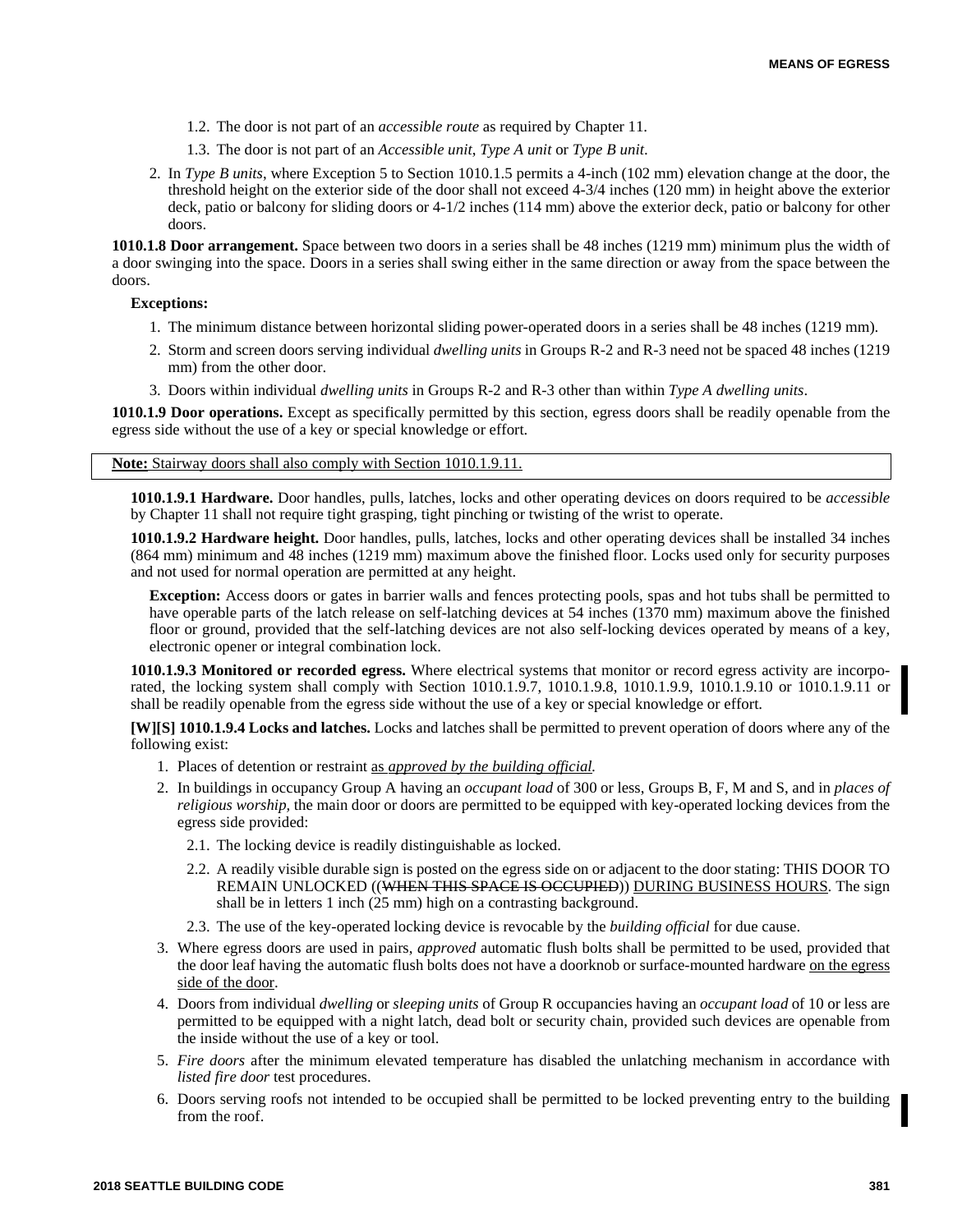- 7. *Approved,* listed locks without delayed egress shall be permitted in Group I-1 condition 2 assisted living facilities licensed by the state of Washington, provided that:
	- 7.1. The clinical needs of one or more patients require specialized security measures for their safety.
	- 7.2. The doors unlock upon actuation of the *automatic sprinkler system* or automatic *fire detection system.*
	- 7.3. The doors unlock upon loss of electrical power controlling the lock or lock mechanism.
	- 7.4. The lock shall be capable of being deactivated by a signal from a switch located in an *approved* location.
	- 7.5. There is a system, such as a keypad and code, in place that allows visitors, staff persons and appropriate residents to exit. Instructions for exiting shall be posted within six feet of the door.
- 8. Other than egress courts, where occupants must egress from an exterior space through the building for means of egress, exit access doors shall be permitted to be equipped with an approved locking device where installed and operated in accordance with all of the following:
	- 8.1. The occupant load of the occupied exterior area shall not exceed 300 as determined by IBC Section 1004.
	- 8.2. The maximum occupant load shall be posted where required by Section 1004.9. Such sign shall be permanently affixed inside the building and shall be posted in a conspicuous space near all the exit access doorways.
	- 8.3. A weatherproof telephone or two-way communication system installed in accordance with Sections 1009.8.1 and 1009.8.2 shall be located adjacent to not less than one required exit access door on the exterior side.
	- 8.4. The egress door locking device is readily distinguishable as locked and shall be a key-operated locking device.
	- 8.5. A clear window or glazed door opening, not less than 5 square feet (0.46 m<sup>2</sup>) sq. ft. in area, shall be provided at each exit access door to determine if there are occupants using the outdoor area.
	- 8.6. A readily visible durable sign shall be posted on the interior side on or adjacent to each locked required exit access door serving the exterior area stating: THIS DOOR TO REMAIN UNLOCKED WHEN THE OUT-DOOR AREA IS OCCUPIED. The letters on the sign shall be not less than 1 inch high on a contrasting background.
- 9. Locking devices are permitted on doors to balconies, decks or other exterior spaces serving individual dwelling or sleeping units.
- 10. Locking devices are permitted on doors to balconies, decks or other exterior spaces of 250 square feet or less, serving a private office space.
- 11. Doors from elevator lobbies providing access to exits are permitted to be locked during or after business hours where items 11.1 through 11.5 are satisfied.
	- 11.1. The lobby doors shall unlock automatically upon fire alarm.
	- 11.2. The lobby doors shall unlock automatically upon power loss.
	- 11.3. The alarm system shall include smoke detection in the elevator lobby and at least two detectors on the tenant side within 15 feet of the door;
	- 11.4. Access through the tenant portion of the building to both exits shall be unobstructed; and
	- 11.5. The building shall have an *automatic sprinkler system* throughout in accordance with Section 903.3.1.1 or 903.3.1.2.
- **[S] 1010.1.9.5 Bolt locks.** Manually operated flush bolts or surface bolts are not permitted.

# **Exceptions:**

- 1. On doors not required for egress in individual *dwelling units* or *sleeping units*.
- 2. Where a pair of doors serves a storage or equipment room, manually operated edge- or surface-mounted bolts or self-latching flush bolts are permitted on the inactive leaf.
- 3. Where a pair of doors serves an *occupant load* of less than 50 persons in a Group B, F or S occupancy, manually operated edge- or surface-mounted bolts are permitted on the inactive leaf. The inactive leaf shall not contain doorknobs, panic bars or similar operating hardware.
- 4. Where a pair of doors serves a Group B, F or S occupancy, manually operated edge- or surface-mounted bolts are permitted on the inactive leaf provided that such inactive leaf is not needed to meet egress capacity requirements and the building is equipped throughout with an *automatic sprinkler system* in accordance with Section 903.3.1.1. The inactive leaf shall not contain doorknobs, panic bars or similar operating hardware.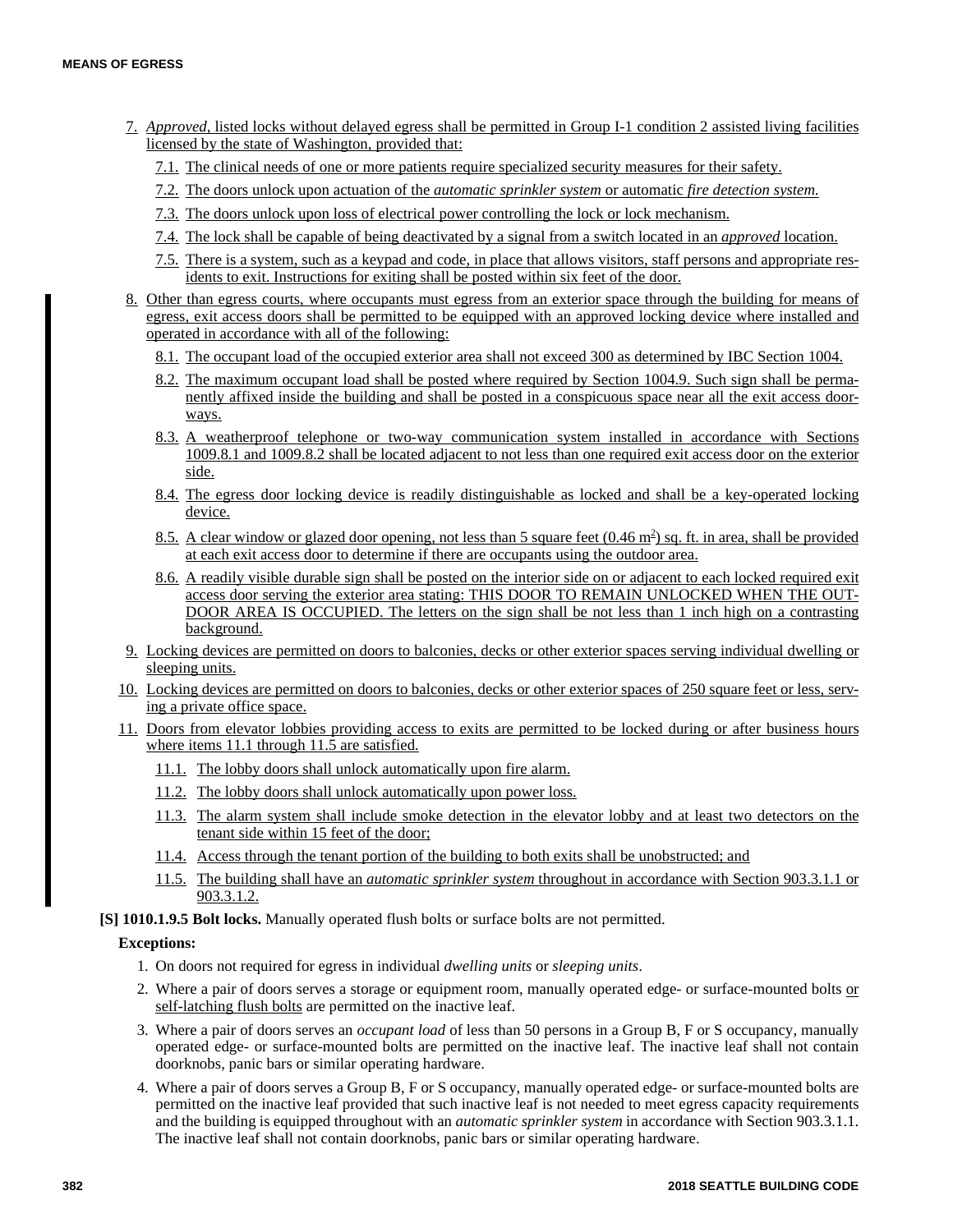5. Where a pair of doors serves patient care rooms in Group I-2 occupancies, self-latching edge- or surface-mounted bolts are permitted on the inactive leaf provided that the inactive leaf is not needed to meet egress capacity requirements and the inactive leaf shall not contain doorknobs, panic bars or similar operating hardware.

**1010.1.9.6 Unlatching.** The unlatching of any door or leaf shall not require more than one operation.

## **Exceptions:**

- 1. Places of detention or restraint.
- 2. Where manually operated bolt locks are permitted by Section 1010.1.9.5.
- 3. Doors with automatic flush bolts as permitted by Section 1010.1.9.4, Item 3.
- 4. Doors from individual *dwelling units* and *sleeping units* of Group R occupancies as permitted by Section 1010.1.9.4, Item 4.

**1010.1.9.6.1 Closet doors.** Closet doors that latch in the closed position shall be openable from inside the closet.

**[W][S] 1010.1.9.7 Controlled egress doors in Groups I-1 and I-2.** Electric locking systems, including electro-mechanical locking systems and electromagnetic locking systems, shall be permitted to be locked in the means of egress in Group I-1 or I-2 occupancies where the clinical needs of persons receiving care require their containment. Controlled egress doors shall be permitted in such occupancies where the building is equipped throughout with an *automatic sprinkler system* in accordance with Section 903.3.1.1 or an *approved automatic smoke* or *heat detection system* installed in accordance with Section 907, provided that the doors are installed and operate in accordance with all of the following:

- 1. The door locks shall unlock on actuation of the *automatic sprinkler system* or *automatic fire detection system*.
- 2. The door locks shall unlock on loss of power controlling the lock or lock mechanism.
- 3. The door locking system shall be installed to have the capability of being unlocked by a switch located at the *fire command center*, a nursing station or other approved location. The switch shall directly break power to the lock.
- 4. A building occupant shall not be required to pass through more than one door equipped with a controlled egress locking system before entering an exit.
- 5. The procedures for unlocking the doors shall be described and approved as part of the emergency planning and preparedness required by Chapter 4 of the *International Fire Code*.

((6. All clinical staff shall have the keys, codes or other means necessary to operate the locking systems.))

- 6. There is a system, such as a keypad and code, in place that allows visitors, staff persons and appropriate residents to exit. Instructions for exiting shall be posted within six feet of the door.
- 7. Emergency lighting shall be provided at the door.
- 8. The door locking system units shall be *listed* in accordance with UL 294.

# **Exceptions:**

- 1. Items 1 through 4 and 6 shall not apply to doors to areas (( $\phi$ ceupied by)) where persons (( $\phi$ ho)) which, because of clinical needs, require restraint or containment as part of the function of a psychiatric treatment area provided that all clinical staff shall have the keys, codes or other means necessary to operate the locking devices.
- 2. Items 1 through 4 shall not apply to doors to areas where a *listed* egress control system is utilized to reduce the risk of child abduction from nursery and obstetric areas of a Group I-2 hospital.

**[S] 1010.1.9.8 Delayed egress.** Delayed egress locking systems shall be permitted to be installed on doors serving the following occupancies in buildings that are equipped throughout with an *automatic sprinkler system* in accordance with Section 903.3.1.1 or an *approved automatic smoke* or *heat detection system* installed in accordance with Section 907. Delayed egress locks are permitted in libraries in both Group A and E occupancies in locations other than at main exit doors, and in Group E day care occupancies.

- 1. Group B, F, I, M, R, S and U occupancies.
- 2. Group E classrooms with an occupant load of less than 50.

**Exception:** Delayed egress locking systems shall be permitted to be installed on *exit* or *exit access* doors, other than the main *exit* or *exit access* door, serving a courtroom in buildings equipped throughout with an *automatic sprinkler system* in accordance with Section 903.3.1.1.

**1010.1.9.8.1 Delayed egress locking system.** The delayed egress locking system shall be installed and operated in accordance with all of the following:

1. The delay electronics of the delayed egress locking system shall deactivate upon actuation of the *automatic sprinkler system* or *automatic fire detection system*, allowing immediate free egress.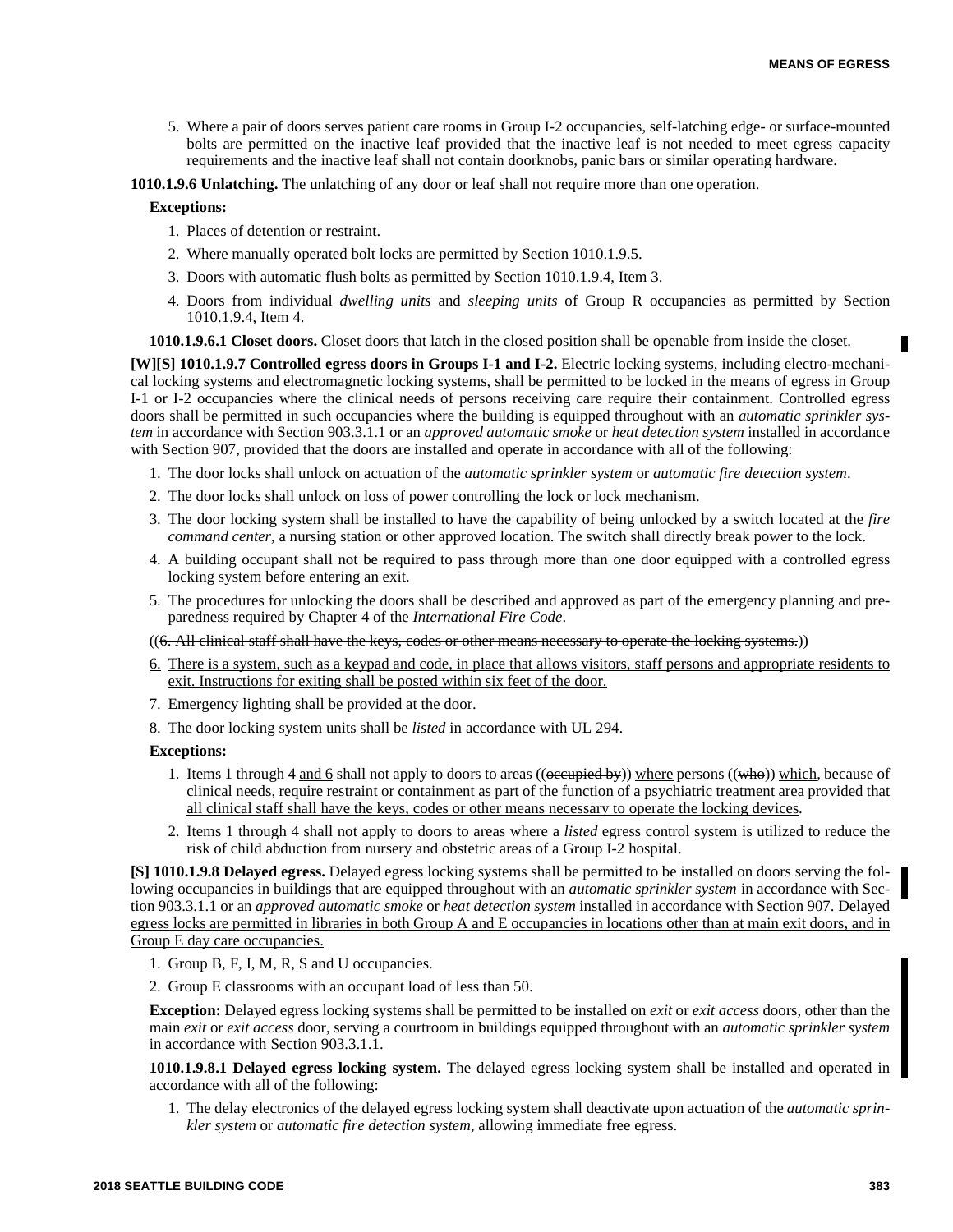- 2. The delay electronics of the delayed egress locking system shall deactivate upon loss of power controlling the lock or lock mechanism, allowing immediate free egress.
- 3. The delayed egress locking system shall have the capability of being deactivated at the f*ire command center* and other *approved* locations.
- 4. An attempt to egress shall initiate an irreversible process that shall allow such egress in not more than 15 seconds when a physical effort to exit is applied to the egress side door hardware for not more than 3 seconds. Initiation of the irreversible process shall activate an audible signal in the vicinity of the door. Once the delay electronics have been deactivated, rearming the delay electronics shall be by manual means only.

**Exception:** Where approved, a delay of not more than 30 seconds is permitted on a delayed egress door.

5. The egress path from any point shall not pass through more than one delayed egress locking system.

## **Exceptions:**

- 1. In Group I-2 or I-3 occupancies, the egress path from any point in the building shall pass through not more than two delayed egress locking systems provided that the combined delay does not exceed 30 seconds.
- 2. In Group I-1 or I-4 occupancies, the egress path from any point in the building shall pass through not more than two delayed egress locking systems provided the combined delay does not exceed 30 seconds and the building is equipped throughout with an *automatic sprinkler system* in accordance with Section 903.3.1.1.
- 6. A sign shall be provided on the door and shall be located above and within 12 inches (305 mm) of the door exit hardware:
	- 6.1. For doors that swing in the direction of egress, the sign shall read: PUSH UNTIL ALARM SOUNDS. DOOR CAN BE OPENED IN 15 [30] SECONDS.
	- 6.2. For doors that swing in the opposite direction of egress, the sign shall read: PULL UNTIL ALARM SOUNDS. DOOR CAN BE OPENED IN 15 [30] SECONDS.
	- 6.3. The sign shall comply with the visual character requirements in ICC A117.1.

**Exception:** Where approved, in Group I occupancies, the installation of a sign is not required where care recipients who because of clinical needs require restraint or containment as part of the function of the treatment area.

- 7. Emergency lighting shall be provided on the egress side of the door.
- 8. The delayed egress locking system units shall be *listed* in accordance with UL 294.

**1010.1.9.9 Sensor release of electrically locked egress doors.** Sensor release of electric locking systems shall be permitted on doors located in the *means of egress* in any occupancy except Group H where installed and operated in accordance with all of the following criteria:

- 1. The sensor shall be installed on the egress side, arranged to detect an occupant approaching the doors, and shall cause the electric locking system to unlock.
- 2. The electric locks shall be arranged to unlock by a signal from or loss of power to the sensor.
- 3. Loss of power to the lock or locking system shall automatically unlock the electric locks.
- 4. The doors shall be arranged to unlock from a manual unlocking device located 40 inches to 48 inches (1016 mm to 1219 mm) vertically above the floor and within 5 feet (1524 mm) of the secured doors. Ready access shall be provided to the manual unlocking device and the device shall be clearly identified by a sign that reads "PUSH TO EXIT." When operated, the manual unlocking device shall result in direct interruption of power to the electric lock—independent of other electronics—and the electric lock shall remain unlocked for not less than 30 seconds.
- 5. Activation of the building *fire alarm system*, where provided, shall automatically unlock the electric lock, and the electric lock shall remain unlocked until the fire alarm system has been reset.
- 6. Activation of the building *automatic sprinkler system* or *fire detection system*, where provided, shall automatically unlock the electric lock. The electric lock shall remain unlocked until the *fire alarm system* has been reset.
- 7. The door locking system units shall be *listed* in accordance with UL 294.

**[S] 1010.1.9.10 Door hardware release of electrically locked egress doors.** Door hardware release of electric locking systems shall be permitted on doors in the *means of egress* in any occupancy except Group H where installed and operated in accordance with all of the following:

1. The door hardware ((that)) is affixed to the door leaf and has an obvious method of operation that is readily operated under all lighting conditions.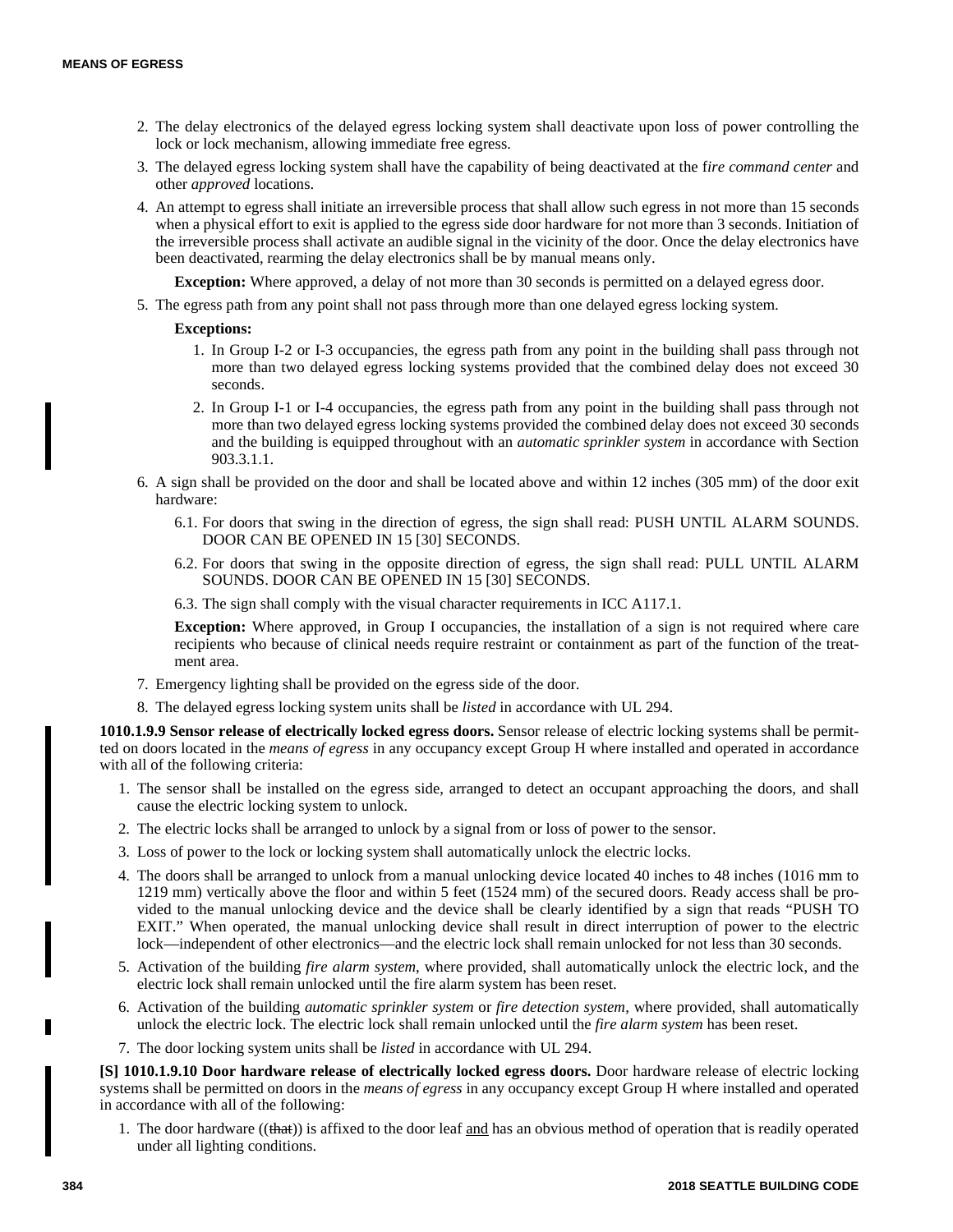- 2. The door hardware is capable of being operated with one hand without special knowledge, keys or tools, and shall comply with Section 1010.1.9.6.
- 3. Operation of the door hardware directly interrupts the power to the electric lock and unlocks the door immediately.
- 4. Loss of power to the electric locking system automatically unlocks the door.
- 5. Where *panic* or *fire exit hardware* is required by Section 1010.1.10, operation of the *panic* or *fire exit hardware* also releases the electric lock.
- 6. The locking system units shall be *listed* in accordance with UL 294.

**1010.1.9.11 Locking arrangements in buildings within correctional facilities.** In *buildings* within correctional and detention facilities, doors in *means of egress* serving rooms or spaces occupied by persons whose movements are controlled for security reasons shall be permitted to be locked where equipped with egress control devices that shall unlock manually and by not less than one of the following means:

- 1. Activation of an *automatic sprinkler system* installed in accordance with Section 903.3.1.1.
- 2. Activation of an *approved manual fire alarm box*.
- 3. A signal from a *constantly attended location*.

**[S] 1010.1.9.12 Stairway doors.** Interior *stairway means of egress* doors shall be openable from both sides without the use of a key or special knowledge or effort.

## **Exceptions:**

- 1. *Stairway* discharge doors shall be openable from the egress side and shall only be locked from the opposite side.
- 2. This section shall not apply to doors arranged in accordance with Section 403.5.3.
- 3. Stairway exit doors are permitted to be locked from the side opposite the egress side, provided that they are openable from the egress side and capable of being unlocked simultaneously without unlatching upon a signal from the *fire command center*, if present, or a signal by emergency personnel from a single location inside the main entrance to the building.
- 4. *Stairway exit* doors shall be openable from the egress side and shall only be locked from the opposite side in Group B, F, M and S occupancies where the only interior access to the tenant space is from a single *exit stairway* where permitted in Section 1006.3.3.
- 5. *Stairway exit* doors shall be openable from the egress side and shall only be locked from the opposite side in Group R-2 occupancies where the only interior access to the *dwelling unit* is from a single *exit stairway* where permitted in Section 1006.3.3.
- 6. In stairways serving more than four *stories* in non-high-rise buildings, doors are permitted to be locked from the side opposite the egress side, provided they are openable from the egress side and capable of being unlocked simultaneously without unlatching upon a signal from the fire command center, if present, or a signal by emergency personnel from a single location inside the main entrance to the building. A communication system that complies with Section 403.5.3.1 shall be provided.

**[W][S] 1010.1.10 Panic and fire exit hardware.** Swinging doors serving a Group H occupancy and swinging doors serving rooms or spaces with an *occupant load* of 50 or more in a Group A or E occupancy shall not be provided with a latch or lock other than *panic hardware* or *fire exit hardware*.

#### **Exceptions:**

- 1. A main *exit* of a Group A occupancy shall be permitted to have locking devices in accordance with Section 1010.1.9.4, Item 2.
- 2. Doors provided with *panic hardware* or *fire exit hardware* and serving a Group A or E occupancy shall be permitted to be electrically locked in accordance with Section 1010.1.9.9 or 1010.1.9.10.
- 3. Exit access doors serving occupied exterior areas shall be permitted to be locked in accordance with Section 1010.1.9.4, Item 8.

Electrical rooms with equipment rated  $((4,200))$  800 amperes or more and over 6 feet (1829 mm) wide, and that contain overcurrent devices, switching devices or control devices with *exit* or *exit access doors*, shall be equipped with *panic hardware* or *fire exit hardware*. The doors shall swing in the direction of egress travel.

**1010.1.10.1 Installation.** Where *panic* or *fire exit hardware* is installed, it shall comply with the following:

- 1. *Panic hardware* shall be *listed* in accordance with UL 305.
- 2. *Fire exit hardware* shall be *listed* in accordance with UL 10C and UL 305.
- 3. The actuating portion of the releasing device shall extend not less than one-half of the door leaf width.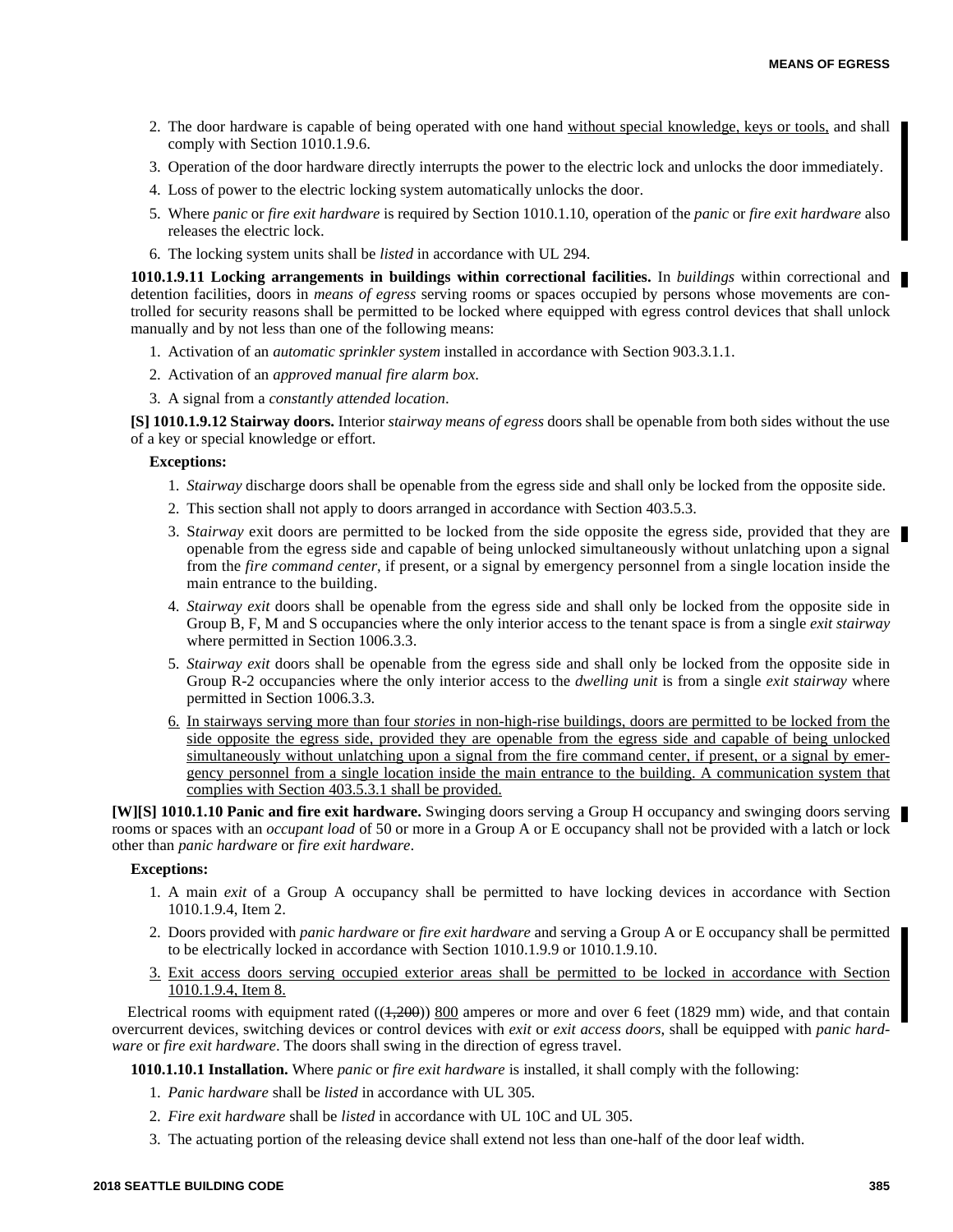4. The maximum unlatching force shall not exceed 15 pounds (67 N).

**1010.1.10.2 Balanced doors.** If *balanced doors* are used and *panic hardware* is required, the *panic hardware* shall be the push-pad type and the pad shall not extend more than one-half the width of the door measured from the latch side.

**1010.2 Gates.** Gates serving the *means of egress* system shall comply with the requirements of this section. Gates used as a component in a *means of egress* shall conform to the applicable requirements for doors.

**Exception:** Horizontal sliding or swinging gates exceeding the 4-foot (1219 mm) maximum leaf width limitation are permitted in fences and walls surrounding a stadium.

**1010.2.1 Stadiums.** *Panic hardware* is not required on gates surrounding stadiums where such gates are under constant immediate supervision while the public is present, and where safe dispersal areas based on  $3$  square feet  $(0.28 \text{ m}^2)$  per occupant are located between the fence and enclosed space. Such required safe dispersal areas shall not be located less than 50 feet (15 240 mm) from the enclosed space. See Section 1028.5 for *means of egress* from safe dispersal areas.

**1010.3 Turnstiles and similar devices.** Turnstiles or similar devices that restrict travel to one direction shall not be placed so as to obstruct any required *means of egress*, except where permitted in accordance with Sections 1010.3.1, 1010.3.2 and 1010.3.3.

**1010.3.1 Capacity.** Each turnstile or similar device shall be credited with a capacity based on not more than a 50-person *occupant load* where all of the following provisions are met:

- 1. Each device shall turn free in the direction of egress travel when primary power is lost and on the manual release by an employee in the area.
- 2. Such devices are not given credit for more than 50 percent of the required egress capacity or width.
- 3. Each device is not more than 39 inches (991 mm) high.
- 4. Each device has not less than 16-1/2 inches (419 mm) clear width at and below a height of 39 inches (991 mm) and not less than 22 inches (559 mm) clear width at heights above 39 inches (991 mm).

**1010.3.1.1 Clear width.** Where located as part of an *accessible route*, turnstiles shall have not less than 36 inches (914 mm) clear width at and below a height of 34 inches (864 mm), not less than 32 inches (813 mm) clear width between 34 inches (864 mm) and 80 inches (2032 mm) and shall consist of a mechanism other than a revolving device.

**1010.3.2 Security access turnstiles.** Security access turnstiles that inhibit travel in the direction of egress utilizing a physical barrier shall be permitted to be considered as a component of the *means of egress*, provided that all of the following criteria are met:

- 1. The *building* is protected throughout by an *automatic sprinkler system* in accordance with Section 903.3.1.1.
- 2. Each security access turnstile lane configuration has a minimum clear passage width of 22 inches (559 mm).
- 3. Any security access turnstile lane configuration providing a clear passage width of less than 32 inches (810 mm) shall be credited with a maximum egress capacity of 50 persons.
- 4. Any security access turnstile lane configuration providing a clear passage width of 32 inches (810 mm) or more shall be credited with a maximum egress capacity as calculated in accordance with Section 1005.
- 5. Each secured physical barrier shall automatically retract or swing to an unobstructed open position in the direction of egress, under each of the following conditions:
	- 5.1. Upon loss of power to the turnstile or any part of the access control system that secures the physical barrier.
	- 5.2. Upon actuation of a clearly identified manual release device with ready access that results in direct interruption of power to each secured physical barrier, after which such barriers remain in the open position for not less than 30 seconds. The manual release device shall be positioned at one of the following locations:
		- 5.2.1. On the egress side of each security access turnstile lane.
		- 5.2.2. At an *approved* location where it can be actuated by an employee assigned to the area at all times that the building is occupied.
	- 5.3. Upon actuation of the building *fire alarm system*, if provided, after which the physical barrier remains in the open position until the fire alarm system is manually reset.

**Exception:** Actuation of a manual fire alarm box.

5.4. Upon actuation of the building *automatic sprinkler* or *fire detection system*, after which the physical barrier remains in the open position until the *fire alarm system* is manually reset.

**1010.3.3 High turnstile.** Turnstiles more than 39 inches (991 mm) high shall meet the requirements for revolving doors or the requirements of Section 1010.3.2 for security access turnstiles.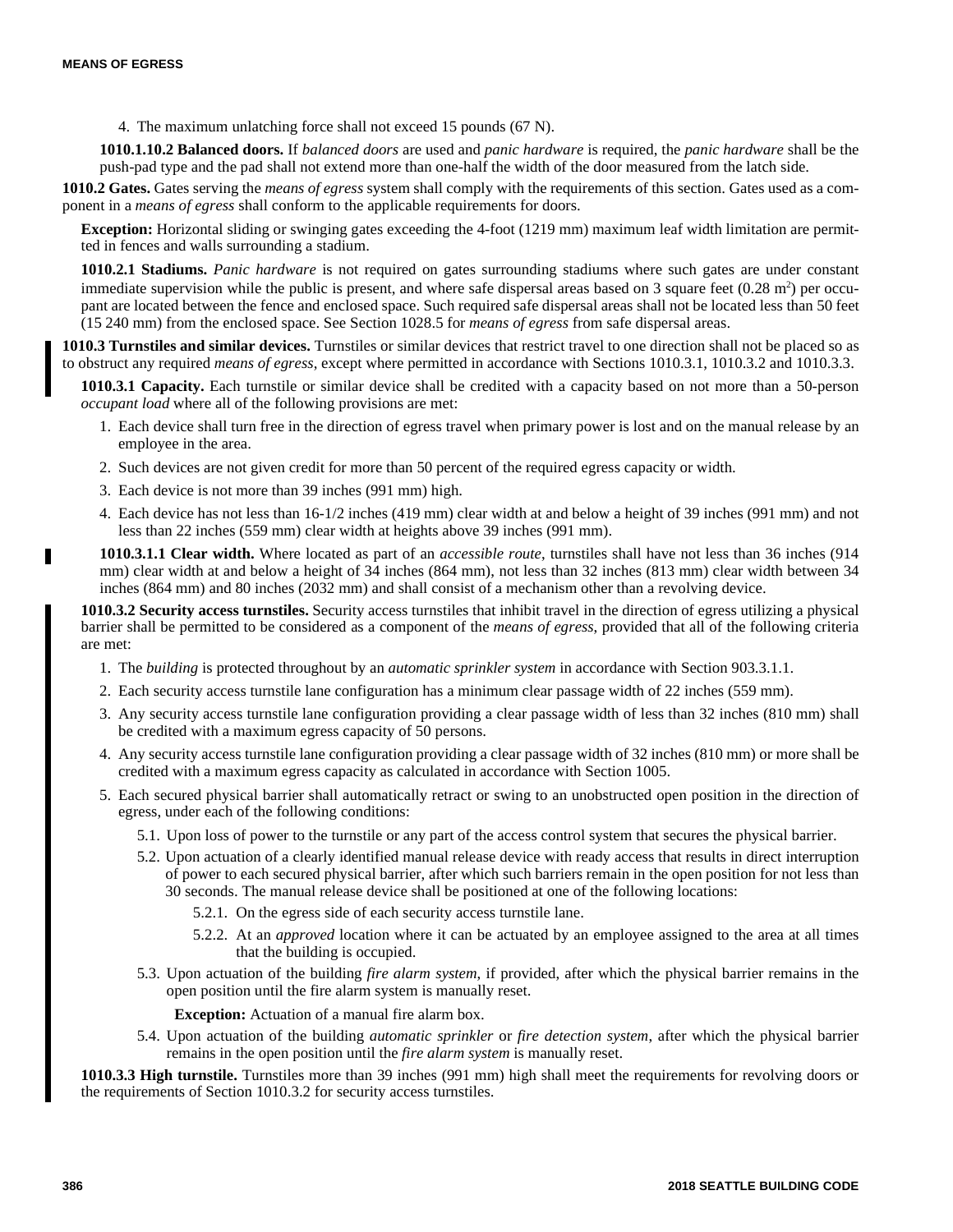**1010.3.4 Additional door.** Where serving an *occupant load* greater than 300, each turnstile that is not portable shall have a side-hinged swinging door that conforms to Section 1010.1 within 50 feet (15 240 mm).

**Exception:** A side-hinged swinging door is not required at security access turnstiles that comply with Section 1010.3.2.

# **SECTION 1011 STAIRWAYS**

**1011.1 General.** *Stairways* serving occupied portions of a building shall comply with the requirements of Sections 1011.2 through 1011.13. *Alternating tread devices* shall comply with Section 1011.14. Ship's ladders shall comply with Section 1011.15. Ladders shall comply with Section 1011.16.

**Exception:** Within rooms or spaces used for assembly purposes, stepped aisles shall comply with Section 1029.

**[S] 1011.2 Width and capacity.** The required capacity of *stairways* shall be determined as specified in Section 1005.1, but the minimum width shall be not less than 44 inches (1118 mm). See Section 1009.3 for accessible *means of egress stairways*.

## **Exceptions:**

- 1. *Stairways* serving an *occupant load* of less than 50 shall have a width of not less than 36 inches (914 mm).
- 2. *Spiral stairways* as provided for in Section 1011.10.
- 3. Where an incline platform lift or stairway chairlift is installed on *stairways* serving occupancies in Group R-3, or within *dwelling units* in occupancies in Group R-2, a clear passage width not less than 20 inches (508 mm) shall be provided. Where the seat and platform can be folded when not in use, the distance shall be measured from the folded position.
- 4. Stairways that are designed exclusively for circulation.

**1011.3 Headroom.** *Stairways* shall have a headroom clearance of not less than 80 inches (2032 mm) measured vertically from a line connecting the edge of the *nosings*. Such headroom shall be continuous above the *stairway* to the point where the line intersects the landing below, one tread depth beyond the bottom riser. The minimum clearance shall be maintained the full width of the *stairway* and landing.

## **Exceptions:**

- 1. *Spiral stairways* complying with Section 1011.10 are permitted a 78-inch (1981 mm) headroom clearance.
- 2. In Group R-3 occupancies; within *dwelling units* in Group R-2 occupancies; and in Group U occupancies that are accessory to a Group R-3 occupancy or accessory to individual *dwelling units* in Group R-2 occupancies; where the *nosings* of treads at the side of a *flight* extend under the edge of a floor opening through which the *stair* passes, the floor opening shall be allowed to project horizontally into the required headroom not more than 4-3/4 inches (121 mm).

**1011.4 Walkline.** The walkline across *winder* treads shall be concentric to the direction of travel through the turn and located 12 inches (305 mm) from the side where the *winders* are narrower. The 12-inch (305 mm) dimension shall be measured from the widest point of the clear *stair* width at the walking surface of the *winder*. Where *winders* are adjacent within the *flight*, the point of the widest clear *stair* width of the adjacent *winders* shall be used.

**[S] 1011.5 Stair treads and risers.** *Stair* treads and risers shall comply with Sections 1011.5.1 through 1011.5.5.3.

**1011.5.1 Dimension reference surfaces.** For the purpose of this section, all dimensions are exclusive of carpets, rugs or runners.

**1011.5.2 Riser height and tread depth.** *Stair* riser heights shall be 7 inches (178 mm) maximum and 4 inches (102 mm) minimum. The riser height shall be measured vertically between the *nosings* of adjacent treads. Rectangular tread depths shall be 11 inches (279 mm) minimum measured horizontally between the vertical planes of the foremost projection of adjacent treads and at a right angle to the tread's *nosing*. *Winder* treads shall have a minimum tread depth of 11 inches (279 mm) between the vertical planes of the foremost projection of adjacent treads at the intersections with the walkline and a minimum tread depth of 10 inches (254 mm) within the clear width of the *stair.*

#### **Exceptions:**

- 1. *Spiral stairways* in accordance with Section 1011.10.
- 2. *Stairways* connecting stepped *aisles* to cross *aisles* or concourses shall be permitted to use the riser/tread dimension in Section 1029.14.2.
- 3. In Group R-3 occupancies; within *dwelling units* in Group R-2 occupancies; and in Group U occupancies that are accessory to a Group R-3 occupancy or accessory to individual *dwelling units* in Group R-2 occupancies; the maximum riser height shall be  $7-3/4$  inches (197 mm); the minimum tread depth shall be 10 inches (254 mm); the minimum *winder* tread depth at the walkline shall be 10 inches (254 mm); and the minimum *winder* tread depth shall be 6 inches (152 mm). A *nosing* projection not less than 3/4 inch (19.1 mm) but not more than 1-1/4 inches (32 mm) shall be provided on *stairways* with solid risers where the tread depth is less than 11 inches (279 mm).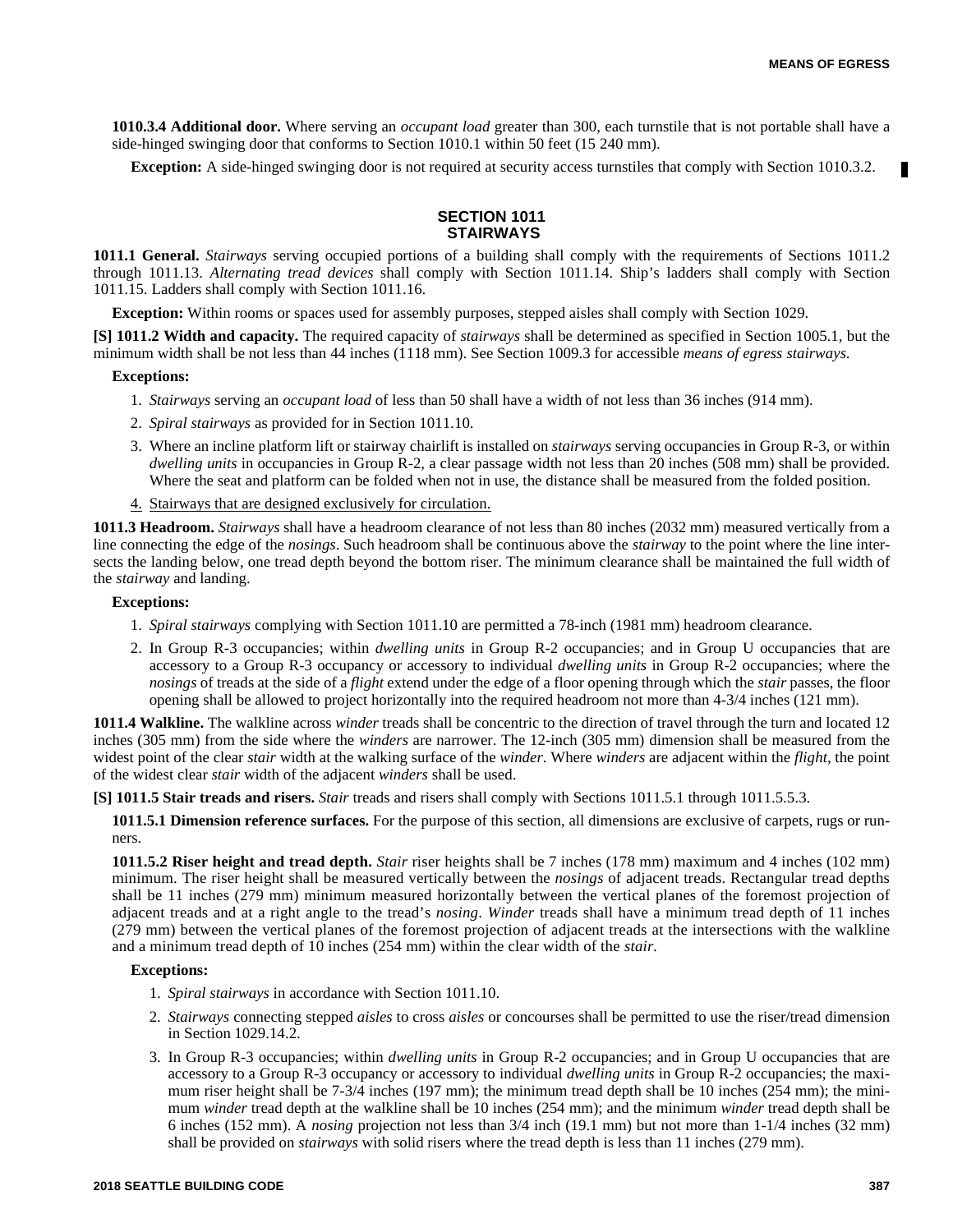- 4. See ((Section 503.1 of)) the *International Existing Building Code* for the replacement of existing *stairways*.
- 5. In Group I-3 facilities, *stairways* providing access to guard towers, observation stations and control rooms, not more than 250 square feet  $(23 \text{ m}^2)$  in area, shall be permitted to have a maximum riser height of 8 inches  $(203 \text{ mm})$  and a minimum tread depth of 9 inches (229 mm).

**1011.5.3 Winder treads.** *Winder* treads are not permitted in *means of egress stairways* except within a *dwelling unit*.

# **Exceptions:**

- 1. Curved *stairways* in accordance with Section 1011.9.
- 2. *Spiral stairways* in accordance with Section 1011.10.

**[S] 1011.5.4 Dimensional uniformity.** *Stair* treads and risers shall be of uniform size and shape. The tolerance between the largest and smallest riser height or between the largest and smallest tread depth shall not exceed 3/8 inch (9.5 mm) in any *flight* of *stairs*. The greatest *winder* tread depth at the walkline within any *flight* of *stairs* shall not exceed the smallest by more than  $3/8$  inch (9.5 mm).

# **Exceptions:**

- 1. *Stairways* connecting stepped *aisles* to cross *aisles* or concourses shall be permitted to comply with the dimensional nonuniformity in Section 1029.14.2.
- 2. Consistently shaped *winders*, complying with Section 1011.5, differing from rectangular treads in the same *flight* of *stairs*.
- 3. Nonuniform riser dimension complying with Section 1011.5.4.1.

**1011.5.4.1 Nonuniform height risers.** Where the bottom or top riser adjoins a sloping *public way*, walkway or driveway having an established grade and serving as a landing, the bottom or top riser is permitted to be reduced along the slope. ((to less than 4 inches (102 mm) in height, with the variation in height of the bottom or top riser not to exceed one unit vertical in 12 units horizontal (8-percent slope) of *stair* width. The *nosings* or leading edges of treads at such nonuniform height risers shall have a distinctive marking stripe, different from any other *nosing* marking provided on the *stair flight*. The distinctive marking stripe shall be visible in descent of the *stair* and shall have a slip-resistant surface. Marking stripes shall have a width of not less than 1 inch (25 mm) but not more than 2 inches (51 mm).)

**1011.5.5 Nosing and riser profile.** *Nosings* shall have a curvature or bevel of not less than 1/16 inch (1.6 mm) but not more than 9/16 inch (14.3 mm) from the foremost projection of the tread. Risers shall be solid and vertical or sloped under the tread above from the underside of the *nosing* above at an angle not more than 30 degrees (0.52 rad) from the vertical.

**1011.5.5.1 Nosing projection size.** The leading edge (*nosings*) of treads shall project not more than 1-1/4 inches (32 mm) beyond the tread below.

**1011.5.5.2 Nosing projection uniformity.** *Nosing* projections of the leading edges shall be of uniform size, including the projections of the *nosing's* leading edge of the floor at the top of a *flight*.

**1011.5.5.3 Solid risers.** Risers shall be solid.

# **Exceptions:**

- 1. Solid risers are not required for *stairways* that are not required to comply with Section 1009.3, provided that the opening between treads does not permit the passage of a sphere with a diameter of 4 inches (102 mm).
- 2. Solid risers are not required for occupancies in Group I-3 or in Group F, H and S occupancies other than areas accessible to the public. The size of the opening in the riser is not restricted.
- 3. Solid risers are not required for *spiral stairways* constructed in accordance with Section 1011.10.

**1011.6 Stairway landings.** There shall be a floor or landing at the top and bottom of each *stairway*. The width of landings, measured perpendicularly to the direction of travel, shall be not less than the width of *stairways* served. Every landing shall have a minimum depth, measured parallel to the direction of travel, equal to the width of the *stairway* or 48 inches (1219 mm), whichever is less. Doors opening onto a landing shall not reduce the landing to less than one-half the required width. When fully open, the door shall not project more than 7 inches (178 mm) into a landing. Where *wheelchair spaces* are required on the *stairway* landing in accordance with Section 1009.6.3, the *wheelchair space* shall not be located in the required width of the landing and doors shall not swing over the *wheelchair spaces*.

**Exception:** Where *stairways* connect stepped *aisles* to cross *aisles* or concourses, *stairway* landings are not required at the transition between *stairways* and stepped *aisles* constructed in accordance with Section 1029.

**[W] 1011.7 Stairway construction.** *Stairways* shall be built of materials consistent with the types permitted for the type of construction of the building. ((, except that wood *handrails* shall be permitted for all types of construction.))

# **Exceptions:**

1. Wood handrails shall be permitted in all types of construction.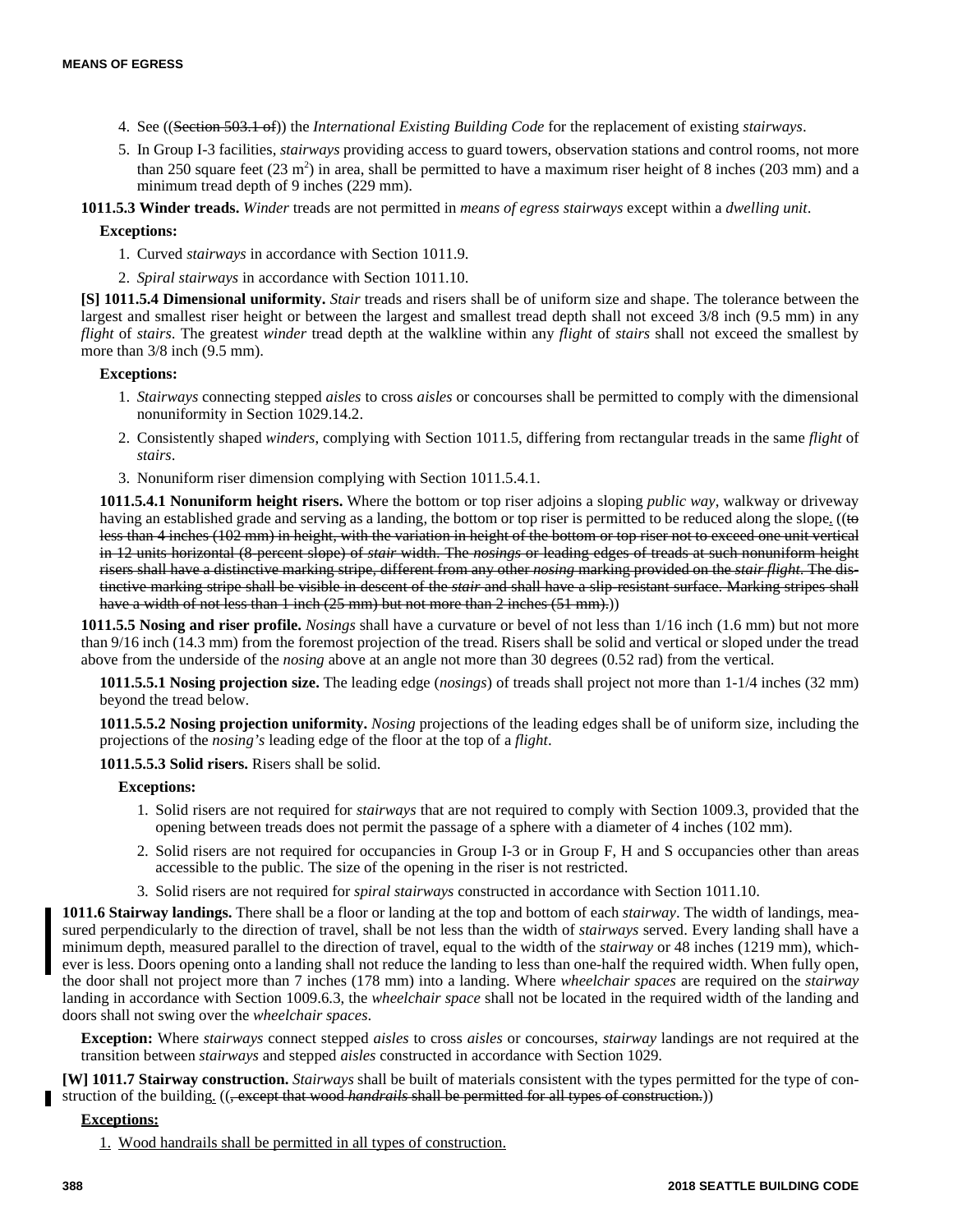2. Interior exit stairway in accordance with Section 510.2.

**1011.7.1 Stairway walking surface.** The walking surface of treads and landings of a *stairway* shall not be sloped steeper than one unit vertical in 48 units horizontal (2-percent slope) in any direction. *Stairway* treads and landings shall have a solid surface. Finish floor surfaces shall be securely attached.

## **Exceptions:**

- 1. Openings in *stair* walking surfaces shall be a size that does not permit the passage of 1/2-inch-diameter (12.7 mm) sphere. Elongated openings shall be placed so that the long dimension is perpendicular to the direction of travel.
- 2. In Group F, H and S occupancies, other than areas of parking structures accessible to the public, openings in treads and landings shall not be prohibited provided that a sphere with a diameter of 1-1/8 inches (29 mm) cannot pass through the opening.

**1011.7.2 Outdoor conditions.** Outdoor *stairways* and outdoor approaches to *stairways* shall be designed so that water will not accumulate on walking surfaces.

**1011.7.3 Enclosures under interior stairways.** The walls and soffits within enclosed usable spaces under enclosed and unenclosed stairways shall be protected by 1-hour fire-resistance-rated construction or the fire-resistance rating of the stairway enclosure, whichever is greater. Access to the enclosed space shall not be directly from within the stairway enclosure.

**Exception:** Spaces under *stairways* serving and contained within a single residential dwelling unit in Group R-2 or R-3 shall be permitted to be protected on the enclosed side with 1/2-inch (12.7 mm) gypsum board.

**1011.7.4 Enclosures under exterior stairways.** There shall not be enclosed usable space under *exterior exit stairways* unless the space is completely enclosed in 1-hour fire-resistance-rated construction. The open space under *exterior stairways* shall not be used for any purpose.

**[S] 1011.8 Vertical rise.** A flight of stairs shall not have a vertical rise greater than 12 feet (3658 mm) between floor levels or landings.

# **Exceptions:**

- 1. Spiral stairways used as a means of egress from technical production areas.
- 2. Stairways that are designed exclusively for circulation.

**1011.9 Curved stairways.** Curved stairways with winder treads shall have treads and risers in accordance with Section 1011.5 and the smallest radius shall be not less than twice the minimum width or required capacity of the stairway.

**Exception:** The radius restriction shall not apply to curved stairways in Group R-3 and within individual dwelling units in Group R-2.

**[S] 1011.10 Spiral stairways.** *Spiral stairways* are permitted to be used as a component in the *means of egress* only within *dwelling units* or from a space not more than 250 square feet  $(23 \text{ m}^2)$  in area and serving not more than five occupants,  $((\rightarrow$ from *technical production areas* in accordance with Section 410.5 or as approved by the building official.

- 1. A *spiral stairway* shall have a 6-3/4-inch (171 mm) minimum clear tread depth at a point 12 inches (305 mm) from the narrow edge. The risers shall be sufficient to provide a headroom of 78 inches (1981 mm) minimum, but riser height shall not be more than 9-1/2 inches (241 mm). The minimum *stairway* clear width at and below the *handrail* shall be 26 inches (660 mm).
- 2. Spiral stairways are permitted to be used exclusively for circulation, provided:
	- 2.1. The spiral stairway connects any combination of the following: Group B occupancy, Group R occupancy, or Group A occupancies that are accessory to a Group R occupancy;
	- 2.2. It can be demonstrated that the occupants are unlikely to access the spiral stairway in an emergency;
	- 2.3. The required *means of egress* is clear and readily visible to occupants; and
	- 2.4. A placard is installed at the spiral stairway warning occupants that the spiral stairway is "NOT AN EXIT" in accordance with 1013.7.

**1011.11 Handrails.** *Flights of stairways* shall have *handrails* on each side and shall comply with Section 1014. Where glass is used to provide the *handrail*, the *handrail* shall comply with Section 2407.

## **Exceptions:**

- 1. *Flights of stairways* within dwelling units and *flights of* s*piral stairways* are permitted to have a *handrail* on one side only.
- 2. Decks, patios and walkways that have a single change in elevation where the landing depth on each side of the change of elevation is greater than what is required for a landing do not require *handrails*.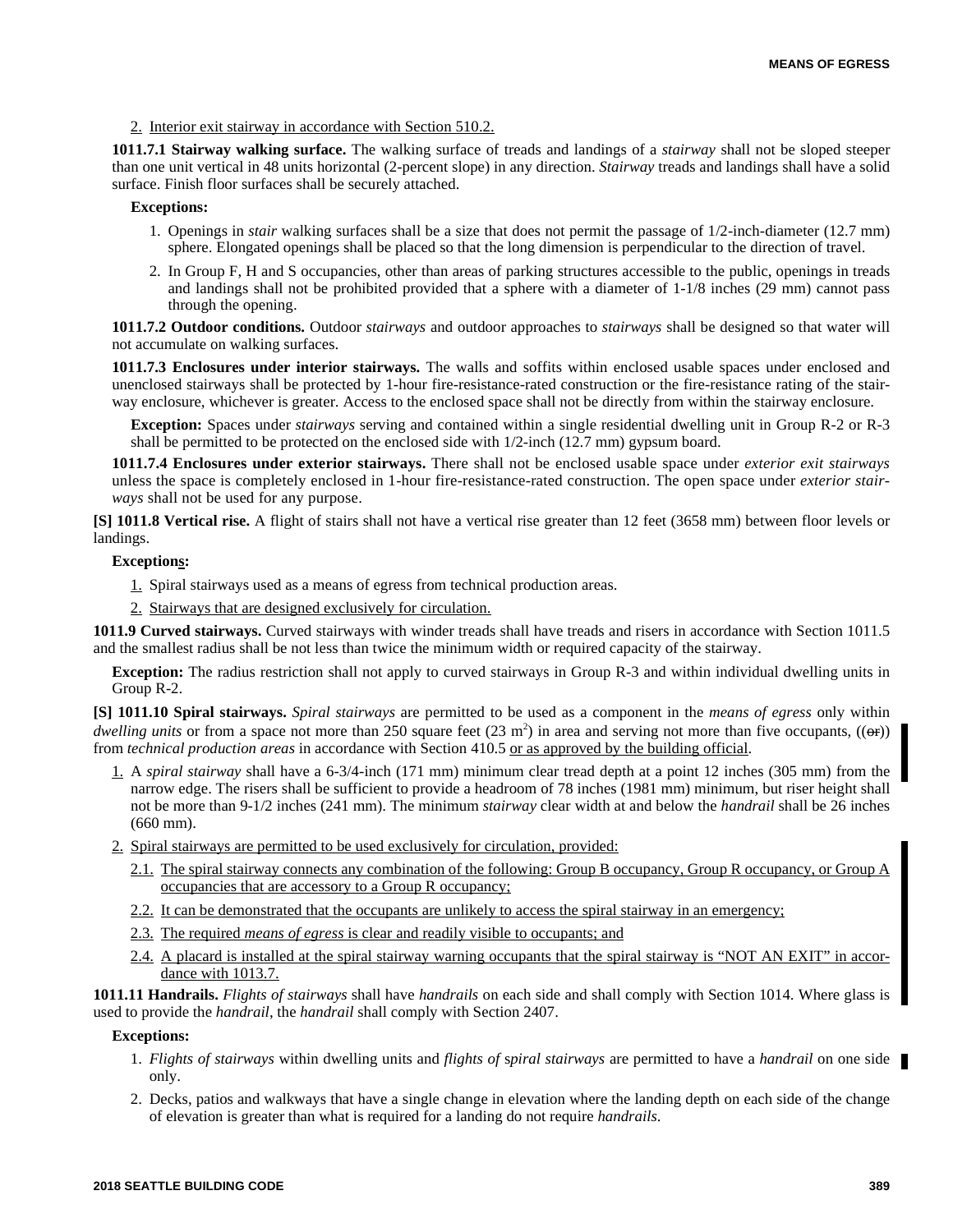- 3. In Group R-3 occupancies, a change in elevation consisting of a single riser at an entrance or egress door does not require *handrails*.
- 4. Changes in room elevations of three or fewer risers within dwelling units and sleeping units in Group R-2 and R-3 do not require *handrails*.

**[S] 1011.12 Stairway to roof.** In buildings four or more stories above *grade plane*, one *stairway* shall extend to the roof surface unless the roof has a slope steeper than four units vertical in 12 units horizontal (33-percent slope).

# **Exceptions:**

- 1. Other than where required by Section 1011.12.1, in buildings without an occupied roof, access to the roof from the top story shall be permitted to be by an *alternating tread device* ((,)) <u>or</u> a ship's ladder. ((or a permanent ladder.))
- 2. Access to the roof is not required in Group R-3 occupancies.

**1011.12.1 Stairway to elevator equipment.** Roofs and penthouses containing elevator equipment that must be accessed for maintenance are required to be accessed by a stairway.

**1011.12.2 Roof access.** Where a stairway is provided to a roof, access to the roof shall be provided through a penthouse complying with Section 1510.2.

**Exception:** In buildings without an occupied roof, access to the roof shall be permitted to be a roof hatch or trap door not less than 16 square feet  $(1.5 \text{ m}^2)$  in area and having a minimum dimension of 2 feet  $\underline{6}$  inches  $(((610))$  762 mm).

**1011.13 Guards.** Guards shall be provided along stairways and landings where required by Section 1015 and shall be constructed in accordance with Section 1015. Where the roof hatch opening providing the required access is located within 10 feet (3049 mm) of the roof edge, such roof access or roof edge shall be protected by guards installed in accordance with Section 1015.

**1011.14 Alternating tread devices.** *Alternating tread devices* are limited to an element of a *means of egress* in buildings of Groups F, H and S from a mezzanine not more than 250 square feet  $(23 \text{ m}^2)$  in area and that serves not more than five occupants; in buildings of Group I-3 from a guard tower, observation station or control room not more than 250 square feet  $(23 \text{ m}^2)$  in area and for access to unoccupied roofs. *Alternating tread devices* used as a means of egress shall not have a rise greater than 20 feet (6096 mm) between floor levels or landings.

**1011.14.1 Handrails of alternating tread devices.** Handrails shall be provided on both sides of alternating tread devices and shall comply with Section 1014.

**1011.14.2 Treads of alternating tread devices.** *Alternating tread devices* shall have a minimum tread depth of 5 inches (127 mm), a minimum projected tread depth of 8-1/2 inches (216 mm), a minimum tread width of 7 inches (178 mm) and a maximum riser height of 9-1/2 inches (241 mm). The tread depth shall be measured horizontally between the vertical planes of the foremost projections of adjacent treads. The riser height shall be measured vertically between the leading edges of adjacent treads. The riser height and tread depth provided shall result in an angle of ascent from the horizontal of between 50 and 70 degrees (0.87 and 1.22 rad). The initial tread of the device shall begin at the same elevation as the platform, landing or floor surface.

**Exception:** *Alternating tread devices* used as an element of a *means of egress* in buildings from a mezzanine area not more than 250 square feet  $(23 \text{ m}^2)$  in area that serves not more than five occupants shall have a minimum tread depth of 3 inches (76 mm) with a minimum projected tread depth of 10-1/2 inches (267 mm). The rise to the next alternating tread surface shall not exceed 8 inches (203 mm).

**1011.15 Ship's ladders.** Ship's ladders are permitted to be used in Group I-3 as a component of a *means of egress* to and from control rooms or elevated facility observation stations not more than  $250$  square feet  $(23 \text{ m}^2)$  with not more than three occupants and for access to unoccupied roofs. The minimum clear width at and below the *handrails* shall be 20 inches (508 mm).

**1011.15.1 Handrails of ship's ladders.** *Handrails* shall be provided on both sides of ship's ladders.

**1011.15.2 Treads of ship's ladders.** Ship's ladders shall have a minimum tread depth of 5 inches (127 mm). The tread shall be projected such that the total of the tread depth plus the *nosing* projection is not less than 8-1/2 inches (216 mm). The maximum riser height shall be 9-1/2 inches (241 mm).

**1011.16 Ladders.** Permanent ladders shall not serve as a part of the *means of egress* from occupied spaces within a building. Permanent ladders shall be constructed in accordance with Section 306.5 of the *International Mechanical Code.* Permanent ladders shall be permitted to provide access to the following areas:

- 1. Spaces frequented only by personnel for maintenance, repair or monitoring of equipment.
- 2. Nonoccupiable spaces accessed only by catwalks, crawl spaces, freight elevators or very narrow passageways.
- 3. Raised areas used primarily for purposes of security, life safety or fire safety including, but not limited to, observation galleries, prison guard towers, fire towers or lifeguard stands.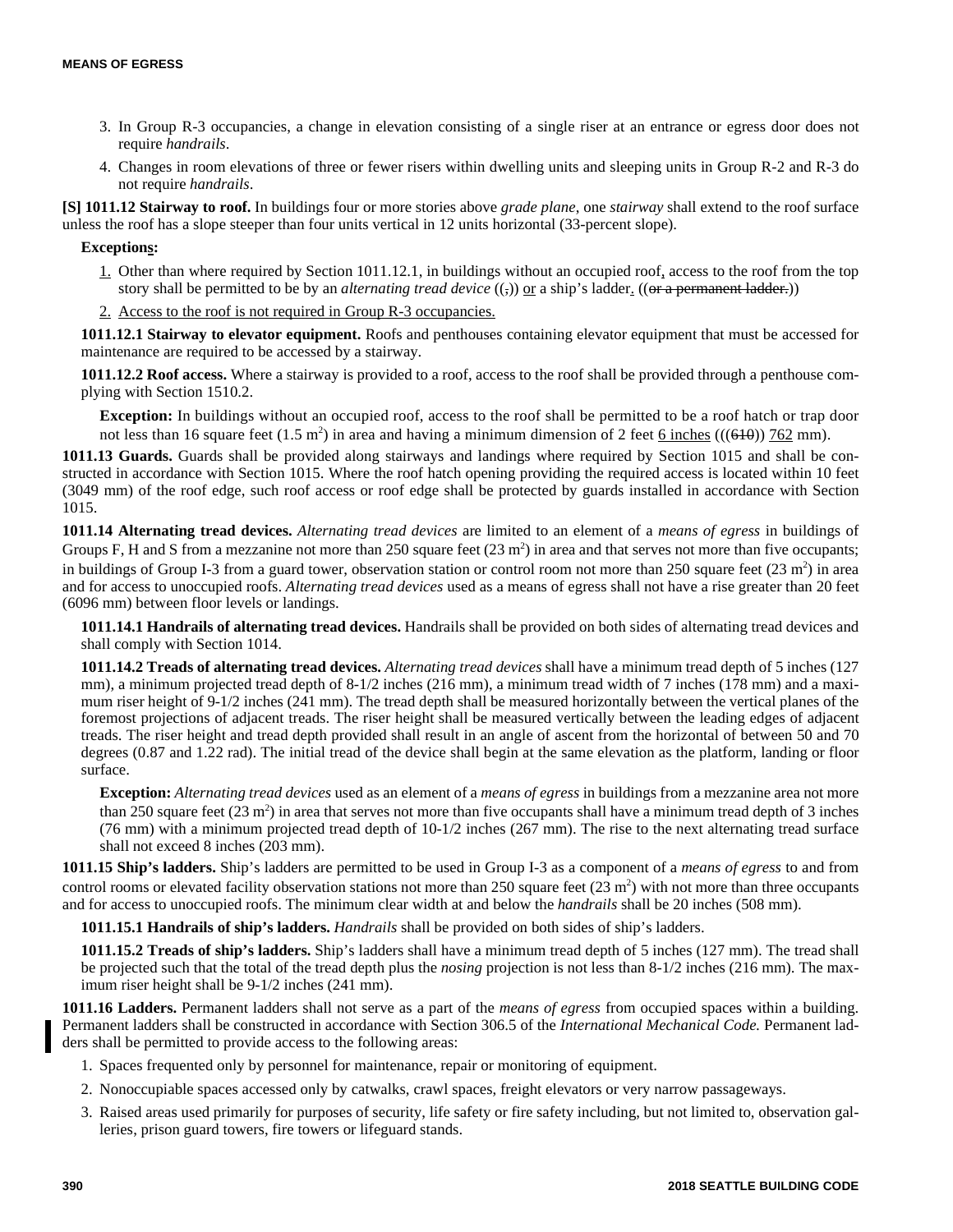- 4. Elevated levels in Group U not open to the general public.
- 5. Nonoccupied roofs that are not required to have *stairway* access in accordance with Section 1011.12.1.
- 6. Where permitted to access equipment and appliances in accordance with Section 306.5 of the *International Mechanical Code*.

**[W] 1011.17 Stairways in individual dwelling units.** Stairs or ladders within individual *dwelling units* used for access to areas of 200 square feet (18.6 m<sup>2</sup>) or less which do not contain the primary bathroom or kitchen are exempt from the requirements of Section 1011.

# **SECTION 1012 RAMPS**

**[W] 1012.1 Scope.** The provisions of this section shall apply to ramps used as a component of a *means of egress.*

#### **Exceptions:**

- 1. Ramped *aisles* within assembly rooms or spaces shall comply with the provisions in Section 1029.
- 2. Curb ramps shall comply with ICC A117.1.
- 3. Vehicle ramps in parking garages for pedestrian *exit access* shall not be required to comply with Sections 1012.3 through 1012.10 where they are not an *accessible route* serving *accessible* parking spaces, other required *accessible* elements or part of an accessible *means of egress*.
- 4. In a parking garage where one accessible *means of egress* serving accessible parking spaces or other accessible elements is provided, a second accessible *means of egress* serving that area shall be permitted to include a vehicle ramp that does not comply with Sections 1012.4, 1012.5 and 1012.8. A landing complying with Sections 1012.6.1 and 1012.6.4 shall be provided at any change of direction in the accessible *means of egress*.

**1012.2 Slope.** *Ramps* used as part of a *means of egress* shall have a running slope not steeper than one unit vertical in 12 units horizontal (8-percent slope). The slope of other pedestrian *ramps* shall not be steeper than one unit vertical in eight units horizontal (12.5-percent slope).

**1012.3 Cross slope.** The slope measured perpendicular to the direction of travel of a *ramp* shall not be steeper than one unit vertical in 48 units horizontal (2-percent slope).

**1012.4 Vertical rise.** The rise for any *ramp* run shall be 30 inches (762 mm) maximum.

**1012.5 Minimum dimensions.** The minimum dimensions of *means of egress ramps* shall comply with Sections 1012.5.1 through 1012.5.3.

**1012.5.1 Width and capacity.** The minimum width and required capacity of a *means of egress ramp* shall be not less than that required for *corridors* by Section 1020.2. The clear width of a *ramp* between *handrails*, if provided, or other permissible projections shall be 36 inches (914 mm) minimum.

**1012.5.2 Headroom.** The minimum headroom in all parts of the *means of egress ramp* shall be not less than 80 inches (2032 mm) above the finished floor of the ramp run and any intermediate landings. The minimum clearance shall be maintained for the full width of the *ramp* and landing.

**1012.5.3 Restrictions.** *Means of egress ramps* shall not reduce in width in the direction of egress travel. Projections into the required *ramp* and landing width are prohibited. Doors opening onto a landing shall not reduce the clear width to less than 42 inches (1067 mm).

**1012.6 Landings.** *Ramps* shall have landings at the bottom and top of each *ramp*, points of turning, entrance, exits and at doors. Landings shall comply with Sections 1012.6.1 through 1012.6.5.

**1012.6.1 Slope.** Landings shall have a slope not steeper than one unit vertical in 48 units horizontal (2-percent slope) in any direction. Changes in level are not permitted.

**1012.6.2 Width.** The landing width shall be not less than the width of the widest *ramp* run adjoining the landing.

**1012.6.3 Length.** The landing length shall be 60 inches (1525 mm) minimum.

## **Exceptions:**

- 1. In Group R-2 and R-3 individual *dwelling* and *sleeping units* that are not required to be *Accessible units*, *Type A units* or *Type B units* in accordance with Section 1107, landings are permitted to be 36 inches (914 mm) minimum.
- 2. Where the *ramp* is not a part of an *accessible route*, the length of the landing shall not be required to be more than 48 inches (1220 mm) in the direction of travel.

**1012.6.4 Change in direction.** Where changes in direction of travel occur at landings provided between *ramp* runs, the landing shall be 60 inches by 60 inches (1524 mm by 1524 mm) minimum.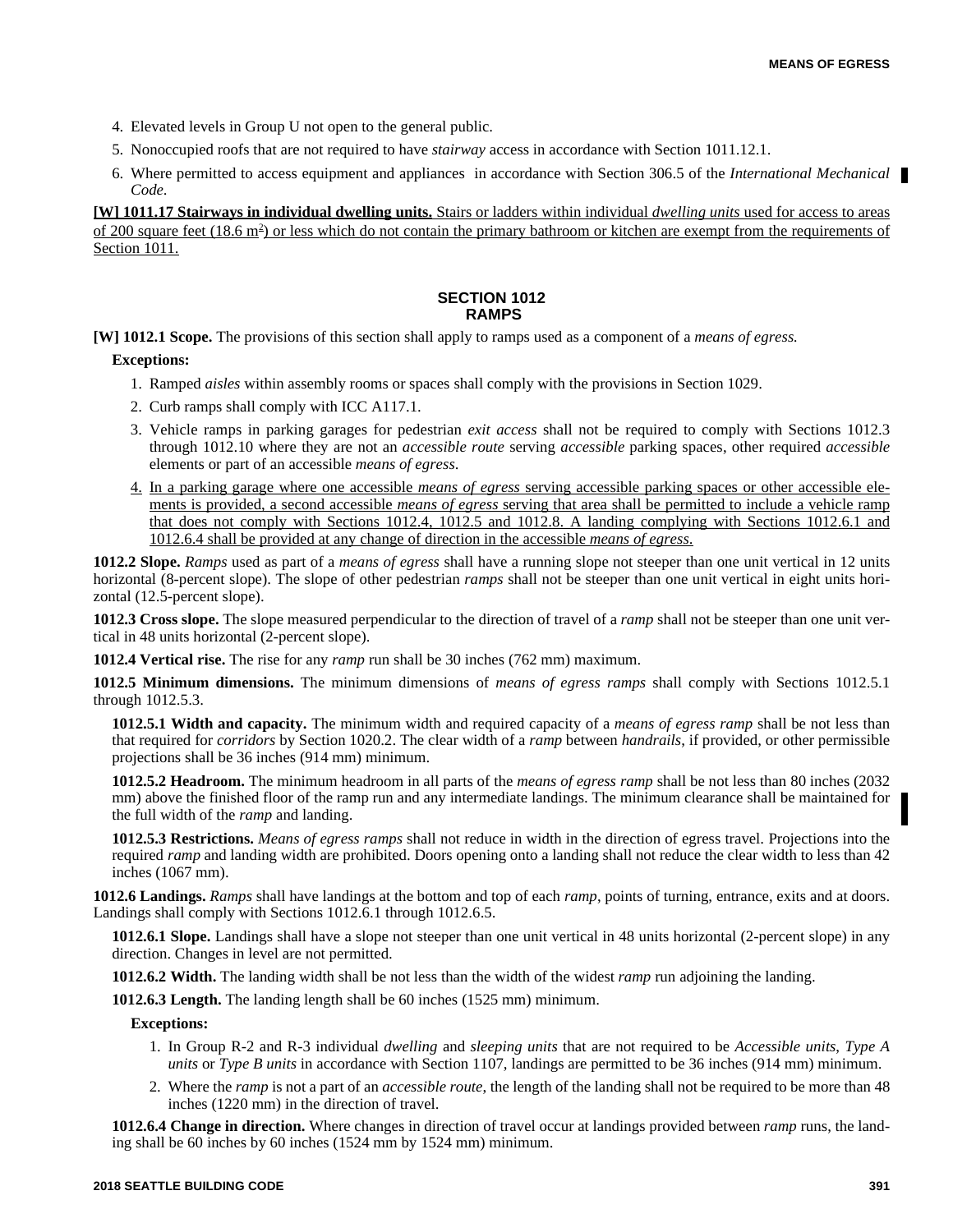**Exception:** In Group R-2 and R-3 individual *dwelling* or *sleeping units* that are not required to be *Accessible units*, *Type A units* or *Type B units* in accordance with Section 1107, landings are permitted to be 36 inches by 36 inches (914 mm by 914 mm) minimum.

**1012.6.5 Doorways.** Where doorways are located adjacent to a *ramp* landing, maneuvering clearances required by *ICC A117.1* are permitted to overlap the required landing area.

**1012.7 Ramp construction.** *Ramps* shall be built of materials consistent with the types permitted for the type of construction of the building, except that wood *handrails* shall be permitted for all types of construction.

**1012.7.1 Ramp surface.** The surface of *ramps* shall be of slip-resistant materials that are securely attached.

**1012.7.2 Outdoor conditions.** Outdoor *ramps* and outdoor approaches to *ramps* shall be designed so that water will not accumulate on walking surfaces.

**1012.8 Handrails.** *Ramps* with a rise greater than 6 inches (152 mm) shall have *handrails* on both sides. *Handrails* shall comply with Section 1014.

**1012.9 Guards.** *Guards* shall be provided where required by Section 1015 and shall be constructed in accordance with Section 1015.

**1012.10 Edge protection.** Edge protection complying with Section 1012.10.1 or 1012.10.2 shall be provided on each side of *ramp* runs and at each side of *ramp* landings.

#### **Exceptions:**

- 1. Edge protection is not required on *ramps* that are not required to have *handrails*, provided they have flared sides that comply with the *ICC A117.1* curb ramp provisions.
- 2. Edge protection is not required on the sides of *ramp* landings serving an adjoining *ramp* run or *stairway*.
- 3. Edge protection is not required on the sides of *ramp* landings having a vertical dropoff of not more than 1/2 inch (12.7 mm) within 10 inches (254 mm) horizontally of the required landing area.

**1012.10.1 Curb, rail, wall or barrier.** A curb, rail, wall or barrier shall be provided to serve as edge protection. A curb shall be not less than 4 inches (102 mm) in height. Barriers shall be constructed so that the barrier prevents the passage of a 4-inchdiameter (102 mm) sphere, where any portion of the sphere is within 4 inches (102 mm) of the floor or ground surface.

**1012.10.2 Extended floor or ground surface.** The floor or ground surface of the *ramp* run or landing shall extend 12 inches (305 mm) minimum beyond the inside face of a *handrail* complying with Section 1014.

# **SECTION 1013 EXIT SIGNS**

**[S] 1013.1 Where required.** *Exits* and *exit access* doors shall be marked by an *approved* exit sign readily visible from any direction of egress travel. The path of egress travel to *exits* and within *exits* shall be marked by readily visible exit signs to clearly indicate the direction of egress travel in cases where the *exit* or the path of egress travel is not immediately visible to the occupants. Intervening *means of egress* doors within *exits* shall be marked by exit signs. Exit sign placement shall be such that any point in an *exit access corridor* or *exit passageway* is within 100 feet (30 480 mm) or the *listed* viewing distance of the sign, whichever is less, from the nearest visible exit sign. Exit signs shall be located at any other location determined by the *building official* to be necessary to clearly indicate the direction of egress.

## **Exceptions:**

- 1. Exit signs are not required in rooms or areas that require only one *exit* or *exit access* other than in buildings designed with a single exit stairway according to Section 1006.3.3 item 7.
- 2. Main exterior *exit* doors or gates that are obviously and clearly identifiable as *exits* need not have exit signs where *approved* by the *building official*.
- 3. Exit signs are not required in occupancies in Group U and individual *sleeping units* or *dwelling units* in Group R-1, R-2 or R-3.
- 4. Exit signs are not required in dayrooms, sleeping rooms or dormitories in occupancies in Group I-3.
- 5. In occupancies in Groups A-4 and A-5, exit signs are not required on the seating side of vomitories or openings into seating areas where exit signs are provided in the concourse that are readily apparent from the vomitories. Egress lighting is provided to identify each vomitory or opening within the seating area in an emergency.
- 6. Exit signs are not required on exterior stairways serving exterior exit balconies.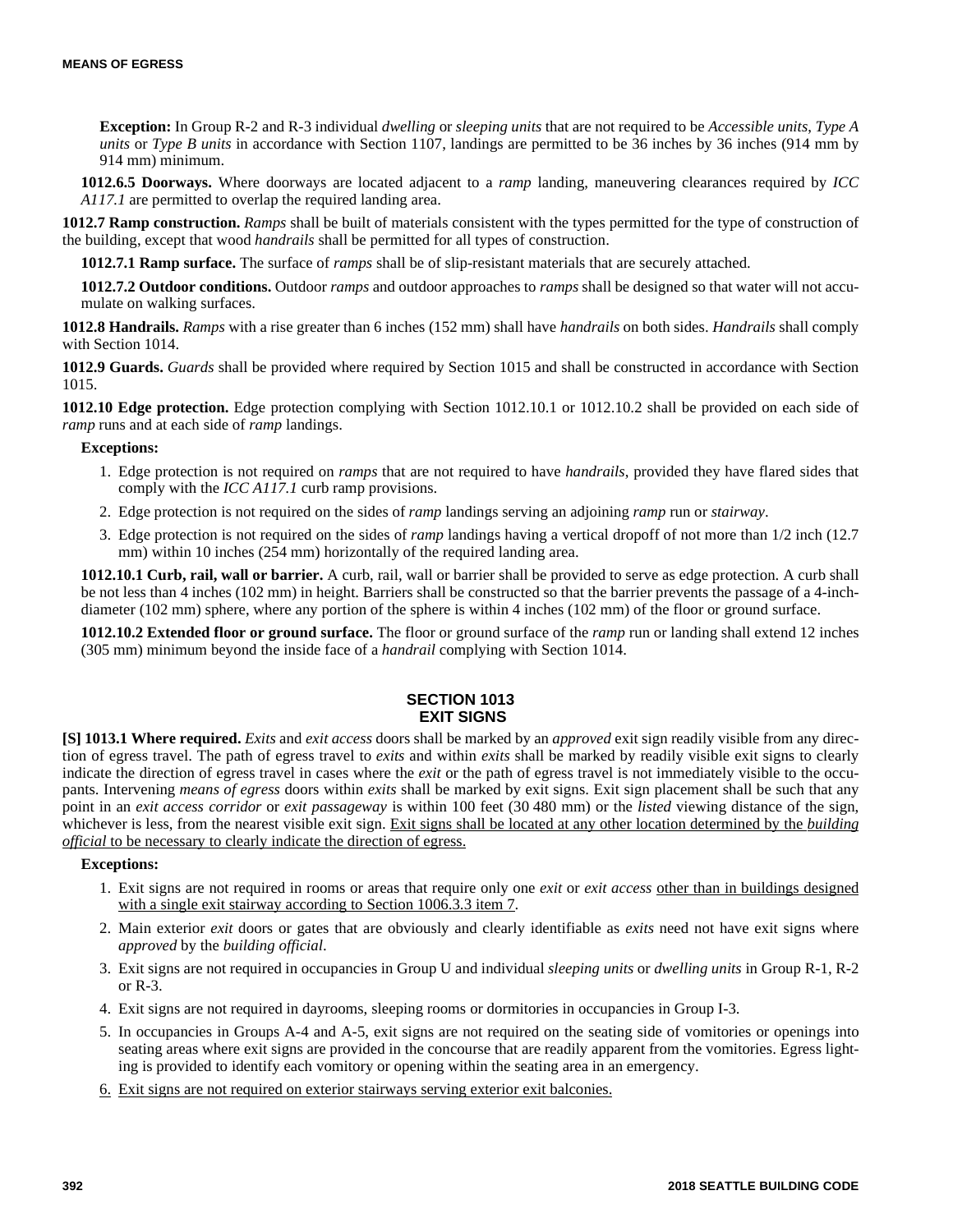**1013.2 Low-level exit signs in Group R-1.** Where exit signs are required in Group R-1 occupancies by Section 1013.1, additional low-level exit signs shall be provided in all areas serving guest rooms in Group R-1 occupancies and shall comply with Section 1013.5.

The bottom of the sign shall be not less than 10 inches (254 mm) nor more than 18 inches (455 mm) above the floor level. The sign shall be flush mounted to the door or wall. Where mounted on the wall, the edge of the sign shall be within 4 inches (102 mm) of the door frame on the latch side.

**1013.3 Illumination.** Exit signs shall be internally or externally illuminated.

**Exception:** Tactile signs required by Section 1013.4 need not be provided with illumination.

**1013.4 Raised character and braille exit signs.** A sign stating EXIT in visual characters, raised characters and braille and complying with *ICC A117.1* shall be provided adjacent to each door to an *area of refuge*, providing direct access to a stairway, an exterior area for assisted rescue, an *exit stairway* or *ramp*, an *exit passageway* and the *exit discharge*.

**1013.5 Internally illuminated exit signs.** Electrically powered, *self-luminous* and *photoluminescent* exit signs shall be *listed* and *labeled* in accordance with UL 924 and shall be installed in accordance with the manufacturer's instructions and Chapter 27. Exit signs shall be illuminated at all times.

**[S] 1013.6 Externally illuminated exit signs.** Externally illuminated exit signs shall comply with Sections 1013.6.1 through 1013.6.3.

**1013.6.1 Graphics.** Every exit sign and directional exit sign shall have plainly legible letters not less than 6 inches (152 mm) high with the principal strokes of the letters not less than  $3/4$  inch (19.1 mm) wide. The word "EXIT" shall have letters having a width not less than 2 inches (51 mm) wide, except the letter "I," and the minimum spacing between letters shall be not less than 3/8 inch (9.5 mm). Signs larger than the minimum established in this section shall have letter widths, strokes and spacing in proportion to their height.

The word "EXIT" shall be in high contrast with the background and shall be clearly discernible when the means of exit sign illumination is or is not energized. If a chevron directional indicator is provided as part of the exit sign, the construction shall be such that the direction of the chevron directional indicator cannot be readily changed.

**Exception:** Existing exit signs with letters at least 5 inches (127 mm) in height are permitted to be reused.

**1013.6.2 Exit sign illumination.** The face of an exit sign illuminated from an external source shall have an intensity of not less than 5 footcandles (54 lux).

**1013.6.3 Power source.** Exit signs shall be illuminated at all times. To ensure continued illumination for a duration of not less than 90 minutes in case of primary power loss, the sign illumination means shall be connected to an emergency power system provided from storage batteries, unit equipment or an on-site generator. The installation of the emergency power system shall be in accordance with Chapter 27. Group I-2, Condition 2 exit sign illumination shall not be provided by unit equipment batteries only.

**Exception:** *Approved* exit sign illumination types that provide continuous illumination independent of external power sources for a duration of not less than 90 minutes, in case of primary power loss, are not required to be connected to an emergency electrical system.

**[S] 1013.7 Not-an-exit warnings.** Placards reading "NOT AN EXIT" shall be installed at all doorways, passageways or stairways which are not exits, exit accesses or exit discharges, and which may be mistaken for an exit. A sign indicating the use of the doorway, passageway or stairway, such as "TO BASEMENT," "STORE ROOM," "LINEN CLOSET," is permitted in lieu of the "NOT AN EXIT" sign.

#### **SECTION 1014 HANDRAILS**

**1014.1 Where required.** *Handrails* serving *flights of stairways*, *ramps*, stepped *aisles* and ramped *aisles* shall be adequate in strength and attachment in accordance with Section 1607.8. *Handrails* required for *flights of stairways* by Section 1011.11 shall comply with Sections 1014.2 through 1014.9. *Handrails* required for *ramps* by Section 1012.8 shall comply with Sections 1014.2 through 1014.8. *Handrails* for stepped *aisles* and ramped *aisles* required by Section 1029.16 shall comply with Sections 1014.2 through 1014.8.

**1014.2 Height.** *Handrail* height, measured above *stair* tread *nosings*, or finish surface of *ramp* slope, shall be uniform, not less than 34 inches (864 mm) and not more than 38 inches (965 mm). *Handrail* height of *alternating tread devices* and ship's ladders, measured above tread *nosings*, shall be uniform, not less than 30 inches (762 mm) and not more than 34 inches (864 mm).

#### **Exceptions:**

1. Where handrail fittings or bendings are used to provide continuous transition between *flights*, the fittings or bendings shall be permitted to exceed the maximum height.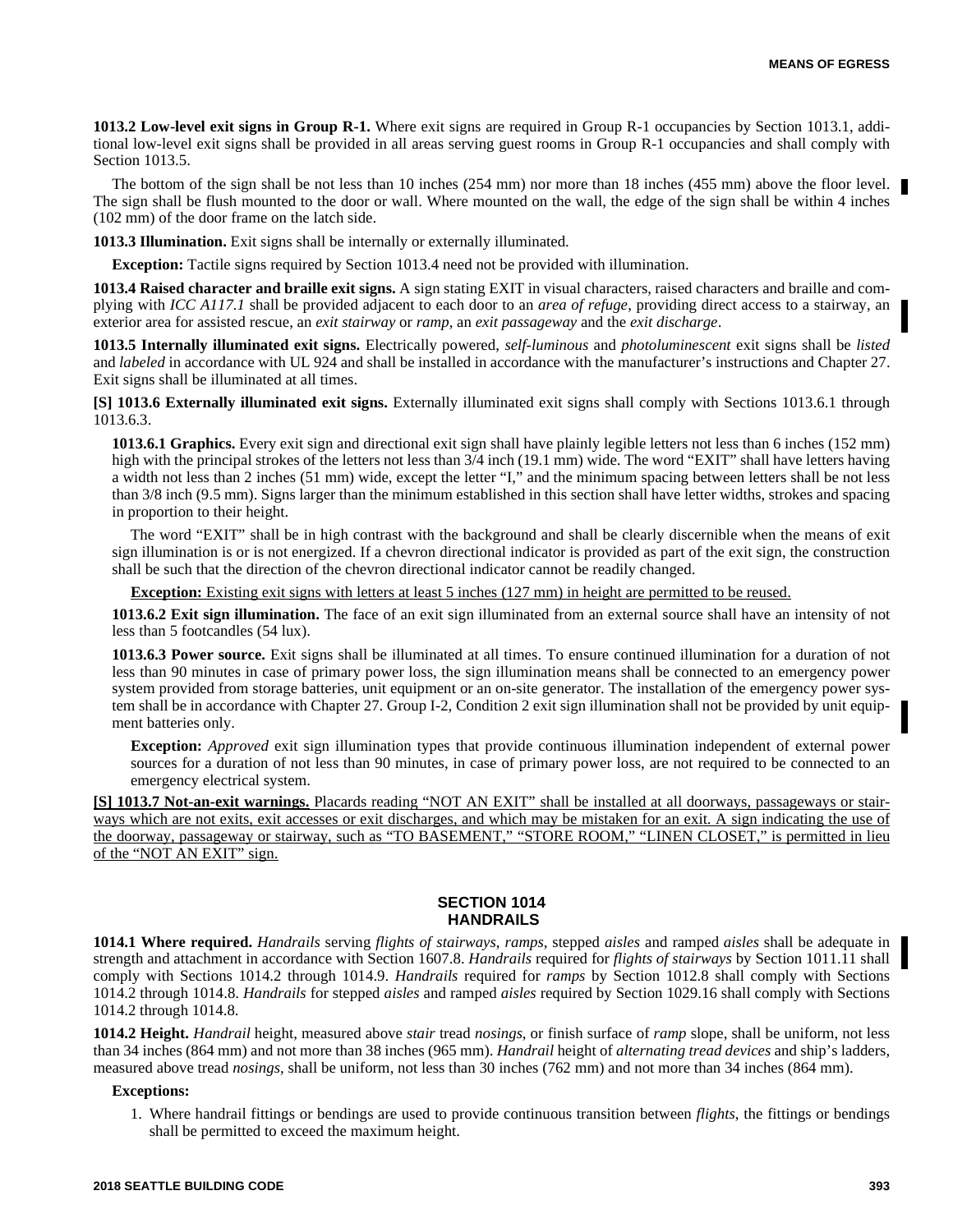- 2. In Group R-3 occupancies; within *dwelling units* in Group R-2 occupancies; and in Group U occupancies that are associated with a Group R-3 occupancy or associated with individual *dwelling units* in Group R-2 occupancies; where handrail fittings or bendings are used to provide continuous transition between *flights*, transition at *winder* treads, transition from *handrail* to *guard*, or where used at the start of a *flight*, the *handrail* height at the fittings or bendings shall be permitted to exceed the maximum height.
- 3. *Handrails* on top of a guard where permitted along stepped aisles and ramped aisles in accordance with Section 1029.16.

# **1014.3 Handrail graspability.** Required *handrails* shall comply with Section 1014.3.1 or shall provide equivalent graspability.

**Exception:** In Group R-3 occupancies; within *dwelling units* in Group R-2 occupancies; and in Group U occupancies that are accessory to a Group R-3 occupancy or accessory to individual *dwelling units* in Group R-2 occupancies; *handrails* shall be Type I in accordance with Section 1014.3.1, Type II in accordance with Section 1014.3.2 or shall provide equivalent graspability.

**1014.3.1 Type I.** *Handrails* with a circular cross section shall have an outside diameter of not less than 1-1/4 inches (32 mm) and not greater than 2 inches (51 mm). Where the *handrail* is not circular, it shall have a perimeter dimension of not less than 4 inches (102 mm) and not greater than 6-1/4 inches (160 mm) with a maximum cross-sectional dimension of 2-1/4 inches (57 mm) and minimum cross-sectional dimension of 1 inch (25 mm). Edges shall have a minimum radius of 0.01 inch (0.25 mm).

**1014.3.2 Type II.** *Handrails* with a perimeter greater than 6-1/4 inches (160 mm) shall provide a graspable finger recess area on both sides of the profile. The finger recess shall begin within a distance of 3/4 inch (19 mm) measured vertically from the tallest portion of the profile and achieve a depth of not less than 5/16 inch (8 mm) within 7/8 inch (22 mm) below the widest portion of the profile. This required depth shall continue for not less than 3/8 inch (10 mm) to a level that is not less than 1-3/ 4 inches (45 mm) below the tallest portion of the profile. The width of the *handrail* above the recess shall be not less than 1-1/ 4 inches (32 mm) to not greater than 2-3/4 inches (70 mm). Edges shall have a minimum radius of 0.01 inch (0.25 mm).

**1014.4 Continuity.** Handrail gripping surfaces shall be continuous, without interruption by newel posts or other obstructions.

## **Exceptions:**

- 1. *Handrails* within *dwelling units* are permitted to be interrupted by a newel post at a turn or landing.
- 2. Within a *dwelling unit*, the use of a volute, turnout, starting easing or starting newel is allowed over the lowest tread.
- 3. Handrail brackets or balusters attached to the bottom surface of the *handrail* that do not project horizontally beyond the sides of the *handrail* within 1-1/2 inches (38 mm) of the bottom of the *handrail* shall not be considered obstructions. For each 1/2 inch (12.7 mm) of additional handrail perimeter dimension above 4 inches (102 mm), the vertical clearance dimension of 1-1/2 inches (38 mm) shall be permitted to be reduced by 1/8 inch (3.2 mm).
- 4. Where *handrails* are provided along walking surfaces with slopes not steeper than 1:20, the bottoms of the handrail gripping surfaces shall be permitted to be obstructed along their entire length where they are integral to crash rails or bumper guards.
- 5. *Handrails* serving stepped *aisles* or ramped *aisles* are permitted to be discontinuous in accordance with Section 1029.16.1.

**1014.5 Fittings.** *Handrails* shall not rotate within their fittings.

**1014.6 Handrail extensions.** *Handrails* shall return to a wall, *guard* or the walking surface or shall be continuous to the handrail of an adjacent *flight* of *stairs* or *ramp* run. Where *handrails* are not continuous between *flights*, the *handrails* shall extend horizontally not less than 12 inches (305 mm) beyond the top riser and continue to slope for the depth of one tread beyond the bottom riser. At *ramps* where *handrails* are not continuous between runs, the *handrails* shall extend horizontally above the landing 12 inches (305 mm) minimum beyond the top and bottom of *ramp* runs. The extensions of *handrails* shall be in the same direction of the *flights* of *stairs* at *stairways* and the *ramp* runs at *ramps*.

# **Exceptions:**

- 1. *Handrails* within a *dwelling unit* that is not required to be *accessible* need extend only from the top riser to the bottom riser.
- 2. *Handrails* serving aisles in rooms or spaces used for assembly purposes are permitted to comply with the handrail extensions in accordance with Section 1029.16.
- 3. *Handrails* for *alternating tread devices* and ship's ladders are permitted to terminate at a location vertically above the top and bottom risers. *Handrails* for *alternating tread devices* are not required to be continuous between *flights* or to extend beyond the top or bottom risers.

**1014.7 Clearance.** Clear space between a handrail and a wall or other surface shall be not less than 1-1/2 inches (38 mm). A handrail and a wall or other surface adjacent to the *handrail* shall be free of any sharp or abrasive elements.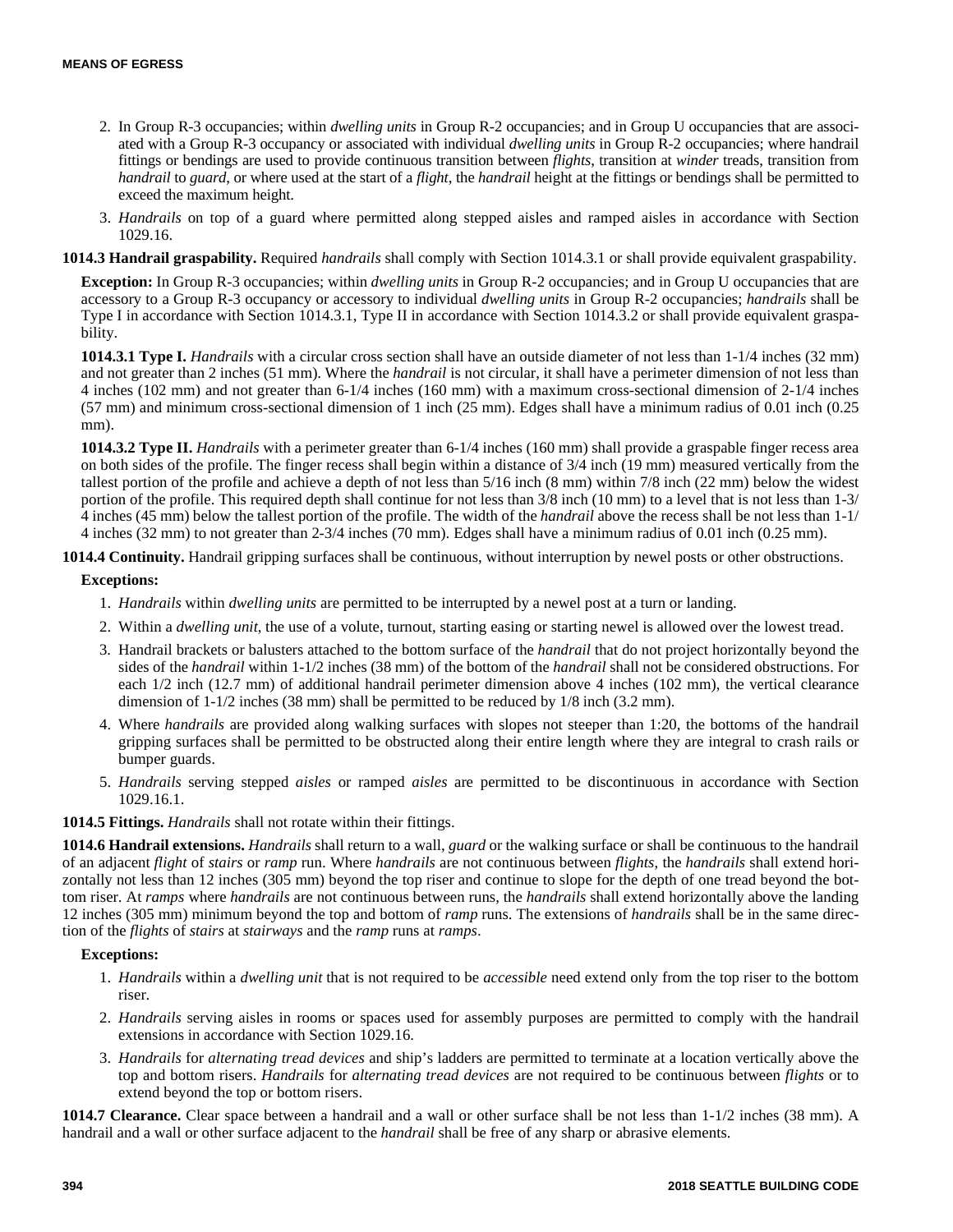**1014.8 Projections.** On *ramps* and on ramped *aisles* that are part of an *accessible route*, the clear width between *handrails* shall be 36 inches (914 mm) minimum. Projections into the required width of *aisles*, *stairways* and *ramps* at each side shall not exceed 4-1/2 inches (114 mm) at or below the handrail height. Projections into the required width shall not be limited above the minimum headroom height required in Section 1011.3. Projections due to intermediate *handrails* shall not constitute a reduction in the egress width. Where a pair of intermediate *handrails* are provided within the *stairway* width without a walking surface between the pair of intermediate *handrails* and the distance between the pair of intermediate *handrails* is greater than 6 inches (152 mm), the available egress width shall be reduced by the distance between the closest edges of each such intermediate pair of *handrails* that is greater than 6 inches (152 mm).

**1014.9 Intermediate handrails.** *Stairways* shall have intermediate *handrails* located in such a manner that all portions of the *stairway* minimum width or required capacity are within 30 inches (762 mm) of a handrail. On monumental *stairs*, *handrails* shall be located along the most direct path of egress travel.

# **SECTION 1015 GUARDS**

**1015.1 General.** *Guards* shall comply with the provisions of Sections 1015.2 through 1015.7. Operable windows with sills located more than 72 inches (1829 mm) above finished grade or other surface below shall comply with Section 1015.8.

**1015.2 Where required.** *Guards* shall be located along open-sided walking surfaces, including *mezzanines*, *equipment platforms*, *aisles*, *stairs*, *ramps* and landings that are located more than 30 inches (762 mm) measured vertically to the floor or grade below at any point within 36 inches (914 mm) horizontally to the edge of the open side. *Guards* shall be adequate in strength and attachment in accordance with Section 1607.8.

**Exception:** *Guards* are not required for the following locations:

- 1. On the loading side of loading docks or piers.
- 2. On the audience side of *stages* and raised *platforms*, including *stairs* leading up to the *stage* and raised *platforms*.
- 3. On raised *stage* and *platform* floor areas, such as runways, *ramps* and side *stages* used for entertainment or presentations.
- 4. At vertical openings in the performance area of *stages* and *platforms*.
- 5. At elevated walking surfaces appurtenant to *stages* and *platforms* for access to and utilization of special lighting or equipment.
- 6. Along vehicle service pits not accessible to the public.
- 7. In assembly seating areas at cross aisles in accordance with Section 1029.17.2.

**1015.2.1 Glazing.** Where glass is used to provide a *guard* or as a portion of the *guard* system, the *guard* shall comply with Section 2407. Where the glazing provided does not meet the strength and attachment requirements of Section 1607.8, complying *guards* shall be located along glazed sides of open-sided walking surfaces.

**1015.3 Height.** Required *guards* shall be not less than 42 inches (1067 mm) high, measured vertically as follows:

- 1. From the adjacent walking surfaces.
- 2. On *stairways* and stepped *aisles*, from the line connecting the leading edges of the tread *nosings*.
- 3. On *ramps* and ramped *aisles*, from the *ramp* surface at the *guard*.

#### **Exceptions:**

- 1. For occupancies in Group R-3 not more than three stories above grade in height and within individual *dwelling units* in occupancies in Group R-2 not more than three stories above grade in height with separate *means of egress*, required *guards* shall be not less than 36 inches (914 mm) in height measured vertically above the adjacent walking surfaces.
- 2. For occupancies in Group R-3, and within individual *dwelling units* in occupancies in Group R-2, *guards* on the open sides of *stairs* shall have a height not less than 34 inches (864 mm) measured vertically from a line connecting the leading edges of the treads.
- 3. For occupancies in Group R-3, and within individual *dwelling units* in occupancies in Group R-2, where the top of the *guard* serves as a *handrail* on the open sides of *stairs*, the top of the *guard* shall be not less than 34 inches (864 mm) and not more than 38 inches (965 mm) measured vertically from a line connecting the leading edges of the treads.
- 4. The *guard* height in assembly seating areas shall comply with Section 1029.17 as applicable.
- 5. Along *alternating tread devices* and ship's ladders, *guards* where the top rail serves as a *handrail* shall have height not less than 30 inches (762 mm) and not more than 34 inches (864 mm), measured vertically from the leading edge of the device tread *nosing*.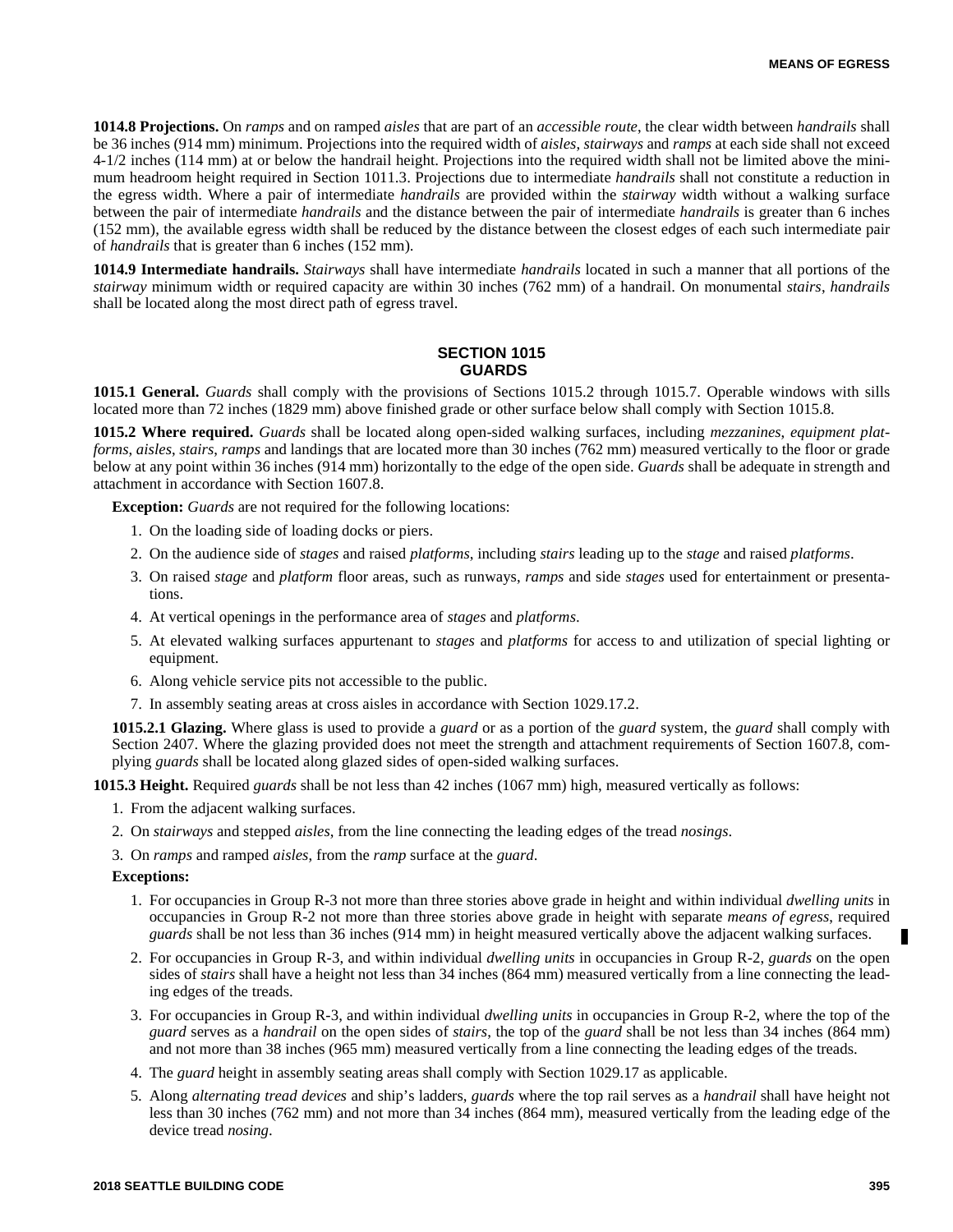6. In Group F occupancies where *exit access stairways* serve fewer than three stories and such *stairways* are not open to the public, and where the top of the *guard* also serves as a *handrail*, the top of the *guard* shall be not less than 34 inches (864 mm) and not more than 38 inches (965 mm) measured vertically from a line connecting the leading edges of the treads.

**1015.4 Opening limitations.** Required *guards* shall not have openings that allow passage of a sphere 4 inches (102 mm) in diameter from the walking surface to the required *guard* height.

**Exceptions:**

- 1. From a height of 36 inches (914 mm) to 42 inches (1067 mm), *guards* shall not have openings that allow passage of a sphere 4-3/8 inches (111 mm) in diameter.
- 2. The triangular openings at the open sides of a *stair*, formed by the riser, tread and bottom rail shall not allow passage of a sphere 6 inches (152 mm) in diameter.
- 3. At elevated walking surfaces for access to and use of electrical, mechanical or plumbing systems or equipment, *guards* shall not have openings that allow passage of a sphere 21 inches (533 mm) in diameter.
- 4. In areas that are not open to the public within occupancies in Group I-3, F, H or S, and for *alternating tread devices* and ship's ladders, *guards* shall not have openings that allow passage of a sphere 21 inches (533 mm) in diameter.
- 5. In assembly seating areas, *guards* required at the end of aisles in accordance with Section 1029.17.4 shall not have openings that allow passage of a sphere 4 inches (102 mm) in diameter up to a height of 26 inches (660 mm). From a height of 26 inches (660 mm) to 42 inches (1067 mm) above the adjacent walking surfaces, *guards* shall not have openings that allow passage of a sphere 8 inches (203 mm) in diameter.
- 6. Within individual *dwelling units* and *sleeping units* in Group R-2 and R-3 occupancies, *guards* on the open sides of *stairs* shall not have openings that allow passage of a sphere 4-3/8 (111 mm) inches in diameter.

**1015.5 Screen porches.** Porches and decks that are enclosed with insect screening shall be provided with *guards* where the walking surface is located more than 30 inches (762 mm) above the floor or grade below.

**[S] 1015.6 ((Mechanical equipment)) Equipment, systems and devices.** *Guards* shall be provided where various components that require service are located within 10 feet (3048 mm) of a roof edge or open side of a walking surface and such edge or open side is located more than 30 inches (762 mm) above the floor, roof or grade below. The *guard* shall extend not less than 30 inches (762 mm) beyond each end of such components. The *guard* shall be constructed so as to prevent the passage of a sphere 21 inches (533 mm) in diameter.

**Exception:** *Guards* are not required where personal fall arrest anchorage connector devices that comply with ANSI/ASSE Z 359.1 are installed.

**[S] 1015.7 Roof access.** *Guards* shall be provided where the roof hatch opening is located within 10 feet (3048 mm) of a roof edge or open side of a walking surface and such edge or open side is located more than 30 inches (762 mm) above the floor, roof or grade below. The *guard* shall be constructed so as to prevent the passage of a sphere 21 inches (533 mm) in diameter.

**((Exception:** *Guards* are not required where personal fall arrest anchorage connector devices that comply with ANSI/ASSE Z 359.1 are installed.))

**1015.8 Window openings.** Windows in Group R-2 and R-3 buildings including *dwelling units*, where the top of the sill of an operable window opening is located less than 36 inches above the finished floor and more than 72 inches (1829 mm) above the finished grade or other surface below on the exterior of the building, shall comply with one of the following:

- 1. Operable windows where the top of the sill of the opening is located more than 75 feet (22 860 mm) above the finished grade or other surface below and that are provided with window fall prevention devices that comply with ASTM F2006.
- 2. Operable windows where the openings will not allow a 4-inch-diameter (102 mm) sphere to pass through the opening when the window is in its largest opened position.
- 3. Operable windows where the openings are provided with window fall prevention devices that comply with ASTM F2090.
- 4. Operable windows that are provided with window opening control devices that comply with Section 1015.8.1.

**1015.8.1 Window opening control devices.** Window opening control devices shall comply with ASTM F2090. The window opening control device, after operation to release the control device allowing the window to fully open, shall not reduce the minimum net clear opening area of the window unit to less than the area required by Section 1030.2.

# **SECTION 1016 EXIT ACCESS**

**1016.1 General.** The *exit access* shall comply with the applicable provisions of Sections 1003 through 1015. *Exit access* arrangement shall comply with Sections 1016 through 1021.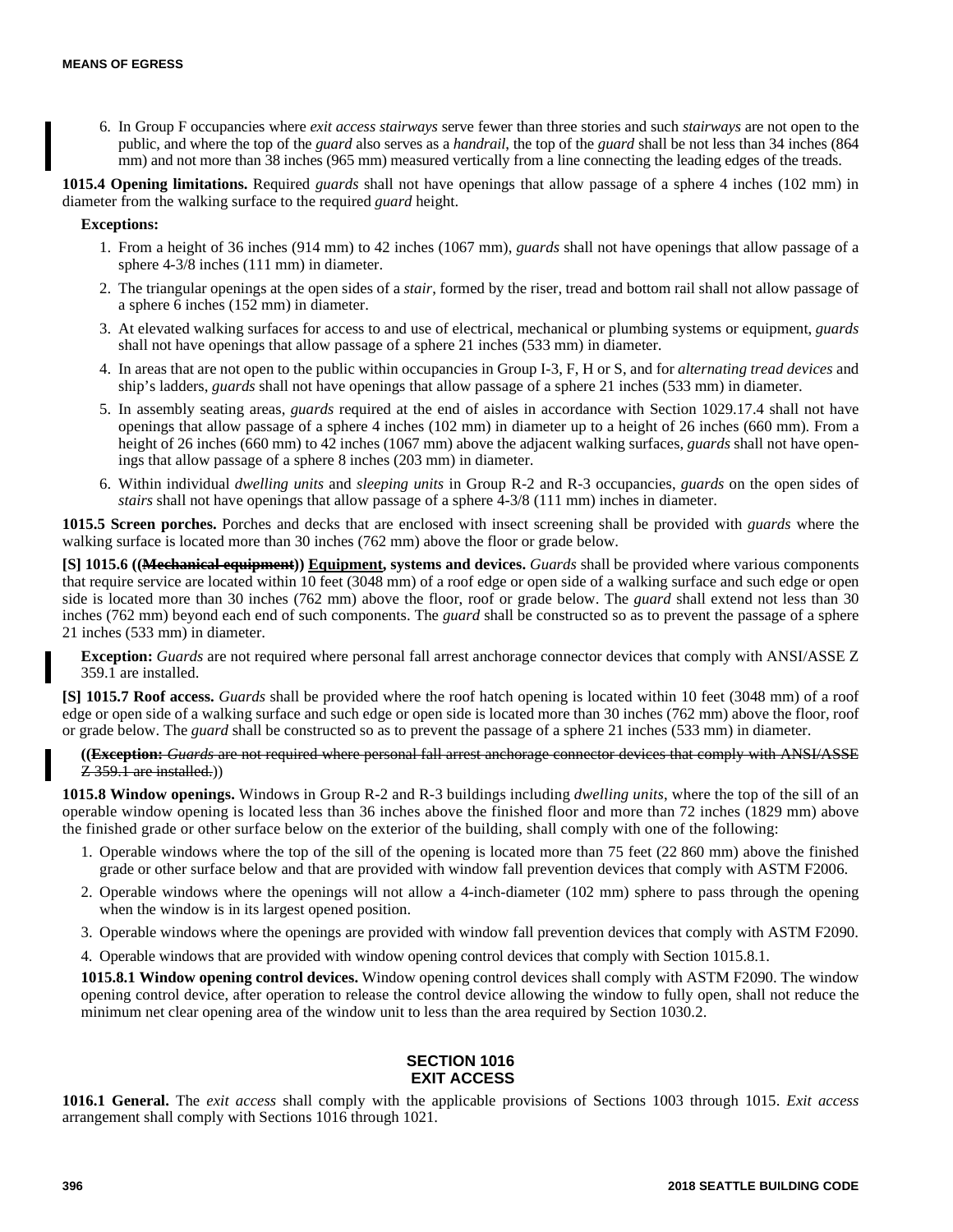**[S] 1016.2 Egress through intervening spaces.** Egress through intervening spaces shall comply with this section.

- 1. *Exit access* through an enclosed elevator lobby is permitted. Access to not less than one of the required *exits* shall be provided without travel through the enclosed elevator lobbies required by Section ((3006)) 713.14. Where the path of exit access travel passes through an enclosed elevator lobby, the level of protection required for the enclosed elevator lobby is not required to be extended to the *exit* unless direct access to an *exit* is required by other sections of this code.
- 2. Egress from a room or space shall not pass through adjoining or intervening rooms or areas, except where such adjoining rooms or areas and the area served are accessory to one or the other, are not a Group H occupancy and provide a discernible path of egress travel to an *exit*.

**Exception:** *Means of egress* are not prohibited through adjoining or intervening rooms or spaces in a Group H, S or F occupancy where the adjoining or intervening rooms or spaces are the same or a lesser hazard occupancy group.

- 3. An *exit access* shall not pass through a room that can be locked to prevent egress.
- 4. *Means of egress* from *dwelling units* or sleeping areas shall not lead through other sleeping areas, toilet rooms or bathrooms.
- 5. Egress shall not pass through kitchens, storage rooms, closets or spaces used for similar purposes.

## **Exceptions:**

- 1. *Means of egress* are not prohibited through a kitchen area serving adjoining rooms constituting part of the same *dwelling unit* or *sleeping unit.*
- 2. *Means of egress* are not prohibited through stockrooms in Group M occupancies where all of the following are met:
	- 2.1. The stock is of the same hazard classification as that found in the main retail area.
	- 2.2. Not more than 50 percent of the *exit access* is through the stockroom.
	- 2.3. The stockroom is not subject to locking from the egress side.
	- 2.4. There is a demarcated, minimum 44-inch-wide (1118 mm) *aisle* defined by full- or partial-height fixed walls or similar construction that will maintain the required width and lead directly from the retail area to the *exit* without obstructions.
- 6. Unless *approved* by the *building official*, where two or more exits are required, exit travel shall not pass through an interior exit stairway as the only way to reach another exit.

**Note:** See Section 1010.1.9.4 for conditions in which exit access doors from elevator lobbies are permitted to be locked.

**1016.2.1 Multiple tenants.** Where more than one tenant occupies any one floor of a building or structure, each tenant space, *dwelling unit* and *sleeping unit* shall be provided with access to the required *exits* without passing through adjacent tenant spaces, *dwelling units* and *sleeping units*.

**Exception:** The *means of egress* from a smaller tenant space shall not be prohibited from passing through a larger adjoining tenant space where such rooms or spaces of the smaller tenant occupy less than 10 percent of the area of the larger tenant space through which they pass; are the same or similar occupancy group; a discernible path of egress travel to an *exit* is provided; and the *means of egress* into the adjoining space is not subject to locking from the egress side. A required *means of egress* serving the larger tenant space shall not pass through the smaller tenant space or spaces.

# **SECTION 1017 EXIT ACCESS TRAVEL DISTANCE**

**1017.1 General.** Travel distance within the *exit access* portion of the *means of egress* system shall be in accordance with this section.

**Note:** Additional interior exit stairways or corridors constructed as smoke barriers may be required for standpipe hose connections. See Section 905.4.

**1017.2 Limitations.** *Exit access* travel distance shall not exceed the values given in Table 1017.2.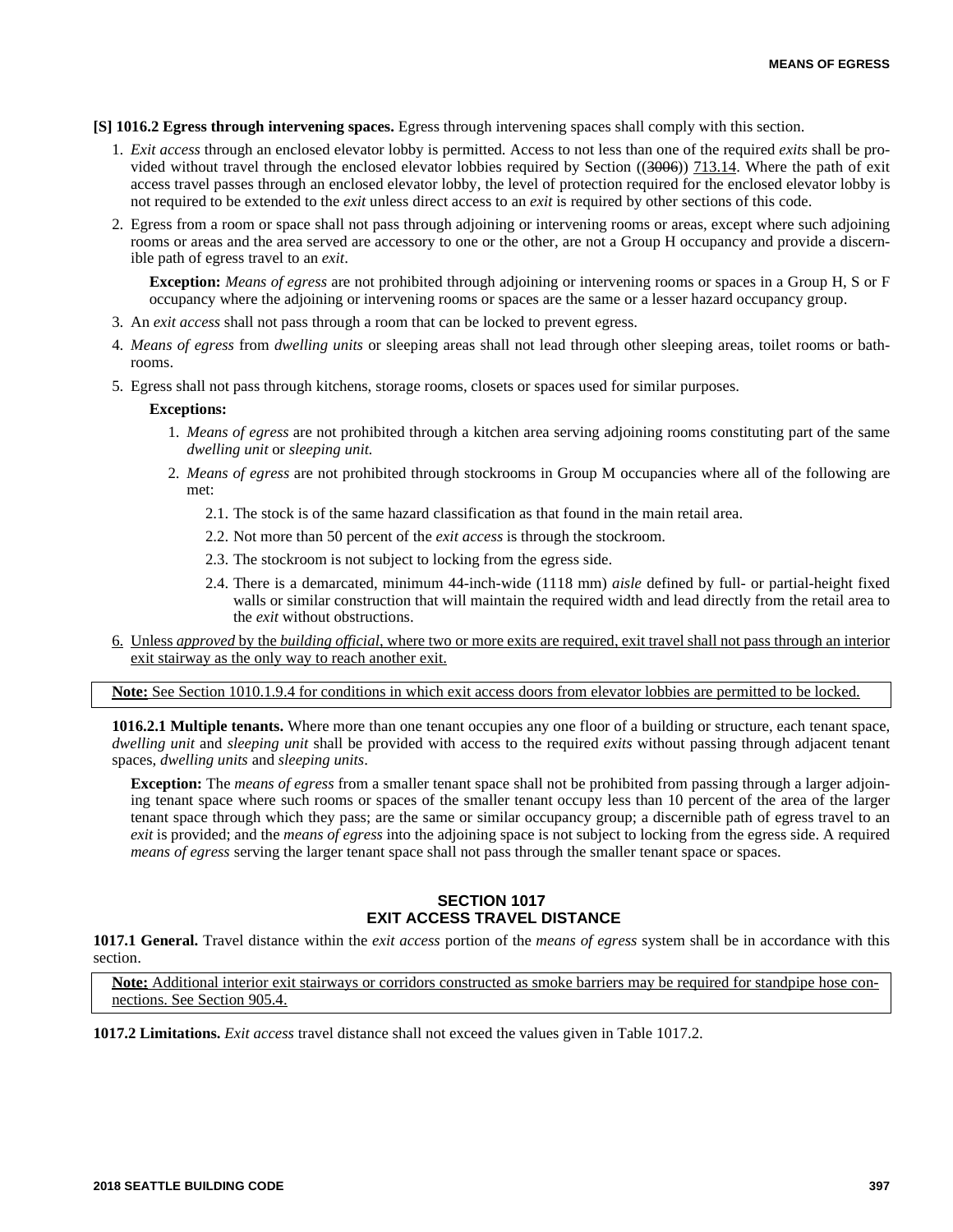# **[S] TABLE 1017.2 EXIT ACCESS TRAVEL DISTANCE<sup>a</sup>**

| <b>OCCUPANCY</b>     | <b>WITHOUT SPRINKLER SYSTEM (feet)</b> | WITH SPRINKLER SYSTEM (feet) |
|----------------------|----------------------------------------|------------------------------|
| A, E, F-1, M, R, S-1 | $200^\circ$                            | 250 <sup>b</sup>             |
| $I-1$                | Not Permitted                          | 250 <sup>b</sup>             |
| B                    | 200                                    | $300^{\circ}$                |
| $F-2, S-2, U$        | 300                                    | 400 <sup>c</sup>             |
| $H-1$                | Not Permitted                          | 75 <sup>d</sup>              |
| $H-2$                | Not Permitted                          | 100 <sup>d</sup>             |
| $H-3$                | Not Permitted                          | 150 <sup>d</sup>             |
| $H-4$                | Not Permitted                          | $17.5^{\rm d}$               |
| $H-5$                | Not Permitted                          | $200^{\circ}$                |
| $I-2, I-3$           | Not Permitted                          | $200^{\circ}$                |
| I-4                  | 150                                    | $200^{\circ}$                |

For SI: 1 foot  $=$  304.8 mm.

a. See the following sections for modifications to exit access travel distance requirements:

Section 402.8: For the distance limitation in malls.

Section 404.9: For the distance limitation through an atrium space.

Section 407.4: For the distance limitation in Group I-2.

Sections 408.6.1 and 408.8.1: For the distance limitations in Group I-3.

Section 411.3: For the distance limitation in special amusement buildings.

Section 412.6: For the distance limitations in aircraft manufacturing facilities.

Section 1006.2.2.2: For the distance limitation in refrigeration machinery rooms.

Section 1006.2.2.3: For the distance limitation in refrigerated rooms and spaces.

Section 1006.3.3: For buildings with one exit.

Section 1017.2.2: For increased distance limitation in Groups F-1 and S-1.

Section 1029.7: For increased limitation in assembly seating.

((Section 3103.4: For temporary structures.))

Section 3104.9: For pedestrian walkways.

b. Buildings equipped throughout with an automatic sprinkler system in accordance with Section 903.3.1.1 or 903.3.1.2. See Section 903 for occupancies where automatic sprinkler systems are permitted in accordance with Section 903.3.1.2.

c. Buildings equipped throughout with an automatic sprinkler system in accordance with Section 903.3.1.1.

d. Group H occupancies equipped throughout with an automatic sprinkler system in accordance with Section 903.2.5.1.

e. Group R-3 and R-4 buildings equipped throughout with an automatic sprinkler system in accordance with Section 903.3.1.3. See Section 903.2.8 for occupancies where automatic sprinkler systems are permitted in accordance with Section 903.3.1.3.

**1017.2.1 Exterior egress balcony increase.** *Exit access* travel distances specified in Table 1017.2 shall be increased up to an additional 100 feet (30 480 mm) provided that the last portion of the *exit access* leading to the *exit* occurs on an exterior egress balcony constructed in accordance with Section 1021. The length of such balcony shall be not less than the amount of the increase taken.

**1017.2.2 Groups F-1 and S-1 increase.** The maximum *exit access* travel distance shall be 400 feet (122 m) in Group F-1 or S-1 occupancies where all of the following conditions are met:

1. The portion of the building classified as Group F-1 or S-1 is limited to one story in height.

2. The minimum height from the finished floor to the bottom of the ceiling or roof slab or deck is 24 feet (7315 mm).

3. The building is equipped throughout with an *automatic sprinkler system* in accordance with Section 903.3.1.1.

**1017.3 Measurement.** *Exit access* travel distance shall be measured from the most remote point of each room, area or space along the natural and unobstructed path of horizontal and vertical egress travel to the entrance to an *exit*.

**Exception:** In *open parking garages*, *exit access* travel distance is permitted to be measured to the closest riser of an *exit access stairway* or the closest slope of an *exit access ramp*.

**1017.3.1 Exit access stairways and ramps.** Travel distance on *exit access stairways* or *ramps* shall be included in the *exit access* travel distance measurement. The measurement along *stairways* shall be made on a plane parallel and tangent to the *stair* tread *nosings* in the center of the *stair* and landings. The measurement along *ramps* shall be made on the walking surface in the center of the *ramp* and landings.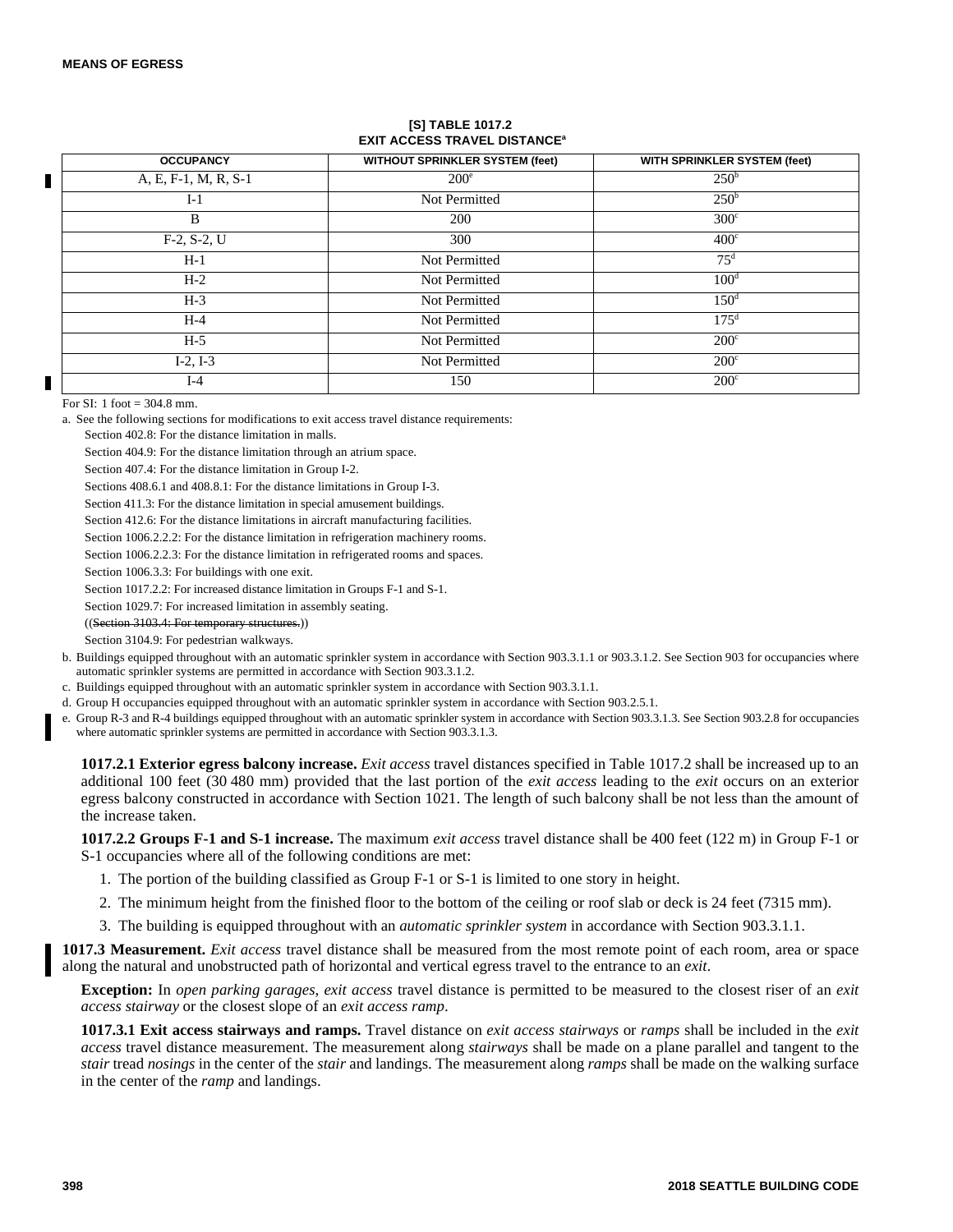# **SECTION 1018 AISLES**

**1018.1 General.** *Aisles* and *aisle accessways* serving as a portion of the *exit access* in the *means of egress* system shall comply with the requirements of this section. *Aisles* or *aisle accessways* shall be provided from all occupied portions of the *exit access* that contain seats, tables, furnishings, displays and similar fixtures or equipment. The minimum width or required capacity of *aisles* shall be unobstructed.

**Exception:** Encroachments complying with Section 1005.7.

**1018.2 Aisles in assembly spaces.** *Aisles and aisle accessways* serving a room or space used for assembly purposes shall comply with Section 1029.

**1018.3 Aisles in Groups B and M.** In Group B and M occupancies, the minimum clear aisle width shall be determined by Section 1005.1 for the *occupant load* served, but shall be not less than that required for corridors by Section 1020.2.

**Exception:** Nonpublic *aisles* serving less than 50 people and not required to be *accessible* by Chapter 11 need not exceed 28 inches (711 mm) in width.

**1018.4 Aisle accessways in Group M.** An *aisle accessway* shall be provided on not less than one side of each element within the *merchandise pad*. The minimum clear width for an *aisle accessway* not required to be *accessible* shall be 30 inches (762 mm). The required clear width of the *aisle accessway* shall be measured perpendicular to the elements and merchandise within the *merchandise pad*. The 30-inch (762 mm) minimum clear width shall be maintained to provide a path to an adjacent *aisle* or *aisle accessway*. The *common path of egress travel* shall not exceed 30 feet (9144 mm) from any point in the *merchandise pad*.

**Exception:** For areas serving not more than 50 occupants, the *common path of egress travel* shall not exceed 75 feet (22 860 mm).

**1018.5 Aisles in other than assembly spaces and Groups B and M.** In other than rooms or spaces used for assembly purposes and Group B and M occupancies, the minimum clear *aisle* capacity shall be determined by Section 1005.1 for the occupant load served, but the width shall be not less than that required for corridors by Section 1020.2.

**Exception:** Nonpublic *aisles* serving less than 50 people and not required to be *accessible* by Chapter 11 need not exceed 28 inches (711 mm) in width.

# **SECTION 1019 EXIT ACCESS STAIRWAYS AND RAMPS**

**1019.1 General.** *Exit access stairways* and *ramps* serving as an *exit access* component in a *means of egress* system shall comply with the requirements of this section. The number of stories connected by *exit access stairways* and *ramps* shall include *basements*, but not *mezzanines*.

**1019.2 All occupancies.** *Exit access stairways* and *ramps* that serve floor levels within a single story are not required to be enclosed.

**[W][S] 1019.3 Occupancies other than Groups I-2 and I-3.** In other than Group I-2 and I-3 occupancies, floor openings containing *exit access stairways* or *ramps* ((that do not comply with one of the conditions listed in this section)) shall be enclosed with a shaft enclosure constructed in accordance with Section 713.

#### **Exceptions:**

- 1. *Exit access stairways* and *ramps* that serve or atmospherically communicate between only two stories. Such interconnected stories shall not be open to other stories.
- 2. In Group R-1, R-2 or R-3 occupancies, *exit access stairways* and *ramps* connecting four stories or less serving and contained within an individual *dwelling unit* or *sleeping unit* or *live/work unit.*
- 3. *Exit access stairways* serving and contained within a Group R-3 congregate residence ((or a Group R-4 facility)) are not required to be enclosed.
- 4. *Exit access stairways* and *ramps* that are designed exclusively for circulation in buildings equipped throughout with an *automatic sprinkler system* in accordance with Section 903.3.1.1, where the area of the vertical opening between stories does not exceed twice the horizontal projected area of the *stairway* or *ramp* and the opening is protected by a draft curtain and closely spaced sprinklers in accordance with NFPA 13. In other than Group B and M occupancies, this provision is limited to openings that do not connect more than four stories.
- 5. *Exit access stairways* and *ramps* within an *atrium* complying with the provisions of Section 404.
- 6. *Exit access stairways* and *ramps* in *open parking garages* that serve only the parking garage.
- 7. *Exit access stairways* and *ramps* serving *smoke-protected* or *open-air assembly seating* complying with the *exit access* travel distance requirements of Section 1029.7.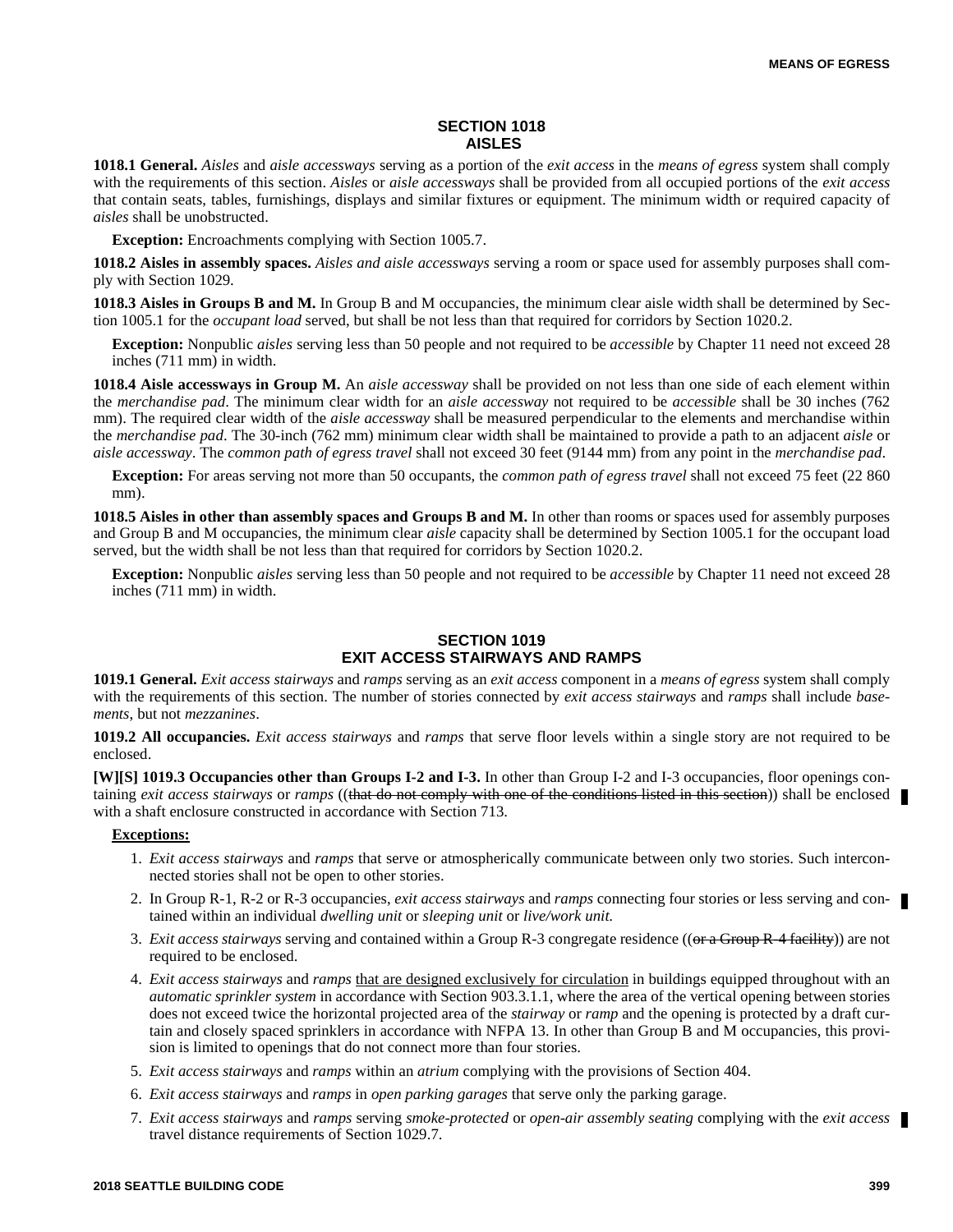8. *Exit access stairways* and *ramps* between the balcony, gallery or press box and the main assembly floor in occupancies such as theaters, *places of religious worship*, auditoriums and sports facilities.

**1019.4 Group I-2 and I-3 occupancies.** In Group I-2 and I-3 occupancies, floor openings between stories containing *exit access stairways* or *ramps* are required to be enclosed with a shaft enclosure constructed in accordance with Section 713.

**Exception:** In Group I-3 occupancies, *exit access stairways* or *ramps* constructed in accordance with Section 408 are not required to be enclosed.

# **SECTION 1020 CORRIDORS**

**[S] 1020.1 Construction.** *Corridors* shall be fire-resistance rated in accordance with Table 1020.1. The *corridor* walls required to be fire-resistance rated shall comply with Section 708 for *fire partitions*.

## **Exceptions:**

- 1. A *fire-resistance rating* is not required for *corridors* in an occupancy in Group E where each room that is used for instruction has not less than one door opening directly to the exterior and rooms for assembly purposes have not less than one-half of the required *means of egress* doors opening directly to the exterior. Exterior doors specified in this exception are required to be at ground level.
- 2. A *fire-resistance rating* is not required for *corridors* contained within a *dwelling unit* or *sleeping unit* in an occupancy in Groups I-1 and R.
- 3. A *fire-resistance rating* is not required for *corridors* in *open parking garages.*
- 4. A *fire-resistance rating* is not required for *corridors* in an occupancy in Group B that is a space requiring only a single *means of egress* complying with Section 1006.2.
- 5. *Corridors* adjacent to the *exterior walls* of buildings shall be permitted to have unprotected openings on unrated *exterior walls* where unrated walls are permitted by Table 602 and unprotected openings are permitted by Table 705.8.
- 6. In office areas located in buildings of Types IA or IB construction, corridor walls need not be of fire-resistance-rated construction where the corridor side of the corridor walls is finished with materials having a maximum Class B rating as defined in Chapter 8. This exception does not apply to outpatient clinics and medical offices.
- 7. The occupant load of Group B conference rooms, lunch rooms without grease-producing cooking and other assembly rooms with an occupant load of less than 50 in each room need not be considered when determining whether corridor construction is required, provided such rooms are accessory to an office tenant located in a building of Type IA or IB construction. This provision is permitted to be used in other construction types when the floor on which the assembly room is located is equipped with an *automatic sprinkler system.*

**[S] 1020.1.1 Hoistway opening protection.** Elevator hoistway openings shall be protected in accordance with Section  $((3006.2.1))$  713.14.2.1.

| <b>OCCUPANCY</b>    | <b>OCCUPANT LOAD SERVED</b> | <b>REQUIRED FIRE-RESISTANCE RATING (hours)</b> |                                          |  |
|---------------------|-----------------------------|------------------------------------------------|------------------------------------------|--|
|                     | <b>BY CORRIDOR</b>          | Without sprinkler system                       | With sprinkler system                    |  |
| $H-1, H-2, H-3$     | All                         | Not Permitted                                  | 1 <sup>c</sup>                           |  |
| $H-4, H-5$          | Greater than 30             | Not Permitted                                  | 1 <sup>c</sup>                           |  |
| A, B, E, F, M, S, U | Greater than 30             |                                                |                                          |  |
| ΙR                  | ((Greater than 10))<br>All  | Not Permitted                                  | $((0.5^{\circ})^{\circ})$ 1 <sup>d</sup> |  |
| $I-2^a$             | All                         | Not Permitted                                  |                                          |  |
| $I-1. I-3$          | All                         | Not Permitted                                  | $1b$ , c                                 |  |
| $I-4$               | All                         |                                                |                                          |  |

#### **[S] TABLE 1020.1 CORRIDOR FIRE-RESISTANCE RATING**

a. For requirements for occupancies in Group I-2, see Sections 407.2 and 407.3.

b. For a reduction in the fire-resistance rating for occupancies in Group I-3, see Section 408.8.

c. Buildings equipped throughout with an automatic sprinkler system in accordance with Section 903.3.1.1 or 903.3.1.2 where allowed.

d. Group R-3 and R-4 buildings equipped throughout with an automatic sprinkler system in accordance with Section 903.3.1.3. See Section 903.2.8 for occupancies where automatic sprinkler systems are permitted in accordance with Section 903.3.1.3.

**1020.2 Width and capacity.** The required capacity of *corridors* shall be determined as specified in Section 1005.1, but the minimum width shall be not less than that specified in Table 1020.2.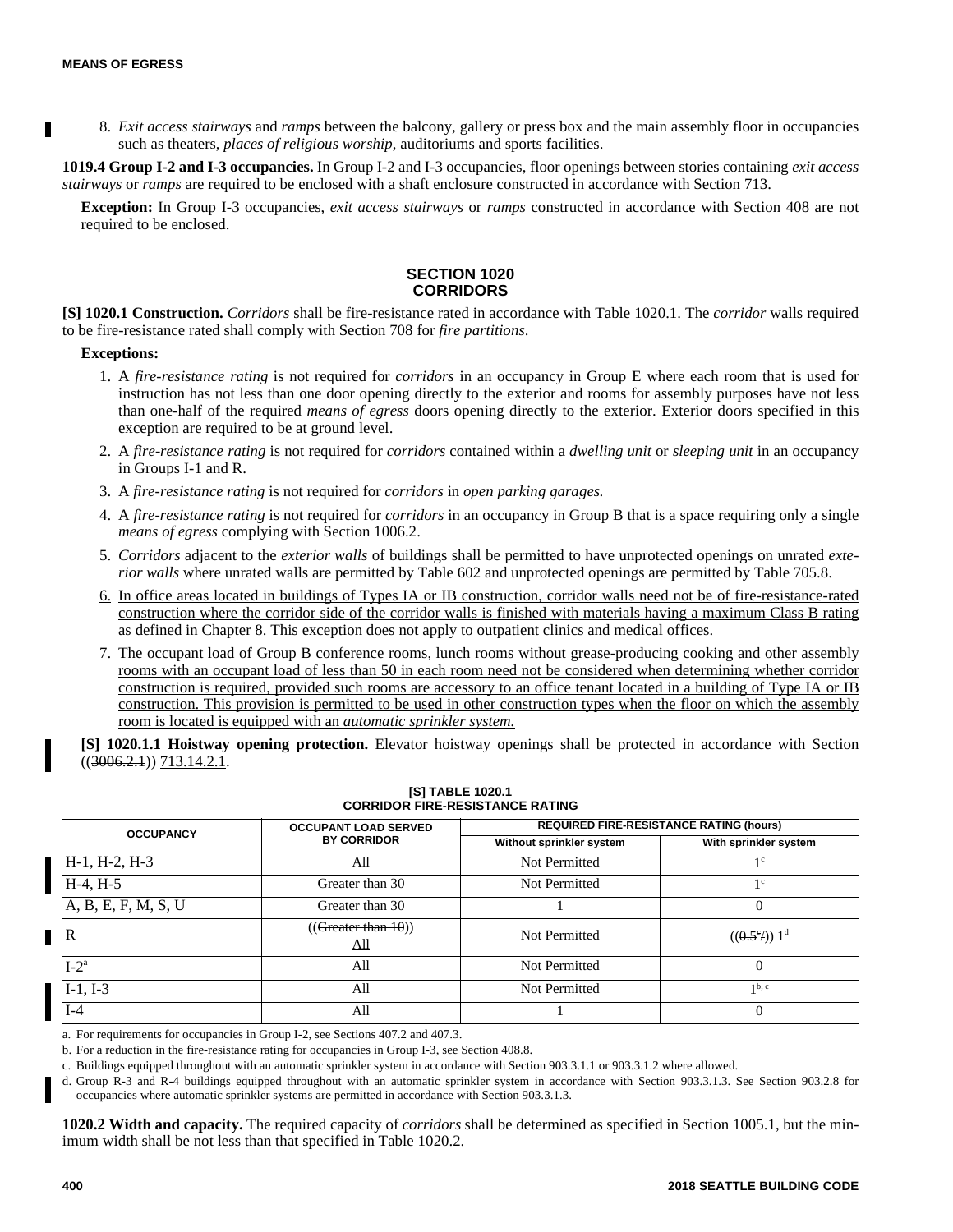**Exception:** In Group I-2 occupancies, *corridors* are not required to have a clear width of 96 inches (2438 mm) in areas where there will not be stretcher or bed movement for access to care or as part of the defend-in-place strategy.

**TABLE 1020.2 MINIMUM CORRIDOR WIDTH**

| <b>OCCUPANCY</b>                                                                     | <b>MINIMUM WIDTH (inches)</b> |
|--------------------------------------------------------------------------------------|-------------------------------|
| Any facility not listed in this table                                                | 44                            |
| Access to and utilization of mechanical, plumbing or electrical systems or equipment | 24                            |
| With an occupant load of less than 50                                                | 36                            |
| Within a <i>dwelling unit</i>                                                        | 36                            |
| In Group E with a <i>corridor</i> having an occupant load of 100 or more             | 72                            |
| In corridors and areas serving stretcher traffic in ambulatory care facilities       | 72                            |
| Group I-2 in areas where required for bed movement                                   | 96                            |

For SI: 1 inch = 25.4 mm.

**1020.3 Obstruction.** The minimum width or required capacity of *corridors* shall be unobstructed.

**Exception:** Encroachments complying with Section 1005.7.

**[W][S] 1020.4 Dead ends.** Where more than one *exit* or *exit access doorway* is required, the *exit access* shall be arranged such that dead-end *corridors* do not exceed ((20 feet (6096 mm))) 25 feet (7620 mm) in length.

## **Exceptions:**

- 1. In ((in)) Group I-3, Condition 2, 3 or 4, occupancies, the dead end in a *corridor* shall not exceed 50 feet (15 240 mm).
- 2. In occupancies in Groups B, E, F, I-1, M, R-1, R-2, S and U, where the building is equipped throughout with an *automatic sprinkler system* in accordance with Section 903.3.1.1, the length of the dead-end *corridors* shall not exceed 50 feet (15 240 mm).
- 3. A dead-end *corridor* shall not be limited in length where the length of the dead-end *corridor* is less than 2.5 times the least width of the dead-end *corridor*.
- 4. In Group I-2 occupancies, the length of dead-end *corridors* that do not serve patient rooms or patient treatment spaces shall not exceed 30 feet (9144 mm).
- 5. Dead ends are permitted to be 75 feet (22 860 mm) in length in areas containing Group B offices in buildings of Types IA and IB construction, where the cumulative occupant load does not exceed 50 for all areas for which the dead end serves as the only means of egress.

**[S] 1020.5 Air movement in corridors.** *Corridors* shall not serve as supply, return, exhaust, relief or ventilation air ducts or plenums except as allowed by Mechanical Code Section 601.2.

#### **((Exceptions:**

- 1. Use of a *corridor* as a source of makeup air for exhaust systems in rooms that open directly onto such *corridors*, including toilet rooms, bathrooms, dressing rooms, smoking lounges and janitor closets, shall be permitted, provided that each such *corridor* is directly supplied with outdoor air at a rate greater than the rate of makeup air taken from the *corridor*.
- 2. Where located within a *dwelling unit*, the use of *corridors* for conveying return air shall not be prohibited.
- 3. Where located within tenant spaces of 1,000 square feet (93 m<sup>2</sup> ) or less in area, utilization of *corridors* for conveying return air is permitted.
- 4. Incidental air movement from pressurized rooms within health care facilities, provided that the *corridor* is not the primary source of supply or return to the room.)

**1020.5.1 Corridor ceiling.** Use of the space between the *corridor* ceiling and the floor or roof structure above as a return air plenum is permitted for one or more of the following conditions:

- 1. The *corridor* is not required to be of *fire-resistance- rated* construction.
- 2. The *corridor* is separated from the plenum by *fire-resistance-rated* construction.
- 3. The air-handling system serving the *corridor* is shut down upon activation of the air-handling unit *smoke detectors* required by the *International Mechanical Code.*
- 4. The air-handling system serving the *corridor* is shut down upon detection of sprinkler water flow where the building is equipped throughout with an *automatic sprinkler system.*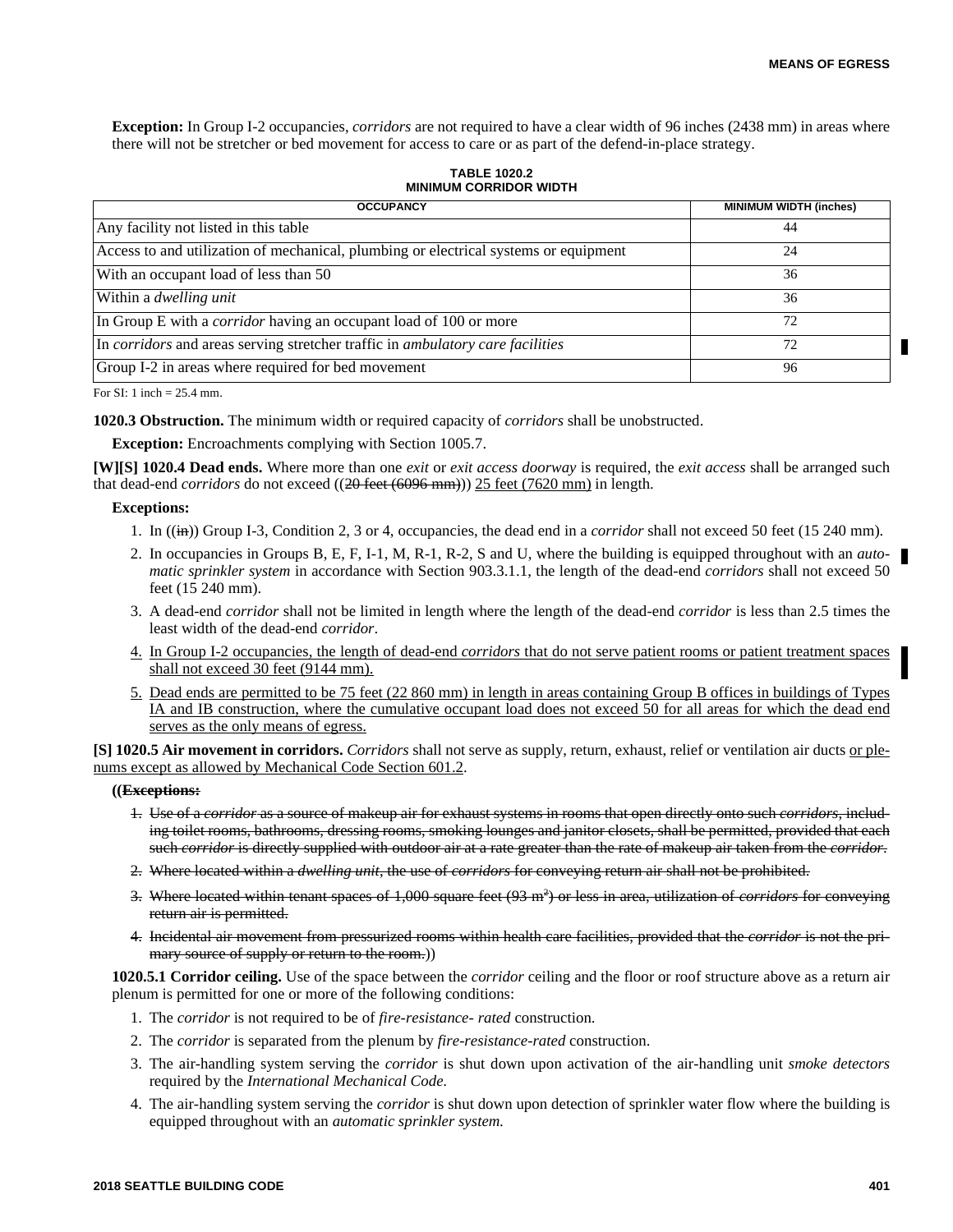5. The space between the *corridor* ceiling and the floor or roof structure above the *corridor* is used as a component of an approved engineered smoke control system.

**1020.6 Corridor continuity.** *Fire-resistance-rated corridors* shall be continuous from the point of entry to an *exit*, and shall not be interrupted by intervening rooms. Where the path of egress travel within a *fire-resistance-rated corridor* to the exit includes travel along unenclosed *exit access stairways* or *ramps*, the *fire-resistance rating* shall be continuous for the length of the *stairway* or *ramp* and for the length of the connecting *corridor* on the adjacent floor leading to the *exit*.

# **Exceptions:**

- 1. Foyers, lobbies or reception rooms constructed as required for *corridors* shall not be construed as intervening rooms.
- 2. Enclosed elevator lobbies as permitted by Item 1 of Section 1016.2 shall not be construed as intervening rooms.

# **SECTION 1021 EGRESS BALCONIES**

**1021.1 General.** Balconies used for egress purposes shall conform to the same requirements as *corridors* for minimum width, required capacity, headroom, dead ends and projections.

**[S] 1021.2 Wall separation.** Exterior egress balconies shall be separated from the interior of the building by walls and opening protectives as required for *corridors.*

# **Exceptions:**

- 1. Separation is not required where the exterior egress balcony is served by not less than two *stairways* and a dead-end travel condition does not require travel past an unprotected opening to reach a *stairway.*
- 2. Separation is not required in buildings equipped throughout with an *automatic sprinkler system* in accordance with Section 903.3.1.1 or 903.3.1.2.

**1021.3 Openness.** The long side of an egress balcony shall be not less than 50 percent open, and the open area above the *guards* shall be so distributed as to minimize the accumulation of smoke or toxic gases.

**1021.4 Location.** Exterior egress balconies shall have a minimum *fire separation distance* of 10 feet (3048 mm) measured at right angles from the exterior edge of the egress balcony to the following:

- 1. Adjacent *lot lines*.
- 2. Other portions of the building.
- 3. Other buildings on the same lot unless the adjacent building *exterior walls* and openings are protected in accordance with Section 705 based on *fire separation distance*.

For the purposes of this section, other portions of the building shall be treated as separate buildings.

## **SECTION 1022 EXITS**

**1022.1 General.** *Exits* shall comply with Sections 1022 through 1027 and the applicable requirements of Sections 1003 through 1015. An *exit* shall not be used for any purpose that interferes with its function as a *means of egress*. Once a given level of *exit* protection is achieved, such level of protection shall not be reduced until arrival at the *exit discharge*. *Exits* shall be continuous from the point of entry into the *exit* to the *exit discharge*.

**1022.2 Exterior exit doors.** Buildings or structures used for human occupancy shall have not less than one exterior door that meets the requirements of Section 1010.1.1.

**1022.2.1 Detailed requirements.** Exterior *exit* doors shall comply with the applicable requirements of Section 1010.1.

**1022.2.2 Arrangement.** Exterior *exit* doors shall lead directly to the *exit discharge* or the *public way*.

# **SECTION 1023 INTERIOR EXIT STAIRWAYS AND RAMPS**

**1023.1 General.** *Interior exit stairways* and *ramps* serving as an *exit* component in a *means of egress* system shall comply with the requirements of this section. *Interior exit stairways* and *ramps* shall be enclosed and lead directly to the exterior of the building or shall be extended to the exterior of the building with an *exit passageway* conforming to the requirements of Section 1024, except as permitted in Section 1028.1. An *interior exit stairway* or *ramp* shall not be used for any purpose other than as a *means of egress* and a circulation path.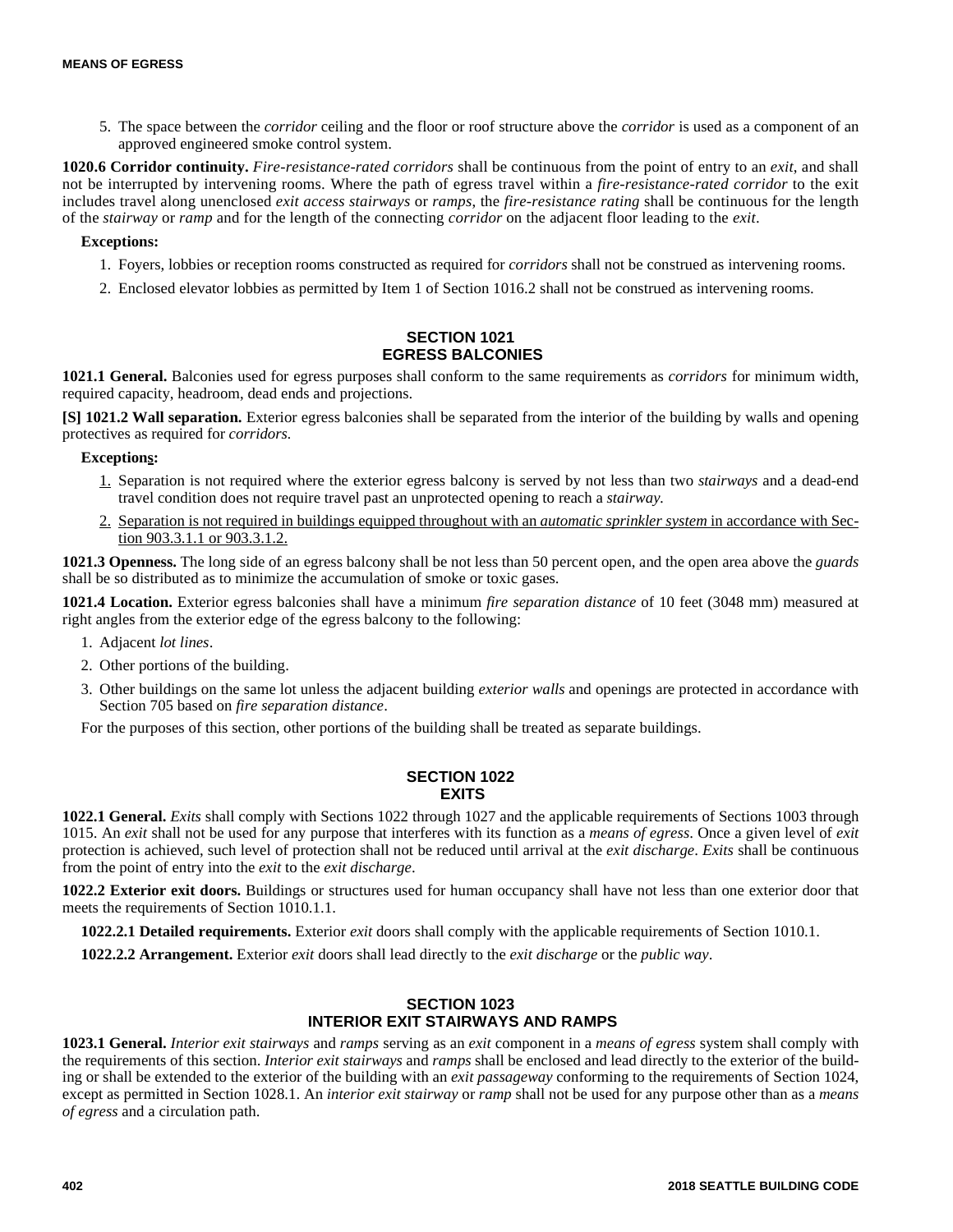**[W][S] 1023.2 Construction.** Enclosures for *interior exit stairways* and *ramps* shall be constructed as *fire barriers* in accordance with Section 707 or *horizontal assemblies* constructed in accordance with Section 711, or both. *Interior exit stairway* and *ramp* enclosures shall have a *fire-resistance rating* of not less than 2 hours where connecting more than four stories ((or more)) and not less than 1 hour where connecting ((less than)) four stories or less. The number of stories connected by the *interior exit stairways* or *ramps* shall include any *basements*, but not any *mezzanines*. *Interior exit stairways* and *ramps* shall have a *fireresistance rating* not less than the floor assembly penetrated, but need not exceed 2 hours.

#### **Exceptions:**

- 1. *Interior exit stairways* and *ramps* in Group I-3 occupancies in accordance with the provisions of Section 408.3.8.
- 2. *Interior exit stairways* within an *atrium* enclosed in accordance with Section 404.6.
- 3. Interior exit stairway in accordance with Section 510.2.

#### **1023.3 Termination.** *Interior exit stairways* and *ramps* shall terminate at an *exit discharge* or a *public way*.

**Exception:** A combination of *interior exit stairways*, *interior exit ramps* and *exit passageways*, constructed in accordance with Sections 1023.2, 1023.3.1 and 1024, respectively, and forming a continuous protected enclosure, shall be permitted to extend an *interior exit stairway* or *ramp* to the *exit discharge* or a *public way*.

**[S] 1023.3.1 Extension.** Where *interior exit stairways* and *ramps* are extended to an *exit discharge* or a *public way* by an *exit passageway*, the *interior exit stairway* and *ramp* shall be separated from the *exit passageway* by a *fire barrier* constructed in accordance with Section 707 or a *horizontal assembly* constructed in accordance with Section 711, or both. The *fire-resistance rating* shall be not less than that required for the *interior exit stairway* and *ramp*. A *fire door* assembly complying with Section 716 shall be installed in the *fire barrier* to provide a *means of egress* from the *interior exit stairwa*y and *ramp* to the *exit passageway*. Openings in the *fire barrier* other than the *fire door* assembly are prohibited. Penetrations of the *fire barrier* are prohibited.

#### **Exceptions:**

- 1. Penetrations of the *fire barrier* in accordance with Section 1023.5 shall be permitted.
- 2. Separation between an *interior exit stairway* or *ramp* and the *exit passageway* extension shall not be required where there are no openings into the *exit passageway* extension.
- 3. Separation between an *interior exit stairway* or *ramp* and the *exit passageway* extension shall not be required where the *interior exit stairway* and the *exit passageway* extension are pressurized in accordance with Section 909.20.5.
- 4. A fire barrier and fire door assembly are not required to separate an *exit passageway* from a pressurized stairway.

**1023.4 Openings.** *Interior exit stairway* and *ramp* opening protectives shall be in accordance with the requirements of Section 716.

Openings in *interior exit stairways* and *ramps* other than unprotected exterior openings shall be limited to those required for *exit access* to the enclosure from normally occupied spaces and for egress from the enclosure.

Elevators shall not open into *interior exit stairways* and *ramps*.

**Interpretation I1023.4:** Accessory rooms such as restrooms, storage closets, laundry rooms, electrical, communication closets, mechanical rooms and similar spaces shall not open directly into an interior exit stairway. Rooms and spaces that are separated from the stairway by a *corridor* or a vestibule are not considered to open directly into the interior exit stairway. The *corridor* or vestibule shall be constructed as a minimum 1-hour fire-resistance rated fire partition complying with Section 708. Openings shall comply with Sections 716.2.2.1 and 716.3.2.1.

**[W][S] 1023.5 Penetrations.** Penetrations into or through *interior exit stairways* and *ramps* are prohibited except for the following:

- 1. Equipment and ductwork necessary for independent ventilation or pressurization.
- *2. Fire protection systems*.
- 3. Security systems.
- 4. Two-way communication systems.
- 5. Electrical raceway for fire department communication systems and sprinkler monitoring terminating at a steel box not exceeding 16 square inches  $(0.010 \text{ m}^2)$ .
- 6. Electrical raceway serving the interior *exit stairway* and *ramp* and terminating at a steel box not exceeding 16 square inches  $(0.010 \text{ m}^2)$ .
- 7. Structural elements supporting the interior exit stairway or ramp or enclosure, such as beams or joists.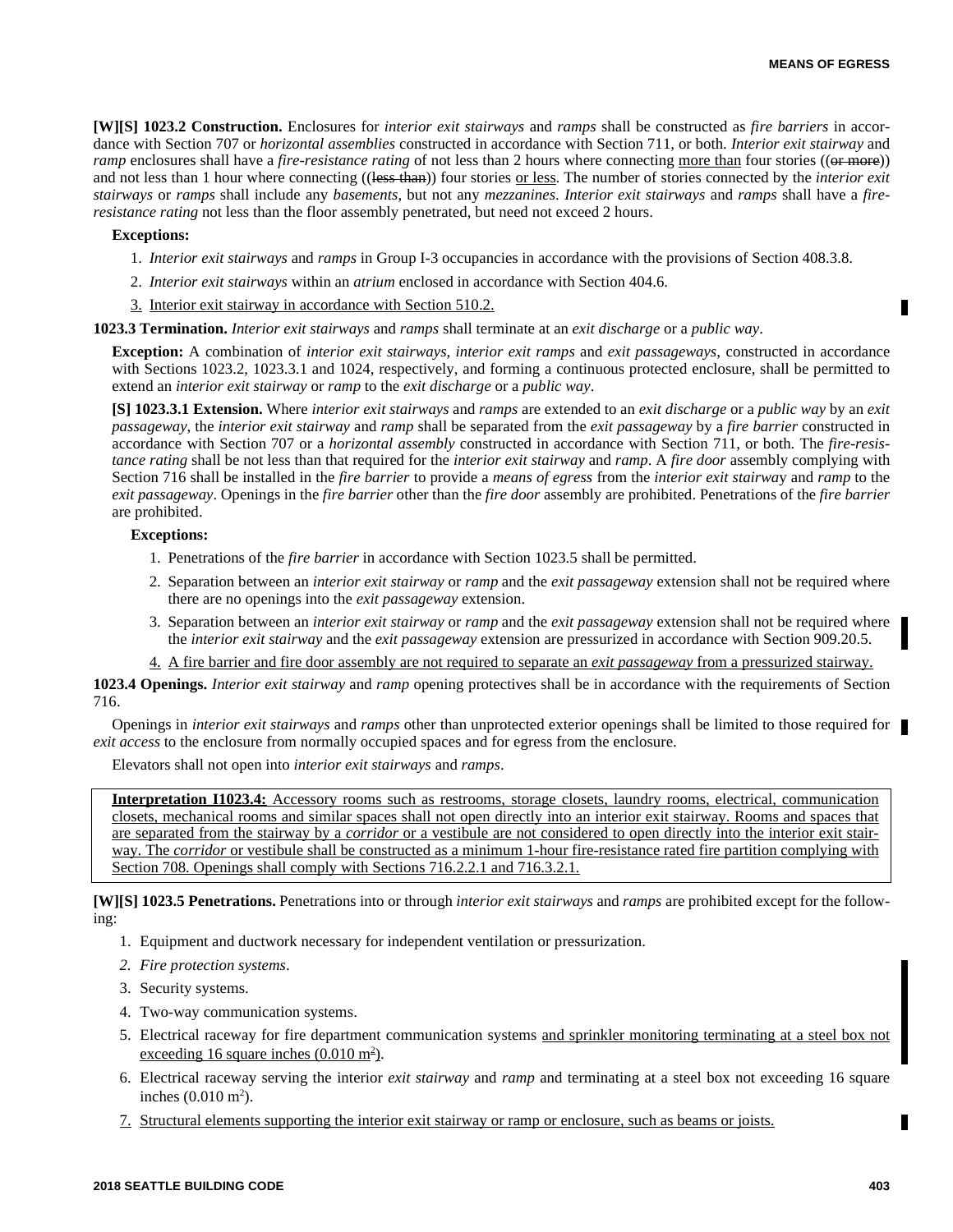- 8. Piping used exclusively for the drainage of rainfall runoff from roof areas, provided the roof is not used for a helistop or heliport.
- 9. Unfired unit heaters required for freeze protection of fire protection equipment are permitted to penetrate one membrane; the conduit serving the heater is permitted to penetrate both membranes.
- 10. Equipment necessary for electrically controlled stairway door locks and security cameras are permitted to penetrate one membrane; the conduit serving the equipment is permitted to penetrate both membranes.

Such penetrations shall be protected in accordance with Section 714. There shall not be penetrations or communication openings, whether protected or not, between adjacent *interior exit stairways* and *ramps*.

**Interpretation I1023.5:** Ducts passing through interior exit stairways shall be separated from the stairway by construction having a fire-resistance rating at least equal to the stairway walls. At least one side of the duct enclosure shall abut the interior exit stairway enclosure.

**Exception:** Membrane penetrations shall be permitted on the outside of the *interior exit stairway* and *ramp*. Such penetrations shall be protected in accordance with Section 714.4.2.

**1023.6 Ventilation.** Equipment and ductwork for *interior exit stairway* and *ramp* ventilation as permitted by Section 1023.5 shall comply with one of the following items:

- 1. Such equipment and ductwork shall be located exterior to the building and shall be directly connected to the *interior exit stairway* and *ramp* by ductwork enclosed in construction as required for shafts.
- 2. Where such equipment and ductwork is located within the *interior exit stairway* and *ramp*, the intake air shall be taken directly from the outdoors and the exhaust air shall be discharged directly to the outdoors, or such air shall be conveyed through ducts enclosed in construction as required for shafts.
- 3. Where located within the building, such equipment and ductwork shall be separated from the remainder of the building, including other mechanical equipment, with construction as required for shafts.

In each case, openings into the *fire-resistance-rated* construction shall be limited to those needed for maintenance and operation and shall be protected by opening protectives in accordance with Section 716 for shaft enclosures.

The *interior exit stairway* and *ramp* ventilation systems shall be independent of other building ventilation systems.

**1023.7 Interior exit stairway and ramp exterior walls.** *Exterior walls* of the *interior exit stairway* or *ramp* shall comply with the requirements of Section 705 for *exterior walls*. Where nonrated walls or unprotected openings enclose the exterior of the *stairway* or *ramps* and the walls or openings are exposed by other parts of the building at an angle of less than 180 degrees (3.14 rad), the building *exterior walls* within 10 feet (3048 mm) horizontally of a nonrated wall or unprotected opening shall have a *fire-resistance rating* of not less than 1 hour. Openings within such *exterior* walls shall be protected by opening protectives having a *fire protection rating* of not less than 3/4 hour. This construction shall extend vertically from the ground to a point 10 feet (3048 mm) above the topmost landing of the *stairway* or *ramp*, or to the roof line, whichever is lower.

**1023.8 Discharge identification.** An *interior exit stairway* and *ramp* shall not continue below its *level of exit discharge* unless an *approved* barrier is provided at the *level of exit discharge* to prevent persons from unintentionally continuing into levels below. Directional exit signs shall be provided as specified in Section 1013.

**[S] 1023.9 Stairway identification signs.** A sign shall be provided at each floor landing in an *interior exit stairway* and *ramp* connecting more than three stories designating the floor level, the terminus of the top and bottom of the *interior exit stairway* and *ramp* and the identification of the *stairway* or *ramp*. The signage shall state the story of and direction to the *exit discharge,* and ((the availability of)) whether there is roof access from the *interior exit stairway* and *ramp* for the fire department, and whether the roof access is accessed by roof hatch. The sign shall be located 5 feet (1524 mm) above the floor landing in a position that is readily visible when the doors are in the open and closed positions. In addition to the *stairway* identification sign, a floor-level sign in visual characters, raised characters and braille complying with *ICC A117.1* shall be located at each floor-level landing adjacent to the door leading from the *interior exit stairway* and *ramp* into the *corridor* to identify the floor level.

**1023.9.1 Signage requirements.** *Stairway* identification signs shall comply with all of the following requirements:

- 1. The signs shall be a minimum size of 18 inches (457 mm) by 12 inches (305 mm).
- 2. The letters designating the identification of the *interior exit stairway* and *ramp* shall be not less than 1-1/2 inches (38 mm) in height.
- 3. The number designating the floor level shall be not less than 5 inches (127 mm) in height and located in the center of the sign.
- 4. Other lettering and numbers shall be not less than 1 inch (25 mm) in height.
- 5. Characters and their background shall have a nonglare finish. Characters shall contrast with their background, with either light characters on a dark background or dark characters on a light background.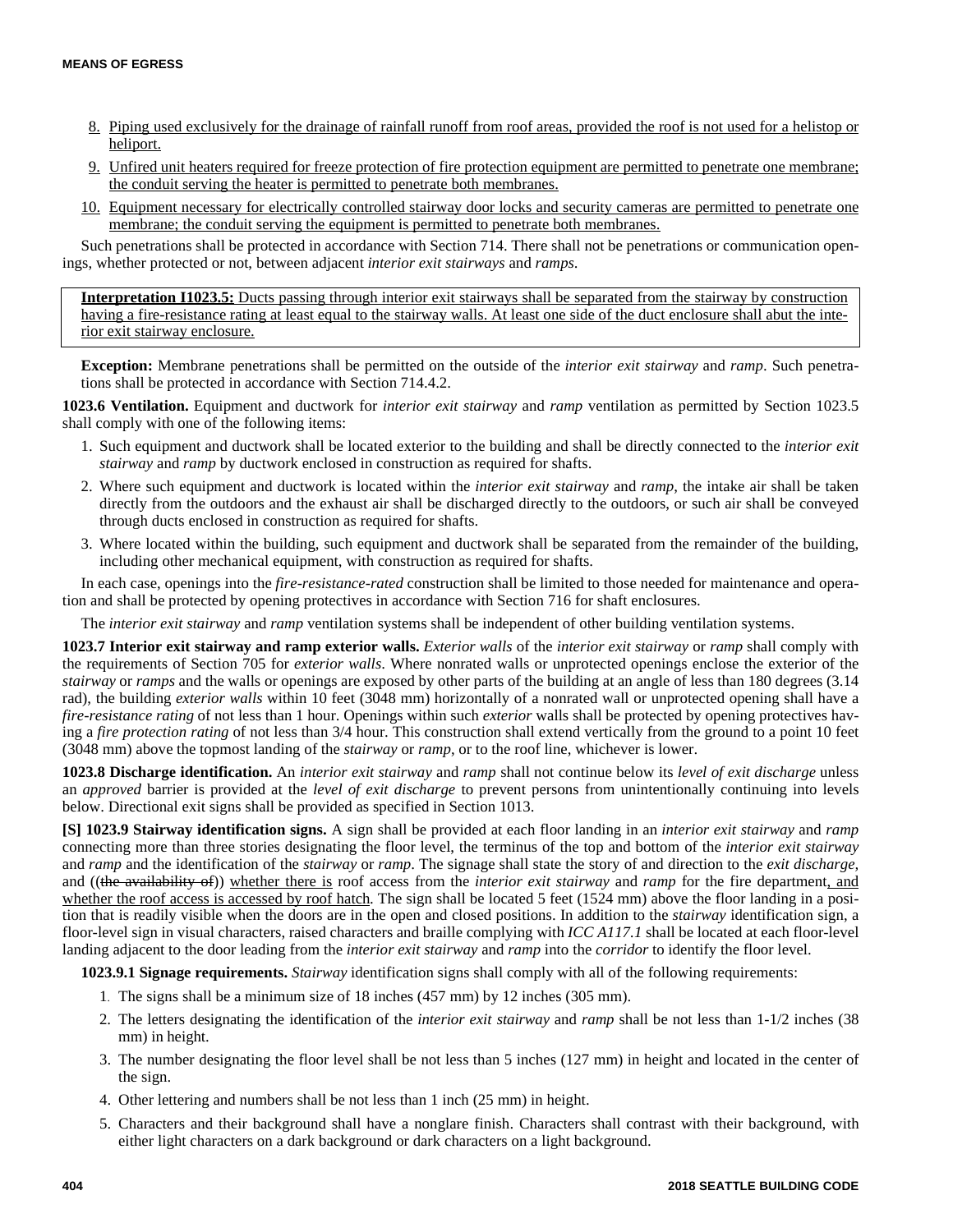6. Where signs required by Section 1023.9 are installed in the *interior exit stairways* and *ramps* of buildings subject to Section 1025, the signs shall be made of the same materials as required by Section 1025.4.

**1023.10 Elevator lobby identification signs.** At landings in *interior exit stairways* where two or more doors lead to the floor level, any door with direct access to an enclosed elevator lobby shall be identified by signage located on the door or directly adjacent to the door stating "Elevator Lobby." Signage shall be in accordance with Section 1023.9.1, Items 4, 5 and 6.

**[W][S] 1023.11 ((Smokeproof enclosures)) Pressurized stairways.** Where required by Section 403.5.4, 405.7.2, ((or)) 412.2.2.1 or 510.2, *interior exit stairways* and *ramps* shall be ((*smokeproof enclosures*)) pressurized in accordance with Section 909.20.5 or 909.20.6.

**1023.11.1 Termination and extension.** A ((*smokeproof enclosure*)) pressurized stairway shall terminate at an *exit discharge* or a *public way*. The ((*smokeproof enclosure*)) pressurized stairway shall be permitted to be extended by an *exit passageway* in accordance with Section 1023.3. ((The *exit passageway* shall be without openings other than the *fire door assembly* required by Section 1023.3.1 and those necessary for egress from the *exit passageway*.)) The *exit passageway* shall be separated from the remainder of the building by 2-hour *fire barriers* constructed in accordance with Section 707 or *horizontal assemblies* constructed in accordance with Section 711, or both. The *exit passageway* shall be protected and pressurized in the same manner as the pressurized stairway.

#### **((Exceptions:**

- 1. Openings in the *exit passageway* serving a *smokeproof enclosure* are permitted where the *exit passageway* is protected and pressurized in the same manner as the *smokeproof enclosure*, and openings are protected as required for access from other floors.
- 2. The *fire barrier* separating the *smokeproof enclosure* from the *exit passageway* is not required, provided that the *exit passageway* is protected and pressurized in the same manner as the *smokeproof enclosure*.
- **3.)) Exception:** A ((*smokeproof enclosure*)) pressurized stairway shall be permitted to egress through areas on the *level of exit discharge* or vestibules as permitted by Section 1028.

**((1023.11.2 Enclosure access.** Access to the *stairway* or *ramp* within a *smokeproof enclosure* shall be by way of a vestibule or an open exterior balcony.

**Exception:** Access is not required by way of a vestibule or exterior balcony for *stairways* and *ramps* using the pressurization alternative complying with Section 909.20.5.))

**1023.12 Standpipes.** Standpipes and standpipe hose connections shall be provided where required by Sections 905.3 and 905.4.

**[S] 1023.13 Equipment in interior exit stairways.** Equipment is prohibited in interior exit stairways except for equipment necessary for independent pressurization, lighting of the interior exit stairway, sprinkler piping, standpipes, electrical equipment for fire department communication and sprinkler monitoring, and unit heaters required to protect fire protection equipment from freezing.

# **SECTION 1024 EXIT PASSAGEWAYS**

**1024.1 Exit passageways.** *Exit passageways* serving as an exit component in a *means of egress* system shall comply with the requirements of this section. An *exit passageway* shall not be used for any purpose other than as a *means of egress* and a *circulation path*.

**1024.2 Width and capacity.** The required capacity of *exit passageways* shall be determined as specified in Section 1005.1 but the minimum width shall be not less than 44 inches (1118 mm), except that *exit passageways* serving an occupant load of less than 50 shall be not less than 36 inches (914 mm) in width. The minimum width or required capacity of *exit passageways* shall be unobstructed.

**Exception:** Encroachments complying with Section 1005.7.

**1024.3 Construction.** *Exit passageway* enclosures shall have walls, floors and ceilings of not less than a 1-hour *fire-resistance rating*, and not less than that required for any connecting *interior exit stairway* or *ramp*. *Exit passageways* shall be constructed as *fire barriers* in accordance with Section 707 or *horizontal assemblies* constructed in accordance with Section 711, or both.

**1024.4 Termination.** *Exit passageways* on the *level of exit discharge* shall terminate at an *exit discharge*. *Exit passageways* on other levels shall terminate at an *exit*.

**[S] 1024.5 Openings.** *Exit passageway* opening protectives shall be in accordance with the requirements of Section 716.

((Except as permitted in Section 402.8.7, openings in *exit passageways* other than unprotected exterior openings shall be limited to those necessary for *exit access* to the *exit passageway* from normally occupied spaces and for egress from the *exit passageway.*))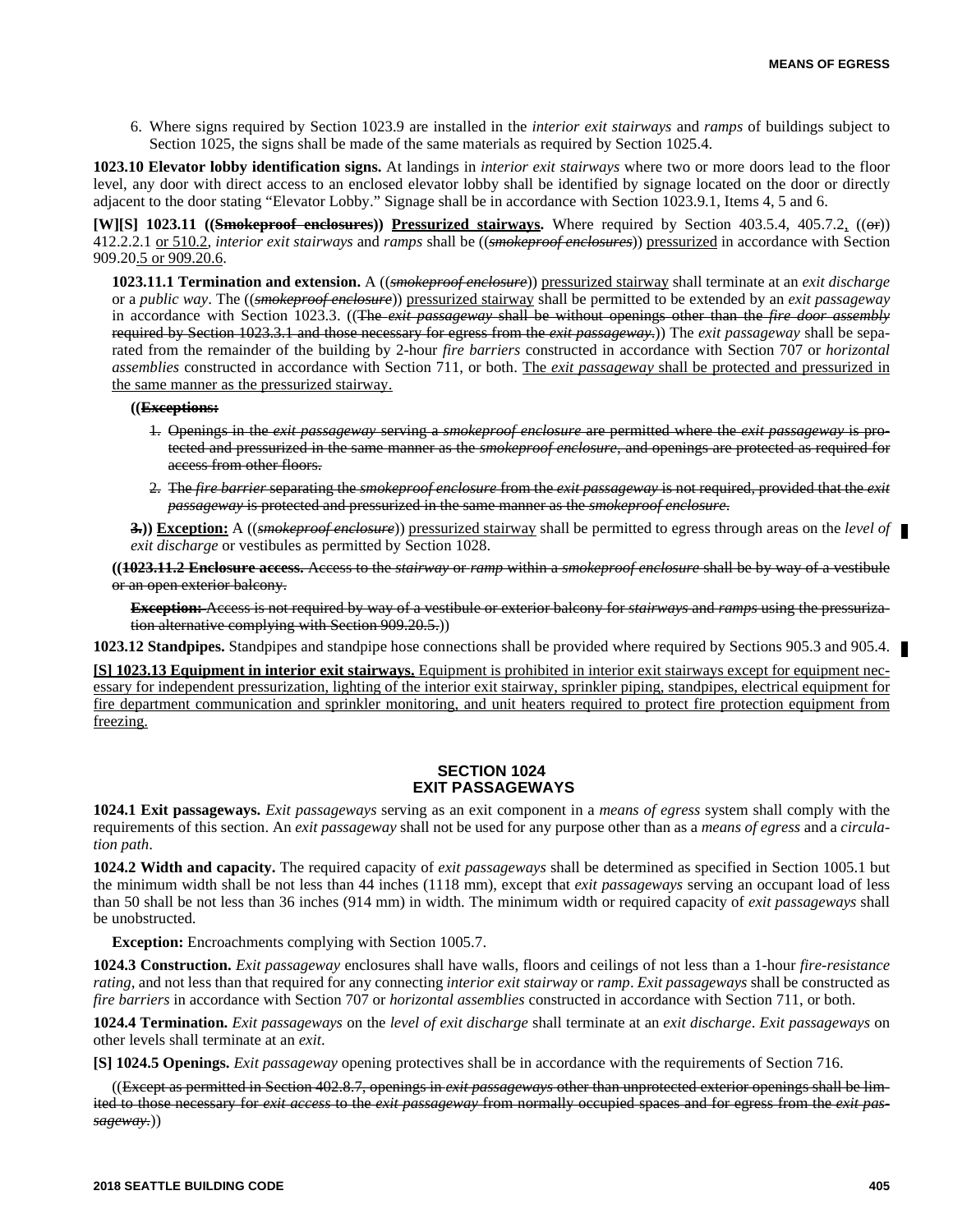# The following openings are permitted in *exit passageways*:

- 1. Doors from rooms and spaces in accordance with Section 402.8.7;
- 2. Unprotected exterior openings;
- 3. Doors necessary for exit access from normally occupied spaces;
- 4. Doors necessary for egress from the *exit passageway*;
- 5. Doors from interior exit stairways.

Where an *interior exit stairway* or *ramp* is extended to an *exit discharge* or a *public way* by an *exit passageway*, the *exit passageway* shall comply with Section 1023.3.1.

Elevators shall not open into an *exit passageway*.

**Interpretation I1024.5:** Accessory rooms such as restrooms, storage closets, laundry rooms, electrical, communication closets, mechanical rooms and similar spaces shall not open directly into an *exit passageway*. Rooms and spaces that are separated from the *exit passageway* by a *corridor* or a vestibule are not considered to open directly into the *exit passageway*. The *corridor* or vestibule shall be constructed as a minimum 1-hour fire-resistance rated fire partition complying with Section 708. Openings shall comply with Sections 716.2.2.1 and 716.3.2.1.

**Code Alternate CA1024.5:** An elevator is permitted to open into an *exit passageway* when the following conditions are met:

- 1. A lobby shall separate the elevator from the *exit passageway*. This is allowed at only one location in the building. The lobby is required whether the elevator hoistway is pressurized or not.
- 2. The separation shall be constructed as a fire barrier having a fire-resistive rating and opening protectives as for the *exit passageway*. The door between the lobby and the *exit passageway* shall also comply with Section 716.2.2.1. The door shall have listed gaskets installed at head, jambs and meeting edges. This only applies to the walls common with the *exit passageway*.
- 3. The lobby shall have a minimum depth of 36 inches. (Note that areas of refuge may require a larger dimension).
- 4. An elevator lobby constructed as a smoke partition shall be provided at every floor below the level of the *exit passageway* served by the elevator. Hoistway pressurization is permitted to be used in lieu of the lobbies on floors below the level of the *exit passageway*.
- 5. A door as required by Section 1023.3.1 between an interior exit stairway and the *exit passageway* shall be provided.
- 6. An *automatic sprinkler system* in accordance with Section 903.3.1.1 shall be provided throughout the floor on which the *exit passageway* is located.
- This alternate does not apply to interior exit stairways.

**[S] 1024.6 Penetrations.** Penetrations into or through an *exit passageway* are prohibited except for the following:

- 1. Equipment and ductwork necessary for independent pressurization.
- 2. Fire protection systems.
- 3. Security systems.
- 4. Two-way communication systems.
- 5. Electrical raceway for fire department communication.
- 6. Electrical raceway serving the *exit passageway* and terminating at a steel box not exceeding 16 square inches (0.010 m<sup>2</sup>).

Such penetrations shall be protected in accordance with Section 714. There shall not be penetrations or communicating openings, whether protected or not, between adjacent *exit passageways*.

# **Exceptions:**

- 1. Membrane penetrations shall be permitted on the outside of the *exit passageway*. Such penetrations shall be protected in accordance with Section 714.4.2.
- 2. Unfired unit heaters allowed by Section 1023.13 to be installed in interior exit stairways are permitted to penetrate one membrane. The conduit serving the heater is permitted to penetrate both membranes.

**1024.7 Ventilation.** Equipment and ductwork for *exit passageway* ventilation as permitted by Section 1024.6 shall comply with one of the following: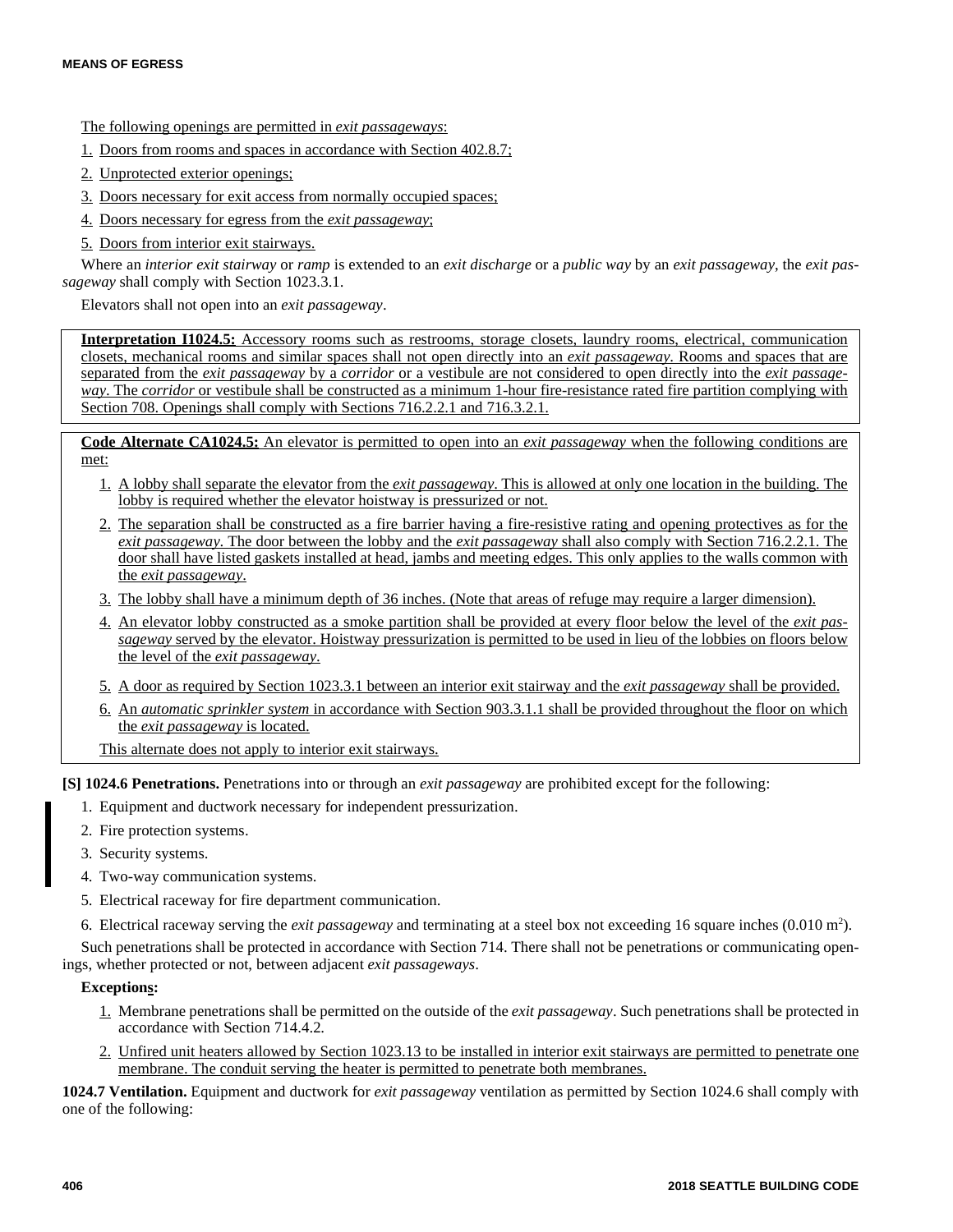- 1. The equipment and ductwork shall be located exterior to the building and shall be directly connected to the *exit passageway* by ductwork enclosed in construction as required for shafts.
- 2. Where the equipment and ductwork is located within the *exit passageway*, the intake air shall be taken directly from the outdoors and the exhaust air shall be discharged directly to the outdoors, or the air shall be conveyed through ducts enclosed in construction as required for shafts.
- 3. Where located within the building, the equipment and ductwork shall be separated from the remainder of the building, including other mechanical equipment, with construction as required for shafts.

In each case, openings into the fire-resistance-rated construction shall be limited to those needed for maintenance and operation and shall be protected by opening protectives in accordance with Section 716 for shaft enclosures.

*Exit passageway* ventilation systems shall be independent of other building ventilation systems.

**1024.8 Standpipes.** Standpipes and standpipe hose connections shall be provided where required by Sections 905.3 and 905.4.

**[W] 1024.9 Exit passageway exterior walls.** Exterior walls of the exit passageway shall comply with Section 705. Where nonrated walls or unprotected openings enclose the exterior of the exit passageway and the walls or openings are exposed by other parts of the building at an angle of less than 180 degrees (3.14 rad), the building exterior walls within 10 feet (3048 mm) horizontally of a nonrated wall or unprotected opening shall have a *fire-resistance rating* of not less than 1 hour. Openings within such exterior walls shall be protected by opening protectives having a fire-protection rating of not less than 3/4 hour. This construction shall extend vertically from the ground to a point 10 feet (3048 mm) above the floor of the exit passageway, or to the roof line, whichever is lower.

# **SECTION 1025 LUMINOUS EGRESS PATH MARKINGS**

**1025.1 General.** *Approved* luminous egress path markings delineating the exit path shall be provided in *high-rise buildings* of Group A, B, E, I-1, M or R-1 occupancies in accordance with this section.

**Exception:** Luminous egress path markings shall not be required on the *level of exit discharge* in lobbies that serve as part of the exit path in accordance with Section 1028.1, Exception 1.

**1025.2 Markings within exit components.** Egress path markings shall be provided in *interior exit stairways*, *interior exit ramps* and *exit passageways*, in accordance with Sections 1025.2.1 through 1025.2.6.

**1025.2.1 Steps.** A solid and continuous stripe shall be applied to the horizontal leading edge of each step and shall extend for the full length of the step. Outlining stripes shall have a minimum horizontal width of 1 inch (25 mm) and a maximum width of 2 inches (51 mm). The leading edge of the stripe shall be placed not more than 1/2 inch (12.7 mm) from the leading edge of the step and the stripe shall not overlap the leading edge of the step by not more than 1/2 inch (12.7 mm) down the vertical face of the step.

**Exception:** The minimum width of 1 inch (25 mm) shall not apply to outlining stripes *listed* in accordance with UL 1994. **1025.2.2 Landings.** The leading edge of landings shall be marked with a stripe consistent with the dimensional requirements for steps.

**1025.2.3 Handrails.** *Handrails* and handrail extensions shall be marked with a solid and continuous stripe having a minimum width of 1 inch (25 mm). The stripe shall be placed on the top surface of the *handrail* for the entire length of the *handrail*, including extensions and newel post caps. Where *handrails* or handrail extensions bend or turn corners, the stripe shall not have a gap of more than 4 inches (102 mm).

**Exception:** The minimum width of 1 inch (25 mm) shall not apply to outlining stripes *listed* in accordance with UL 1994.

**1025.2.4 Perimeter demarcation lines.** Stair landings and other floor areas within *interior exit stairways*, *interior exit ramps* and *exit passageways*, with the exception of the sides of steps, shall be provided with solid and continuous demarcation lines on the floor or on the walls or a combination of both. The stripes shall be 1 to 2 inches (25 mm to 51 mm) wide with interruptions not exceeding 4 inches (102 mm).

**Exception:** The minimum width of 1 inch (25 mm) shall not apply to outlining stripes *listed* in accordance with UL 1994.

**1025.2.4.1 Floor-mounted demarcation lines.** Perimeter demarcation lines shall be placed within 4 inches (102 mm) of the wall and shall extend to within 2 inches (51 mm) of the markings on the leading edge of landings. The demarcation lines shall continue across the floor in front of all doors.

**Exception:** Demarcation lines shall not extend in front of *exit discharge* doors that lead out of an *exit* and through which occupants must travel to complete the exit path.

**1025.2.4.2 Wall-mounted demarcation lines.** Perimeter demarcation lines shall be placed on the wall with the bottom edge of the stripe not more than 4 inches (102 mm) above the finished floor. At the top or bottom of the *stairs*, demarcation lines shall drop vertically to the floor within 2 inches (51 mm) of the step or landing edge. Demarcation lines on walls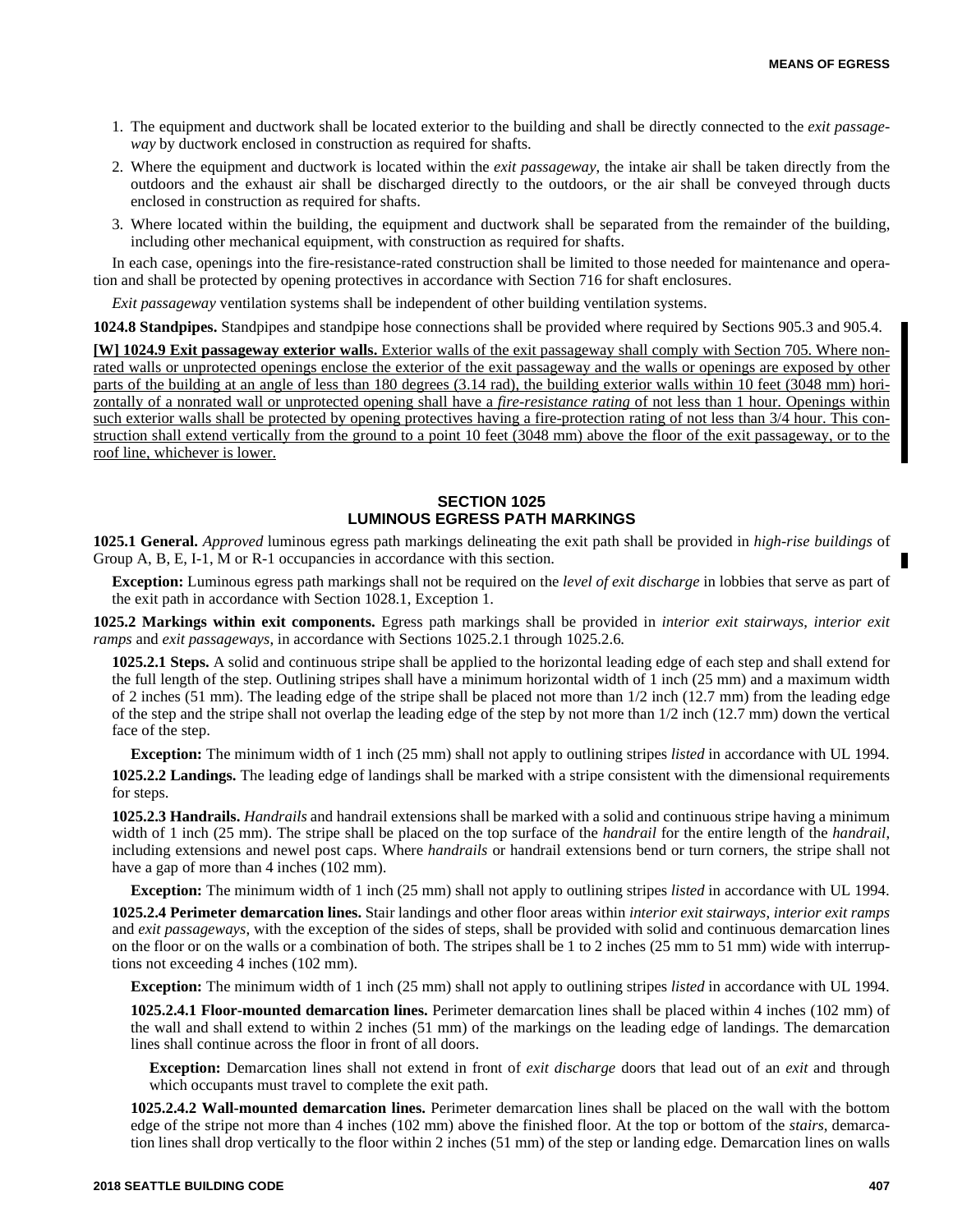ш

shall transition vertically to the floor and then extend across the floor where a line on the floor is the only practical method of outlining the path. Where the wall line is broken by a door, demarcation lines on walls shall continue across the face of the door or transition to the floor and extend across the floor in front of such door.

**Exception:** Demarcation lines shall not extend in front of *exit discharge* doors that lead out of an *exit* and through which occupants must travel to complete the exit path.

**1025.2.4.3 Transition.** Where a wall-mounted demarcation line transitions to a floor-mounted demarcation line, or vice versa, the wall-mounted demarcation line shall drop vertically to the floor to meet a complimentary extension of the floormounted demarcation line, thus forming a continuous marking.

**1025.2.5 Obstacles.** Obstacles at or below 6 feet 6 inches (1981 mm) in height and projecting more than 4 inches (102 mm) into the egress path shall be outlined with markings not less than 1 inch (25 mm) in width comprised of a pattern of alternating equal bands, of luminous material and black, with the alternating bands not more than 2 inches (51 mm) thick and angled at 45 degrees (0.79 rad). Obstacles shall include, but are not limited to, standpipes, hose cabinets, wall projections and restricted height areas. However, such markings shall not conceal any required information or indicators including but not limited to instructions to occupants for the use of standpipes.

**Exception:** The minimum width of 1 inch (25 mm) shall not apply to markings *listed* in accordance with UL 1994.

**[S] 1025.2.6 Doors within the exit path.** Doors through which occupants must pass in order to complete the exit path shall be provided with markings complying with Sections 1025.2.6.1 through 1025.2.6.3.

**Exception:** Main exterior exit doors or gates that are obviously and clearly identifiable as exits need not be provided with markings where *approved* by the *building official*.

**1025.2.6.1 Emergency exit symbol.** The doors shall be identified by a low-location luminous emergency exit symbol complying with NFPA 170. The exit symbol shall be not less than 4 inches (102 mm) in height and shall be mounted on the door, centered horizontally, with the top of the symbol not higher than 18 inches (457 mm) above the finished floor.

1025.2.6.2 Door hardware markings. Door hardware shall be marked with not less than 16 square inches (406 mm<sup>2</sup>) of luminous material. This marking shall be located behind, immediately adjacent to, or on the door handle or escutcheon. Where a panic bar is installed, such material shall be not less than 1 inch (25 mm) wide for the entire length of the actuating bar or touchpad.

**1025.2.6.3 Door frame markings.** The top and sides of the door frame shall be marked with a solid and continuous 1 inch- to 2-inch-wide (25 mm to 51 mm) stripe. Where the door molding does not provide sufficient flat surface on which to locate the stripe, the stripe shall be permitted to be located on the wall surrounding the frame.

**1025.3 Uniformity.** Placement and dimensions of markings shall be consistent and uniform throughout the same enclosure.

**1025.4 Self-luminous and photoluminescent.** Luminous egress path markings shall be permitted to be made of any material, including paint, provided that an electrical charge is not required to maintain the required luminance. Such materials shall include, but not be limited to, *self-luminous* materials and *photoluminescent* materials. Materials shall comply with either of the following standards:

- 1. UL 1994.
- 2. ASTM E2072, except that the charging source shall be 1 footcandle (11 lux) of fluorescent illumination for 60 minutes, and the minimum luminance shall be 30 milicandelas per square meter at 10 minutes and 5 milicandelas per square meter after 90 minutes.

**1025.5 Illumination.** Where *photoluminescent* exit path markings are installed, they shall be provided with not less than 1 footcandle (11 lux) of illumination for not less than 60 minutes prior to periods when the building is occupied and continuously during occupancy.

# **SECTION 1026 HORIZONTAL EXITS**

**1026.1 Horizontal exits.** *Horizontal exits* serving as an *exit* in a *means of egress* system shall comply with the requirements of this section. A *horizontal exit* shall not serve as the only *exit* from a portion of a building, and where two or more *exits* are required, not more than one-half of the total number of *exits* or total *exit* minimum width or required capacity shall be *horizontal exits*.

# **Exceptions:**

1. *Horizontal exits* are permitted to comprise two-thirds of the required *exits* from any building or floor area for occupancies in Group I-2.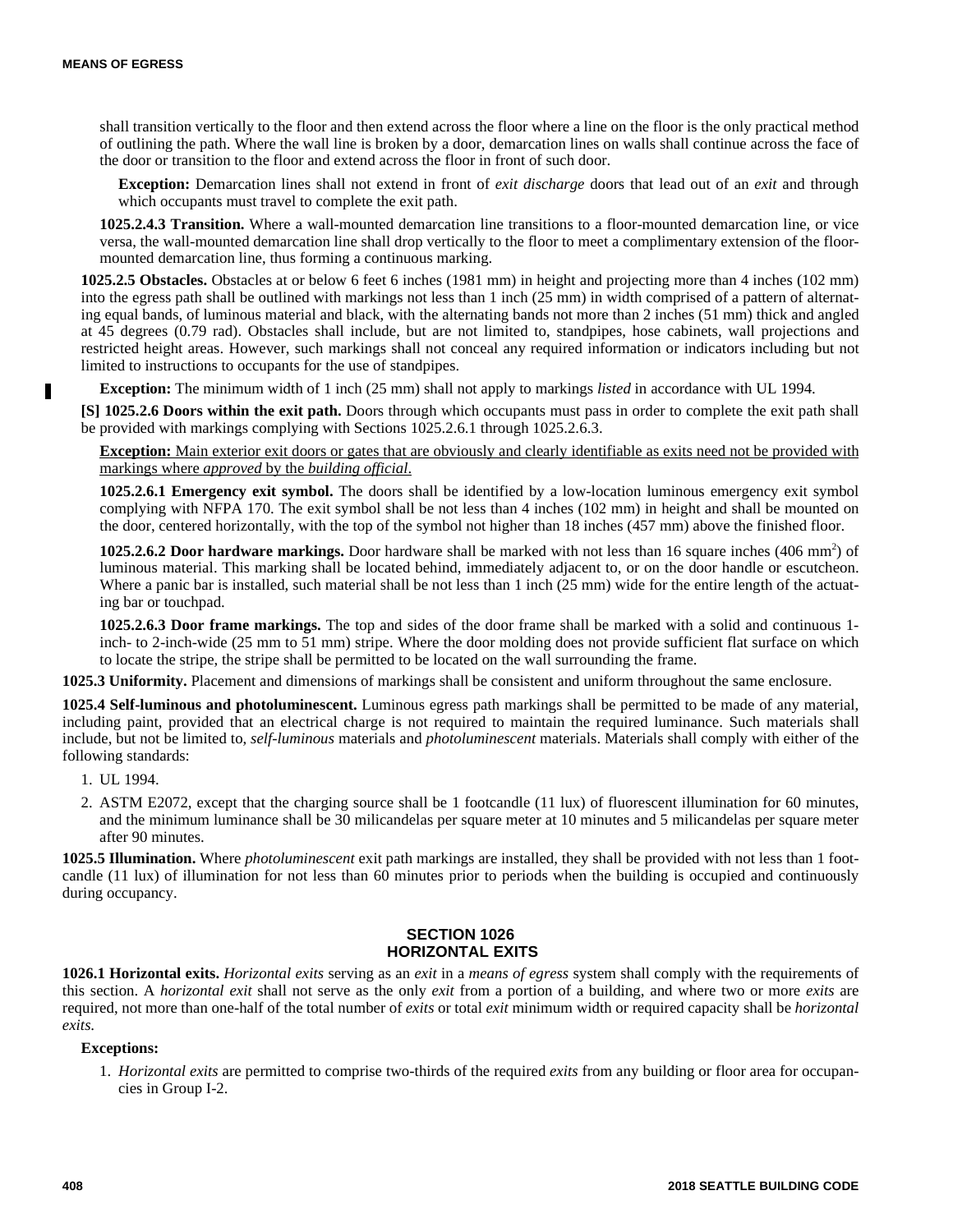2. *Horizontal exits* are permitted to comprise 100 percent of the *exits* required for occupancies in Group I-3. Not less than 6 square feet  $(0.6 \text{ m}^2)$  of accessible space per occupant shall be provided on each side of the *horizontal exit* for the total number of people in adjoining compartments.

**1026.2 Separation.** The separation between buildings or refuge areas connected by a *horizontal exit* shall be provided by a *fire wall* complying with Section 706; or by a *fire barrier* complying with Section 707 or a *horizontal assembly* complying with Section 711, or both. The minimum *fire-resistance rating* of the separation shall be 2 hours. Opening protectives in *horizontal exits* shall also comply with Section 716. Duct and air transfer openings in a *fire wall* or *fire barrier* that serves as a *horizontal exit* shall also comply with Section 717. The *horizontal exit* separation shall extend vertically through all levels of the building unless floor assemblies have a *fire-resistance rating* of not less than 2 hours and do not have unprotected openings.

**Exception:** A *fire-resistance rating* is not required at *horizontal exits* between a building area and an above-grade *pedestrian walkway* constructed in accordance with Section 3104, provided that the distance between connected buildings is more than 20 feet (6096 mm).

*Horizontal exits* constructed as *fire barriers* shall be continuous from *exterior wall* to *exterior wall* so as to divide completely the floor served by the *horizontal exit*.

**1026.3 Opening protectives.** *Fire doors* in *horizontal exits* shall be self-closing or automatic-closing when activated by a *smoke detector* in accordance with Section 716.2.6.6. Doors, where located in a cross-corridor condition, shall be automatic-closing by activation of a *smoke detector* installed in accordance with Section 716.2.6.6.

**1026.4 Refuge area.** The refuge area of a *horizontal exit* shall be a space occupied by the same tenant or a public area and each such refuge area shall be adequate to accommodate the original *occupant load* of the refuge area plus the *occupant load* anticipated from the adjoining compartment. The anticipated *occupant load* from the adjoining compartment shall be based on the capacity of the *horizontal exit doors* entering the refuge area or the total *occupant load* of the adjoining compartment, whichever is less.

**1026.4.1 Capacity.** The capacity of the refuge area shall be computed based on a *net floor area* allowance of 3 square feet (0.2787 m<sup>2</sup> ) for each occupant to be accommodated therein. Where the *horizontal exit* also forms a *smoke compartment*, the capacity of the refuge area for Group I-1, I-2 and I-3 occupancies and Group B *ambulatory care facilities* shall comply with Sections 407.5.3, 408.6.2, 420.6.1 and 422.3.2 as applicable.

**1026.4.2 Number of exits.** The refuge area into which a *horizontal exit* leads shall be provided with *exits* adequate to meet the occupant requirements of this chapter, but not including the added *occupant load* imposed by persons entering the refuge area through *horizontal exits* from other areas. Not less than one refuge area exit shall lead directly to the exterior or to an *interior exit stairway* or *ramp.*

**Exception:** The adjoining compartment shall not be required to have a *stairway* or door leading directly outside, provided that the refuge area into which a *horizontal exit* leads has *stairways* or doors leading directly outside and are so arranged that egress shall not require the occupants to return through the compartment from which egress originates.

**1026.5 Standpipes.** Standpipes and standpipe hose connections shall be provided where required by Sections 905.3 and 905.4.

# **SECTION 1027 EXTERIOR EXIT STAIRWAYS AND RAMPS**

**1027.1 Exterior exit stairways and ramps.** *Exterior exit stairways* and *ramps* serving as an element of a required *means of egress* shall comply with this section.

**1027.2 Use in a means of egress.** *Exterior exit stairways* shall not be used as an element of a required *means of egress* for Group I-2 occupancies. For occupancies in other than Group I-2, *exterior exit stairways* and *ramps* shall be permitted as an element of a required *means of egress* for buildings not exceeding six stories above *grade plane* or that are not *high-rise buildings*.

**[S] 1027.3 Open side.** *Exterior exit stairways* and *ramps* serving as an element of a required *means of egress* shall be at least 50 percent open on not less than one side. ((, except for required structural columns, beams, *handrails* and *guards*.)) An open side shall have not less than ((<del>35 square feet (3.3 m<sup>2</sup>)</del>)) 28 square feet (2.6 m<sup>2</sup>) of aggregate open area adjacent to each floor level. ((<del>and the</del> level of each intermediate landing. The required open area shall be located not less than 42 inches (1067 mm) above the adjacent floor or landing level.)) The open area shall be distributed to prevent accumulation of smoke or toxic gases.

**1027.4 Side yards.** The open areas adjoining *exterior exit stairways* or *ramps* shall be either *yards*, *courts* or *public ways*; the remaining sides are permitted to be enclosed by the *exterior walls* of the building.

**1027.5 Location.** *Exterior exit stairways* and *ramps* shall have a minimum fire separation distance of 10 feet (3048 mm) measured at right angles from the exterior edge of the *stairway* or *ramps*, including landings, to:

1. Adjacent *lot lines*.

2. Other portions of the building.

П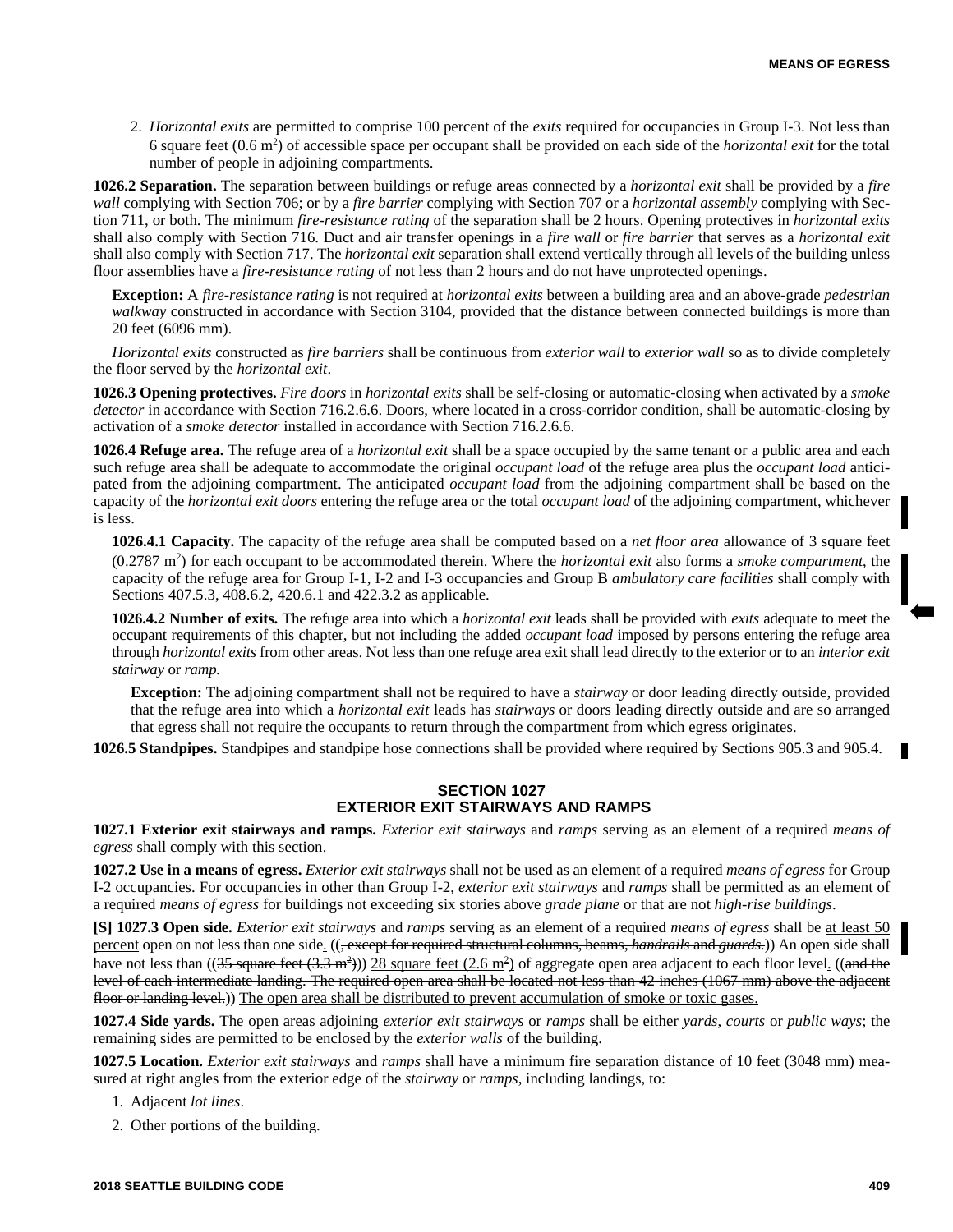3. Other buildings on the same lot unless the adjacent building *exterior walls* and openings are protected in accordance with Section 705 based on *fire separation distance.*

For the purposes of this section, other portions of the building shall be treated as separate buildings.

**Exception:** *Exterior exit stairways* and *ramps* serving individual *dwelling units* of Group R-3 shall have a minimum *fire separation distance* of 5 feet (1525 mm).

**1027.6 Exterior exit stairway and ramp protection.** *Exterior exit stairways* and *ramps* shall be separated from the interior of the building as required in Section 1023.2. Openings shall be limited to those necessary for egress from normally occupied spaces. Where a vertical plane projecting from the edge of an *exterior exit stairway* or *ramp* and landings is exposed by other parts of the building at an angle of less than 180 degrees (3.14 rad), the exterior wall shall be rated in accordance with Section 1023.7.

# **Exceptions:**

- 1. Separation from the interior of the building is not required for occupancies, other than those in Group R-1 or R-2, in buildings that are not more than two stories above *grade plane* where a *level of exit discharge* serving such occupancies is the first story above *grade plane*.
- 2. Separation from the interior of the building is not required where the *exterior exit stairway* or *ramp* is served by an *exterior exit ramp* or balcony that connects two remote *exterior exit stairways* or other *approved exits* with a perimeter that is not less than 50 percent open. To be considered open, the opening shall be not less than 50 percent of the height of the enclosing wall, with the top of the openings not less than 7 feet (2134 mm) above the top of the balcony.
- 3. Separation from the open-ended *corridor* of the building is not required for *exterior exit stairways* or *ramps*, provided that Items 3.1 through 3.5 are met:
	- 3.1. The building, including open-ended *corridors*, and *stairways* and *ramps*, shall be equipped throughout with an *automatic sprinkler system* in accordance with Section 903.3.1.1 or 903.3.1.2.
	- 3.2. The open-ended *corridors* comply with Section 1020.
	- 3.3. The open-ended *corridors* are connected on each end to an *exterior exit stairway* or *ramp* complying with Section 1027.
	- 3.4. The *exterior walls* and openings adjacent to the *exterior exit stairway* or *ramp* comply with Section 1023.7 and 1027.7.
	- 3.5. At any location in an open-ended *corridor* where a change of direction exceeding 45 degrees (0.79 rad) occurs, a clear opening of not less than 35 square feet (3.3 m<sup>2</sup>) or an *exterior stairway* or *ramp* shall be provided. Where clear openings are provided, they shall be located so as to minimize the accumulation of smoke or toxic gases.
- 4. In Group R-3 occupancies not more than four stories in height, *exterior exit stairways* and *ramps* serving individual *dwelling units* are not required to be separated from the interior of the building where the *exterior exit stairway* or *ramp* discharges directly to grade.

**[S] 1027.7 Exterior exit stairway and ramp exterior walls.** Where nonrated walls or unprotected openings enclose the exterior of the stairway and the walls or openings are exposed by other parts of the building at an angle of less than 180 degrees (3.14 rad), the building exterior walls within 10 feet (3048 mm) horizontally of a nonrated wall or unprotected opening shall have a fire-resistance rating of not less than 1 hour. Openings within such exterior walls shall be protected by opening protectives having a fire protection rating of not less than 3/4 hour. This construction shall extend vertically from the ground to a point 10 feet (3048 mm) above the topmost landing of the stairway or to the roof line, whichever is lower.

# **SECTION 1028 EXIT DISCHARGE**

**[S] 1028.1 General.** *Exits* shall discharge directly to the exterior of the building. The *exit discharge* shall be at grade or shall provide a direct path of egress travel to grade. The *exit discharge* shall not reenter a building except into an exit or as otherwise *approved* by the *building official*. The combined use of Exceptions 1 and 2 shall not exceed 50 percent of the number and minimum width or required capacity of the required exits.

# **Exceptions:**

- 1. Not more than 50 percent of the number and minimum width or required capacity of *interior exit stairways* and *ramps* is permitted to egress through areas on the level of discharge provided that all of the following conditions are met:
	- 1.1. Discharge of *interior exit stairways* and *ramps* shall be provided with a free and unobstructed path of travel to an exterior *exit* door and such *exit* is readily visible and identifiable from the point of termination of the enclosure.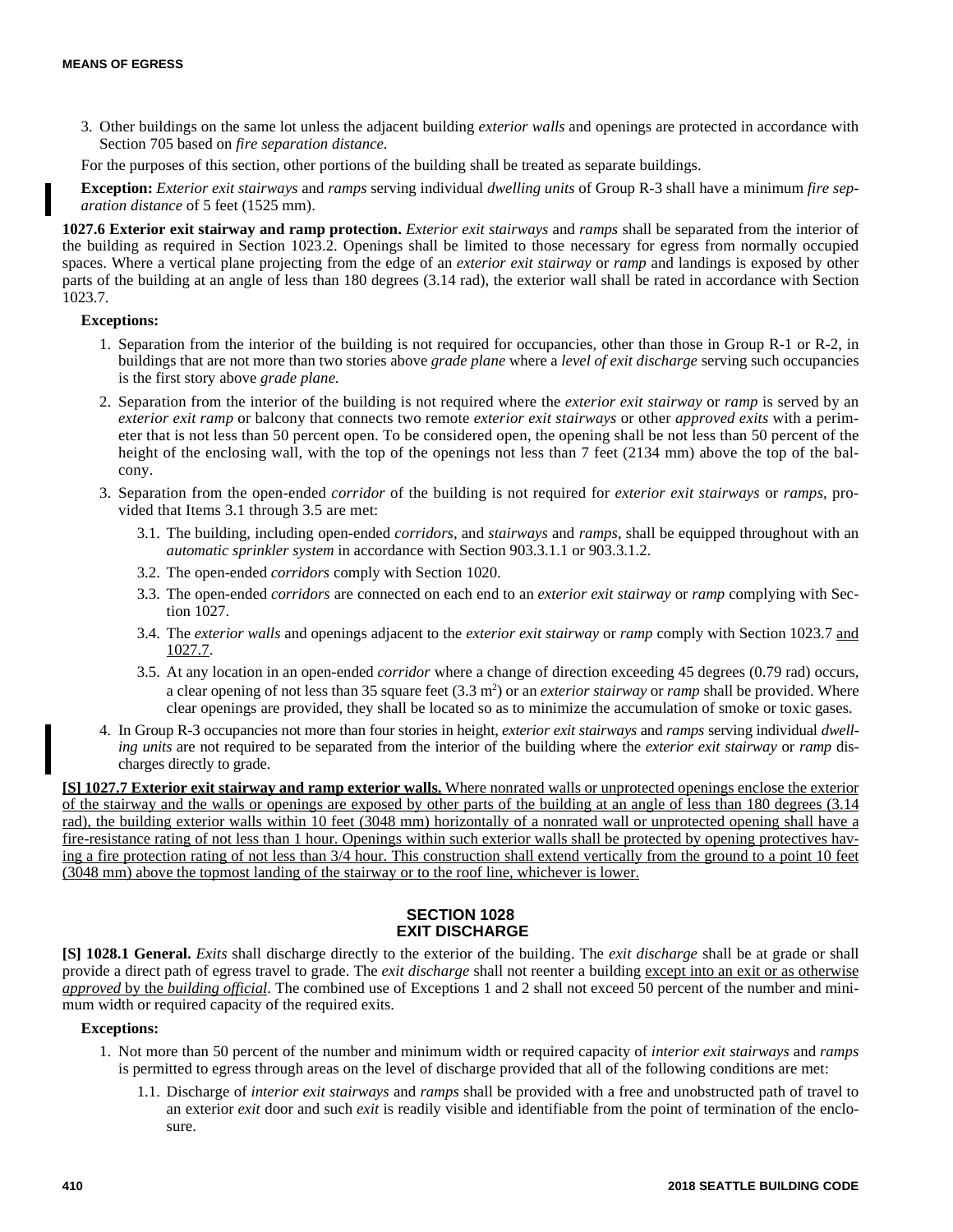- 1.2. The entire area of the *level of exit discharge* is separated from areas below by construction conforming to the *fire-resistance rating* for the enclosure.
- 1.3. The egress path from the *interior exit stairway* and *ramp* on the *level of exit discharge* is protected throughout by an *approved automatic sprinkler system*. Portions of the *level of exit discharge* with access to the egress path shall be either equipped throughout with an *automatic sprinkler system* installed in accordance with Section 903.3.1.1 or 903.3.1.2, or separated from the egress path in accordance with the requirements for the enclosure of *interior exit stairways* or *ramps*.
- 1.4. Where a required *interior exit stairway* or *ramp* and an *exit access stairway* or *ramp* serve the same floor level and terminate at the same *level of exit discharge*, the termination of the *exit access stairway* or *ramp* and the *exit discharge* door of the *interior exit stairway* or *ramp* shall be separated by a distance of not less than 30 feet (9144 mm) or not less than one-fourth the length of the maximum overall diagonal dimension of the building, whichever is less. The distance shall be measured in a straight line between the *exit discharge* door from the *interior exit stairway* or *ramp* and the last tread of the *exit access stairway* or termination of slope of the *exit access ramp*.
- 2. Not more than 50 percent of the number and minimum width or required capacity of the *interior exit stairways* and *ramps* is permitted to egress through a vestibule provided that all of the following conditions are met:
	- 2.1. The entire area of the vestibule is separated from areas below by construction conforming to the *fire-resistance rating* of the *interior exit stairway* or *ramp enclosure*.
	- 2.2. The depth from the exterior of the building is not greater than 10 feet (3048 mm) and the ((length)) width is not greater than 30 feet (9144 mm).
	- 2.3. The area is separated from the remainder of the *level of exit discharge* by a *fire partition* constructed in accordance with Section 708.

**Exception:** The maximum transmitted temperature rise is not required.

2.4. The area is used only for *means of egress* and *exits* directly to the outside.

**Interpretation I1028.1:** Exception 2 applies only to vestibules with *direct access* from the *interior exit stairway* or *ramp.*

3. *Horizontal exits* complying with Section 1026 shall not be required to discharge directly to the exterior of the building.

**[S] 1028.1.1 Remoteness of egress paths at building exterior.** The paths of egress travel from separate exits shall be separated by at least 10 feet at the exterior of the building. The separation shall be maintained for at least 10 feet, as measured from the face of the exterior wall containing the exits, before the paths of egress travel are permitted to converge. The paths of egress travel, before and after convergence, shall provide unobstructed access to a *public way.* Where 3 or more exits are required, at least 2 paths shall be arranged in accordance with this provision.

**1028.2 Exit discharge width or capacity.** The minimum width or required capacity of the *exit discharge* shall be not less than the minimum width or required capacity of the *exits* being served.

**1028.3 Exit discharge components.** *Exit discharge* components shall be sufficiently open to the exterior so as to minimize the accumulation of smoke and toxic gases.

**1028.4 Egress courts.** *Egress courts* serving as a portion of the *exit discharge* in the *means of egress* system shall comply with the requirements of Sections 1028.4.1 and 1028.4.2.

**1028.4.1 Width or capacity.** The required capacity of *egress courts* shall be determined as specified in Section 1005.1, but the minimum width shall be not less than 44 inches (1118 mm), except as specified herein. *Egress courts* serving Group R-3 and U occupancies shall be not less than 36 inches (914 mm) in width. The required capacity and width of *egress courts* shall be unobstructed to a height of 7 feet (2134 mm).

The width of the *egress court* shall be not less than the required capacity.

**Exception:** Encroachments complying with Section 1005.7.

**[S] 1028.4.2 Construction and openings.** Where an *egress court* serving a building or portion thereof is less than 10 feet (3048 mm) in width, the *egress court* walls shall have not less than 1-hour *fire-resistance-rated* construction for a distance of 10 feet (3048 mm) above the floor of the *egress court*. Openings within such walls shall be protected by opening protectives having a fire protection rating of not less than 3/4 hour.

#### **Exceptions:**

- 1. *Egress courts* serving an *occupant load* of less than 10.
- 2. *Egress courts* serving Group R-3.
- 3. In buildings other than those which have a single means of egress under Section 1006.3.3 item 7, opening protection need not be provided where it is possible to exit in two directions from the *court*.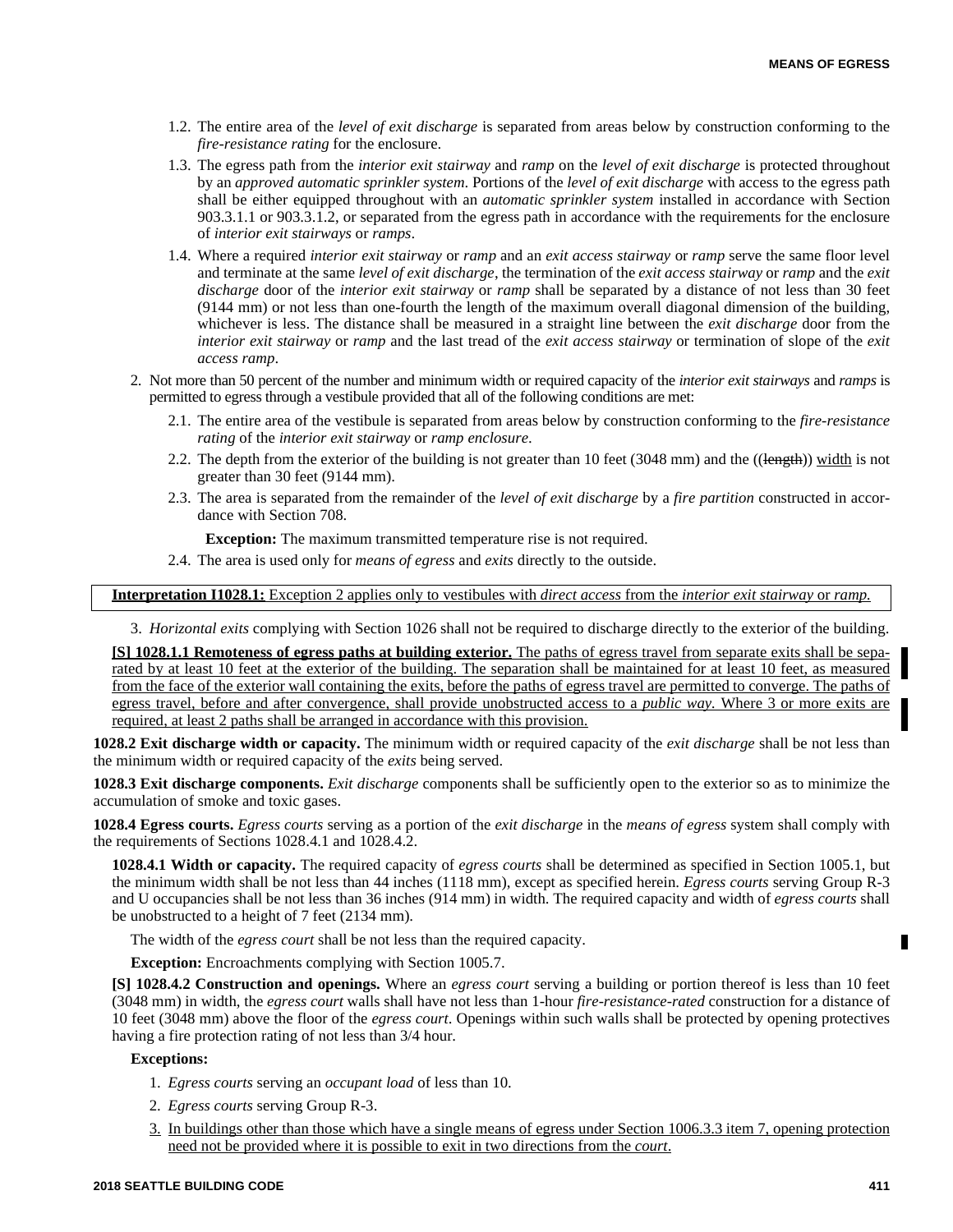**[S] 1028.5 Access to a public way.** The *exit discharge* shall provide a direct and unobstructed access to a *public way*. Converging paths of egress travel located in the *exit discharge* are permitted under the conditions of 1028.1.1.

**Exception:** Where access to a *public way* cannot be provided, a safe dispersal area shall be provided where all of the following are met:

- 1. The area shall be of a size to accommodate not less than 5 square feet  $(0.46 \text{ m}^2)$  for each person.
- 2. The area shall be located on the same lot not less than 50 feet (15 240 mm) away from the building requiring egress.
- 3. The area shall be permanently maintained and identified as a safe dispersal area.
- 4. The area shall be provided with a safe and unobstructed path of travel from the building.

# **SECTION 1029 ASSEMBLY**

**1029.1 General.** A room or space used for assembly purposes that contains seats, tables, displays, equipment or other material shall comply with this section.

**1029.1.1 Bleachers.** *Bleachers*, *grandstands* and *folding and telescopic seating*, that are not building elements, shall comply with ICC 300.

**1029.1.1.1 Spaces under grandstands and bleachers.** Spaces under *grandstands* or *bleachers* shall be separated by *fire barriers* complying with Section 707 and *horizontal assemblies* complying with Section 711 with not less than 1-hour *fireresistance-rated* construction.

## **Exceptions:**

- 1. Ticket booths less than 100 square feet  $(9.29 \text{ m}^2)$  in area.
- 2. Toilet rooms.
- 3. Other accessory use areas 1,000 square feet (92.9 m<sup>2</sup>) or less in area and equipped with an *automatic sprinkler system* in accordance with Section 903.3.1.1.

**1029.2 Assembly main exit.** A building, room or space used for assembly purposes that has an *occupant load* of greater than 300 and is provided with a main *exit*, that main *exit* shall be of sufficient capacity to accommodate not less than one-half of the *occupant load*, but such capacity shall be not less than the total required capacity of all *means of egress* leading to the *exit*. Where the building is classified as a Group A occupancy, the main *exit* shall front on not less than one street or an unoccupied space of not less than 10 feet (3048 mm) in width that adjoins a street or *public way*. In a building, room or space used for assembly purposes where there is not a well-defined main *exit* or where multiple main *exits* are provided, *exits* shall be permitted to be distributed around the perimeter of the building provided that the total capacity of egress is not less than 100 percent of the required capacity.

**1029.3 Assembly other exits.** In addition to having access to a main *exit*, each level in a building used for assembly purposes having an *occupant load* greater than 300 and provided with a main *exit*, shall be provided with additional *means of egress* that shall provide an egress capacity for not less than one-half of the total *occupant load* served by that level and shall comply with Section 1007.1. In a building used for assembly purposes where there is not a well-defined main *exit* or where multiple main *exits* are provided, *exits* for each level shall be permitted to be distributed around the perimeter of the building, provided that the total width of egress is not less than 100 percent of the required width.

**1029.4 Foyers and lobbies.** In Group A-1 occupancies, where persons are admitted to the building at times when seats are not available, such persons shall be allowed to wait in a lobby or similar space, provided that such lobby or similar space shall not encroach on the minimum width or required capacity of the *means of egress*. Such foyer, if not directly connected to a public street by all the main entrances or *exits*, shall have a straight and unobstructed *corridor* or path of travel to every such main entrance or *exit*.

**1029.5 Interior balcony and gallery means of egress.** For balconies, galleries or press boxes having a seating capacity of 50 or more located in a building, room or space used for assembly purposes, not less than two *means of egress* shall be provided, with one from each side of every balcony, gallery or press box.

**1029.6 Capacity of aisle for assembly.** The required capacity of *aisles* shall be not less than that determined in accordance with Section 1029.6.1 where *smoke-protected assembly seating* is not provided, Section 1029.6.2 where *smoke-protected assembly seating* is provided and Section 1029.6.3 where *open-air assembly seating* is provided.

**1029.6.1 Without smoke protection.** The required capacity in inches (mm) of the *aisles* for assembly seating without smoke protection shall be not less than the *occupant load* served by the egress element in accordance with all of the following, as applicable: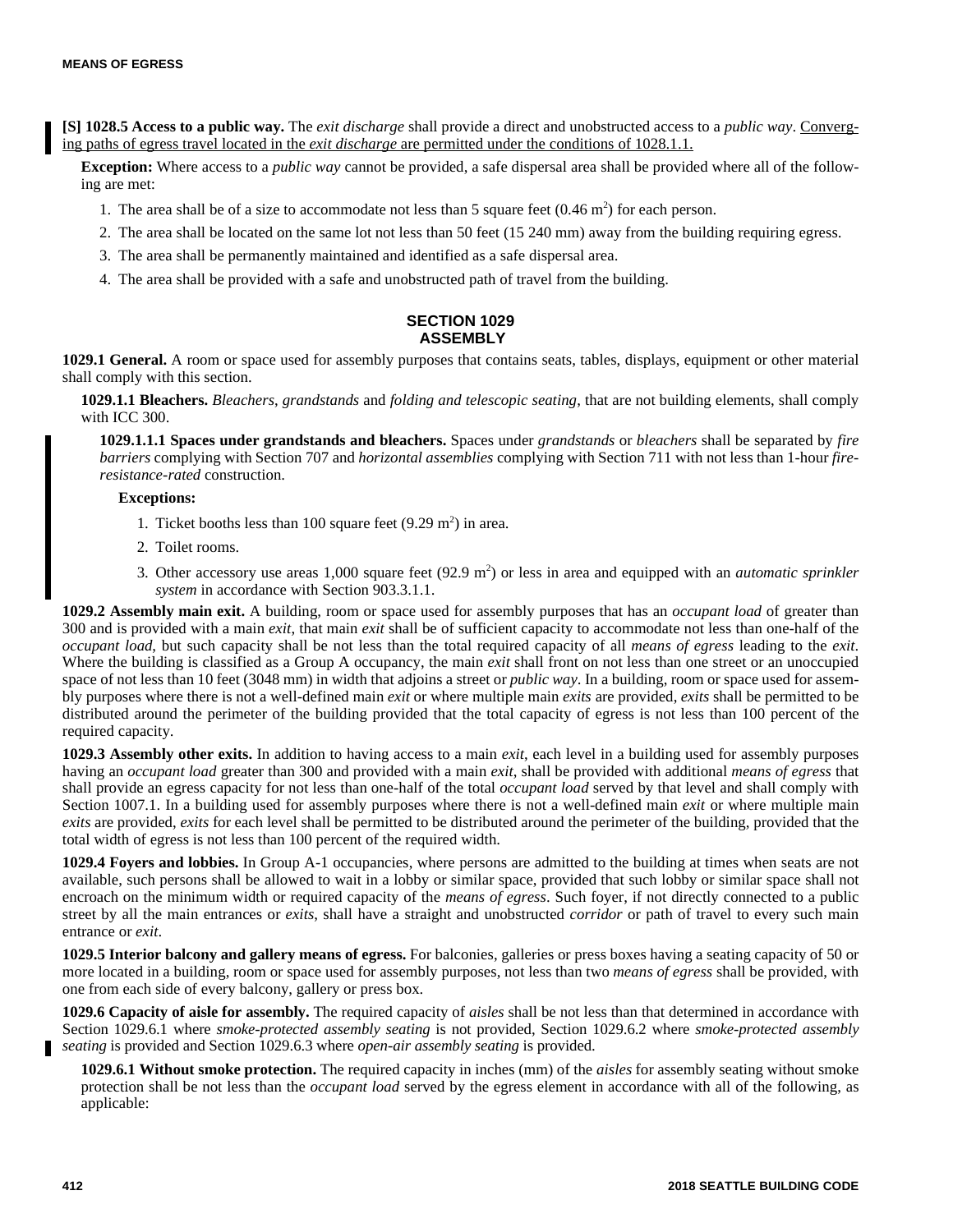- 1. Not less than 0.3 inch (7.6 mm) of *aisle* capacity for each occupant served shall be provided on stepped *aisles* having riser heights 7 inches (178 mm) or less and tread depths 11 inches (279 mm) or greater, measured horizontally between tread *nosings*.
- 2. Not less than 0.005 inch (0.127 mm) of additional *aisle* capacity for each occupant shall be provided for each 0.10 inch (2.5 mm) of riser height above 7 inches (178 mm).
- 3. Where egress requires stepped *aisle* descent, not less than 0.075 inch (1.9 mm) of additional *aisle* capacity for each occupant shall be provided on those portions of *aisle* capacity that do not have a *handrail* within a horizontal distance of 30 inches (762 mm).
- 4. Ramped *aisles*, where slopes are steeper than one unit vertical in 12 units horizontal (8-percent slope), shall have not less than 0.22 inch (5.6 mm) of clear *aisle* capacity for each occupant served. Level or ramped *aisles*, where slopes are not steeper than one unit vertical in 12 units horizontal (8-percent slope), shall have not less than 0.20 inch (5.1 mm) of clear *aisle* capacity for each occupant served.

**1029.6.2 Smoke-protected assembly seating.** The required capacity in inches (mm) of the aisle for *smoke-protected assembly seating* shall be not less than the occupant load served by the egress element multiplied by the appropriate factor in Table 1029.6.2. The total number of seats specified shall be those within the space exposed to the same smoke-protected environment. Interpolation is permitted between the specific values shown. A life safety evaluation, complying with NFPA 101, shall be done for a facility utilizing the reduced width requirements of Table 1029.6.2 for *smoke-protected assembly seating*.

**Exception:** For *open-air assembly seating* with an *occupant load* not greater than 18,000, the required capacity in inches (mm) shall be determined using the factors in Section 1029.6.3.

| TOTAL NUMBER OF SEATS IN                       | INCHES OF CAPACITY PER SEAT SERVED                |                                                      |                                                                    |                                                |  |
|------------------------------------------------|---------------------------------------------------|------------------------------------------------------|--------------------------------------------------------------------|------------------------------------------------|--|
| THE SMOKE-PROTECTED<br><b>ASSEMBLY SEATING</b> | Stepped aisles with<br>handrails within 30 inches | Stepped aisles without<br>handrails within 30 inches | Level aisles or ramped aisles<br>not steeper than 1 in 10 in slope | Ramped aisles steeper<br>than 1 in 10 in slope |  |
| Equal to or less than 5,000                    | 0.200                                             | 0.250                                                | 0.150                                                              | 0.165                                          |  |
| 10,000                                         | 0.130                                             | 0.163                                                | 0.100                                                              | 0.110                                          |  |
| 15,000                                         | 0.096                                             | 0.120                                                | 0.070                                                              | 0.077                                          |  |
| 20,000                                         | 0.076                                             | 0.095                                                | 0.056                                                              | 0.062                                          |  |
| Equal to or greater than<br>25,000             | 0.060                                             | 0.075                                                | 0.044                                                              | 0.048                                          |  |

| <b>TABLE 1029.6.2</b>                            |  |
|--------------------------------------------------|--|
| CAPACITY FOR AISLES FOR SMOKE-PROTECTED ASSEMBLY |  |

For SI: 1 inch  $= 25.4$  mm.

**1029.6.2.1 Smoke control.** *Aisles* and *aisle accessways* serving a *smoke-protected assembly seating* area shall be provided with a smoke control system complying with Section 909 or natural ventilation designed to maintain the smoke level not less than 6 feet (1829 mm) above the floor of the *means of egress*.

**1029.6.2.2 Roof height.** A *smoke-protected assembly seating* area with a roof shall have the lowest portion of the roof deck not less than 15 feet (4572 mm) above the highest *aisle* or *aisle accessway*.

**Exception:** A roof canopy in an outdoor stadium shall be permitted to be less than 15 feet (4572 mm) above the highest *aisle* or *aisle accessway* provided that there are no objects less than 80 inches (2032 mm) above the highest *aisle* or *aisle accessway*.

**1029.6.2.3 Automatic sprinklers.** Enclosed areas with walls and ceilings in buildings or structures containing *smoke-protected assembly seating* shall be protected with an *approved automatic sprinkler system* in accordance with Section 903.3.1.1.

#### **Exceptions:**

- 1. The floor area used for contests, performances or entertainment provided that the roof construction is more than 50 feet (15 240 mm) above the floor level and the use is restricted to low fire hazard uses.
- 2. Press boxes and storage facilities less than  $1,000$  square feet  $(93 \text{ m}^2)$  in area.
- 3. Outdoor seating facilities where seating and the *means of egress* in the seating area are essentially open to the outside.

**1029.6.3 Open-air assembly seating.** In *open-air assembly seating,* the required capacity in inches (mm) of *aisles* shall be not less than the total *occupant load* served by the egress element multiplied by 0.08 (2.0 mm) where egress is by stepped *aisle* and multiplied by 0.06 (1.52 mm) where egress is by level *aisles* and ramped *aisles*.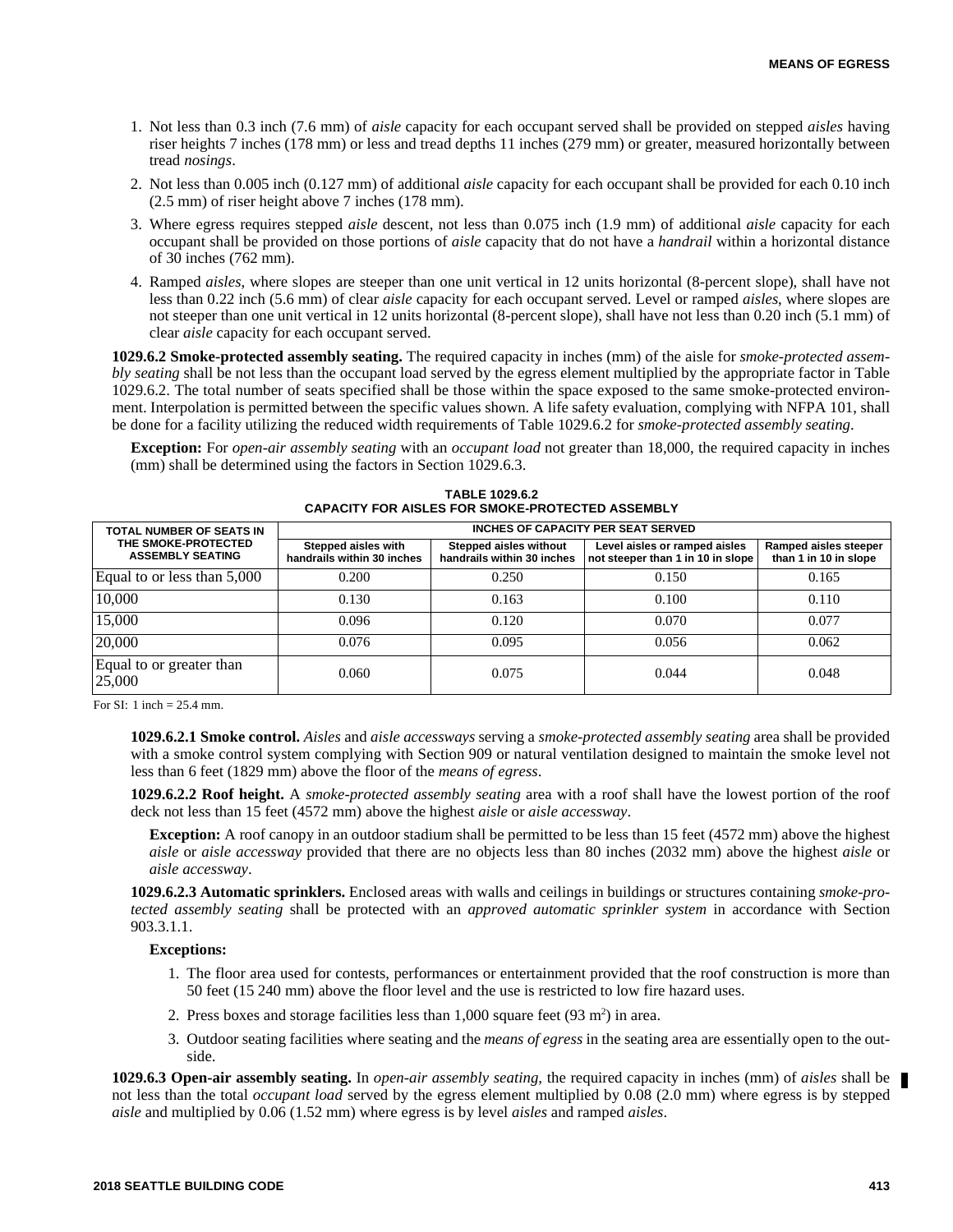**Exception:** The required capacity in inches (mm) of *aisles* shall be permitted to comply with Section 1029.6.2 for the number of seats in the *open-air assembly seating* where Section 1029.6.2 permits less capacity.

**1029.7 Travel distance.** The *exit access* travel distance shall comply with Section 1017. Where *aisles* are provided for seating, the distance shall be measured along the *aisles* and *aisle accessways* without travel over or on the seats.

# **Exceptions:**

- 1. In facilities with *smoke-protected assembly seating,* the total *exit access* travel distance shall be not greater than 400 feet (122 m). That portion of the total permitted *exit access* travel distance from each seat to the nearest entrance to a vomitory or concourse shall not exceed 200 feet (60 960 mm). The portion of the total permitted *exit access* travel distance from the entrance to the vomitory or concourse to one of the following shall not exceed 200 feet (60 960 mm):
	- 1.1. The closest riser of an *exit access stairway*.
	- 1.2. The closest slope of an *exit access ramp*.
	- 1.3. An *exit.*
- 2. In facilities with *open-air assembly seating* of Type III, IV or V construction, the total *exit access* travel distance to one of the following shall not exceed 400 feet (122 m):
	- 2.1. The closest riser of an *exit access stairway*.
	- 2.2. The closest slope of an *exit access ramp*.
	- 2.3. An *exit*.
- 3. In facilities with *open-air assembly seating* of Type I or II construction, the total *exit access* travel distance shall not be limited.

**1029.8 Common path of egress travel.** The *common path of egress travel* shall not exceed 30 feet (9144 mm) from any seat to a point where an occupant has a choice of two paths of egress travel to two *exits*.

## **Exceptions:**

п

- 1. For areas serving less than 50 occupants, the *common path of egress travel* shall not exceed 75 feet (22 860 mm).
- 2. For *smoke-protected* or *open-air assembly seating*, the *common path of egress travel* shall not exceed 50 feet (15 240 mm).

**1029.8.1 Path through adjacent row.** Where one of the two paths of travel is across the *aisle* through a row of seats to another *aisle*, there shall be not more than 24 seats between the two *aisles*, and the minimum clear width between rows for the row between the two *aisles* shall be 12 inches (305 mm) plus 0.6 inch (15.2 mm) for each additional seat above seven in the row between *aisles*.

**Exception:** For *smoke-protected* or *open-air assembly seating* there shall be not more than 40 seats between the two *aisles* and the minimum clear width shall be 12 inches (305 mm) plus 0.3 inch (7.6 mm) for each additional seat.

**1029.9 Assembly aisles are required.** Every occupied portion of any building, room or space used for assembly purposes that contains seats, tables, displays, similar fixtures or equipment shall be provided with *aisles* leading to *exits* or *exit access doorways* in accordance with this section.

**1029.9.1 Minimum aisle width.** The minimum clear width for *aisles* shall comply with one of the following:

1. Forty-eight inches (1219 mm) for stepped *aisles* having seating on both sides.

**Exception:** Thirty-six inches (914 mm) where the stepped *aisles* serve less than 50 seats.

2. Thirty-six inches (914 mm) for stepped *aisles* having seating on only one side.

**Exception:** Twenty-three inches (584 mm) between a stepped *aisle handrail* and seating where a stepped *aisle* does not serve more than five rows on one side.

- 3. Twenty-three inches (584 mm) between a stepped *aisle handrail* or *guard* and seating where the stepped *aisle* is subdivided by a mid-aisle *handrail*.
- 4. Forty-two inches (1067 mm) for level or ramped *aisles* having seating on both sides.

# **Exceptions:**

- 1. Thirty-six inches (914 mm) where the *aisle* serves less than 50 seats.
- 2. Thirty inches (762 mm) where the *aisle* serves less than 15 seats and does not serve as part of an *accessible route.*
- 5. Thirty-six inches (914 mm) for level or ramped *aisles* having seating on only one side.

**Exception:** Thirty inches (762 mm) where the *aisle* serves fewer than 15 seats and does not serve as part of an *accessible route*.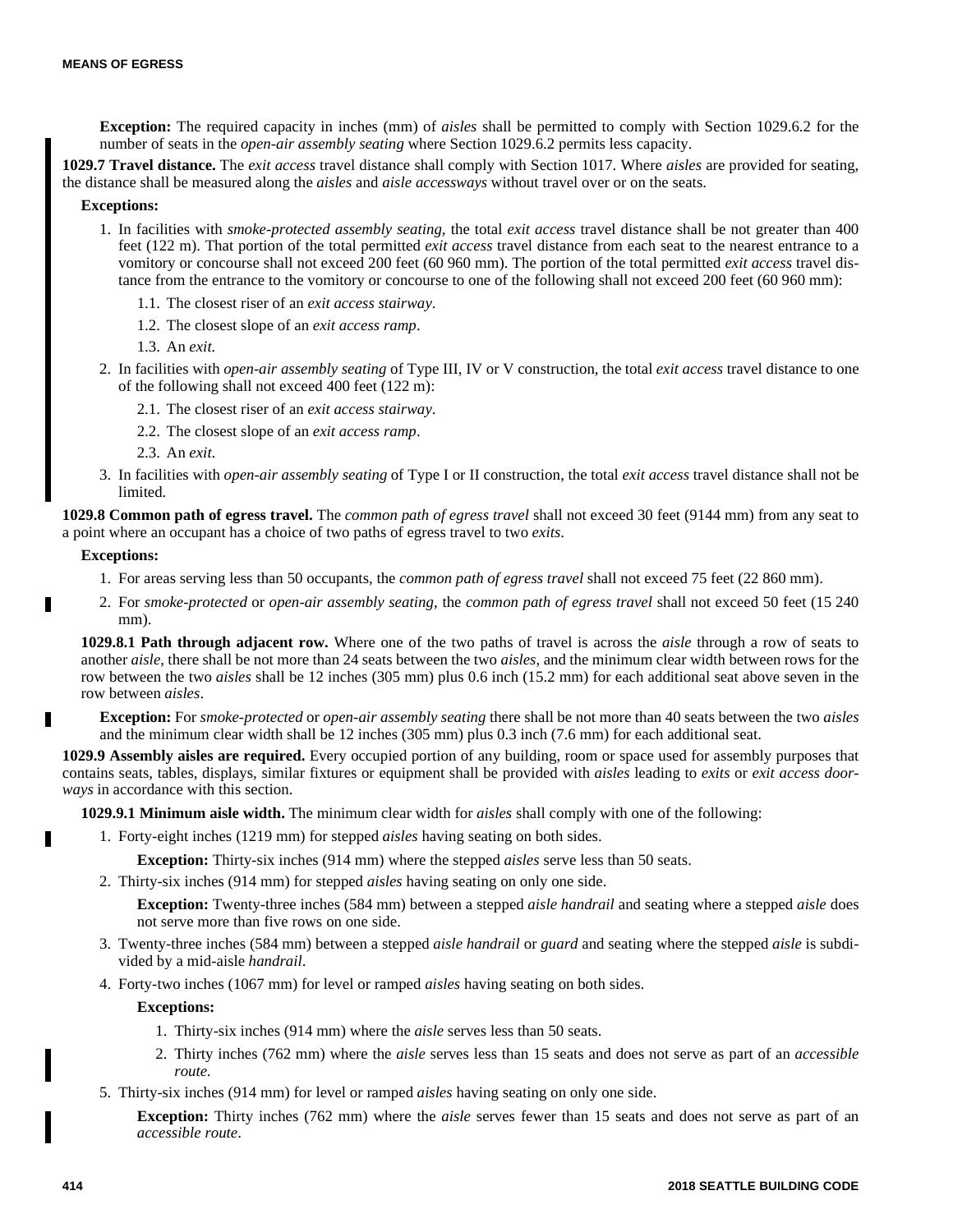**1029.9.2 Aisle catchment area.** The *aisle* shall provide sufficient capacity for the number of persons accommodated by the catchment area served by the *aisle*. The catchment area served by an *aisle* is that portion of the total space served by that section of the *aisle*. In establishing catchment areas, the assumption shall be made that there is a balanced use of all *means of egress*, with the number of persons in proportion to egress capacity.

**1029.9.3 Converging aisles.** Where *aisles* converge to form a single path of egress travel, the required capacity of that path shall be not less than the combined required capacity of the converging aisles.

**1029.9.4 Uniform width and capacity.** Those portions of *aisles*, where egress is possible in either of two directions, shall be uniform in minimum width or required capacity.

**1029.9.5 Dead-end aisles.** Each end of an *aisle* shall be continuous to a cross *aisle*, foyer, doorway, vomitory, concourse or *stairway* in accordance with Section 1029.9.7 having access to an *exit*.

# **Exceptions:**

- 1. Dead-end *aisles* shall be not greater than 20 feet (6096 mm) in length.
- 2. Dead-end *aisles* longer than 16 rows are permitted where seats beyond the 16th row dead-end *aisle* are not more than 24 seats from another *aisle*, measured along a row of seats having a minimum clear width of 12 inches (305 mm) plus 0.6 inch (15.2 mm) for each additional seat above seven in the row where seats have backrests or beyond 10 where seats are without backrests in the row.
- 3. For *smoke-protected* or *open-air assembly seating*, the dead-end *aisle* length of vertical *aisles* shall not exceed a distance of 21 rows.
- 4. For *smoke-protected* or *open-air assembly seating*, a longer dead-end *aisle* is permitted where seats beyond the 21 row dead-end *aisle* are not more than 40 seats from another *aisle*, measured along a row of seats having an *aisle* accessway with a minimum clear width of 12 inches (305 mm) plus 0.3 inch (7.6 mm) for each additional seat above seven in the row where seats have backrests or beyond 10 where seats are without backrests in the row.

**1029.9.6 Aisle measurement.** The clear width for *aisles* shall be measured to walls, edges of seating and tread edges except for permitted projections.

**Exception:** The clear width of *aisles* adjacent to seating at tables shall be permitted to be measured in accordance with Section 1029.13.1.

**1029.9.6.1 Assembly aisle obstructions.** There shall not be obstructions in the minimum width or required capacity of *aisles*.

**Exception:** *Handrails* are permitted to project into the required width of stepped *aisles* and ramped *aisles* in accordance with Section 1014.8.

**1029.9.7 Stairways connecting to stepped aisles.** A *stairway* that connects a stepped *aisle* to a cross *aisle* or concourse shall be permitted to comply with the assembly *aisle* walking surface requirements of Section 1029.14. Transitions between *stairways* and stepped *aisles* shall comply with Section 1029.10.

**1029.9.8 Stairways connecting to vomitories.** A *stairway* that connects a vomitory to a cross aisle or concourse shall be permitted to comply with the assembly *aisle* walking surface requirements of Section 1029.14. Transitions between *stairways* and stepped *aisles* shall comply with Section 1029.10.

**1029.10 Transitions.** Transitions between *stairways* and stepped *aisles* shall comply with either Section 1029.10.1 or 1029.10.2.

**1029.10.1 Transitions to stairways that maintain stepped aisle riser and tread dimensions.** Stepped *aisles*, transitions and *stairways* that maintain the stepped aisle riser and tread dimensions shall comply with Section 1029.14 as one *exit access* component.

**1029.10.2 Transitions to stairways that do not maintain stepped aisle riser and tread dimensions.** Transitions between *stairways* and stepped *aisles* having different riser and tread dimensions shall comply with Sections 1029.10.2.1 through 1029.10.3.

**1029.10.2.1 Stairways and stepped aisles in a straight run.** Where *stairways* and stepped *aisles* are in a straight run, transitions shall have one of the following:

- 1. A depth of not less than 22 inches (559 mm) where the treads on the descending side of the transition have greater depth.
- 2. A depth of not less than 30 inches (762 mm) where the treads on the descending side of the transition have lesser depth.

**1029.10.2.2 Stairways that change direction from stepped aisles.** Transitions where the *stairway* changes direction from the stepped *aisle* shall have a minimum depth of 11 inches (280 mm) or the stepped *aisle* tread depth, whichever is greater, between the stepped *aisle* and *stairway*.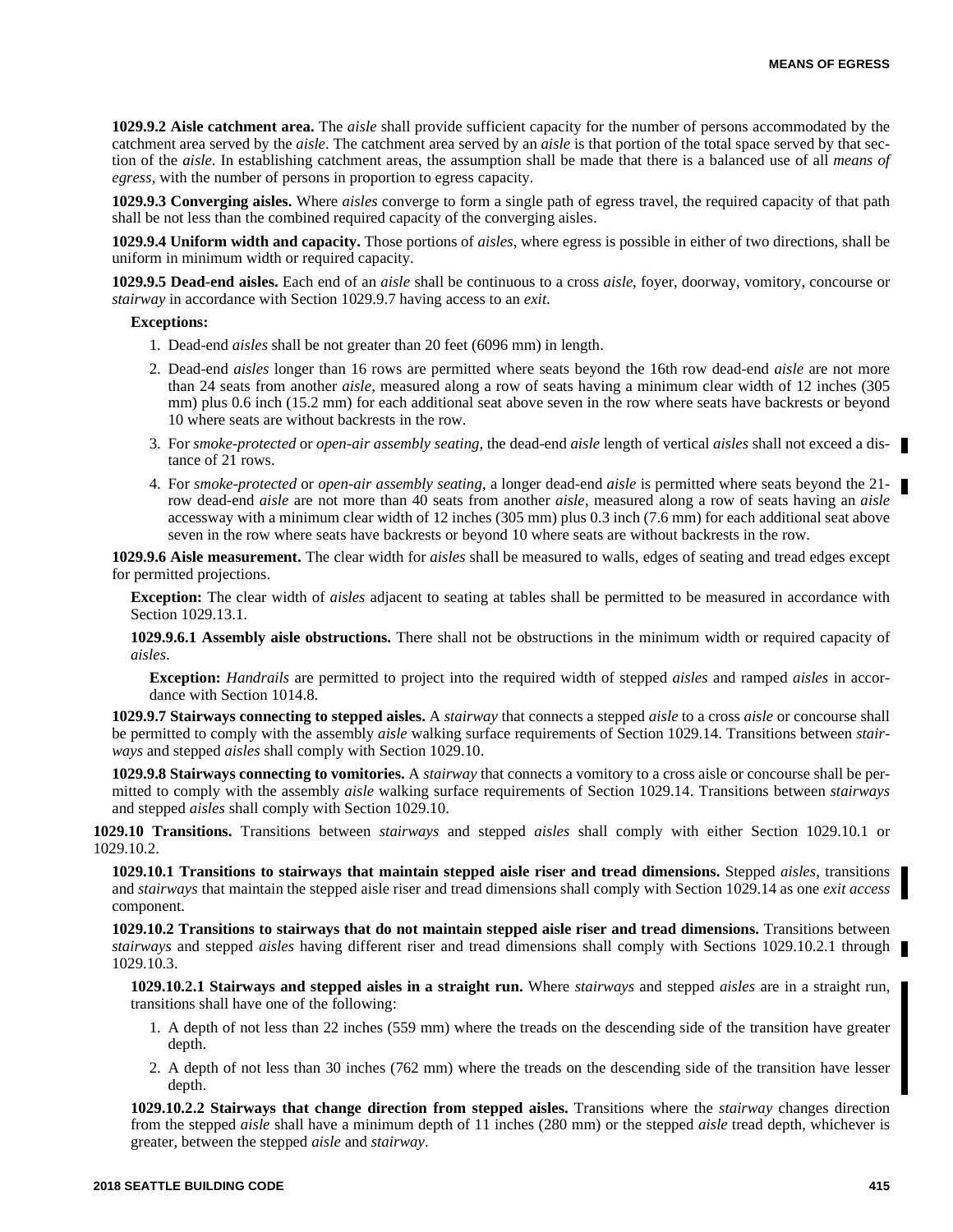**1029.10.3 Transition marking.** A distinctive marking stripe shall be provided at each *nosing* or leading edge adjacent to the transition. Such stripe shall be not less than 1 inch (25 mm), and not more than 2 inches (51 mm), wide. The edge marking stripe shall be distinctively different from the stepped *aisle* contrasting marking stripe.

**1029.11 Stepped aisles at vomitories.** Stepped *aisles* that change direction at vomitories shall comply with Section 1029.11.1 Transitions between a stepped *aisle* above a vomitory and a stepped *aisle* to the side of a vomitory shall comply with Section 1029.11.2.

**1029.11.1 Stepped aisles that change direction at vomitories.** Stepped *aisle* treads where the stepped *aisle* changes direction at a vomitory shall have a depth of not less than 11 inches (280 mm) or the stepped *aisle* tread depth, whichever is greater. The height of a stepped *aisle* tread above a transition at a vomitory shall comply with Section 1029.14.2.2.

**1029.11.2 Stepped aisle transitions at the top of vomitories.** Transitions between the stepped *aisle* above a vomitory and stepped *aisles* to the side of a vomitory shall have a depth of not less than 11 inches (280 mm) or the stepped *aisle* tread depth, whichever is greater.

**1029.12 Construction.** *Aisles*, stepped *aisles* and ramped *aisles* shall be built of materials consistent with the types permitted for the type of construction of the building.

**Exception:** Wood *handrails* shall be permitted for all types of construction.

**1029.12.1 Walking surface.** The surface of *aisles*, stepped *aisles* and ramped *aisles* shall be of slip-resistant materials that are securely attached. The surface for stepped *aisles* shall comply with Section 1011.7.1.

**1029.12.2 Outdoor conditions.** Outdoor *aisles*, stepped *aisles* and ramped *aisles* and outdoor approaches to *aisles*, stepped *aisles* and ramped *aisles* shall be designed so that water will not accumulate on the walking surface.

**1029.13 Aisle accessways.** *Aisle accessways* for seating at tables shall comply with Section 1029.13.1. *Aisle accessways* for seating in rows shall comply with Section 1029.13.2.

**1029.13.1 Seating at tables.** Where seating is located at a table or counter and is adjacent to an *aisle* or *aisle accessway*, the measurement of required clear width of the *aisle* or *aisle accessway* shall be made to a line 19 inches (483 mm) away from and parallel to the edge of the table or counter. The 19-inch (483 mm) distance shall be measured perpendicular to the side of the table or counter. In the case of other side boundaries for *aisles* or *aisle accessways*, the clear width shall be measured to walls, edges of seating and tread edges.

**Exception:** Where tables or counters are served by *fixed seats*, the width of the *aisle* or *aisle accessway* shall be measured from the back of the seat.

**1029.13.1.1 Aisle accessway capacity and width for seating at tables.** *Aisle accessways* serving arrangements of seating at tables or counters shall comply with the capacity requirements of Section 1005.1 but shall not have less than 12 inches (305 mm) of width plus 1/2 inch (12.7 mm) of width for each additional 1 foot (305 mm), or fraction thereof, beyond 12 feet (3658 mm) of *aisle accessway* length measured from the center of the seat farthest from an *aisle*.

**Exception:** Portions of an *aisle accessway* having a length not exceeding 6 feet (1829 mm) and used by a total of not more than four persons.

**1029.13.1.2 Seating at table aisle accessway length.** The length of travel along the *aisle accessway* shall not exceed 30 feet (9144 mm) from any seat to the point where a person has a choice of two or more paths of egress travel to separate *exits*.

**1029.13.2 Clear width of aisle accessways serving seating in rows.** Where seating rows have 14 or fewer seats, the minimum clear *aisle accessway* width shall be not less than 12 inches (305 mm) measured as the clear horizontal distance from the back of the row ahead and the nearest projection of the row behind. Where chairs have automatic or self-rising seats, the measurement shall be made with seats in the raised position. Where any chair in the row does not have an automatic or self-rising seat, the measurements shall be made with the seat in the down position. For seats with folding tablet arms, row spacing shall be determined with the tablet arm in the used position.

**Exception:** For seats with folding tablet arms, row spacing is permitted to be determined with the tablet arm in the stored position where the tablet arm when raised manually to vertical position in one motion automatically returns to the stored position by force of gravity.

**1029.13.2.1 Dual access.** For rows of seating served by *aisles* or doorways at both ends, there shall be not more than 100 seats per row. The minimum clear width of 12 inches (305 mm) between rows shall be increased by 0.3 inch (7.6 mm) for every additional seat beyond 14 seats where seats have backrests or beyond 21 where seats are without backrests. The minimum clear width is not required to exceed 22 inches (559 mm).

**Exception:** For s*moke-protected* or *open-air assembly seating*, the row length limits for a 12-inch-wide (305 mm) *aisle accesswa*y, beyond which the *aisle accessway* minimum clear width shall be increased, are in Table 1029.13.2.1.

п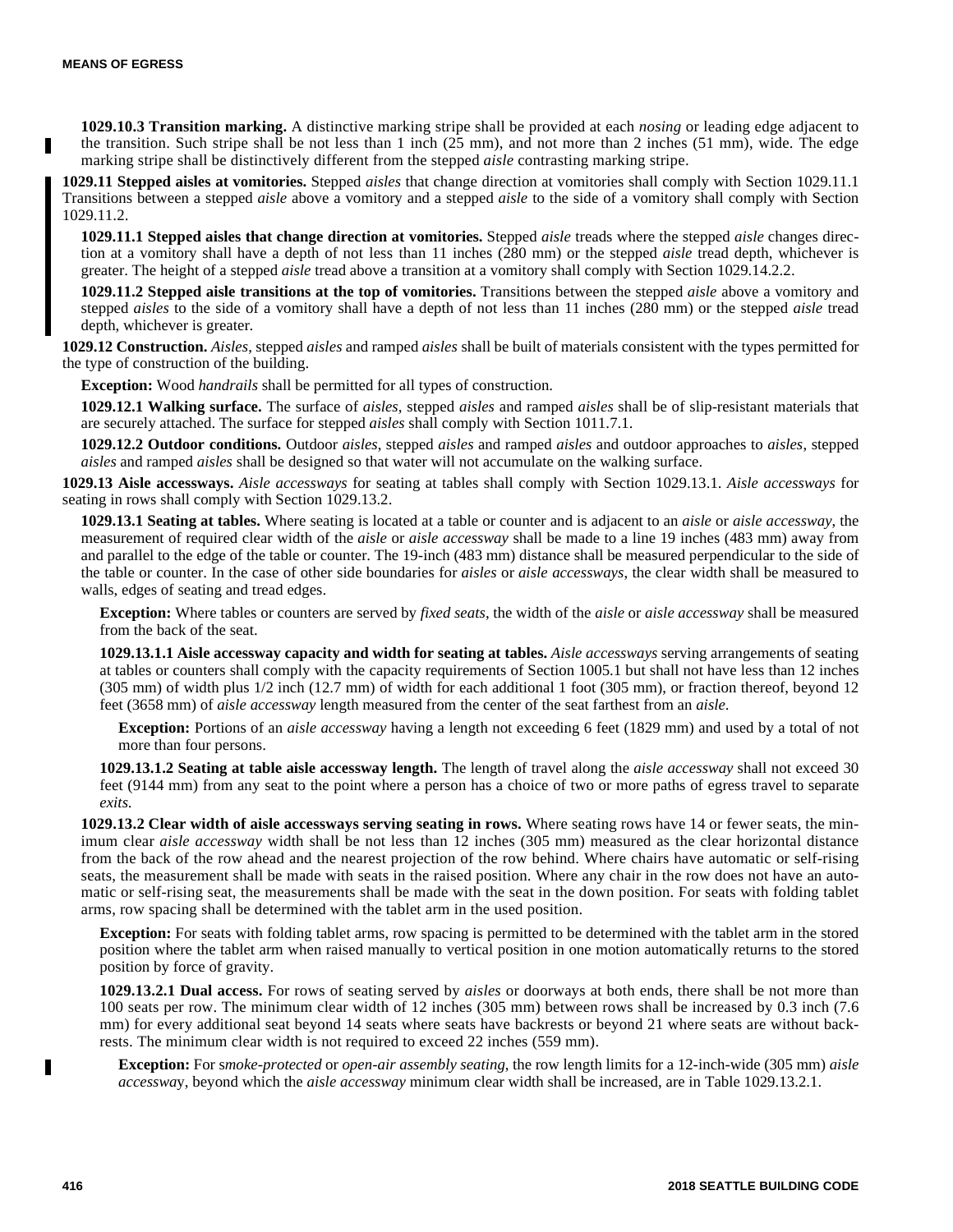| TOTAL NUMBER OF SEATS IN<br>THE SMOKE-PROTECTED OR<br><b>OPEN-AIR ASSEMBLY SEATING</b> | <b>MAXIMUM NUMBER OF SEATS PER ROW PERMITTED TO</b><br><b>HAVE A MINIMUM 12-INCH CLEAR WIDTH AISLE ACCESSWAY</b> |                                |                                         |                                |
|----------------------------------------------------------------------------------------|------------------------------------------------------------------------------------------------------------------|--------------------------------|-----------------------------------------|--------------------------------|
|                                                                                        | Aisle or doorway at both ends of row                                                                             |                                | Aisle or doorway at one end of row only |                                |
|                                                                                        | <b>Seats with backrests</b>                                                                                      | <b>Seats without backrests</b> | <b>Seats with backrests</b>             | <b>Seats without backrests</b> |
| Less than $4,000$                                                                      | 14                                                                                                               | 21                             |                                         | 10                             |
| 4,000                                                                                  | 15                                                                                                               | 22                             |                                         | 10                             |
| 7,000                                                                                  | 16                                                                                                               | 23                             |                                         |                                |
| 10,000                                                                                 | 17                                                                                                               | 24                             |                                         | 11                             |
| 13,000                                                                                 | 18                                                                                                               | 25                             | Q                                       | 12                             |
| 16,000                                                                                 | 19                                                                                                               | 26                             | Q                                       | 12                             |
| 19,000                                                                                 | 20                                                                                                               | 27                             | 10                                      | 13                             |
| 22,000 and greater                                                                     | 21                                                                                                               | 28                             |                                         | 14                             |

#### **TABLE 1029.13.2.1 SMOKE-PROTECTED OR OPEN-AIR ASSEMBLY AISLE ACCESSWAYS**

For  $SI: 1$  inch = 25.4 mm.

**1029.13.2.2 Single access.** For rows of seating served by an *aisle* or doorway at only one end of the row, the minimum clear width of 12 inches (305 mm) between rows shall be increased by 0.6 inch (15.2 mm) for every additional seat beyond seven seats where seats have backrests or beyond 10 where seats are without backrests. The minimum clear width is not required to exceed 22 inches (559 mm).

**Exception:** For *smoke-protected* or *open-air assembly seating*, the row length limits for a 12-inch-wide (305 mm) *aisle accessway*, beyond which the *aisle accessway* minimum clear width shall be increased, are in Table 1029.13.2.1.

**1029.14 Assembly aisle walking surfaces.** Ramped *aisles* shall comply with Sections 1029.14.1 through 1029.14.1.3. Stepped *aisles* shall comply with Sections 1029.14.2 through 1029.14.2.4.

**1029.14.1 Ramped aisles.** *Aisles* that are sloped more than one unit vertical in 20 units horizontal (5-percent slope) shall be considered to be a ramped *aisle*. Ramped *aisles* that serve as part of an *accessible route* in accordance with Sections 1009 and 1108.2 shall have a maximum slope of one unit vertical in 12 units horizontal (8-percent slope). The slope of other ramped *aisles* shall not exceed one unit vertical in 8 units horizontal (12.5-percent slope).

**1029.14.1.1 Cross slope.** The slope measured perpendicular to the direction of travel of a ramped *aisle* shall not be steeper than one unit vertical in 48 units horizontal (2-percent slope).

**1029.14.1.2 Landings.** Ramped *aisles* shall have landings in accordance with Sections 1012.6 through 1012.6.5. Landings for ramped *aisles* shall be permitted to overlap required *aisles* or cross *aisles*.

**1029.14.1.3 Edge protection.** Ramped *aisles* shall have edge protection in accordance with Sections 1012.10 and 1012.10.1.

**Exception:** In assembly spaces with *fixed seating*, edge protection is not required on the sides of ramped *aisles* where the ramped *aisles* provide access to the adjacent seating and *aisle accessways*.

**1029.14.2 Stepped aisles.** *Aisles* with a slope exceeding one unit vertical in eight units horizontal (12.5-percent slope) shall consist of a series of risers and treads that extends across the full width of *aisles* and complies with Sections 1029.14.2.1 through 1029.14.2.4.

**1029.14.2.1 Treads.** Tread depths shall be not less than 11 inches (279 mm) and shall have dimensional uniformity.

**Exception:** The tolerance between adjacent treads shall not exceed  $3/16$  inch (4.8 mm).

**1029.14.2.2 Risers.** Where the gradient of stepped *aisles* is to be the same as the gradient of adjoining seating areas, the riser height shall be not less than 4 inches (102 mm) nor more than 8 inches (203 mm) and shall be uniform within each *flight*.

# **Exceptions:**

- 1. Riser height nonuniformity shall be limited to the extent necessitated by changes in the gradient of the adjoining seating area to maintain adequate sightlines. Where nonuniformities exceed 3/16 inch (4.8 mm) between adjacent risers, the exact location of such nonuniformities shall be indicated with a distinctive marking stripe on each tread at the *nosing* or leading edge adjacent to the nonuniform risers. Such stripe shall be not less than 1 inch (25 mm), and not more than 2 inches (51 mm), wide. The edge marking stripe shall be distinctively different from the contrasting marking stripe.
- 2. Riser heights not exceeding 9 inches (229 mm) shall be permitted where they are necessitated by the slope of the adjacent seating areas to maintain sightlines.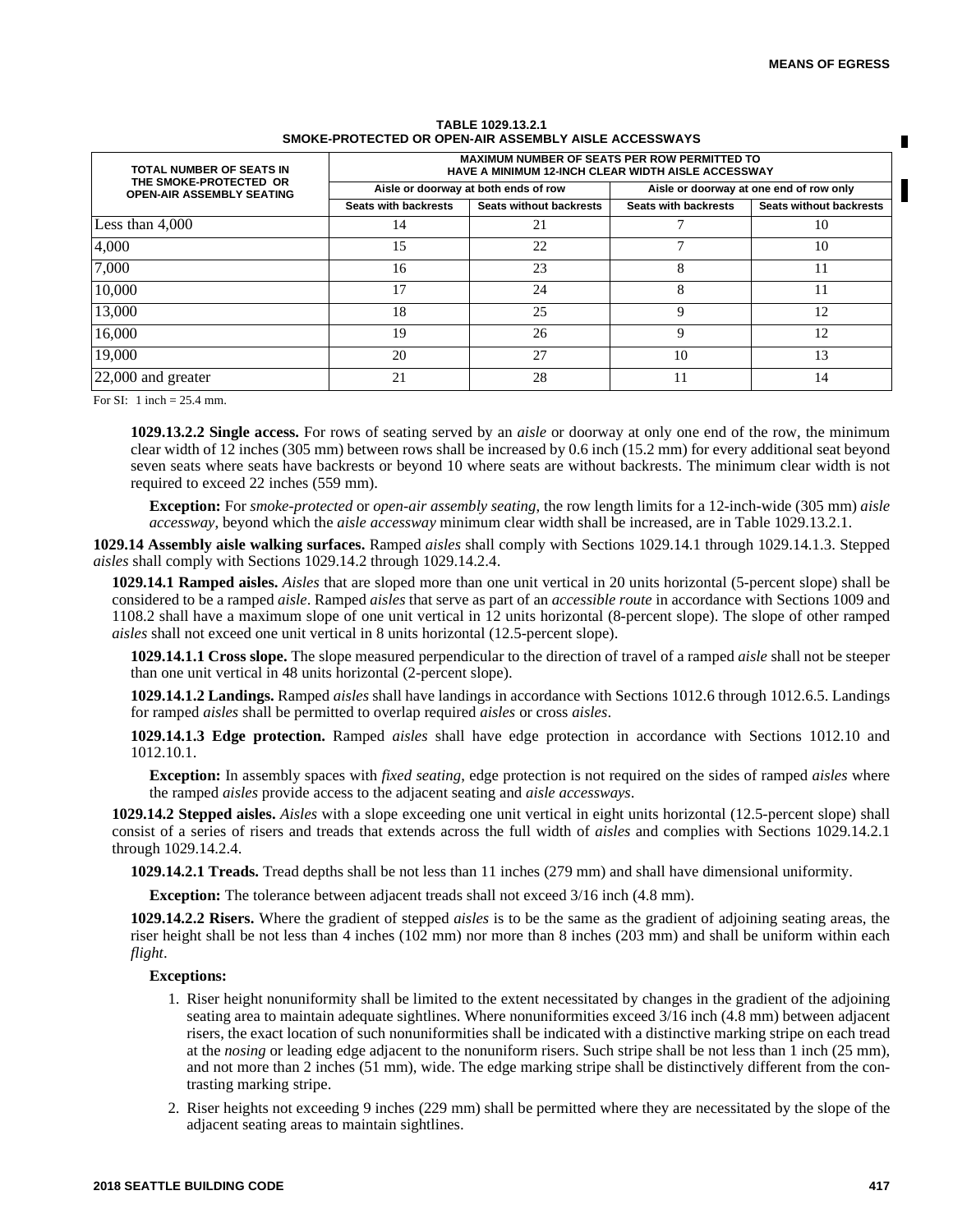**1029.14.2.2.1 Construction tolerances.** The tolerance between adjacent risers on a stepped *aisle* that were designed to be equal height shall not exceed 3/16 inch (4.8 mm). Where the stepped *aisle* is designed in accordance with Exception 1 of Section 1029.14.2.2, the stepped *aisle* shall be constructed so that each riser of unequal height, determined in the direction of descent, is not more than 3/8 inch (9.5 mm) in height different from adjacent risers where stepped *aisle* treads are less than 22 inches (560 mm) in depth and 3/4 inch (19.1 mm) in height different from adjacent risers where stepped *aisle* treads are 22 inches (560 mm) or greater in depth.

**1029.14.2.3 Tread contrasting marking stripe.** A contrasting marking stripe shall be provided on each tread at the *nosing* or leading edge such that the location of each tread is readily apparent when viewed in descent. Such stripe shall be not less than 1 inch (25 mm) and not more than 2 inches (51 mm) wide.

**Exception:** The contrasting marking stripe is permitted to be omitted where tread surfaces are such that the location of each tread is readily apparent when viewed in descent.

**1029.14.2.4 Nosing and profile.** *Nosing* and riser profile shall comply with Sections 1011.5.5 through 1011.5.5.3.

**1029.15 Seat stability.** In a building, room or space used for assembly purposes, the seats shall be securely fastened to the floor.

# **Exceptions:**

- 1. In a building, room or space used for assembly purposes or portions thereof without ramped or tiered floors for seating and with 200 or fewer seats, the seats shall not be required to be fastened to the floor.
- 2. In a building, room or space used for assembly purposes or portions thereof with seating at tables and without ramped or tiered floors for seating, the seats shall not be required to be fastened to the floor.
- 3. In a building, room or space used for assembly purposes or portions thereof without ramped or tiered floors for seating and with greater than 200 seats, the seats shall be fastened together in groups of not less than three or the seats shall be securely fastened to the floor.
- 4. In a building, room or space used for assembly purposes where flexibility of the seating arrangement is an integral part of the design and function of the space and seating is on tiered levels, not more than 200 seats shall not be required to be fastened to the floor. Plans showing seating, tiers and *aisles* shall be submitted for approval.
- 5. Groups of seats within a building, room or space used for assembly purposes separated from other seating by railings, *guards*, partial height walls or similar barriers with level floors and having not more than 14 seats per group shall not be required to be fastened to the floor.
- 6. Seats intended for musicians or other performers and separated by railings, *guards*, partial height walls or similar barriers shall not be required to be fastened to the floor.

**1029.16 Handrails.** Ramped *aisles* having a slope exceeding one unit vertical in 15 units horizontal (6.7-percent slope) and stepped *aisles* shall be provided with *handrails* in compliance with Section 1014 located either at one or both sides of the *aisle* or within the *aisle* width.

# **Exceptions:**

- 1. *Handrails* are not required for ramped *aisles* with seating on both sides.
- 2. *Handrails* are not required where, at the side of the *aisle*, there is a *guard* with a top surface that complies with the graspability requirements of *handrails* in accordance with Section 1014.3.
- 3. *Handrail* extensions are not required at the top and bottom of stepped *aisles* and ramped *aisles* to permit crossovers within the *aisles*.

**1029.16.1 Discontinuous handrails.** Where there is seating on both sides of the *aisle*, the mid-aisle *handrails* shall be discontinuous with gaps or breaks at intervals not exceeding five rows to facilitate access to seating and to permit crossing from one side of the *aisle* to the other. These gaps or breaks shall have a clear width of not less than 22 inches (559 mm) and not greater than 36 inches (914 mm), measured horizontally, and the mid-aisle *handrail* shall have rounded terminations or bends.

**1029.16.2 Handrail termination.** *Handrails* located on the side of stepped *aisles* shall return to a wall, *guard* or the walking surface or shall be continuous to the *handrail* of an adjacent stepped *aisle flight*.

**1029.16.3 Mid-aisle termination.** Mid-aisle *handrails* shall not extend beyond the lowest riser and shall terminate within 18 inches (381 mm), measured horizontally, from the lowest riser. *Handrail* extensions are not required.

**Exception:** Mid-aisle *handrails* shall be permitted to extend beyond the lowest riser where the *handrail* extensions do not obstruct the width of the cross *aisle*.

**1029.16.4 Rails.** Where mid-aisle *handrails* are provided in stepped *aisles*, there shall be an additional rail located approximately 12 inches (305 mm) below the *handrail*. The rail shall be adequate in strength and attachment in accordance with Section 1607.8.1.2.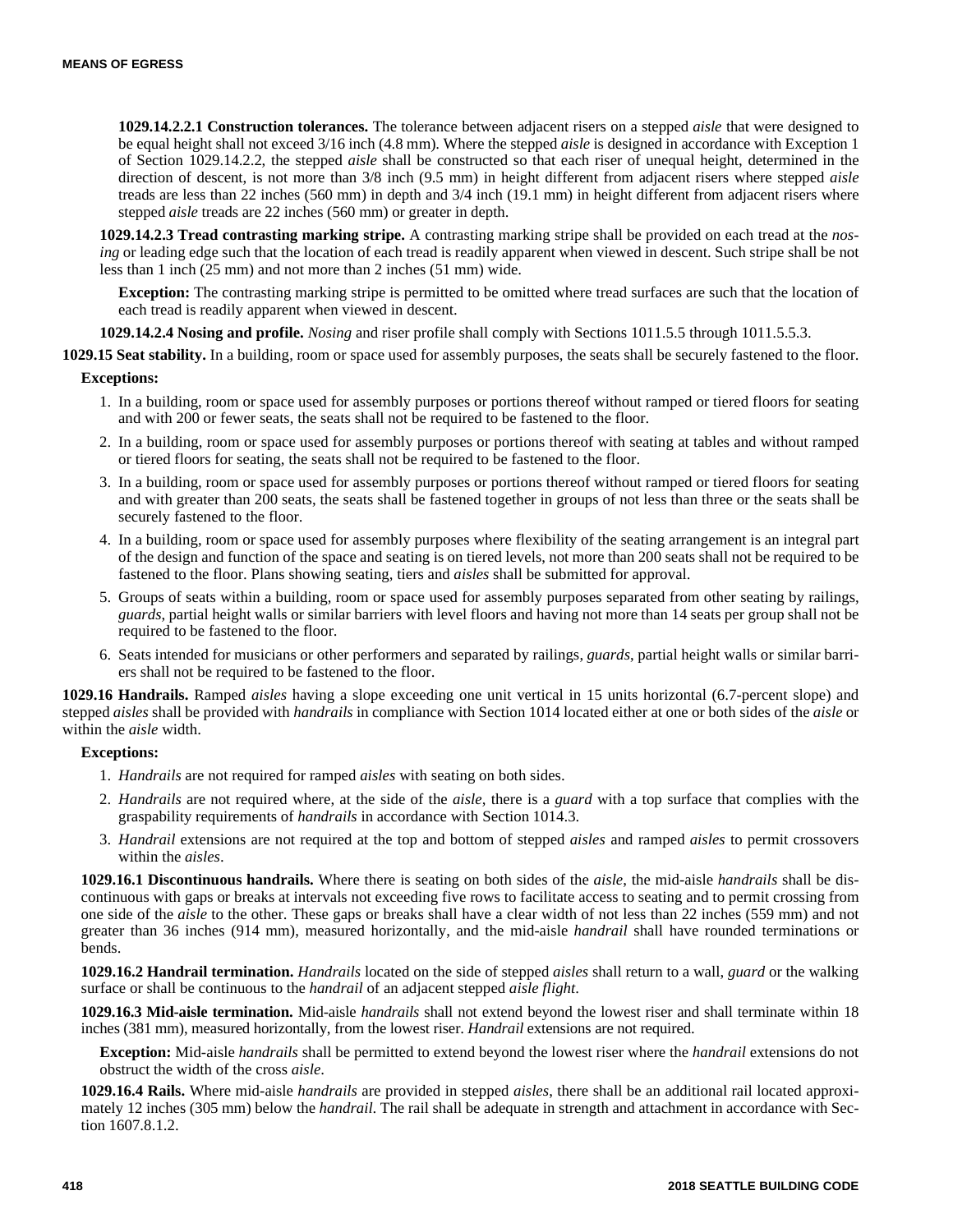**1029.17 Assembly guards.** *Guards* adjacent to seating in a building, room or space used for assembly purposes shall be provided where required by Section 1015 and shall be constructed in accordance with Section 1015 except where provided in accordance with Sections 1029.17.1 through 1029.17.4. At *bleachers*, *grandstands* and *folding and telescopic seating*, *guards* must be provided where required by ICC 300 and Section 1029.17.1.

**1029.17.1 Perimeter guards.** Perimeter *guards* shall be provided where the footboards or walking surface of seating facilities are more than 30 inches (762 mm) above the floor or grade below. Where the seatboards are adjacent to the perimeter, *guard* height shall be 42 inches (1067 mm) high minimum, measured from the seatboard. Where the seats are self-rising, *guard* height shall be 42 inches (1067 mm) high minimum, measured from the floor surface. Where there is an *aisle* between the seating and the perimeter, the *guard* height shall be measured in accordance with Section 1015.3.

## **Exceptions:**

- 1. *Guards* that impact sightlines shall be permitted to comply with Section 1029.17.3.
- 2. *Bleachers*, *grandstands* and *folding and telescopic seating* shall not be required to have perimeter *guards* where the seating is located adjacent to a wall and the space between the wall and the seating is less than 4 inches (102 mm).

**1029.17.2 Cross aisles.** Cross *aisles* located more than 30 inches (762 mm) above the floor or grade below shall have *guards* in accordance with Section 1015.

Where an elevation change of 30 inches (762 mm) or less occurs between a cross *aisle* and the adjacent floor or grade below, *guards* not less than 26 inches (660 mm) above the *aisle* floor shall be provided.

**Exception:** Where the backs of seats on the front of the cross *aisle* project 24 inches (610 mm) or more above the adjacent floor of the *aisle*, a *guard* need not be provided.

**1029.17.3 Sightline-constrained guard heights.** Unless subject to the requirements of Section 1029.17.4, a fascia or railing system in accordance with the *guard* requirements of Section 1015 and having a minimum height of 26 inches (660 mm) shall be provided where the floor or footboard elevation is more than 30 inches (762 mm) above the floor or grade below and the fascia or railing would otherwise interfere with the sightlines of immediately adjacent seating.

**1029.17.4 Guards at the end of aisles.** A fascia or railing system complying with the *guard* requirements of Section 1015 shall be provided for the full width of the *aisle* where the foot of the *aisle* is more than 30 inches (762 mm) above the floor or grade below. The fascia or railing shall be not less than 36 inches (914 mm) high and shall provide not less than 42 inches (1067 mm) measured diagonally between the top of the rail and the *nosing* of the nearest tread.

# **SECTION 1030 EMERGENCY ESCAPE AND RESCUE**

**[S] 1030.1 General.** In addition to the *means of egress* required by this chapter, *emergency escape and rescue openings* shall be provided in the following occupancies:

- 1. Group R-2 occupancies located in stories with only one *exit* or *access to* only one *exit* as permitted by Tables 1006.3.3(1) and 1006.3.3(2).
- 2. Buildings designed with a single exit according to Section 1006.3.3, exception 7.

#### $((2))$  3. Group R-3 and R-4 occupancies.

**1030.1.1 Where required.** ((*Basements*)) Where required by Section 1030.1, *basements* and sleeping rooms below the fourth story above *grade plane* shall have not fewer than one exterior *emergency escape and rescue opening* in accordance with this section. Where *basements* contain one or more sleeping rooms, *emergency escape and rescue openings* shall be required in each sleeping room, but shall not be required in adjoining areas of the *basement*. Such openings shall open directly into a *public way* or to a *yard* or *court* that opens to a *public way*.

#### **Exceptions:**

- 1. *Basements* with a ceiling height of less than 80 inches (2032 mm) shall not be required to have *emergency escape and rescue openings*.
- 2. *Emergency escape and rescue openings* are not required from *basements* or sleeping rooms that have an *exit* door or *exit access* door that opens directly into a *public way* or to a *yard*, *court* or exterior exit balcony that opens to a *public way*.
- 3. *Basements* without *habitable spaces* and having not more than 200 square feet (18.6 m<sup>2</sup>) in floor area shall not be required to have *emergency escape and rescue openings*.
- 4. Within individual *dwelling* and *sleeping units* in Groups R-2 and R-3, where the building is equipped throughout with an *automatic sprinkler system* installed in accordance with Section 903.3.1.1, 903.3.1.2 or 903.3.1.3, *sleeping rooms* in basements shall not be required to have *emergency escape and rescue openings* provided that the basement has one of the following: